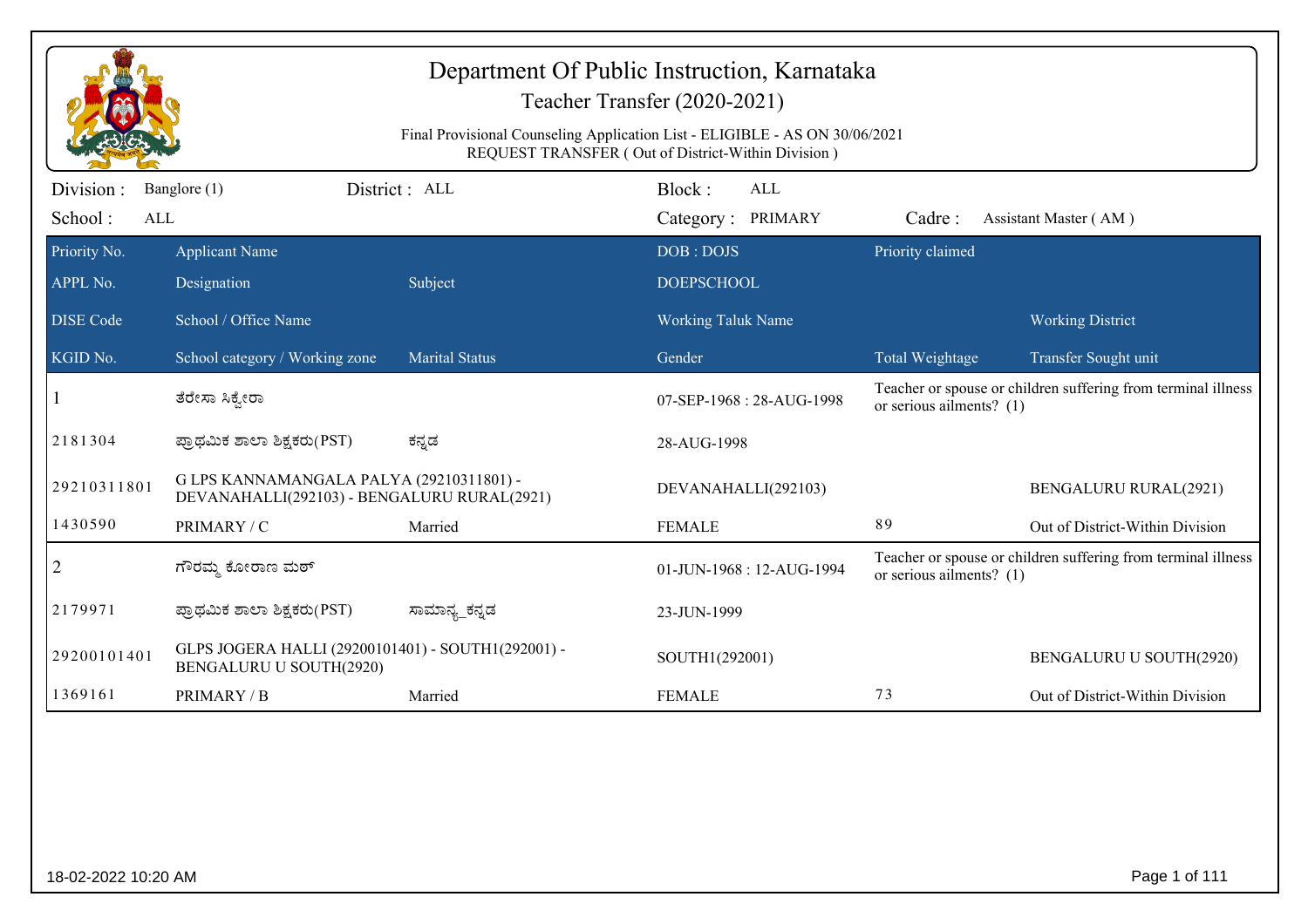| Department Of Public Instruction, Karnataka<br>Teacher Transfer (2020-2021)<br>Final Provisional Counseling Application List - ELIGIBLE - AS ON 30/06/2021<br>REQUEST TRANSFER (Out of District-Within Division) |                                                                                                   |                       |                              |                            |                                                               |  |  |
|------------------------------------------------------------------------------------------------------------------------------------------------------------------------------------------------------------------|---------------------------------------------------------------------------------------------------|-----------------------|------------------------------|----------------------------|---------------------------------------------------------------|--|--|
| Division :                                                                                                                                                                                                       | Banglore (1)                                                                                      | District: ALL         | Block:<br>ALL                |                            |                                                               |  |  |
| School:<br>ALL                                                                                                                                                                                                   |                                                                                                   |                       | Category: PRIMARY            | Cadre:                     | Assistant Master (AM)                                         |  |  |
| Priority No.                                                                                                                                                                                                     | <b>Applicant Name</b>                                                                             |                       | DOB: DOJS                    | Priority claimed           |                                                               |  |  |
| APPL No.                                                                                                                                                                                                         | Designation                                                                                       | Subject               | <b>DOEPSCHOOL</b>            |                            |                                                               |  |  |
| <b>DISE</b> Code                                                                                                                                                                                                 | School / Office Name                                                                              |                       | <b>Working Taluk Name</b>    |                            | <b>Working District</b>                                       |  |  |
| KGID No.                                                                                                                                                                                                         | School category / Working zone                                                                    | <b>Marital Status</b> | Gender                       | Total Weightage            | Transfer Sought unit                                          |  |  |
| 3                                                                                                                                                                                                                | ಗೀತಾರಾಣಿ ಜಿ.ಎಸ್                                                                                   |                       | $02$ -JUL-1969 : 27-NOV-2003 | or serious ailments? $(1)$ | Teacher or spouse or children suffering from terminal illness |  |  |
| 2179883                                                                                                                                                                                                          | ಪ್ರಾಥಮಿಕ ಶಾಲಾ ಶಿಕ್ಷಕರು(PST)                                                                       | ಕನ್ನಡ                 | 27-NOV-2003                  |                            |                                                               |  |  |
| 29181025201                                                                                                                                                                                                      | GOVT. LOWER PRIMARY SCHOOL HEGGADATHAHALLI<br>(29181025201) - KUNIGAL(291810) - TUMAKURU(2918)    |                       | KUNIGAL(291810)              |                            | TUMAKURU(2918)                                                |  |  |
| 1957889                                                                                                                                                                                                          | PRIMARY / C                                                                                       | Married               | <b>FEMALE</b>                | 69                         | Out of District-Within Division                               |  |  |
| 4                                                                                                                                                                                                                | ರಾದಮ್ಮ ಎನ್                                                                                        |                       | 01-JUN-1965: 10-JAN-1996     | or serious ailments? $(1)$ | Teacher or spouse or children suffering from terminal illness |  |  |
| 2183501                                                                                                                                                                                                          | ಪ್ರಾಥಮಿಕ ಶಾಲಾ ಶಿಕ್ಷಕರು(PST)                                                                       | ಸಾಮಾನ್ಯ_ಕನ್ನಡ         | 27-MAY-2011                  |                            |                                                               |  |  |
| 29310319401                                                                                                                                                                                                      | GOVT MAIN HIGHER PRIMARY SCHOOL (GOWRI NILAYA)<br>KORATAGERE (29310319401) - KORATAGERE(293103) - |                       | KORATAGERE(293103)           |                            | TUMAKURU MADHUGIRI(2931)                                      |  |  |
| 1350088                                                                                                                                                                                                          | PRIMARY / A                                                                                       | Married               | <b>FEMALE</b>                | 47                         | Out of District-Within Division                               |  |  |
|                                                                                                                                                                                                                  |                                                                                                   |                       |                              |                            |                                                               |  |  |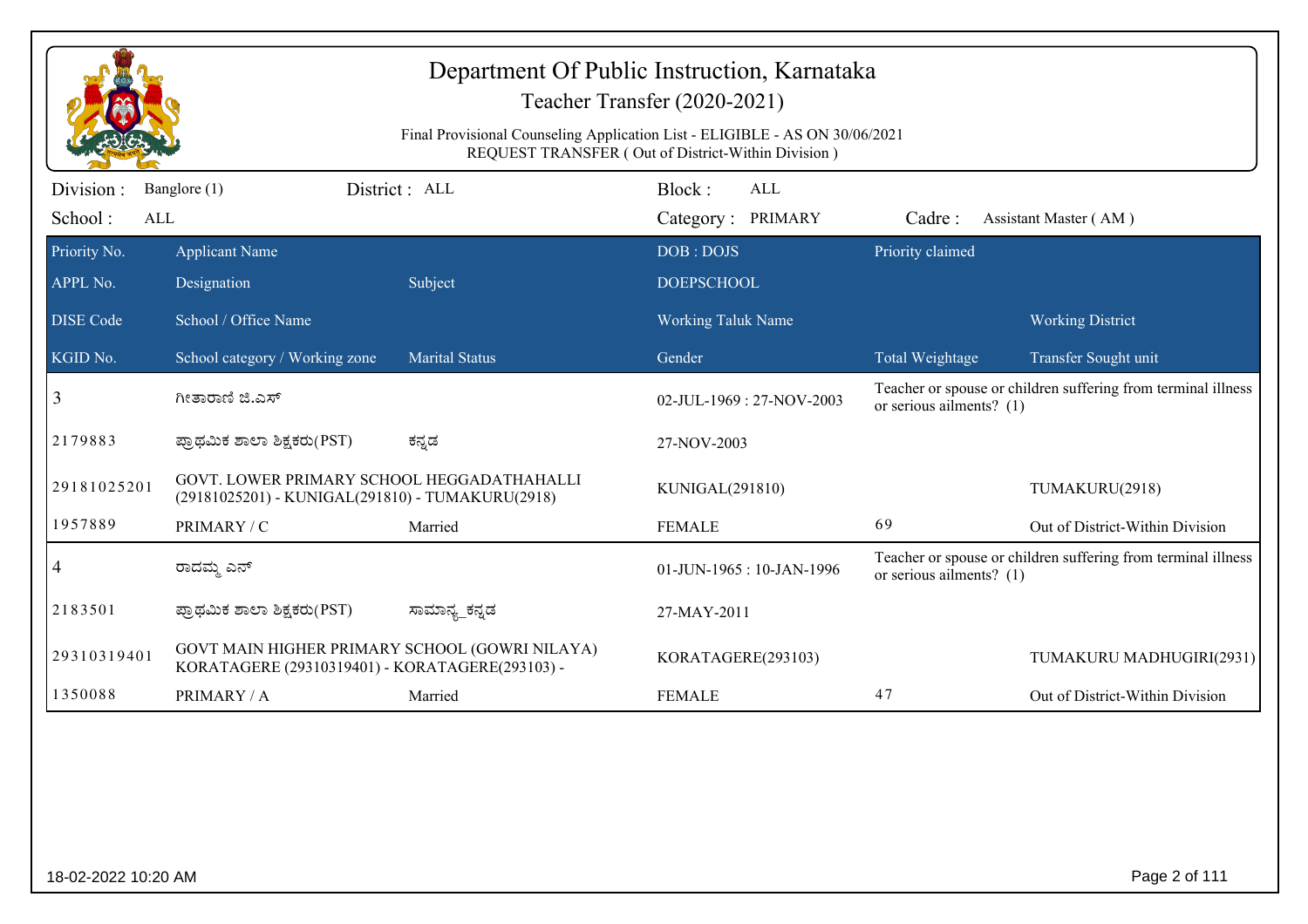| Department Of Public Instruction, Karnataka<br>Teacher Transfer (2020-2021) |                                                                                                                                   |                                                       |                                    |                            |                                                               |  |  |  |  |
|-----------------------------------------------------------------------------|-----------------------------------------------------------------------------------------------------------------------------------|-------------------------------------------------------|------------------------------------|----------------------------|---------------------------------------------------------------|--|--|--|--|
|                                                                             | Final Provisional Counseling Application List - ELIGIBLE - AS ON 30/06/2021<br>REQUEST TRANSFER (Out of District-Within Division) |                                                       |                                    |                            |                                                               |  |  |  |  |
| Division :<br>School:<br>ALL                                                | Banglore (1)                                                                                                                      | District : ALL                                        | Block:<br>ALL<br>Category: PRIMARY | Cadre:                     | Assistant Master (AM)                                         |  |  |  |  |
| Priority No.<br>APPL No.                                                    | <b>Applicant Name</b><br>Designation                                                                                              | Subject                                               | DOB: DOJS<br><b>DOEPSCHOOL</b>     | Priority claimed           |                                                               |  |  |  |  |
| <b>DISE</b> Code                                                            | School / Office Name                                                                                                              |                                                       | <b>Working Taluk Name</b>          |                            | <b>Working District</b>                                       |  |  |  |  |
| KGID No.                                                                    | School category / Working zone                                                                                                    | <b>Marital Status</b>                                 | Gender                             | Total Weightage            | Transfer Sought unit                                          |  |  |  |  |
| 5                                                                           | ನಾಗರತ್ನ ಸಿ ಆರ್                                                                                                                    |                                                       | 18-FEB-1986 : 01-MAR-2008          | or serious ailments? $(1)$ | Teacher or spouse or children suffering from terminal illness |  |  |  |  |
| 2180682                                                                     | ಪ್ರಾಥಮಿಕ ಶಾಲಾ ಶಿಕ್ಷಕರು(PST)                                                                                                       | ವಿಜ್ಞಾನ_ಕನ್ನಡ                                         | 05-SEP-2013                        |                            |                                                               |  |  |  |  |
| 29320705801                                                                 | U GHPS RAMPURA (29320705801) - CHANNAPATNA(293207) -<br>RAMANAGARA(2932)                                                          |                                                       | CHANNAPATNA(293207)                |                            | RAMANAGARA(2932)                                              |  |  |  |  |
| 2282754                                                                     | PRIMARY / B                                                                                                                       | Married                                               | <b>FEMALE</b>                      | 39                         | Out of District-Within Division                               |  |  |  |  |
| 6                                                                           | ಪುಷ್ಪಾವತಿ                                                                                                                         |                                                       | 03-JUN-1974 : 21-MAR-1997          |                            | Teacher or spouse or children with Bench mark Disability (2)  |  |  |  |  |
| 2182972                                                                     | ಪ್ರಾಥಮಿಕ ಶಾಲಾ ಶಿಕ್ಷಕರು(PST)                                                                                                       | ಸಾಮಾನ್ಯ_ಕನ್ನಡ                                         | 21-MAR-1997                        |                            |                                                               |  |  |  |  |
| 29320606801                                                                 | - RAMANAGARA(2932)                                                                                                                | GHPS SHYANAMANGALA (29320606801) - RAMANAGARA(293206) | RAMANAGARA(293206)                 |                            | RAMANAGARA(2932)                                              |  |  |  |  |
| 1427852                                                                     | PRIMARY / C                                                                                                                       | Married                                               | <b>FEMALE</b>                      | 93                         | Out of District-Within Division                               |  |  |  |  |
|                                                                             |                                                                                                                                   |                                                       |                                    |                            |                                                               |  |  |  |  |
| 18-02-2022 10:20 AM                                                         |                                                                                                                                   |                                                       |                                    |                            | Page 3 of 111                                                 |  |  |  |  |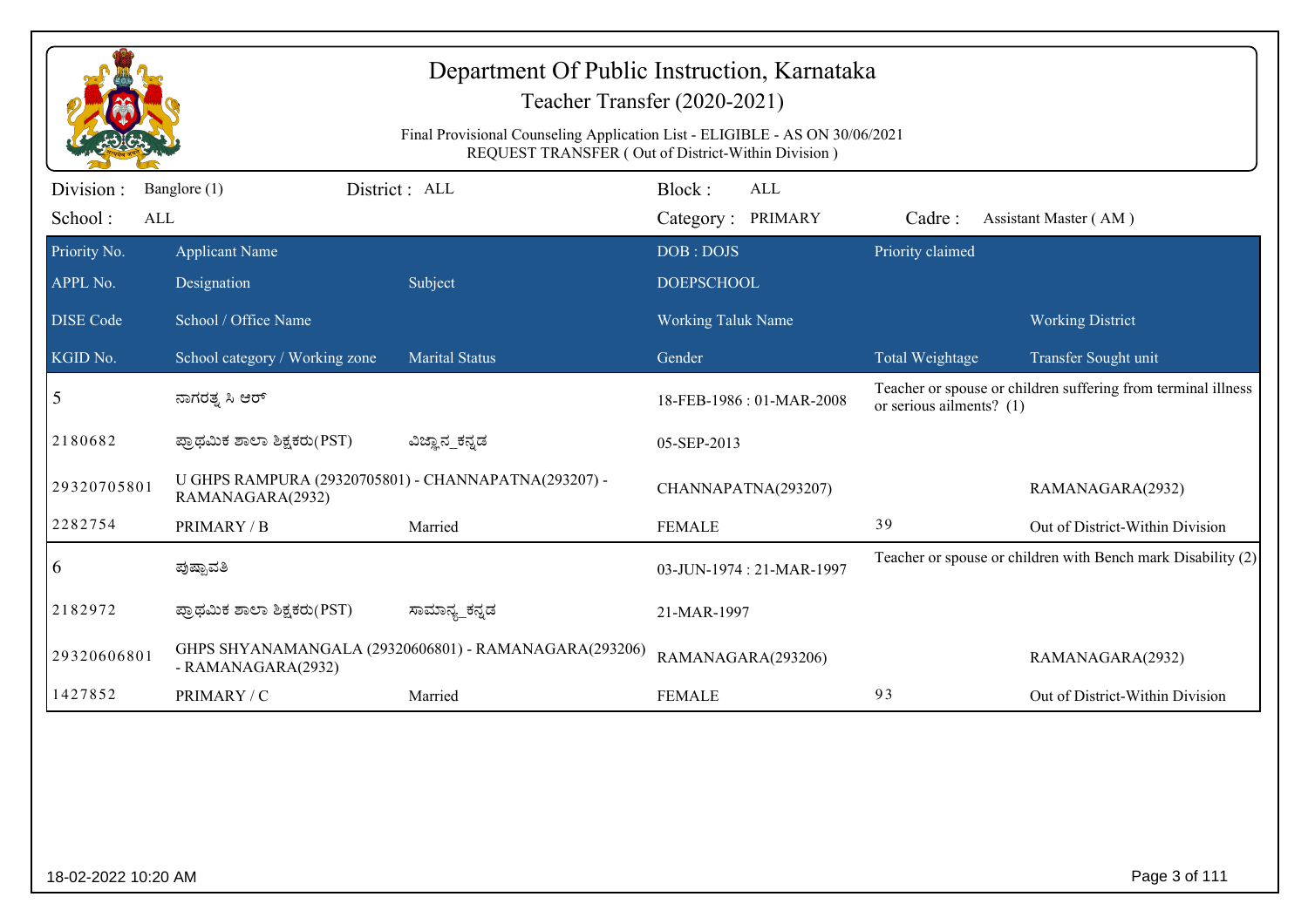| Department Of Public Instruction, Karnataka<br>Teacher Transfer (2020-2021)<br>Final Provisional Counseling Application List - ELIGIBLE - AS ON 30/06/2021<br>REQUEST TRANSFER (Out of District-Within Division) |                                                                          |                                                        |                                           |                  |                                                              |  |  |
|------------------------------------------------------------------------------------------------------------------------------------------------------------------------------------------------------------------|--------------------------------------------------------------------------|--------------------------------------------------------|-------------------------------------------|------------------|--------------------------------------------------------------|--|--|
| Division :<br>School:<br>ALL                                                                                                                                                                                     | Banglore (1)                                                             | District: ALL                                          | Block:<br><b>ALL</b><br>Category: PRIMARY | Cadre:           | Assistant Master (AM)                                        |  |  |
| Priority No.<br>APPL No.                                                                                                                                                                                         | <b>Applicant Name</b><br>Designation                                     | Subject                                                | DOB: DOJS<br><b>DOEPSCHOOL</b>            | Priority claimed |                                                              |  |  |
| <b>DISE Code</b>                                                                                                                                                                                                 | School / Office Name                                                     |                                                        | <b>Working Taluk Name</b>                 |                  | <b>Working District</b>                                      |  |  |
| KGID No.                                                                                                                                                                                                         | School category / Working zone                                           | <b>Marital Status</b>                                  | Gender                                    | Total Weightage  | Transfer Sought unit                                         |  |  |
| 7                                                                                                                                                                                                                | ಹಾಲೇಶ.ಕೆ.ಎನ್                                                             |                                                        | 09-FEB-1970: 07-AUG-1993                  |                  | Teacher or spouse or children with Bench mark Disability (2) |  |  |
| 2176452                                                                                                                                                                                                          | ಪ್ರಾಥಮಿಕ ಶಾಲಾ ಶಿಕ್ಷಕರು(PST)                                              | ಸಾಮಾನ್ಯ_ಕನ್ನಡ                                          | 01-OCT-2014                               |                  |                                                              |  |  |
| 29130415303                                                                                                                                                                                                      | GLPS EACHAGATTA (29130415303) - HOLALKERE(291304) -<br>CHITRADURGA(2913) |                                                        | HOLALKERE(291304)                         |                  | CHITRADURGA(2913)                                            |  |  |
| 1316652                                                                                                                                                                                                          | PRIMARY / C                                                              | Married                                                | <b>MALE</b>                               | 88               | Out of District-Within Division                              |  |  |
| 8                                                                                                                                                                                                                | ರಾಜೇಶ್ವರಿ ಟಿ.ಎಸ್                                                         |                                                        | 05-JUN-1971: 26-AUG-1998                  |                  | Teacher or spouse or children with Bench mark Disability (2) |  |  |
| 2177077                                                                                                                                                                                                          | ಪ್ರಾಥಮಿಕ ಶಾಲಾ ಶಿಕ್ಷಕರು(PST)                                              | ಸಾಮಾನ್ಯ_ಕನ್ನಡ                                          | 05-AUG-2016                               |                  |                                                              |  |  |
| 29320502301                                                                                                                                                                                                      | RAMANAGARA(2932)                                                         | G LPS GUDDAYYANAPALYA (29320502301) - MAGADI(293205) - | MAGADI(293205)                            |                  | RAMANAGARA(2932)                                             |  |  |
| 1684884                                                                                                                                                                                                          | PRIMARY / C                                                              | Married                                                | <b>FEMALE</b>                             | 71               | Out of District-Within Division                              |  |  |
|                                                                                                                                                                                                                  |                                                                          |                                                        |                                           |                  |                                                              |  |  |
| 18-02-2022 10:20 AM                                                                                                                                                                                              |                                                                          |                                                        |                                           |                  | Page 4 of 111                                                |  |  |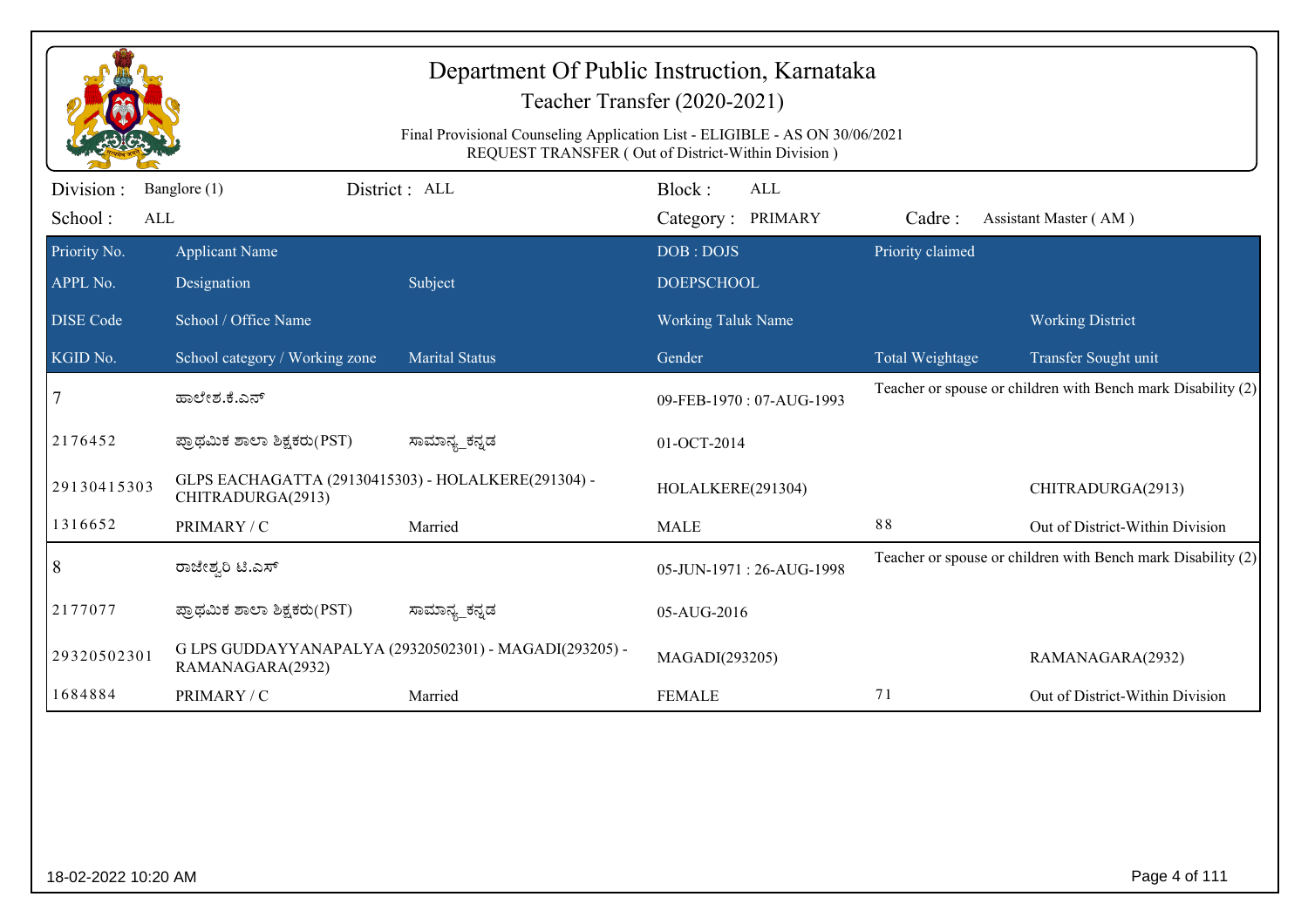|                  | Department Of Public Instruction, Karnataka<br>Teacher Transfer (2020-2021)<br>Final Provisional Counseling Application List - ELIGIBLE - AS ON 30/06/2021<br>REQUEST TRANSFER (Out of District-Within Division) |                       |                           |                  |                                                              |  |  |  |
|------------------|------------------------------------------------------------------------------------------------------------------------------------------------------------------------------------------------------------------|-----------------------|---------------------------|------------------|--------------------------------------------------------------|--|--|--|
| Division :       | District: ALL<br>Banglore (1)                                                                                                                                                                                    |                       | Block:<br><b>ALL</b>      |                  |                                                              |  |  |  |
| School:<br>ALL   |                                                                                                                                                                                                                  |                       | Category: PRIMARY         | Cadre:           | Assistant Master (AM)                                        |  |  |  |
| Priority No.     | <b>Applicant Name</b>                                                                                                                                                                                            |                       | DOB: DOJS                 | Priority claimed |                                                              |  |  |  |
| APPL No.         | Designation                                                                                                                                                                                                      | Subject               | <b>DOEPSCHOOL</b>         |                  |                                                              |  |  |  |
| <b>DISE Code</b> | School / Office Name                                                                                                                                                                                             |                       | <b>Working Taluk Name</b> |                  | <b>Working District</b>                                      |  |  |  |
| KGID No.         | School category / Working zone                                                                                                                                                                                   | <b>Marital Status</b> | Gender                    | Total Weightage  | Transfer Sought unit                                         |  |  |  |
| 9                | ನಾರಾಯಣಸ್ವಾಮಿ ಆರ್.ಪಿ                                                                                                                                                                                              |                       | 20-SEP-1987: 13-AUG-2013  |                  | Teacher or spouse or children with Bench mark Disability (2) |  |  |  |
| 2182026          | ಪ್ರಾಥಮಿಕ ಶಾಲಾ ಶಿಕ್ಷಕರು(PST)                                                                                                                                                                                      | ಕನ್ನಡ                 | 13-AUG-2013               |                  |                                                              |  |  |  |
| 29290447401      | GHPS KENDANAHALLI (29290447401) - CHINTAMANI(292904) -<br>CHIKKABALLAPURA(2929)                                                                                                                                  |                       | CHINTAMANI(292904)        |                  | CHIKKABALLAPURA(2929)                                        |  |  |  |
| 2811532          | PRIMARY / C                                                                                                                                                                                                      | Married               | <b>MALE</b>               | 29               | Out of District-Within Division                              |  |  |  |
| 10               | ಈರಪ್ಪ                                                                                                                                                                                                            |                       | 15-MAR-1989: 18-MAR-2016  |                  | Teacher or spouse or children with Bench mark Disability (2) |  |  |  |
| 2183892          | ಪದವೀಧರ ಪ್ರಾಥಮಿಕ ಶಿಕ್ಷಕರು(ಭಾಷೆ)<br><b>GPT</b>                                                                                                                                                                     | ಕನ್ನಡ                 | 18-MAR-2016               |                  |                                                              |  |  |  |
| 29130314201      | GHPS KARIYALA (29130314201) - HIRIYUR(291303) -<br>CHITRADURGA(2913)                                                                                                                                             |                       | HIRIYUR(291303)           |                  | CHITRADURGA(2913)                                            |  |  |  |
| 2732902          | PRIMARY / C                                                                                                                                                                                                      | Married               | <b>MALE</b>               | 17               | Out of District-Within Division                              |  |  |  |
|                  |                                                                                                                                                                                                                  |                       |                           |                  |                                                              |  |  |  |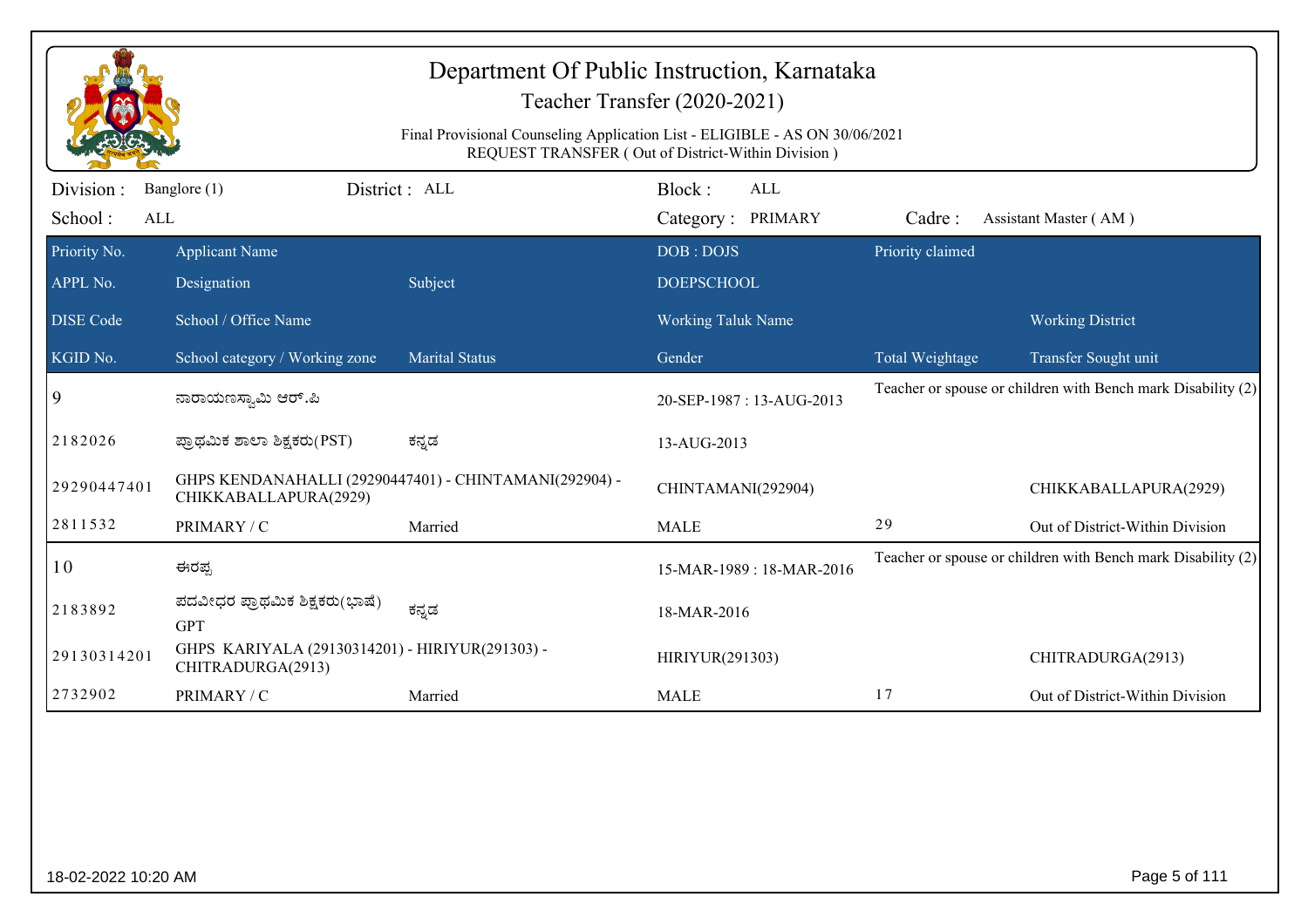| Department Of Public Instruction, Karnataka<br>Teacher Transfer (2020-2021)<br>Final Provisional Counseling Application List - ELIGIBLE - AS ON 30/06/2021<br>REQUEST TRANSFER (Out of District-Within Division) |                                                                                         |                                                          |                                           |                  |                                                              |  |  |
|------------------------------------------------------------------------------------------------------------------------------------------------------------------------------------------------------------------|-----------------------------------------------------------------------------------------|----------------------------------------------------------|-------------------------------------------|------------------|--------------------------------------------------------------|--|--|
| Division:<br>School:<br>ALL                                                                                                                                                                                      | Banglore (1)                                                                            | District : ALL                                           | Block:<br><b>ALL</b><br>Category: PRIMARY | Cadre:           | Assistant Master (AM)                                        |  |  |
| Priority No.<br>APPL No.                                                                                                                                                                                         | <b>Applicant Name</b><br>Designation                                                    | Subject                                                  | DOB: DOJS<br><b>DOEPSCHOOL</b>            | Priority claimed |                                                              |  |  |
| <b>DISE Code</b>                                                                                                                                                                                                 | School / Office Name                                                                    |                                                          | <b>Working Taluk Name</b>                 |                  | <b>Working District</b>                                      |  |  |
| KGID No.                                                                                                                                                                                                         | School category / Working zone                                                          | <b>Marital Status</b>                                    | Gender                                    | Total Weightage  | Transfer Sought unit                                         |  |  |
| 11                                                                                                                                                                                                               | ಮಲ್ಲಿ ಕಾರ್ಜುನ .ಎಸ್                                                                      |                                                          | 24-MAY-1989: 11-MAR-2016                  |                  | Teacher or spouse or children with Bench mark Disability (2) |  |  |
| 2178531                                                                                                                                                                                                          | ಪದವೀಧರ ಪ್ರಾಥಮಿಕ ಶಿಕ್ಷಕರು(ಭಾಷೆ)<br><b>GPT</b>                                            | ಕನ್ನಡ                                                    | 11-MAR-2016                               |                  |                                                              |  |  |
| 29140207610                                                                                                                                                                                                      | GHPS GANDHINAGARA WARD NO 2 (29140207610) -<br>DAVANAGERE(N)(291402) - DAVANAGERE(2914) |                                                          | DAVANAGERE(N)(291402)                     |                  | DAVANAGERE(2914)                                             |  |  |
| 2860064                                                                                                                                                                                                          | PRIMARY / A                                                                             | Unmarried                                                | <b>MALE</b>                               | 7                | Out of District-Within Division                              |  |  |
| 12                                                                                                                                                                                                               | ಖಮರ್ ತಾಜ್                                                                               |                                                          | 25-JUL-1986: 01-MAR-2008                  | children $(3)$   | Widow or Widower or a Divorce teacher with dependent         |  |  |
| 2179011                                                                                                                                                                                                          | ಪ್ರಾಥಮಿಕ ಶಾಲಾ ಶಿಕ್ಷಕರು(PST)                                                             | ಉರ್ದು                                                    | 22-OCT-2016                               |                  |                                                              |  |  |
| 29180942703                                                                                                                                                                                                      | TUMAKURU(2918)                                                                          | GLPS URDU M S PALYA (U) (29180942703) - TUMKUR(291809) - | TUMKUR(291809)                            |                  | TUMAKURU(2918)                                               |  |  |
| 2289194                                                                                                                                                                                                          | PRIMARY / C                                                                             | Divorcee                                                 | <b>FEMALE</b>                             | 41               | Out of District-Within Division                              |  |  |
|                                                                                                                                                                                                                  |                                                                                         |                                                          |                                           |                  |                                                              |  |  |
| 18-02-2022 10:20 AM                                                                                                                                                                                              |                                                                                         |                                                          |                                           |                  | Page 6 of 111                                                |  |  |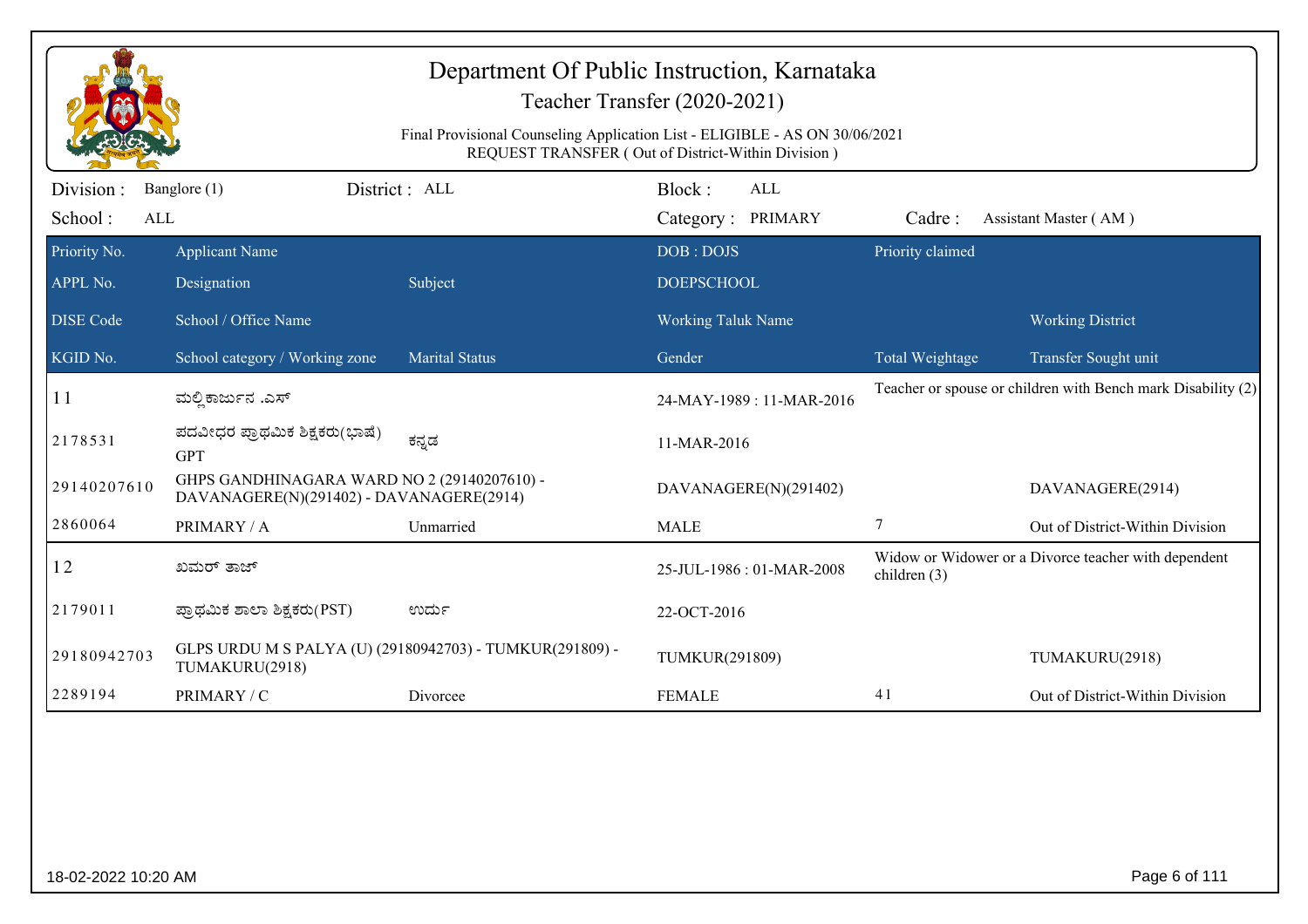| Department Of Public Instruction, Karnataka<br>Teacher Transfer (2020-2021) |                                                                                                                                   |                                                         |                                    |                  |                                                      |  |  |  |
|-----------------------------------------------------------------------------|-----------------------------------------------------------------------------------------------------------------------------------|---------------------------------------------------------|------------------------------------|------------------|------------------------------------------------------|--|--|--|
|                                                                             | Final Provisional Counseling Application List - ELIGIBLE - AS ON 30/06/2021<br>REQUEST TRANSFER (Out of District-Within Division) |                                                         |                                    |                  |                                                      |  |  |  |
| Division :<br>School:<br>ALL                                                | Banglore (1)                                                                                                                      | District : ALL                                          | Block:<br>ALL<br>Category: PRIMARY | Cadre:           | Assistant Master (AM)                                |  |  |  |
| Priority No.<br>APPL No.                                                    | <b>Applicant Name</b><br>Designation                                                                                              | Subject                                                 | DOB: DOJS<br><b>DOEPSCHOOL</b>     | Priority claimed |                                                      |  |  |  |
| <b>DISE</b> Code                                                            | School / Office Name                                                                                                              |                                                         | <b>Working Taluk Name</b>          |                  | <b>Working District</b>                              |  |  |  |
| KGID No.                                                                    | School category / Working zone                                                                                                    | <b>Marital Status</b>                                   | Gender                             | Total Weightage  | Transfer Sought unit                                 |  |  |  |
| 13                                                                          | ಸಿಂದು ಜಿ ಎಂ                                                                                                                       |                                                         | 04-MAY-1987: 18-FEB-2008           | children $(3)$   | Widow or Widower or a Divorce teacher with dependent |  |  |  |
| 2179772                                                                     | ಪ್ರಾಥಮಿಕ ಶಾಲಾ ಶಿಕ್ಷಕರು(PST)                                                                                                       | ಸಾಮಾನ್ಯ_ಕನ್ನಡ                                           | 28-JUN-2017                        |                  |                                                      |  |  |  |
| 29310614701                                                                 | MADHUGIRI(2931)                                                                                                                   | GHPS HALDODDERI (29310614701) - SIRA(293106) - TUMAKURU | SIRA(293106)                       |                  | TUMAKURU MADHUGIRI(2931)                             |  |  |  |
| 2323625                                                                     | PRIMARY / C                                                                                                                       | Divorcee                                                | <b>FEMALE</b>                      | 40               | Out of District-Within Division                      |  |  |  |
| 14                                                                          | ಜಿ ಪಲ್ಲವಿ                                                                                                                         |                                                         | 30-MAR-1984: 30-MAY-2008           | children $(3)$   | Widow or Widower or a Divorce teacher with dependent |  |  |  |
| 2181955                                                                     | ಪ್ರಾಥಮಿಕ ಶಾಲಾ ಶಿಕ್ಷಕರು(PST)                                                                                                       | ಸಾಮಾನ್ಯ_ಕನ್ನಡ                                           | 07-OCT-2016                        |                  |                                                      |  |  |  |
| 29150329401                                                                 | GGHPS URDU IDGAH MOHALLA SAGAR (29150329401) -<br>SAGAR(291503) - SHIVAMOGGA(2915)                                                |                                                         | SAGAR(291503)                      |                  | SHIVAMOGGA(2915)                                     |  |  |  |
| 2118346                                                                     | PRIMARY / A                                                                                                                       | Divorcee                                                | <b>FEMALE</b>                      | 31               | Out of District-Within Division                      |  |  |  |
|                                                                             |                                                                                                                                   |                                                         |                                    |                  |                                                      |  |  |  |
| 18-02-2022 10:20 AM                                                         |                                                                                                                                   |                                                         |                                    |                  | Page 7 of 111                                        |  |  |  |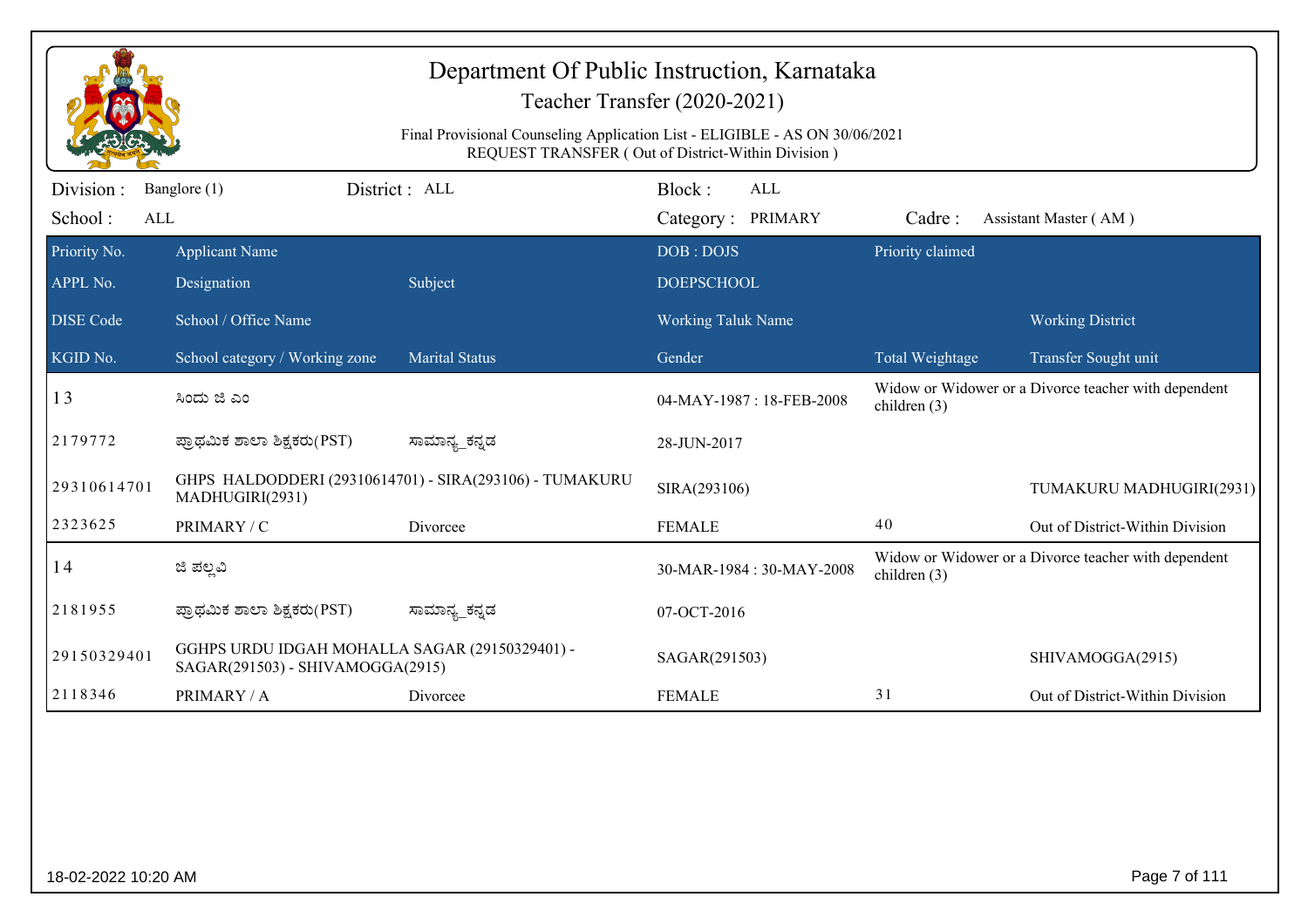|                  | Department Of Public Instruction, Karnataka<br>Teacher Transfer (2020-2021)<br>Final Provisional Counseling Application List - ELIGIBLE - AS ON 30/06/2021<br>REQUEST TRANSFER (Out of District-Within Division) |                                                        |                           |                                    |                                                                                                                         |  |  |  |
|------------------|------------------------------------------------------------------------------------------------------------------------------------------------------------------------------------------------------------------|--------------------------------------------------------|---------------------------|------------------------------------|-------------------------------------------------------------------------------------------------------------------------|--|--|--|
| Division:        | Banglore (1)                                                                                                                                                                                                     | District: ALL                                          | Block:<br>$\mbox{ALL}$    |                                    |                                                                                                                         |  |  |  |
| School:<br>ALL   |                                                                                                                                                                                                                  |                                                        | Category: PRIMARY         | Cadre:                             | Assistant Master (AM)                                                                                                   |  |  |  |
| Priority No.     | <b>Applicant Name</b>                                                                                                                                                                                            |                                                        | DOB: DOJS                 | Priority claimed                   |                                                                                                                         |  |  |  |
| APPL No.         | Designation                                                                                                                                                                                                      | Subject                                                | <b>DOEPSCHOOL</b>         |                                    |                                                                                                                         |  |  |  |
| <b>DISE Code</b> | School / Office Name                                                                                                                                                                                             |                                                        | <b>Working Taluk Name</b> |                                    | <b>Working District</b>                                                                                                 |  |  |  |
| KGID No.         | School category / Working zone                                                                                                                                                                                   | <b>Marital Status</b>                                  | Gender                    | Total Weightage                    | Transfer Sought unit                                                                                                    |  |  |  |
| 15               | ಮೇರಿ.ಟಿ                                                                                                                                                                                                          |                                                        | 16-JUL-1975: 21-AUG-1997  | Forces or Para-Military Forces (4) | Teacher with spouse being a working soldier or retired or<br>permanently disabled or deceased soldier of Indian Defence |  |  |  |
| 2179014          | ಪ್ರಾಥಮಿಕ ಶಾಲಾ ಶಿಕ್ಷಕರು(PST)                                                                                                                                                                                      | ಹಿಂದಿ                                                  | 21-AUG-1997               |                                    |                                                                                                                         |  |  |  |
| 29210403501      | <b>BENGALURU RURAL(2921)</b>                                                                                                                                                                                     | GHPS SONNAHALLIPURA (29210403501) - HOSAKOTE(292104) - | HOSAKOTE(292104)          |                                    | <b>BENGALURU RURAL(2921)</b>                                                                                            |  |  |  |
| 1429778          | PRIMARY / C                                                                                                                                                                                                      | Married                                                | <b>FEMALE</b>             | 93                                 | Out of District-Within Division                                                                                         |  |  |  |
| 16               | ಕಮಲಮ                                                                                                                                                                                                             |                                                        | 02-MAY-1968: 04-JUN-2003  | Forces or Para-Military Forces (4) | Teacher with spouse being a working soldier or retired or<br>permanently disabled or deceased soldier of Indian Defence |  |  |  |
| 2178868          | ಪ್ರಾಥಮಿಕ ಶಾಲಾ ಶಿಕ್ಷಕರು(PST)                                                                                                                                                                                      | ಕನ್ನಡ                                                  | 06-OCT-2016               |                                    |                                                                                                                         |  |  |  |
| 29310400301      | GHPS GUNDLAHALLI (29310400301) - MADHUGIRI(293104) -<br>TUMAKURU MADHUGIRI(2931)                                                                                                                                 |                                                        | MADHUGIRI(293104)         |                                    | TUMAKURU MADHUGIRI(2931)                                                                                                |  |  |  |
| 1812693          | PRIMARY / C                                                                                                                                                                                                      | Married                                                | <b>FEMALE</b>             | 47                                 | Out of District-Within Division                                                                                         |  |  |  |
|                  |                                                                                                                                                                                                                  |                                                        |                           |                                    |                                                                                                                         |  |  |  |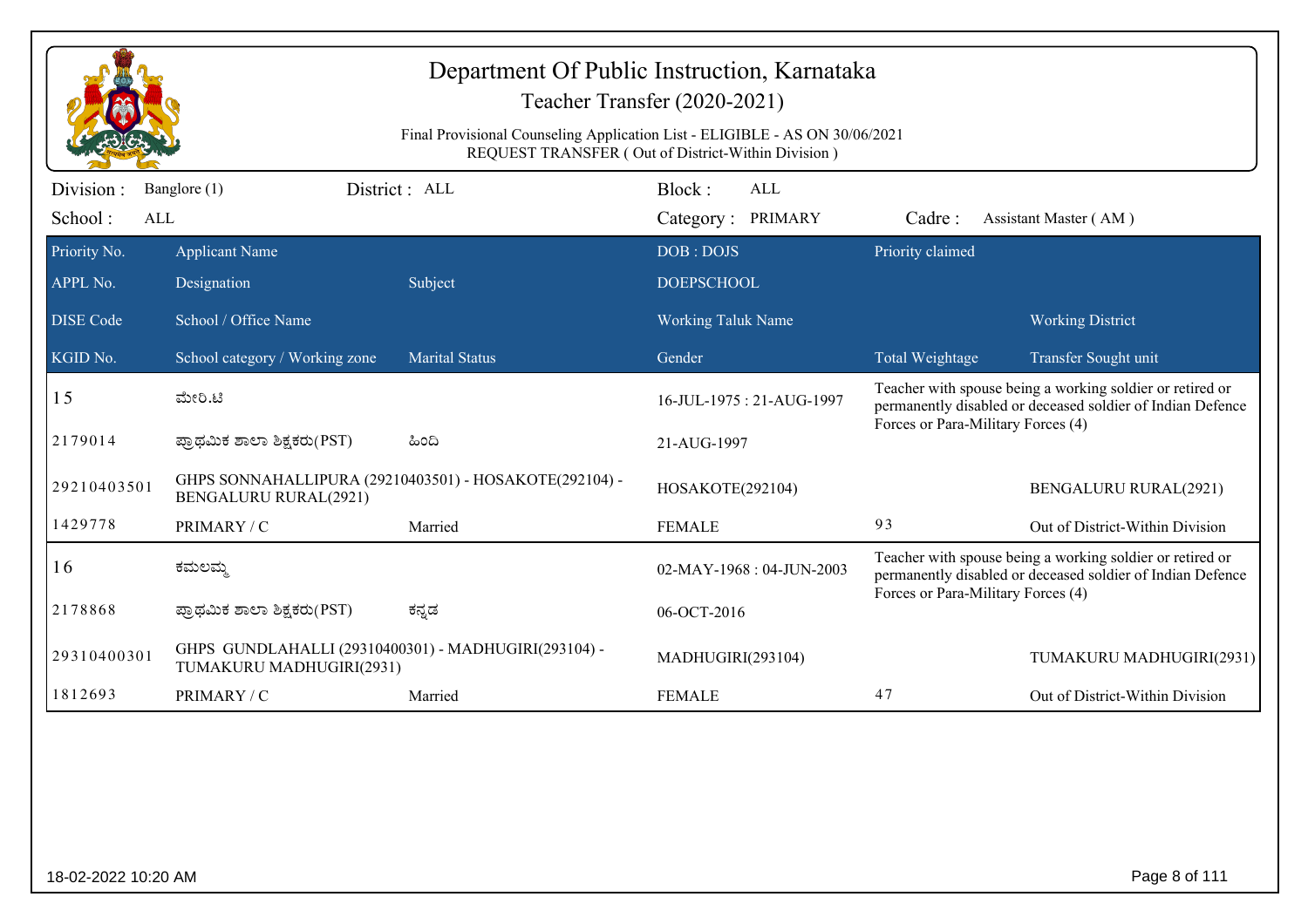| Department Of Public Instruction, Karnataka<br>Teacher Transfer (2020-2021)<br>Final Provisional Counseling Application List - ELIGIBLE - AS ON 30/06/2021<br>REQUEST TRANSFER (Out of District-Within Division) |                                                                          |                       |                           |                  |                                                                                                          |  |  |
|------------------------------------------------------------------------------------------------------------------------------------------------------------------------------------------------------------------|--------------------------------------------------------------------------|-----------------------|---------------------------|------------------|----------------------------------------------------------------------------------------------------------|--|--|
| Division:                                                                                                                                                                                                        | Banglore (1)                                                             | District: ALL         | Block:<br><b>ALL</b>      |                  |                                                                                                          |  |  |
| School:<br>ALL                                                                                                                                                                                                   |                                                                          |                       | Category: PRIMARY         | Cadre:           | Assistant Master (AM)                                                                                    |  |  |
| Priority No.                                                                                                                                                                                                     | <b>Applicant Name</b>                                                    |                       | DOB: DOJS                 | Priority claimed |                                                                                                          |  |  |
| APPL No.                                                                                                                                                                                                         | Designation                                                              | Subject               | <b>DOEPSCHOOL</b>         |                  |                                                                                                          |  |  |
| <b>DISE</b> Code                                                                                                                                                                                                 | School / Office Name                                                     |                       | <b>Working Taluk Name</b> |                  | <b>Working District</b>                                                                                  |  |  |
| KGID No.                                                                                                                                                                                                         | School category / Working zone                                           | <b>Marital Status</b> | Gender                    | Total Weightage  | Transfer Sought unit                                                                                     |  |  |
| 17                                                                                                                                                                                                               | ಸೋಮಶೇಖರ                                                                  |                       | 20-MAY-1974: 10-NOV-1999  |                  | Teacher with spouse working with the State or Central<br>Government or aided educational institution (5) |  |  |
| 2177777                                                                                                                                                                                                          | ಪ್ರಾಥಮಿಕ ಶಾಲಾ ಶಿಕ್ಷಕರು(PST)                                              | ಕನ್ನಡ                 | 19-JUL-2000               |                  |                                                                                                          |  |  |
| 29130505601                                                                                                                                                                                                      | GLPS KADAVAGERE (29130505601) - HOSADURGA(291305) -<br>CHITRADURGA(2913) |                       | HOSADURGA(291305)         |                  | CHITRADURGA(2913)                                                                                        |  |  |
| 1969659                                                                                                                                                                                                          | PRIMARY / C                                                              | Married               | <b>MALE</b>               | 84               | Out of District-Within Division                                                                          |  |  |
| 18                                                                                                                                                                                                               | ಪದ್ಮಾಕ್ಷಿ ಎಂ ಆರ್                                                         |                       | 05-FEB-1975: 09-JAN-1997  |                  | Teacher with spouse working with the State or Central<br>Government or aided educational institution (5) |  |  |
| 2184081                                                                                                                                                                                                          | ಪ್ರಾಥಮಿಕ ಶಾಲಾ ಶಿಕ್ಷಕರು(PST)                                              | ಸಾಮಾನ್ಯ_ಕನ್ನಡ         | 31-MAY-2011               |                  |                                                                                                          |  |  |
| 29130124201                                                                                                                                                                                                      | GHPS HEGGERE (29130124201) - CHITRADURGA(291301) -<br>CHITRADURGA(2913)  |                       | CHITRADURGA(291301)       |                  | CHITRADURGA(2913)                                                                                        |  |  |
| 1413734                                                                                                                                                                                                          | PRIMARY / C                                                              | Married               | <b>FEMALE</b>             | 79               | Out of District-Within Division                                                                          |  |  |
|                                                                                                                                                                                                                  |                                                                          |                       |                           |                  |                                                                                                          |  |  |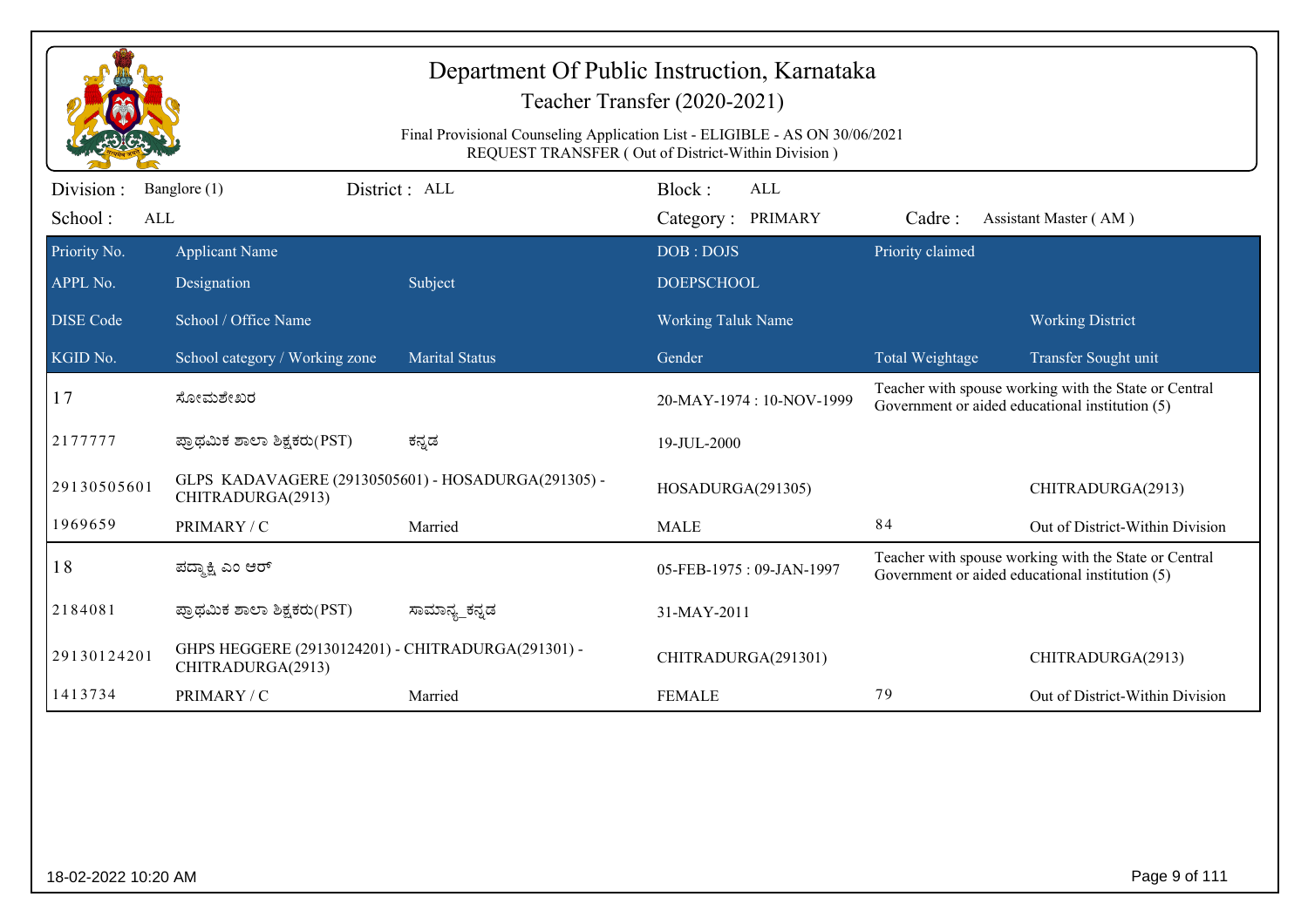| Department Of Public Instruction, Karnataka<br>Teacher Transfer (2020-2021)                                                       |                                                                                      |                       |                                           |                  |                                                                                                          |  |  |
|-----------------------------------------------------------------------------------------------------------------------------------|--------------------------------------------------------------------------------------|-----------------------|-------------------------------------------|------------------|----------------------------------------------------------------------------------------------------------|--|--|
| Final Provisional Counseling Application List - ELIGIBLE - AS ON 30/06/2021<br>REQUEST TRANSFER (Out of District-Within Division) |                                                                                      |                       |                                           |                  |                                                                                                          |  |  |
| Division :<br>School:<br>ALL                                                                                                      | Banglore (1)                                                                         | District : ALL        | Block:<br><b>ALL</b><br>Category: PRIMARY | Cadre:           | Assistant Master (AM)                                                                                    |  |  |
| Priority No.                                                                                                                      | <b>Applicant Name</b>                                                                |                       | DOB: DOJS                                 | Priority claimed |                                                                                                          |  |  |
| APPL No.                                                                                                                          | Designation                                                                          | Subject               | <b>DOEPSCHOOL</b>                         |                  |                                                                                                          |  |  |
| <b>DISE</b> Code                                                                                                                  | School / Office Name                                                                 |                       | <b>Working Taluk Name</b>                 |                  | <b>Working District</b>                                                                                  |  |  |
| KGID No.                                                                                                                          | School category / Working zone                                                       | <b>Marital Status</b> | Gender                                    | Total Weightage  | Transfer Sought unit                                                                                     |  |  |
| 19                                                                                                                                | ತೇಜಾಮಣಿ.ಬಿ.ವಿ                                                                        |                       | 01-FEB-1969: 27-AUG-1998                  |                  | Teacher with spouse working with the State or Central<br>Government or aided educational institution (5) |  |  |
| 2177038                                                                                                                           | ಪ್ರಾಥಮಿಕ ಶಾಲಾ ಶಿಕ್ಷಕರು(PST)                                                          | ಸಾಮಾನ್ಯ_ಕನ್ನಡ         | 23-AUG-2014                               |                  |                                                                                                          |  |  |
| 29210304502                                                                                                                       | G LPS E.HOSURU (29210304502) - DEVANAHALLI(292103) -<br><b>BENGALURU RURAL(2921)</b> |                       | DEVANAHALLI(292103)                       |                  | <b>BENGALURU RURAL(2921)</b>                                                                             |  |  |
| 1541700                                                                                                                           | PRIMARY / C                                                                          | Married               | <b>FEMALE</b>                             | 73               | Out of District-Within Division                                                                          |  |  |
| 20                                                                                                                                | ಶಬಾನಾ ಅಜ್ಮಿ ಎ                                                                        |                       | 10-SEP-1977: 25-JUL-1998                  |                  | Teacher with spouse working with the State or Central<br>Government or aided educational institution (5) |  |  |
| 2178978                                                                                                                           | ಪ್ರಾಥಮಿಕ ಶಾಲಾ ಶಿಕ್ಷಕರು(PST)                                                          | ಸಾಮಾನ್ಯ_ಕನ್ನಡ         | 01-JUL-2015                               |                  |                                                                                                          |  |  |
| 29150504704                                                                                                                       | GHPS RAMANAGARA (29150504704) - SHIMOGA(291505) -<br>SHIVAMOGGA(2915)                |                       | SHIMOGA(291505)                           |                  | SHIVAMOGGA(2915)                                                                                         |  |  |
| 1563598                                                                                                                           | PRIMARY / C                                                                          | Married               | <b>FEMALE</b>                             | 72               | Out of District-Within Division                                                                          |  |  |
|                                                                                                                                   |                                                                                      |                       |                                           |                  |                                                                                                          |  |  |
|                                                                                                                                   |                                                                                      |                       |                                           |                  |                                                                                                          |  |  |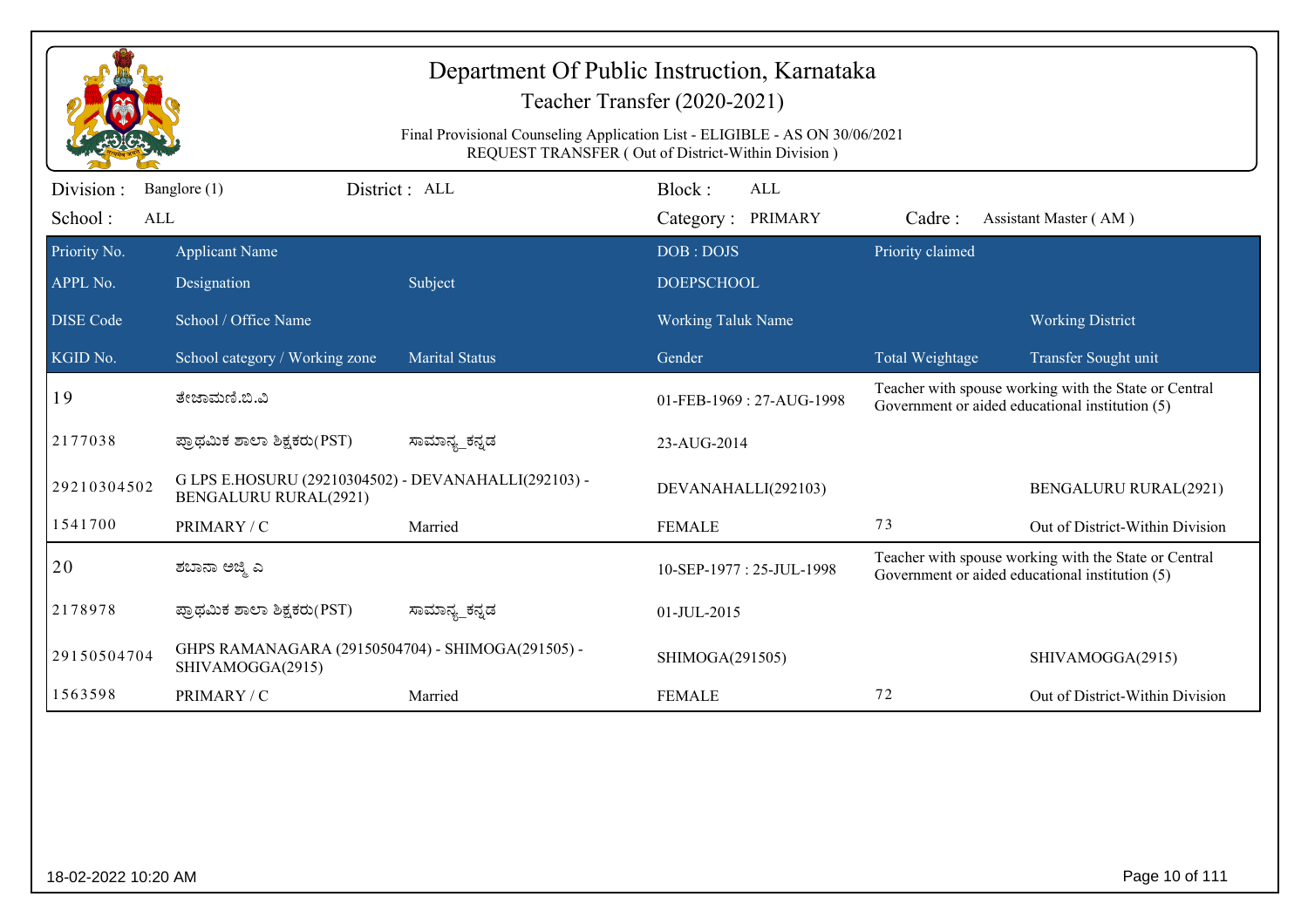| Department Of Public Instruction, Karnataka<br>Teacher Transfer (2020-2021)<br>Final Provisional Counseling Application List - ELIGIBLE - AS ON 30/06/2021<br>REQUEST TRANSFER (Out of District-Within Division) |                                                                         |                                                        |                                    |                  |                                                                                                          |  |  |
|------------------------------------------------------------------------------------------------------------------------------------------------------------------------------------------------------------------|-------------------------------------------------------------------------|--------------------------------------------------------|------------------------------------|------------------|----------------------------------------------------------------------------------------------------------|--|--|
| Division :<br>School:<br>ALL                                                                                                                                                                                     | Banglore (1)                                                            | District: ALL                                          | Block:<br>ALL<br>Category: PRIMARY | Cadre:           | Assistant Master (AM)                                                                                    |  |  |
| Priority No.<br>APPL No.                                                                                                                                                                                         | <b>Applicant Name</b><br>Designation                                    | Subject                                                | DOB: DOJS<br><b>DOEPSCHOOL</b>     | Priority claimed |                                                                                                          |  |  |
| <b>DISE</b> Code                                                                                                                                                                                                 | School / Office Name                                                    |                                                        | <b>Working Taluk Name</b>          |                  | <b>Working District</b>                                                                                  |  |  |
| KGID No.                                                                                                                                                                                                         | School category / Working zone                                          | <b>Marital Status</b>                                  | Gender                             | Total Weightage  | Transfer Sought unit                                                                                     |  |  |
| 21                                                                                                                                                                                                               | ಪ್ರಕಾಶ ಎನ್. ಇ.                                                          |                                                        | 20-MAR-1972 : 27-JUL-1998          |                  | Teacher with spouse working with the State or Central<br>Government or aided educational institution (5) |  |  |
| 2181502                                                                                                                                                                                                          | ಪ್ರಾಥಮಿಕ ಶಾಲಾ ಶಿಕ್ಷಕರು(PST)                                             | ಕನ್ನಡ                                                  | 24-APR-2017                        |                  |                                                                                                          |  |  |
| 29150722901                                                                                                                                                                                                      | GHPS SHIRURU (29150722901) - THIRTHAHALLI(291507) -<br>SHIVAMOGGA(2915) |                                                        | THIRTHAHALLI(291507)               |                  | SHIVAMOGGA(2915)                                                                                         |  |  |
| 1458135                                                                                                                                                                                                          | PRIMARY / C                                                             | Married                                                | <b>MALE</b>                        | 70               | Out of District-Within Division                                                                          |  |  |
| 22                                                                                                                                                                                                               | ರೇಷ್ಮಾ ಜಿ ಎಸ್                                                           |                                                        | 27-OCT-1981: 29-JAN-2004           |                  | Teacher with spouse working with the State or Central<br>Government or aided educational institution (5) |  |  |
| 2182449                                                                                                                                                                                                          | ಪ್ರಾಥಮಿಕ ಶಾಲಾ ಶಿಕ್ಷಕರು(PST)                                             | ಹಿಂದಿ                                                  | 31-AUG-2006                        |                  |                                                                                                          |  |  |
| 29130121201                                                                                                                                                                                                      | CHITRADURGA(2913)                                                       | GHPS BEVINAHALLI (29130121201) - CHITRADURGA(291301) - | CHITRADURGA(291301)                |                  | CHITRADURGA(2913)                                                                                        |  |  |
| 1968334                                                                                                                                                                                                          | PRIMARY / C                                                             | Married                                                | <b>FEMALE</b>                      | 63               | Out of District-Within Division                                                                          |  |  |
|                                                                                                                                                                                                                  |                                                                         |                                                        |                                    |                  |                                                                                                          |  |  |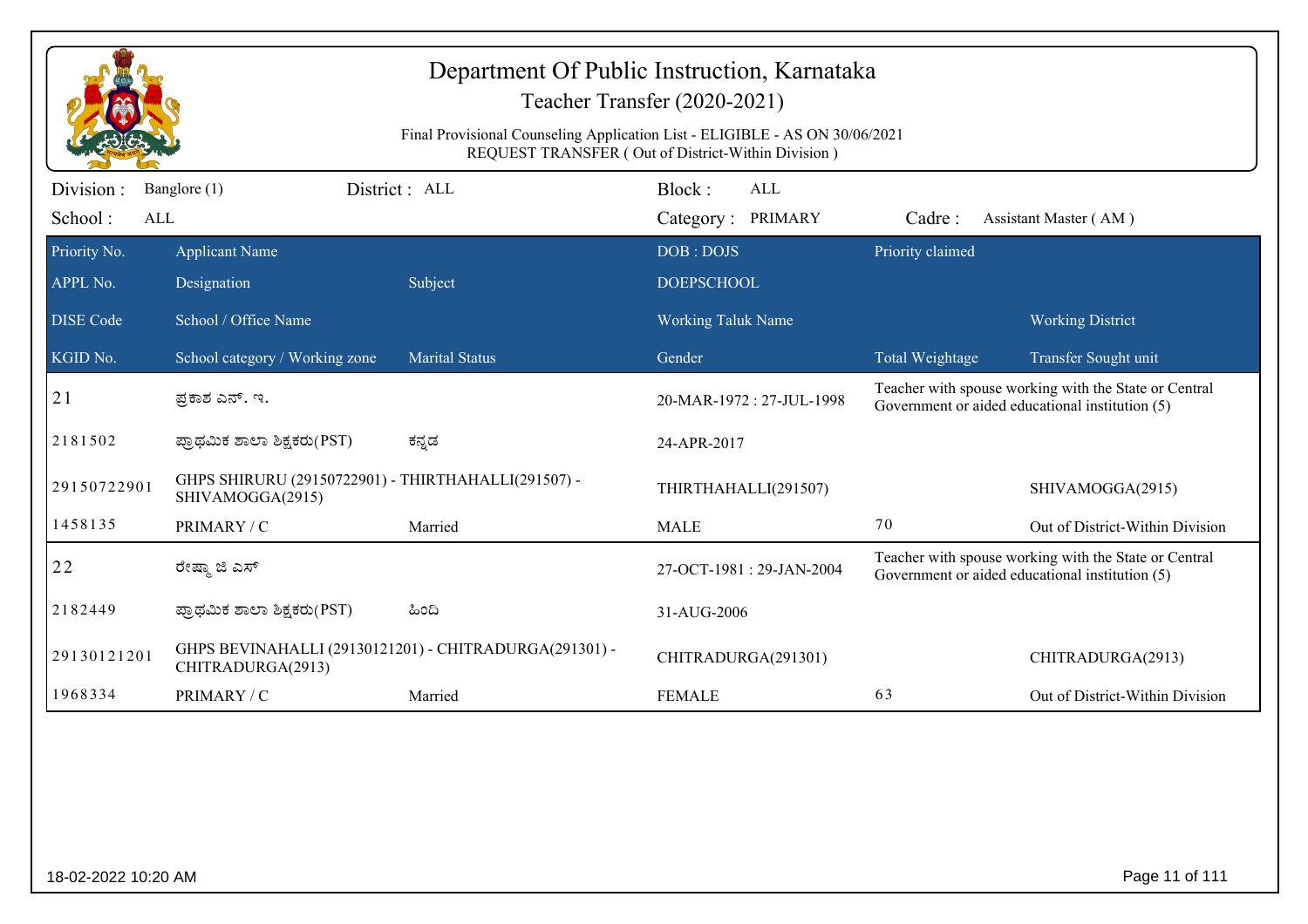| Department Of Public Instruction, Karnataka<br>Teacher Transfer (2020-2021)<br>Final Provisional Counseling Application List - ELIGIBLE - AS ON 30/06/2021<br>REQUEST TRANSFER (Out of District-Within Division) |                                      |                                                          |                                |     |                  |                                                                                                          |  |
|------------------------------------------------------------------------------------------------------------------------------------------------------------------------------------------------------------------|--------------------------------------|----------------------------------------------------------|--------------------------------|-----|------------------|----------------------------------------------------------------------------------------------------------|--|
| Division:<br>School:<br>ALL                                                                                                                                                                                      | Banglore (1)                         | District : ALL                                           | Block:<br>Category: PRIMARY    | ALL | Cadre:           | Assistant Master (AM)                                                                                    |  |
| Priority No.<br>APPL No.                                                                                                                                                                                         | <b>Applicant Name</b><br>Designation | Subject                                                  | DOB: DOJS<br><b>DOEPSCHOOL</b> |     | Priority claimed |                                                                                                          |  |
| <b>DISE</b> Code                                                                                                                                                                                                 | School / Office Name                 |                                                          | <b>Working Taluk Name</b>      |     |                  | <b>Working District</b>                                                                                  |  |
| KGID No.                                                                                                                                                                                                         | School category / Working zone       | <b>Marital Status</b>                                    | Gender                         |     | Total Weightage  | Transfer Sought unit                                                                                     |  |
| 23                                                                                                                                                                                                               | ಎ ಬಾಬು                               |                                                          | 23-APR-1974 : 25-NOV-2003      |     |                  | Teacher with spouse working with the State or Central<br>Government or aided educational institution (5) |  |
| 2178600                                                                                                                                                                                                          | ಪ್ರಾಥಮಿಕ ಶಾಲಾ ಶಿಕ್ಷಕರು(PST)          | ಸಾಮಾನ್ಯ_ಕನ್ನಡ                                            | 16-JUN-2012                    |     |                  |                                                                                                          |  |
| 29190215102                                                                                                                                                                                                      | KOLAR(2919)                          | GULPS ITHANDAHALLI (29190215102) - BANGARAPETE(291902) - | BANGARAPETE(291902)            |     |                  | KOLAR(2919)                                                                                              |  |
| 1955282                                                                                                                                                                                                          | PRIMARY / C                          | Married                                                  | <b>MALE</b>                    |     | 60               | Out of District-Within Division                                                                          |  |
| 24                                                                                                                                                                                                               | ಪಾರ್ವತಮ                              |                                                          | $01$ -JUN-1975 : 27-NOV-2003   |     |                  | Teacher with spouse working with the State or Central<br>Government or aided educational institution (5) |  |
| 2179850                                                                                                                                                                                                          | ಪ್ರಾಥಮಿಕ ಶಾಲಾ ಶಿಕ್ಷಕರು(PST)          | ಕನ್ನಡ                                                    | 18-JUN-2012                    |     |                  |                                                                                                          |  |
| 29310605501                                                                                                                                                                                                      | MADHUGIRI(2931)                      | GHPS MELUKUNTE (29310605501) - SIRA(293106) - TUMAKURU   | SIRA(293106)                   |     |                  | TUMAKURU MADHUGIRI(2931)                                                                                 |  |
| 1958083                                                                                                                                                                                                          | PRIMARY / C                          | Married                                                  | <b>FEMALE</b>                  |     | 60               | Out of District-Within Division                                                                          |  |
|                                                                                                                                                                                                                  |                                      |                                                          |                                |     |                  |                                                                                                          |  |
| 18-02-2022 10:20 AM                                                                                                                                                                                              |                                      |                                                          |                                |     |                  | Page 12 of 111                                                                                           |  |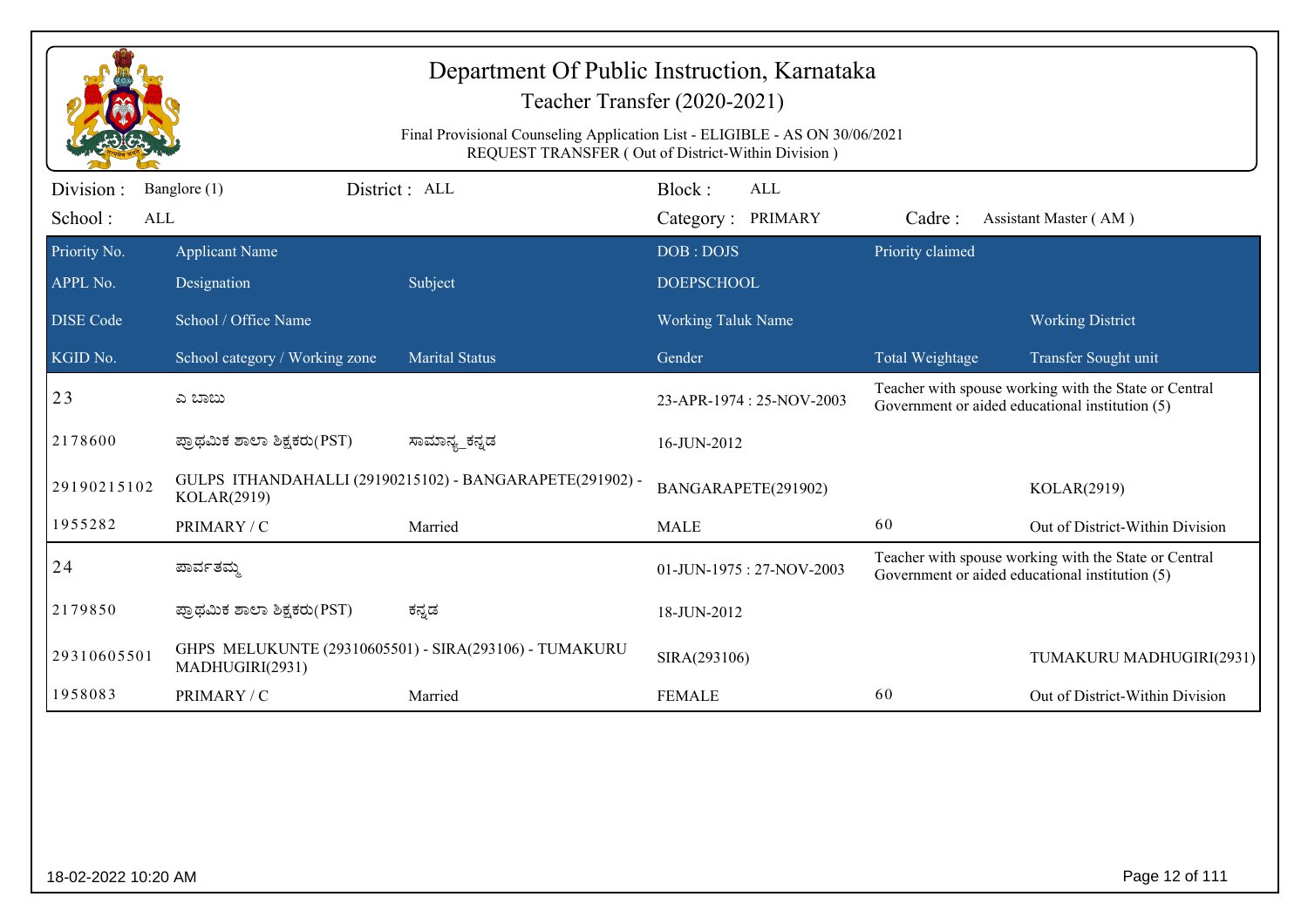|                  |                                                                                          |                       | Department Of Public Instruction, Karnataka<br>Teacher Transfer (2020-2021)<br>Final Provisional Counseling Application List - ELIGIBLE - AS ON 30/06/2021<br>REQUEST TRANSFER (Out of District-Within Division) |                  |                                                                                                          |
|------------------|------------------------------------------------------------------------------------------|-----------------------|------------------------------------------------------------------------------------------------------------------------------------------------------------------------------------------------------------------|------------------|----------------------------------------------------------------------------------------------------------|
| Division :       | Banglore (1)                                                                             | District: ALL         | Block:<br>ALL                                                                                                                                                                                                    |                  |                                                                                                          |
| School:<br>ALL   |                                                                                          |                       | Category: PRIMARY                                                                                                                                                                                                | Cadre:           | Assistant Master (AM)                                                                                    |
| Priority No.     | <b>Applicant Name</b>                                                                    |                       | DOB: DOJS                                                                                                                                                                                                        | Priority claimed |                                                                                                          |
| APPL No.         | Designation                                                                              | Subject               | <b>DOEPSCHOOL</b>                                                                                                                                                                                                |                  |                                                                                                          |
| <b>DISE</b> Code | School / Office Name                                                                     |                       | <b>Working Taluk Name</b>                                                                                                                                                                                        |                  | <b>Working District</b>                                                                                  |
| KGID No.         | School category / Working zone                                                           | <b>Marital Status</b> | Gender                                                                                                                                                                                                           | Total Weightage  | Transfer Sought unit                                                                                     |
| 25               | ಪುಷ್ಪಾವತಿ ಎ                                                                              |                       | $01$ -JUN-1981 : 28-JAN-2004                                                                                                                                                                                     |                  | Teacher with spouse working with the State or Central<br>Government or aided educational institution (5) |
| 2179244          | ಪ್ರಾಥಮಿಕ ಶಾಲಾ ಶಿಕ್ಷಕರು(PST)                                                              | ಹಿಂದಿ                 | 05-AUG-2012                                                                                                                                                                                                      |                  |                                                                                                          |
| 29310419001      | GHPS PURAVARA (29310419001) - MADHUGIRI(293104) -<br>TUMAKURU MADHUGIRI(2931)            |                       | MADHUGIRI(293104)                                                                                                                                                                                                |                  | TUMAKURU MADHUGIRI(2931)                                                                                 |
| 1998860          | PRIMARY / C                                                                              | Married               | <b>FEMALE</b>                                                                                                                                                                                                    | 57               | Out of District-Within Division                                                                          |
| 26               | ಶೀಲಾ                                                                                     |                       | 01-JUL-1982: 31-MAY-2005                                                                                                                                                                                         |                  | Teacher with spouse working with the State or Central<br>Government or aided educational institution (5) |
| 2180347          | ಪ್ರಾಥಮಿಕ ಶಾಲಾ ಶಿಕ್ಷಕರು(PST)                                                              | ಕನ್ನಡ                 | 09-AUG-2010                                                                                                                                                                                                      |                  |                                                                                                          |
| 29210304603      | G LPS NAVODAYA BHOVIPALYA (29210304603) -<br>DEVANAHALLI(292103) - BENGALURU RURAL(2921) |                       | DEVANAHALLI(292103)                                                                                                                                                                                              |                  | <b>BENGALURU RURAL(2921)</b>                                                                             |
| 1945081          | PRIMARY / C                                                                              | Married               | <b>FEMALE</b>                                                                                                                                                                                                    | 56               | Out of District-Within Division                                                                          |
|                  |                                                                                          |                       |                                                                                                                                                                                                                  |                  |                                                                                                          |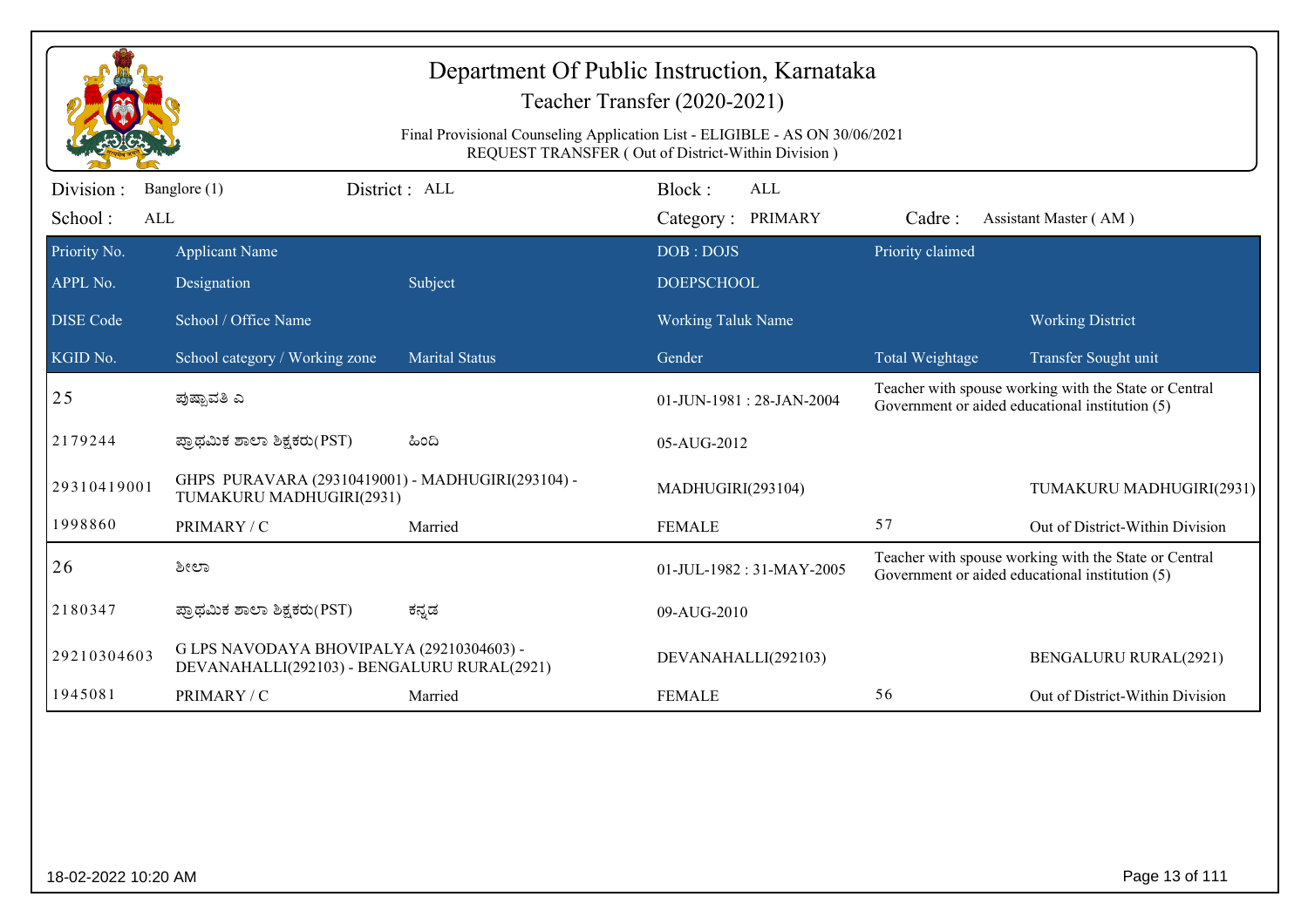|                             |                                                                                      | Final Provisional Counseling Application List - ELIGIBLE - AS ON 30/06/2021 | Department Of Public Instruction, Karnataka<br>Teacher Transfer (2020-2021)<br>REQUEST TRANSFER (Out of District-Within Division) |                  |                                                                                                          |
|-----------------------------|--------------------------------------------------------------------------------------|-----------------------------------------------------------------------------|-----------------------------------------------------------------------------------------------------------------------------------|------------------|----------------------------------------------------------------------------------------------------------|
| Division:<br>School:<br>ALL | Banglore (1)                                                                         | District: ALL                                                               | Block:<br>ALL<br>Category: PRIMARY                                                                                                | Cadre:           | Assistant Master (AM)                                                                                    |
| Priority No.<br>APPL No.    | <b>Applicant Name</b><br>Designation                                                 | Subject                                                                     | DOB: DOJS<br><b>DOEPSCHOOL</b>                                                                                                    | Priority claimed |                                                                                                          |
| <b>DISE</b> Code            | School / Office Name                                                                 |                                                                             | <b>Working Taluk Name</b>                                                                                                         |                  | <b>Working District</b>                                                                                  |
| KGID No.                    | School category / Working zone                                                       | <b>Marital Status</b>                                                       | Gender                                                                                                                            | Total Weightage  | Transfer Sought unit                                                                                     |
| 27                          | ಸುಮಂಗಳ.ಬಿ.                                                                           |                                                                             | 23-AUG-1975: 04-AUG-1998                                                                                                          |                  | Teacher with spouse working with the State or Central<br>Government or aided educational institution (5) |
| 2183676                     | ಪ್ರಾಥಮಿಕ ಶಾಲಾ ಶಿಕ್ಷಕರು(PST)                                                          | ಸಾಮಾನ್ಯ_ಕನ್ನಡ                                                               | 11-MAY-2011                                                                                                                       |                  |                                                                                                          |
| 29210115202                 | G LPS BHAKTHANAPALYA (29210115202) -<br>NELAMANGALA(292101) - BENGALURU RURAL(2921)  |                                                                             | NELAMANGALA(292101)                                                                                                               |                  | <b>BENGALURU RURAL(2921)</b>                                                                             |
| 1684903                     | PRIMARY / A                                                                          | Married                                                                     | <b>FEMALE</b>                                                                                                                     | 55               | Out of District-Within Division                                                                          |
| 28                          | ಎನ್.ಎಂ ಪ್ರೇಮಾವತಿ                                                                     |                                                                             | 05-JUN-1978: 01-AUG-2002                                                                                                          |                  | Teacher with spouse working with the State or Central<br>Government or aided educational institution (5) |
| 2181834                     | ಪ್ರಾಥಮಿಕ ಶಾಲಾ ಶಿಕ್ಷಕರು(PST)                                                          | ಸಾಮಾನ್ಯ_ಇಂಗ್ಲೀಷ್                                                            | 07-OCT-2016                                                                                                                       |                  |                                                                                                          |
| 29210417101                 | GHPS KANNURAHALLI (29210417101) - HOSAKOTE(292104) -<br><b>BENGALURU RURAL(2921)</b> |                                                                             | HOSAKOTE(292104)                                                                                                                  |                  | <b>BENGALURU RURAL(2921)</b>                                                                             |
| 1869718                     | PRIMARY / B                                                                          | Married                                                                     | <b>FEMALE</b>                                                                                                                     | 54               | Out of District-Within Division                                                                          |
|                             |                                                                                      |                                                                             |                                                                                                                                   |                  |                                                                                                          |
| 18-02-2022 10:20 AM         |                                                                                      |                                                                             |                                                                                                                                   |                  | Page 14 of 111                                                                                           |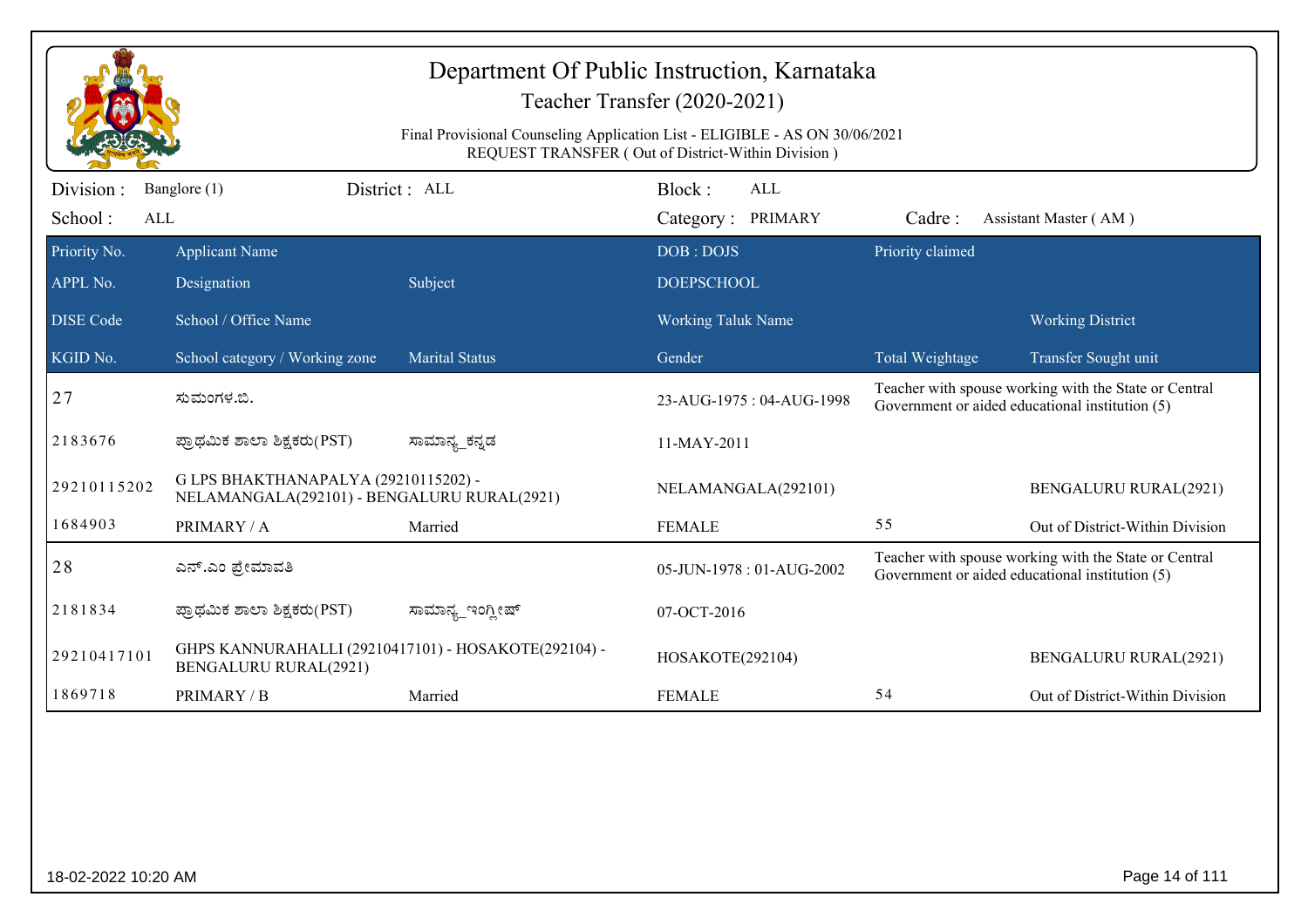|                  |                                                                 | Final Provisional Counseling Application List - ELIGIBLE - AS ON 30/06/2021 | Department Of Public Instruction, Karnataka<br>Teacher Transfer (2020-2021)<br>REQUEST TRANSFER (Out of District-Within Division) |                  |                                                                                                          |
|------------------|-----------------------------------------------------------------|-----------------------------------------------------------------------------|-----------------------------------------------------------------------------------------------------------------------------------|------------------|----------------------------------------------------------------------------------------------------------|
| Division:        | Banglore (1)                                                    | District: ALL                                                               | Block:<br><b>ALL</b>                                                                                                              |                  |                                                                                                          |
| School:<br>ALL   |                                                                 |                                                                             | Category: PRIMARY                                                                                                                 | Cadre:           | Assistant Master (AM)                                                                                    |
| Priority No.     | <b>Applicant Name</b>                                           |                                                                             | DOB: DOJS                                                                                                                         | Priority claimed |                                                                                                          |
| APPL No.         | Designation                                                     | Subject                                                                     | <b>DOEPSCHOOL</b>                                                                                                                 |                  |                                                                                                          |
| <b>DISE Code</b> | School / Office Name                                            |                                                                             | <b>Working Taluk Name</b>                                                                                                         |                  | <b>Working District</b>                                                                                  |
| KGID No.         | School category / Working zone                                  | <b>Marital Status</b>                                                       | Gender                                                                                                                            | Total Weightage  | Transfer Sought unit                                                                                     |
| 29               | ಹೆಚ್ ಆರ್ ಮಲ್ಲಿ ಕಾರ್ಜುನಯ್ಯ                                       |                                                                             | 24-APR-1980: 08-AUG-2002                                                                                                          |                  | Teacher with spouse working with the State or Central<br>Government or aided educational institution (5) |
| 2181406          | ಪ್ರಾಥಮಿಕ ಶಾಲಾ ಶಿಕ್ಷಕರು(PST)                                     | ವಿಜ್ಞಾನ_ಕನ್ನಡ                                                               | 04-AUG-2016                                                                                                                       |                  |                                                                                                          |
| 29180933701      | GHPS HEGGERE (29180933701) - TUMKUR(291809) -<br>TUMAKURU(2918) |                                                                             | TUMKUR(291809)                                                                                                                    |                  | TUMAKURU(2918)                                                                                           |
| 1869825          | PRIMARY / B                                                     | Married                                                                     | <b>MALE</b>                                                                                                                       | 54               | Out of District-Within Division                                                                          |
| 30               | ರೂಪಶ್ರೀ ಹೆಚ್ ಎಂ                                                 |                                                                             | 16-MAY-1983: 05-APR-2004                                                                                                          |                  | Teacher with spouse working with the State or Central<br>Government or aided educational institution (5) |
| 2178674          | ಪ್ರಾಥಮಿಕ ಶಾಲಾ ಶಿಕ್ಷಕರು(PST)                                     | ಸಾಮಾನ್ಯ ಇಂಗ್ತೀಷ್                                                            | 31-AUG-2015                                                                                                                       |                  |                                                                                                          |
| 29310422701      | TUMAKURU MADHUGIRI(2931)                                        | GHPS YAKARALAHALLI (29310422701) - MADHUGIRI(293104) -                      | MADHUGIRI(293104)                                                                                                                 |                  | TUMAKURU MADHUGIRI(2931)                                                                                 |
| 1958191          | PRIMARY / C                                                     | Married                                                                     | <b>FEMALE</b>                                                                                                                     | 54               | Out of District-Within Division                                                                          |
|                  |                                                                 |                                                                             |                                                                                                                                   |                  |                                                                                                          |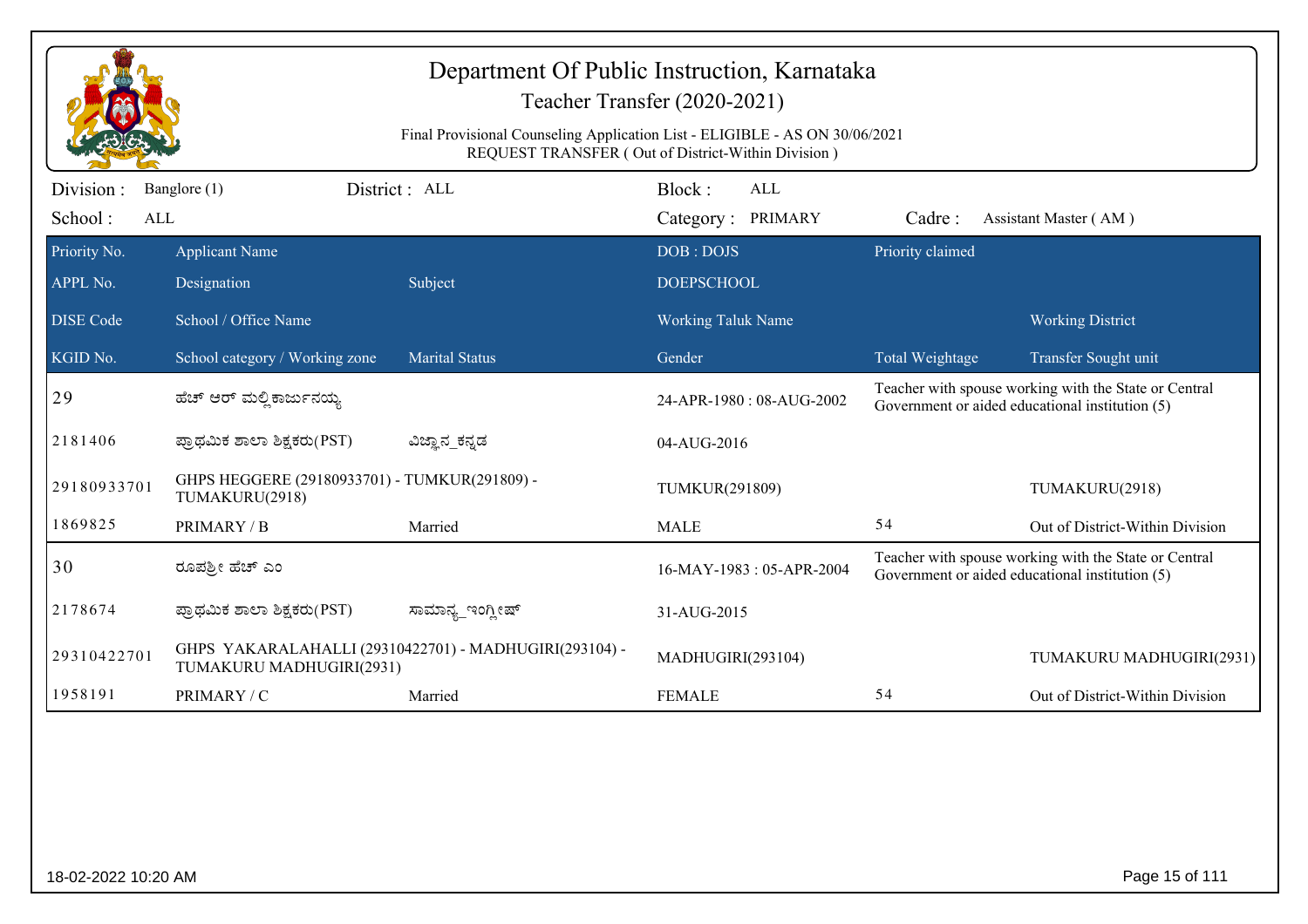|                              |                                      | Department Of Public Instruction, Karnataka                                 | Teacher Transfer (2020-2021)                       |                  |                                                                                                          |
|------------------------------|--------------------------------------|-----------------------------------------------------------------------------|----------------------------------------------------|------------------|----------------------------------------------------------------------------------------------------------|
|                              |                                      | Final Provisional Counseling Application List - ELIGIBLE - AS ON 30/06/2021 | REQUEST TRANSFER (Out of District-Within Division) |                  |                                                                                                          |
| Division :<br>School:<br>ALL | Banglore (1)                         | District : ALL                                                              | Block:<br>ALL<br>Category: PRIMARY                 | Cadre:           | Assistant Master (AM)                                                                                    |
| Priority No.<br>APPL No.     | <b>Applicant Name</b><br>Designation | Subject                                                                     | DOB: DOJS<br><b>DOEPSCHOOL</b>                     | Priority claimed |                                                                                                          |
| <b>DISE Code</b>             | School / Office Name                 |                                                                             | <b>Working Taluk Name</b>                          |                  | <b>Working District</b>                                                                                  |
| KGID No.                     | School category / Working zone       | <b>Marital Status</b>                                                       | Gender                                             | Total Weightage  | Transfer Sought unit                                                                                     |
| 31                           | ಭಾಗ್ಯಮ್ಮ. ಜಿ                         |                                                                             | 15-JUL-1984 : 04-AUG-2007                          |                  | Teacher with spouse working with the State or Central<br>Government or aided educational institution (5) |
| 2185228                      | ಪ್ರಾಥಮಿಕ ಶಾಲಾ ಶಿಕ್ಷಕರು(PST)          | ಕನ್ನಡ                                                                       | 04-AUG-2007                                        |                  |                                                                                                          |
| 29181015804                  | KUNIGAL(291810) - TUMAKURU(2918)     | GOVT. LOWER PRIMARY SCHOOL SINGRI PALYA (29181015804) -                     | KUNIGAL(291810)                                    |                  | TUMAKURU(2918)                                                                                           |
| 2125756                      | PRIMARY / C                          | Married                                                                     | <b>FEMALE</b>                                      | 53               | Out of District-Within Division                                                                          |
| 32                           | ಶೋಭಾ ಕೆ ಎಂ                           |                                                                             | 08-MAY-1985: 07-JUN-2007                           |                  | Teacher with spouse working with the State or Central<br>Government or aided educational institution (5) |
| 2182749                      | ಪ್ರಾಥಮಿಕ ಶಾಲಾ ಶಿಕ್ಷಕರು(PST)          | ಸಾಮಾನ್ಯ_ಕನ್ನಡ                                                               | 07-JUN-2007                                        |                  |                                                                                                          |
| 29210204102                  | - BENGALURU RURAL(2921)              | G LPS NAGALAPURA (29210204102) - DODDABALLAPURA(292102)                     | DODDABALLAPURA(292102)                             |                  | <b>BENGALURU RURAL(2921)</b>                                                                             |
| 2213075                      | PRIMARY / C                          | Married                                                                     | <b>FEMALE</b>                                      | 53               | Out of District-Within Division                                                                          |
|                              |                                      |                                                                             |                                                    |                  |                                                                                                          |
| 18-02-2022 10:20 AM          |                                      |                                                                             |                                                    |                  | Page 16 of 111                                                                                           |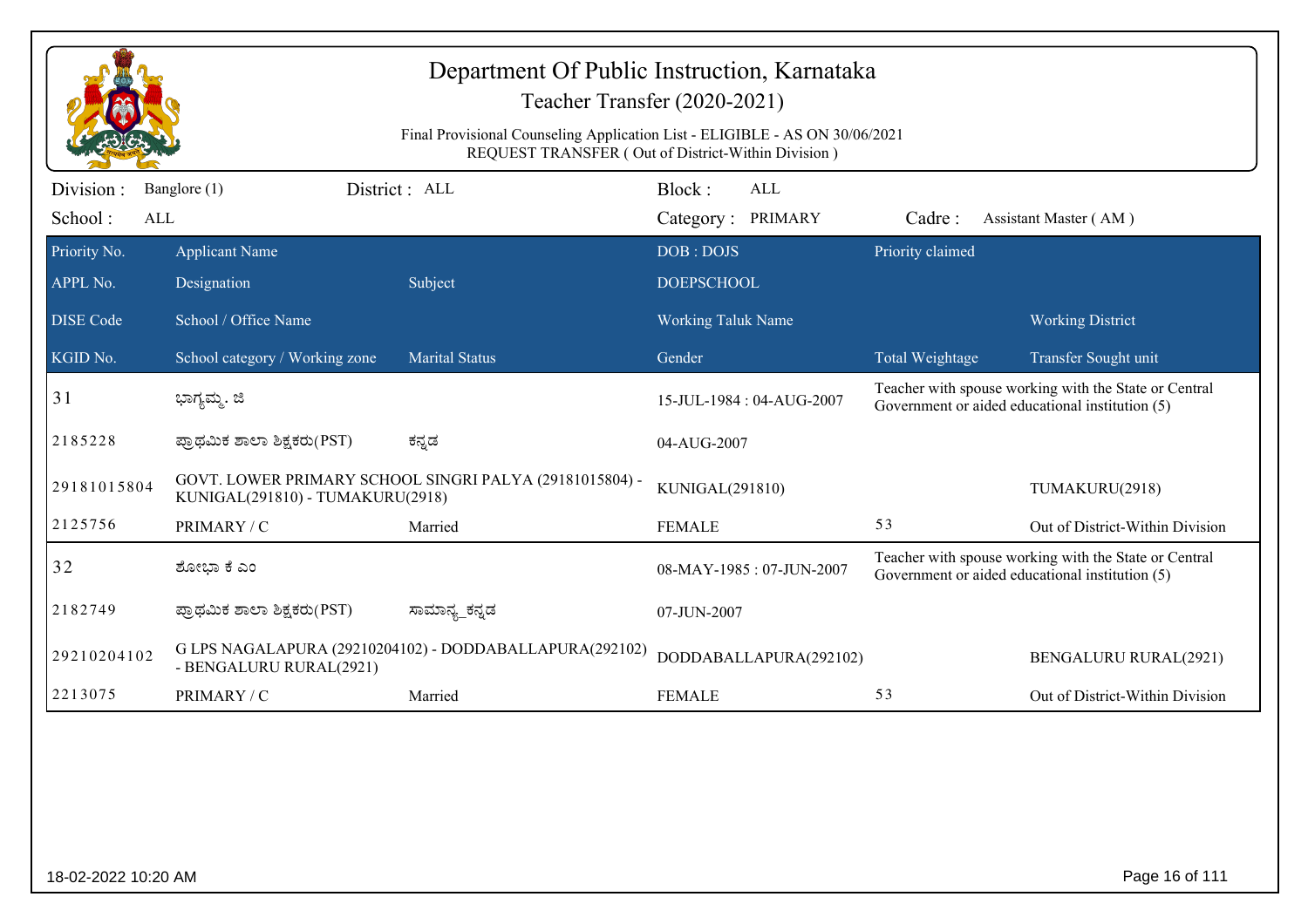|                       |                                                                          |                       | Department Of Public Instruction, Karnataka<br>Teacher Transfer (2020-2021)                                                       |                  |                                                                                                          |
|-----------------------|--------------------------------------------------------------------------|-----------------------|-----------------------------------------------------------------------------------------------------------------------------------|------------------|----------------------------------------------------------------------------------------------------------|
|                       |                                                                          |                       | Final Provisional Counseling Application List - ELIGIBLE - AS ON 30/06/2021<br>REQUEST TRANSFER (Out of District-Within Division) |                  |                                                                                                          |
| Division:             | Banglore (1)                                                             | District: ALL         | Block:<br>$\mbox{ALL}$                                                                                                            |                  |                                                                                                          |
| School:<br><b>ALL</b> |                                                                          |                       | Category: PRIMARY                                                                                                                 | Cadre:           | Assistant Master (AM)                                                                                    |
| Priority No.          | <b>Applicant Name</b>                                                    |                       | DOB: DOJS                                                                                                                         | Priority claimed |                                                                                                          |
| APPL No.              | Designation                                                              | Subject               | <b>DOEPSCHOOL</b>                                                                                                                 |                  |                                                                                                          |
| <b>DISE Code</b>      | School / Office Name                                                     |                       | Working Taluk Name                                                                                                                |                  | <b>Working District</b>                                                                                  |
| KGID No.              | School category / Working zone                                           | <b>Marital Status</b> | Gender                                                                                                                            | Total Weightage  | Transfer Sought unit                                                                                     |
| 33                    | ಕವಿತಾ ಪಾಪಣ್ಣ ರೆಡ್ಡಿ                                                      |                       | 26-FEB-1983: 28-JUN-2005                                                                                                          |                  | Teacher with spouse working with the State or Central<br>Government or aided educational institution (5) |
| 2182789               | ಪ್ರಾಥಮಿಕ ಶಾಲಾ ಶಿಕ್ಷಕರು(PST)                                              | ಕನ್ನಡ                 | 22-SEP-2015                                                                                                                       |                  |                                                                                                          |
| 29140613701           | GLPS - TIMMALAPURA (29140613701) - JAGALUR(291406) -<br>DAVANAGERE(2914) |                       | JAGALUR(291406)                                                                                                                   |                  | DAVANAGERE(2914)                                                                                         |
| 1950219               | PRIMARY / C                                                              | Married               | <b>FEMALE</b>                                                                                                                     | 51               | Out of District-Within Division                                                                          |
| 34                    | ಶಾಂತಕುಮಾರಿ ಎಲ್                                                           |                       | 21-FEB-1972: 24-NOV-2006                                                                                                          |                  | Teacher with spouse working with the State or Central<br>Government or aided educational institution (5) |
| 2180754               | ಪ್ರಾಥಮಿಕ ಶಾಲಾ ಶಿಕ್ಷಕರು(PST)                                              | ಸಾಮಾನ್ಯ ಕನ್ನಡ         | 01-AUG-2013                                                                                                                       |                  |                                                                                                          |
| 29320506502           | G LPS A.K.COLONY (29320506502) - MAGADI(293205) -<br>RAMANAGARA(2932)    |                       | MAGADI(293205)                                                                                                                    |                  | RAMANAGARA(2932)                                                                                         |
| 1937312               | PRIMARY / C                                                              | Married               | <b>FEMALE</b>                                                                                                                     | 50               | Out of District-Within Division                                                                          |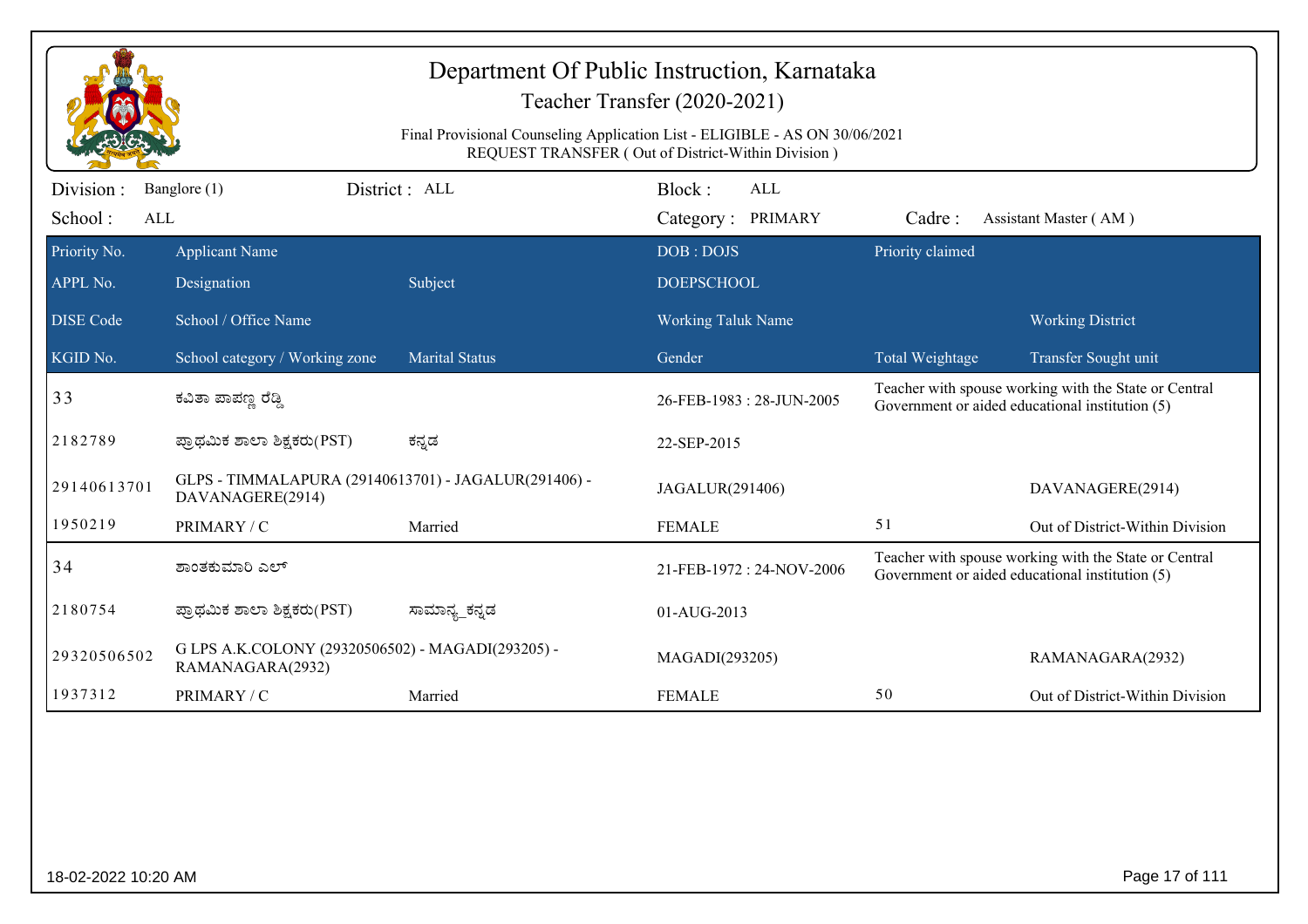| Division:<br>Banglore (1) |                                                                         | Final Provisional Counseling Application List - ELIGIBLE - AS ON 30/06/2021<br>REQUEST TRANSFER (Out of District-Within Division) |                          |                  |                                                                                                          |
|---------------------------|-------------------------------------------------------------------------|-----------------------------------------------------------------------------------------------------------------------------------|--------------------------|------------------|----------------------------------------------------------------------------------------------------------|
|                           |                                                                         |                                                                                                                                   |                          |                  |                                                                                                          |
|                           | District: ALL                                                           |                                                                                                                                   | Block:<br><b>ALL</b>     |                  |                                                                                                          |
| School:<br><b>ALL</b>     |                                                                         |                                                                                                                                   | Category: PRIMARY        | Cadre:           | Assistant Master (AM)                                                                                    |
| Priority No.              | <b>Applicant Name</b>                                                   |                                                                                                                                   | DOB: DOJS                | Priority claimed |                                                                                                          |
| APPL No.                  | Designation                                                             | Subject                                                                                                                           | <b>DOEPSCHOOL</b>        |                  |                                                                                                          |
| <b>DISE</b> Code          | School / Office Name                                                    |                                                                                                                                   | Working Taluk Name       |                  | <b>Working District</b>                                                                                  |
| KGID No.                  | School category / Working zone                                          | <b>Marital Status</b>                                                                                                             | Gender                   | Total Weightage  | Transfer Sought unit                                                                                     |
| 35                        | ಮಂಜುನಾಥ ವಿ.ಎಸ್                                                          |                                                                                                                                   | 18-OCT-1985: 20-FEB-2008 |                  | Teacher with spouse working with the State or Central<br>Government or aided educational institution (5) |
| 2181323                   | ಪ್ರಾಥಮಿಕ ಶಾಲಾ ಶಿಕ್ಷಕರು(PST)                                             | ವಿಜ್ಞಾನ_ಕನ್ನಡ                                                                                                                     | 20-FEB-2008              |                  |                                                                                                          |
| 29130407101               | HPS R.D.KAVALU (29130407101) - HOLALKERE(291304) -<br>CHITRADURGA(2913) |                                                                                                                                   | HOLALKERE(291304)        |                  | CHITRADURGA(2913)                                                                                        |
| 2410039                   | PRIMARY / C                                                             | Married                                                                                                                           | <b>MALE</b>              | 49               | Out of District-Within Division                                                                          |
| 36                        | ದಾಕ್ಷಾಯಿಣಿ ಎನ್                                                          |                                                                                                                                   | 09-MAY-1981: 07-FEB-2004 |                  | Teacher with spouse working with the State or Central<br>Government or aided educational institution (5) |
| 2182630                   | ಪ್ರಾಥಮಿಕ ಶಾಲಾ ಶಿಕ್ಷಕರು(PST)                                             | ವಿಜ್ಞಾನ_ಕನ್ನಡ                                                                                                                     | 07-FEB-2004              |                  |                                                                                                          |
| 29320810001               | GHPS ARALALU (29320810001) - KANAKAPURA(293208) -<br>RAMANAGARA(2932)   |                                                                                                                                   | KANAKAPURA(293208)       |                  | RAMANAGARA(2932)                                                                                         |
| 1936338                   | PRIMARY / B                                                             | Married                                                                                                                           | <b>FEMALE</b>            | $4\,8$           | Out of District-Within Division                                                                          |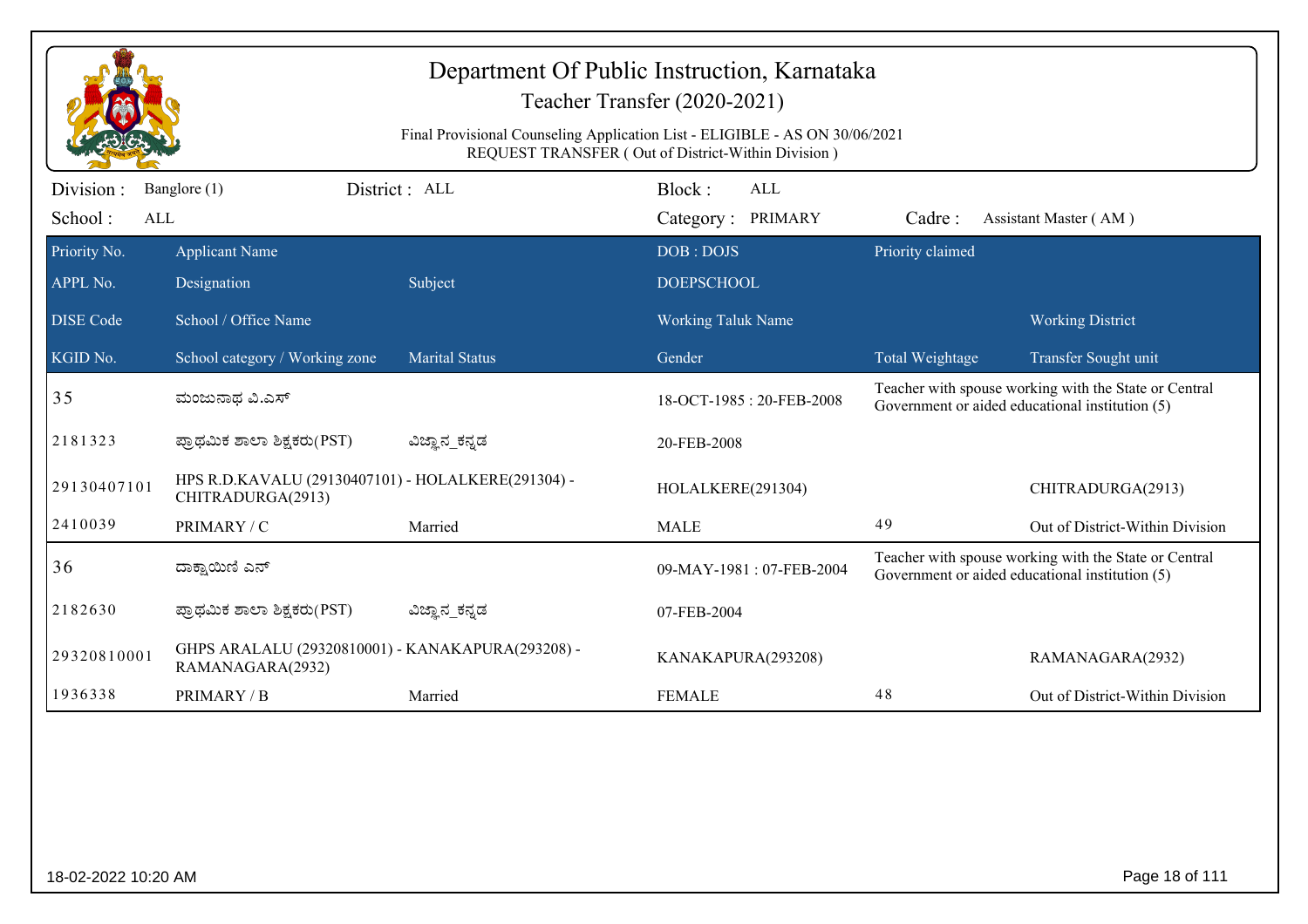|                  |                                                                                          | Department Of Public Instruction, Karnataka                                 | Teacher Transfer (2020-2021)                       |                  |                                                                                                          |
|------------------|------------------------------------------------------------------------------------------|-----------------------------------------------------------------------------|----------------------------------------------------|------------------|----------------------------------------------------------------------------------------------------------|
|                  |                                                                                          | Final Provisional Counseling Application List - ELIGIBLE - AS ON 30/06/2021 | REQUEST TRANSFER (Out of District-Within Division) |                  |                                                                                                          |
| Division:        | Banglore (1)                                                                             | District : ALL                                                              | Block:<br>ALL                                      |                  |                                                                                                          |
| School:<br>ALL   |                                                                                          |                                                                             | Category: PRIMARY                                  | Cadre:           | Assistant Master (AM)                                                                                    |
| Priority No.     | <b>Applicant Name</b>                                                                    |                                                                             | DOB: DOJS                                          | Priority claimed |                                                                                                          |
| APPL No.         | Designation                                                                              | Subject                                                                     | <b>DOEPSCHOOL</b>                                  |                  |                                                                                                          |
| <b>DISE</b> Code | School / Office Name                                                                     |                                                                             | <b>Working Taluk Name</b>                          |                  | <b>Working District</b>                                                                                  |
| KGID No.         | School category / Working zone                                                           | <b>Marital Status</b>                                                       | Gender                                             | Total Weightage  | Transfer Sought unit                                                                                     |
| 37               | ರೇಷ್ಮಾ ಖಾನಂ                                                                              |                                                                             | 15-AUG-1983: 30-JUN-2007                           |                  | Teacher with spouse working with the State or Central<br>Government or aided educational institution (5) |
| 2183177          | ಪ್ರಾಥಮಿಕ ಶಾಲಾ ಶಿಕ್ಷಕರು(PST)                                                              | ವಿಜ್ಞಾನ_ಕನ್ನಡ                                                               | 17-JUL-2013                                        |                  |                                                                                                          |
| 29190917801      |                                                                                          | GHPS K G HALLI (29190917801) - MALUR(291909) - KOLAR(2919)                  | MALUR(291909)                                      |                  | KOLAR(2919)                                                                                              |
| 2321218          | PRIMARY / C                                                                              | Married                                                                     | <b>FEMALE</b>                                      | 47               | Out of District-Within Division                                                                          |
| 38               | ತಹಸೀನ ಖಾನಂ                                                                               |                                                                             | 10-JUN-1984: 03-JUN-2008                           |                  | Teacher with spouse working with the State or Central<br>Government or aided educational institution (5) |
| 2181558          | ಪ್ರಾಥಮಿಕ ಶಾಲಾ ಶಿಕ್ಷಕರು(PST)                                                              | ಉರ್ದು                                                                       | 01-DEC-2016                                        |                  |                                                                                                          |
| 29150110603      | GGHPS URDU DONABAGHATTA (GIRLS) (29150110603) -<br>BHADRAVATI(291501) - SHIVAMOGGA(2915) |                                                                             | BHADRAVATI(291501)                                 |                  | SHIVAMOGGA(2915)                                                                                         |
| 2173087          | PRIMARY / C                                                                              | Married                                                                     | <b>FEMALE</b>                                      | 41               | Out of District-Within Division                                                                          |
|                  |                                                                                          |                                                                             |                                                    |                  |                                                                                                          |
|                  |                                                                                          |                                                                             |                                                    |                  |                                                                                                          |
|                  |                                                                                          |                                                                             |                                                    |                  |                                                                                                          |
|                  |                                                                                          |                                                                             |                                                    |                  |                                                                                                          |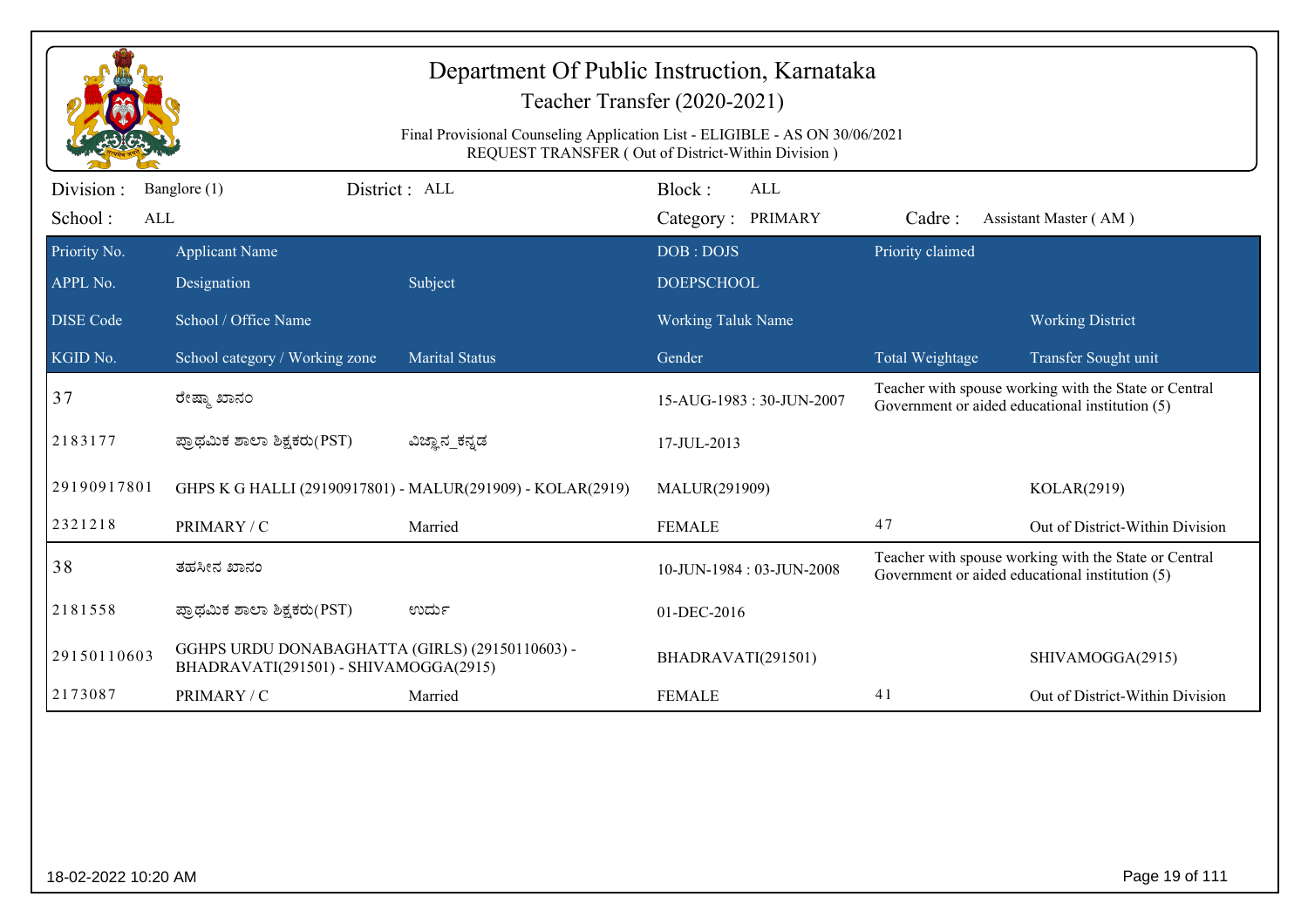|                       |                                                                                        | Final Provisional Counseling Application List - ELIGIBLE - AS ON 30/06/2021 | Department Of Public Instruction, Karnataka<br>Teacher Transfer (2020-2021)<br>REQUEST TRANSFER (Out of District-Within Division) |                  |                                                                                                          |
|-----------------------|----------------------------------------------------------------------------------------|-----------------------------------------------------------------------------|-----------------------------------------------------------------------------------------------------------------------------------|------------------|----------------------------------------------------------------------------------------------------------|
| Division:             | Banglore (1)                                                                           | District: ALL                                                               | Block:<br><b>ALL</b>                                                                                                              |                  |                                                                                                          |
| School:<br><b>ALL</b> |                                                                                        |                                                                             | Category: PRIMARY                                                                                                                 | Cadre:           | Assistant Master (AM)                                                                                    |
| Priority No.          | <b>Applicant Name</b>                                                                  |                                                                             | DOB: DOJS                                                                                                                         | Priority claimed |                                                                                                          |
| APPL No.              | Designation                                                                            | Subject                                                                     | <b>DOEPSCHOOL</b>                                                                                                                 |                  |                                                                                                          |
| <b>DISE Code</b>      | School / Office Name                                                                   |                                                                             | <b>Working Taluk Name</b>                                                                                                         |                  | <b>Working District</b>                                                                                  |
| KGID No.              | School category / Working zone                                                         | <b>Marital Status</b>                                                       | Gender                                                                                                                            | Total Weightage  | Transfer Sought unit                                                                                     |
| 39                    | ಆರ್.ಆರ್.ನಳಿನಿ                                                                          |                                                                             | 08-JUL-1972: 31-JUL-2002                                                                                                          |                  | Teacher with spouse working with the State or Central<br>Government or aided educational institution (5) |
| 2183608               | ಪ್ರಾಥಮಿಕ ಶಾಲಾ ಶಿಕ್ಷಕರು(PST)                                                            | ಇಂಗ್ಲೀಷ್                                                                    | 31-JUL-2002                                                                                                                       |                  |                                                                                                          |
| 29280203309           | GMPS KAMALANAGAR (29280203309) - NORTH1(292802) -<br><b>BENGALURU U NORTH(2928)</b>    |                                                                             | NORTH1(292802)                                                                                                                    |                  | <b>BENGALURU U NORTH(2928)</b>                                                                           |
| 1739706               | PRIMARY / A                                                                            | Married                                                                     | <b>FEMALE</b>                                                                                                                     | 35               | Out of District-Within Division                                                                          |
| 40                    | ಶಶಿರೇಖಾ.ಜಿ.ವಿ                                                                          |                                                                             | 14-APR-1983: 10-APR-2008                                                                                                          |                  | Teacher with spouse working with the State or Central<br>Government or aided educational institution (5) |
| 2179571               | ಪ್ರಾಥಮಿಕ ಶಾಲಾ ಶಿಕ್ಷಕರು(PST)                                                            | ಕನ್ನಡ                                                                       | 29-JUN-2011                                                                                                                       |                  |                                                                                                          |
| 29130611605           | GHPS YEDDULA BOMMAIAHNAHATTI (29130611605) -<br>MOLAKALMUR(291306) - CHITRADURGA(2913) |                                                                             | MOLAKALMUR(291306)                                                                                                                |                  | CHITRADURGA(2913)                                                                                        |
| 2223844               | PRIMARY / A                                                                            | Married                                                                     | <b>FEMALE</b>                                                                                                                     | 26               | Out of District-Within Division                                                                          |

18-02-2022 10:20 AM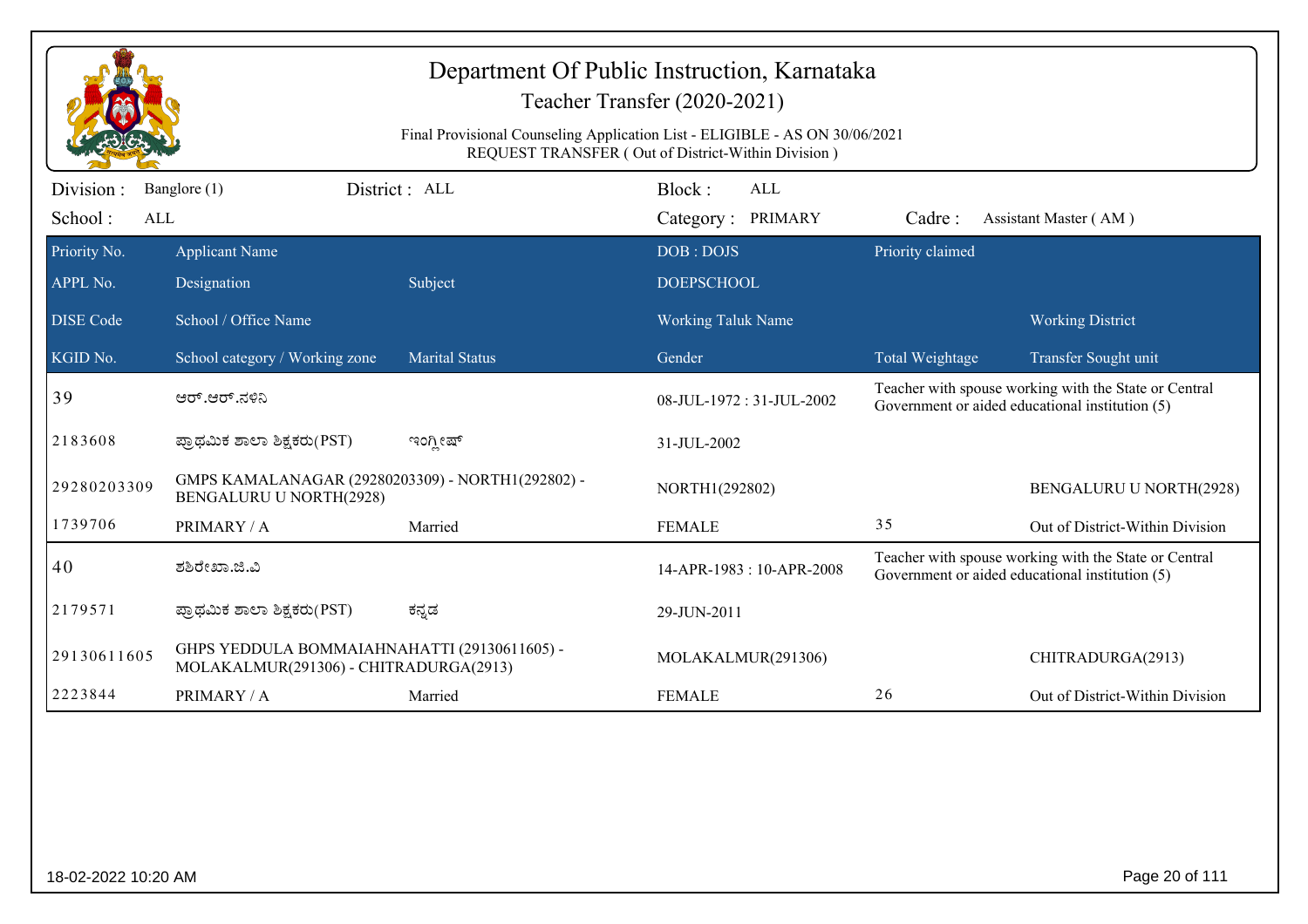|                  |                                                                                     | Department Of Public Instruction, Karnataka<br>Final Provisional Counseling Application List - ELIGIBLE - AS ON 30/06/2021 | Teacher Transfer (2020-2021)<br>REQUEST TRANSFER (Out of District-Within Division) |                  |                                                                                                          |
|------------------|-------------------------------------------------------------------------------------|----------------------------------------------------------------------------------------------------------------------------|------------------------------------------------------------------------------------|------------------|----------------------------------------------------------------------------------------------------------|
| Division:        | Banglore (1)                                                                        | District: ALL                                                                                                              | Block:<br><b>ALL</b>                                                               |                  |                                                                                                          |
| School:<br>ALL   |                                                                                     |                                                                                                                            | Category: PRIMARY                                                                  | Cadre:           | Assistant Master (AM)                                                                                    |
| Priority No.     | <b>Applicant Name</b>                                                               |                                                                                                                            | DOB: DOJS                                                                          | Priority claimed |                                                                                                          |
| APPL No.         | Designation                                                                         | Subject                                                                                                                    | <b>DOEPSCHOOL</b>                                                                  |                  |                                                                                                          |
| <b>DISE Code</b> | School / Office Name                                                                |                                                                                                                            | <b>Working Taluk Name</b>                                                          |                  | <b>Working District</b>                                                                                  |
| KGID No.         | School category / Working zone                                                      | <b>Marital Status</b>                                                                                                      | Gender                                                                             | Total Weightage  | Transfer Sought unit                                                                                     |
| 41               | ಜಮೀಲಾ ಖಾನಂ                                                                          |                                                                                                                            | 22-JUL-1981: 05-MAR-2016                                                           |                  | Teacher with spouse working with the State or Central<br>Government or aided educational institution (5) |
| 2183482          | ಪದವೀಧರ ಪ್ರಾಥಮಿಕ ಶಿಕ್ಷಕರು(ಭಾಷೆ)<br><b>GPT</b>                                        | ಉರ್ದು                                                                                                                      | 05-MAR-2016                                                                        |                  |                                                                                                          |
| 29140408501      | GHPS(URDU)-HARLAPUR BDVN HRR (29140408501) -<br>HARIHARA(291404) - DAVANAGERE(2914) |                                                                                                                            | HARIHARA(291404)                                                                   |                  | DAVANAGERE(2914)                                                                                         |
| 2860522          | PRIMARY / A                                                                         | Married                                                                                                                    | <b>FEMALE</b>                                                                      | $\tau$           | Out of District-Within Division                                                                          |
| 42               | ಶಿಲ್ಪ ಆರ್.                                                                          |                                                                                                                            | 15-MAR-1987: 14-MAR-2016                                                           |                  | Teacher with spouse working with the State or Central<br>Government or aided educational institution (5) |
| 2176324          | ಪದವೀಧರ ಪ್ರಾಥಮಿಕ ಶಿಕ್ಷಕರು(ಭಾಷೆ)<br><b>GPT</b>                                        | ಇಂಗ್ಲೀಷ್                                                                                                                   | 14-MAR-2016                                                                        |                  |                                                                                                          |
| 29320611706      | RAMANAGARA(2932)                                                                    | G KMPS RAMANAGARA (29320611706) - RAMANAGARA(293206) -                                                                     | RAMANAGARA(293206)                                                                 |                  | RAMANAGARA(2932)                                                                                         |
| 2712472          | PRIMARY / A                                                                         | Married                                                                                                                    | <b>FEMALE</b>                                                                      | 7                | Out of District-Within Division                                                                          |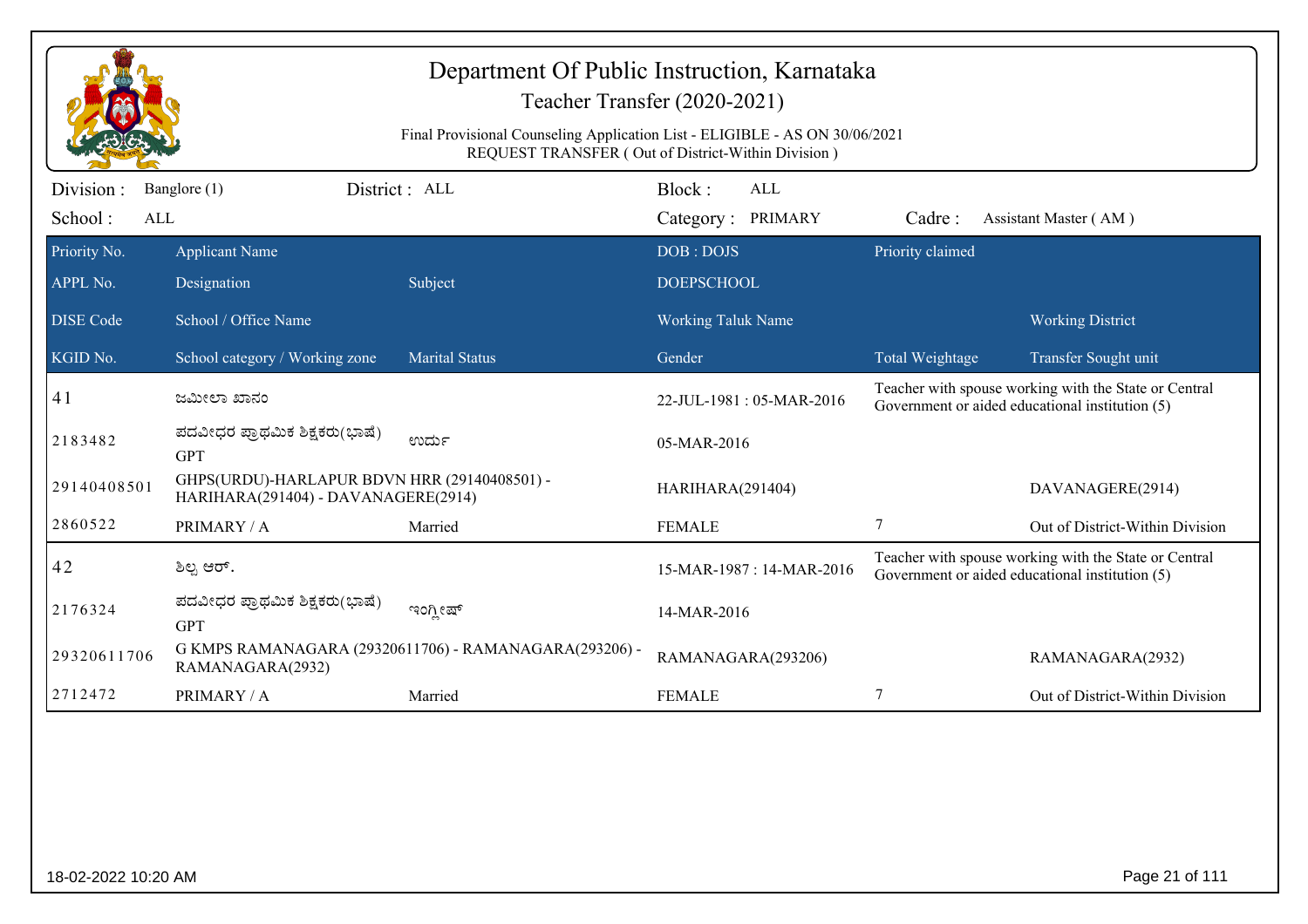|                              |                                                                                 | Final Provisional Counseling Application List - ELIGIBLE - AS ON 30/06/2021 | Department Of Public Instruction, Karnataka<br>Teacher Transfer (2020-2021)<br>REQUEST TRANSFER (Out of District-Within Division) |                  |                                 |
|------------------------------|---------------------------------------------------------------------------------|-----------------------------------------------------------------------------|-----------------------------------------------------------------------------------------------------------------------------------|------------------|---------------------------------|
| Division :<br>School:<br>ALL | Banglore (1)                                                                    | District : ALL                                                              | Block:<br><b>ALL</b><br>Category: PRIMARY                                                                                         | Cadre:           | Assistant Master (AM)           |
| Priority No.<br>APPL No.     | <b>Applicant Name</b><br>Designation                                            | Subject                                                                     | DOB: DOJS<br><b>DOEPSCHOOL</b>                                                                                                    | Priority claimed |                                 |
| <b>DISE Code</b>             | School / Office Name                                                            |                                                                             | <b>Working Taluk Name</b>                                                                                                         |                  | <b>Working District</b>         |
| KGID No.                     | School category / Working zone                                                  | <b>Marital Status</b>                                                       | Gender                                                                                                                            | Total Weightage  | Transfer Sought unit            |
| 43                           | ಸುಜಾತ                                                                           |                                                                             | 21-MAY-1968: 11-NOV-1988                                                                                                          | General (6)      |                                 |
| 2184246                      | ಪ್ರಾಥಮಿಕ ಶಾಲಾ ಶಿಕ್ಷಕರು(PST)                                                     | ಕನ್ನಡ                                                                       | 05-JUN-2011                                                                                                                       |                  |                                 |
| 29180110202                  | GHPS GHANTENAHALLI (29180110202) -<br>CHIKNAYAKANHALLI(291801) - TUMAKURU(2918) |                                                                             | CHIKNAYAKANHALLI(291801)                                                                                                          |                  | TUMAKURU(2918)                  |
| 1349401                      | PRIMARY / C                                                                     | Married                                                                     | <b>FEMALE</b>                                                                                                                     | 106              | Out of District-Within Division |
| 44                           | ಶ್ಯಾಮಲ ಕೆ                                                                       |                                                                             | 20-MAY-1972: 27-JUL-1994                                                                                                          | General (6)      |                                 |
| 2179052                      | ಪ್ರಾಥಮಿಕ ಶಾಲಾ ಶಿಕ್ಷಕರು(PST)                                                     | ಸಾಮಾನ್ಯ_ಕನ್ನಡ                                                               | 22-JUN-1999                                                                                                                       |                  |                                 |
| 29150517901                  | GLPS MULLAKERE (29150517901) - SHIMOGA(291505) -<br>SHIVAMOGGA(2915)            |                                                                             | SHIMOGA(291505)                                                                                                                   |                  | SHIVAMOGGA(2915)                |
| 1373196                      | PRIMARY / C                                                                     | Widow                                                                       | <b>FEMALE</b>                                                                                                                     | 100              | Out of District-Within Division |
|                              |                                                                                 |                                                                             |                                                                                                                                   |                  |                                 |
| 18-02-2022 10:20 AM          |                                                                                 |                                                                             |                                                                                                                                   |                  | Page 22 of 111                  |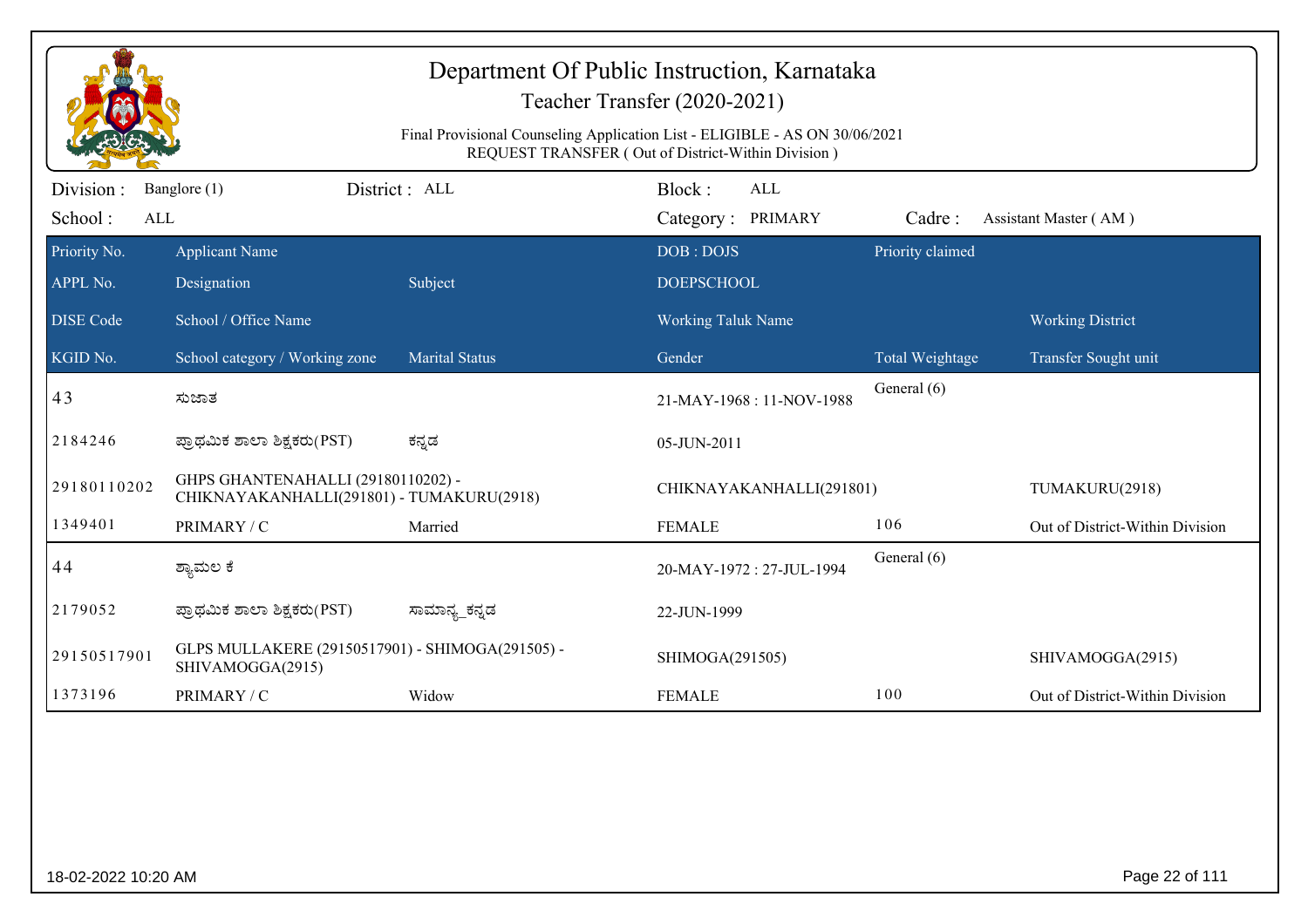|                              |                                      | Department Of Public Instruction, Karnataka                                 | Teacher Transfer (2020-2021)                       |                        |                                 |
|------------------------------|--------------------------------------|-----------------------------------------------------------------------------|----------------------------------------------------|------------------------|---------------------------------|
|                              |                                      | Final Provisional Counseling Application List - ELIGIBLE - AS ON 30/06/2021 | REQUEST TRANSFER (Out of District-Within Division) |                        |                                 |
| Division :<br>School:<br>ALL | Banglore (1)                         | District : ALL                                                              | Block:<br>ALL<br>Category: PRIMARY                 | Cadre:                 | Assistant Master (AM)           |
| Priority No.<br>APPL No.     | <b>Applicant Name</b><br>Designation | Subject                                                                     | DOB: DOJS<br><b>DOEPSCHOOL</b>                     | Priority claimed       |                                 |
| <b>DISE</b> Code             | School / Office Name                 |                                                                             | Working Taluk Name                                 |                        | <b>Working District</b>         |
| KGID No.                     | School category / Working zone       | <b>Marital Status</b>                                                       | Gender                                             | <b>Total Weightage</b> | Transfer Sought unit            |
| 45                           | ಸಾವಿತ್ರಿ ವೈ                          |                                                                             | 10-FEB-1969: 25-SEP-1992                           | General (6)            |                                 |
| 2184085                      | ಪ್ರಾಥಮಿಕ ಶಾಲಾ ಶಿಕ್ಷಕರು(PST)          | ಸಾಮಾನ್ಯ_ಕನ್ನಡ                                                               | 13-AUG-2012                                        |                        |                                 |
| 29320801402                  | RAMANAGARA(2932)                     | G LPS SONNAREDODDI (29320801402) - KANAKAPURA(293208) -                     | KANAKAPURA(293208)                                 |                        | RAMANAGARA(2932)                |
| 1251854                      | PRIMARY / C                          | Married                                                                     | <b>FEMALE</b>                                      | 93                     | Out of District-Within Division |
| 46                           | ಎಂ.ಜಿ. ಪ್ರಕಾಶ                        |                                                                             | 10-OCT-1968: 10-SEP-1992                           | General (6)            |                                 |
| 2181690                      | ಪ್ರಾಥಮಿಕ ಶಾಲಾ ಶಿಕ್ಷಕರು(PST)          | ಸಾಮಾನ್ಯ_ಕನ್ನಡ                                                               | 17-JUL-2013                                        |                        |                                 |
| 29320504203                  | RAMANAGARA(2932)                     | G LPS SINGRIGOWDANAPALYA (29320504203) - MAGADI(293205) -                   | MAGADI(293205)                                     |                        | RAMANAGARA(2932)                |
| 1316900                      | PRIMARY / C                          | Married                                                                     | <b>MALE</b>                                        | 92                     | Out of District-Within Division |
|                              |                                      |                                                                             |                                                    |                        |                                 |
| 18-02-2022 10:20 AM          |                                      |                                                                             |                                                    |                        | Page 23 of 111                  |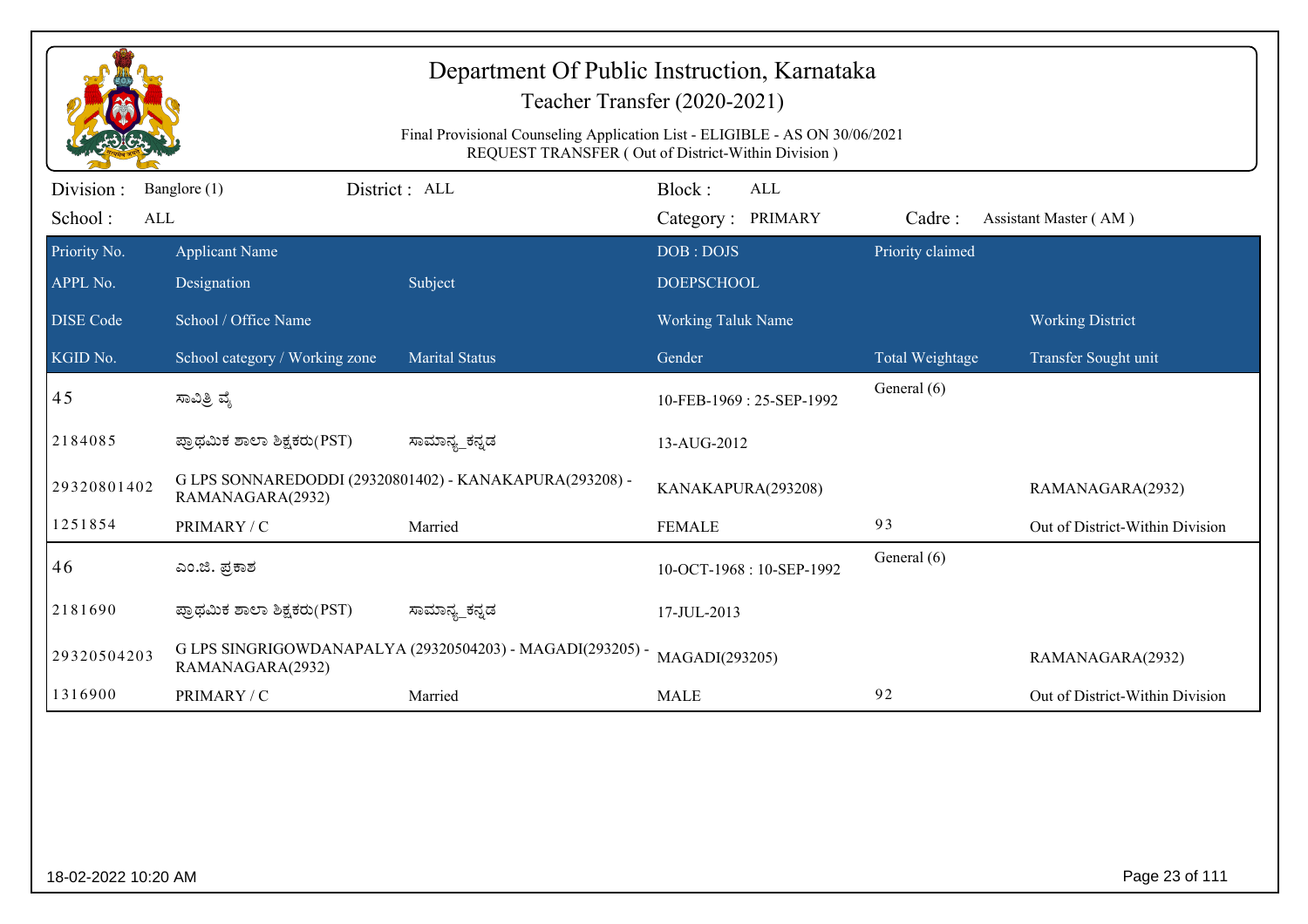|                                      |                                                                                                 |                       | Department Of Public Instruction, Karnataka<br>Teacher Transfer (2020-2021)<br>Final Provisional Counseling Application List - ELIGIBLE - AS ON 30/06/2021<br>REQUEST TRANSFER (Out of District-Within Division) |                  |                                 |
|--------------------------------------|-------------------------------------------------------------------------------------------------|-----------------------|------------------------------------------------------------------------------------------------------------------------------------------------------------------------------------------------------------------|------------------|---------------------------------|
| Division:<br>School:<br>$\mbox{ALL}$ | Banglore (1)                                                                                    | District: ALL         | Block:<br><b>ALL</b><br>Category: PRIMARY                                                                                                                                                                        | Cadre:           | Assistant Master (AM)           |
| Priority No.<br>APPL No.             | <b>Applicant Name</b><br>Designation                                                            | Subject               | DOB: DOJS<br><b>DOEPSCHOOL</b>                                                                                                                                                                                   | Priority claimed |                                 |
| <b>DISE</b> Code                     | School / Office Name                                                                            |                       | Working Taluk Name                                                                                                                                                                                               |                  | <b>Working District</b>         |
| KGID No.                             | School category / Working zone                                                                  | <b>Marital Status</b> | Gender                                                                                                                                                                                                           | Total Weightage  | Transfer Sought unit            |
| 47                                   | ಎಂ.ಎಸ್ ಮಲ್ಲಿ ಕಾರ್ಜುನಸ್ವಾಮಿ                                                                      |                       | 30-JAN-1970: 07-SEP-1992                                                                                                                                                                                         | General (6)      |                                 |
| 2176552                              | ಪ್ರಾಥಮಿಕ ಶಾಲಾ ಶಿಕ್ಷಕರು(PST)                                                                     | ಸಾಮಾನ್ಯ_ಕನ್ನಡ         | 12-OCT-2013                                                                                                                                                                                                      |                  |                                 |
| 29180815801                          | GOVT. HIGHER PRIMARY SCHOOL GUGADA HALLI (K)<br>(29180815801) - TIPTUR(291808) - TUMAKURU(2918) |                       | TIPTUR(291808)                                                                                                                                                                                                   |                  | TUMAKURU(2918)                  |
| 1131441                              | PRIMARY / C                                                                                     | Married               | <b>MALE</b>                                                                                                                                                                                                      | 92               | Out of District-Within Division |
| 48                                   | ಓಂಕಾರಪ್ಪ ಎಸ್                                                                                    |                       | 03-DEC-1969: 24-AUG-1992                                                                                                                                                                                         | General (6)      |                                 |
| 2183547                              | ಪ್ರಾಥಮಿಕ ಶಾಲಾ ಶಿಕ್ಷಕರು(PST)                                                                     | ಸಾಮಾನ್ಯ_ಕನ್ನಡ         | 18-SEP-2015                                                                                                                                                                                                      |                  |                                 |
| 29320607703                          | GHPS ANCHIPURA COLONY (29320607703) -<br>RAMANAGARA(293206) - RAMANAGARA(2932)                  |                       | RAMANAGARA(293206)                                                                                                                                                                                               |                  | RAMANAGARA(2932)                |
| 1082326                              | PRIMARY / C                                                                                     | Married               | <b>MALE</b>                                                                                                                                                                                                      | 90               | Out of District-Within Division |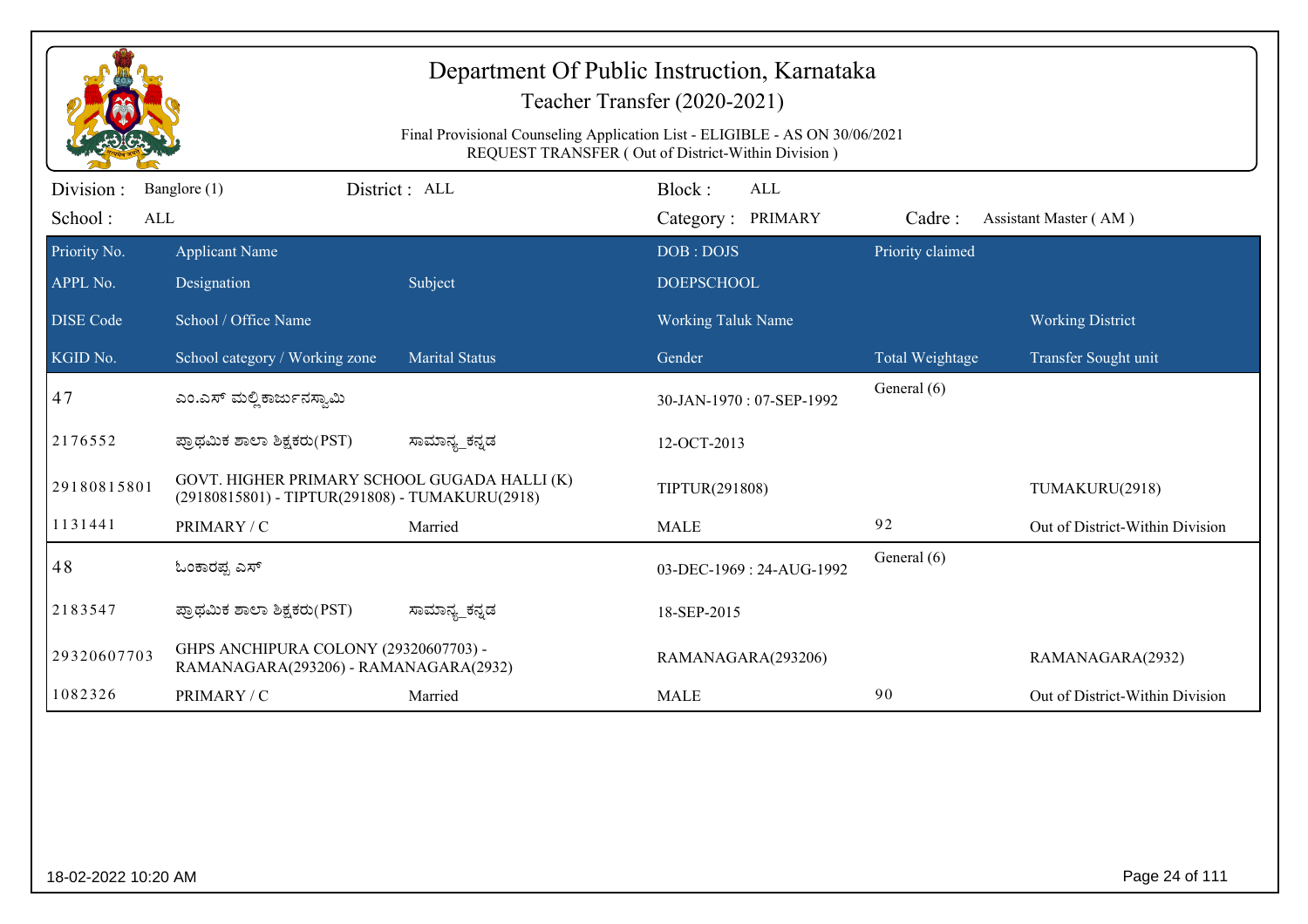| Department Of Public Instruction, Karnataka<br>Teacher Transfer (2020-2021)<br>Final Provisional Counseling Application List - ELIGIBLE - AS ON 30/06/2021 |                                                                           |                                                          |                                    |                  |                                 |  |  |  |
|------------------------------------------------------------------------------------------------------------------------------------------------------------|---------------------------------------------------------------------------|----------------------------------------------------------|------------------------------------|------------------|---------------------------------|--|--|--|
|                                                                                                                                                            | REQUEST TRANSFER (Out of District-Within Division)                        |                                                          |                                    |                  |                                 |  |  |  |
| Division :<br>School:<br>ALL                                                                                                                               | Banglore (1)                                                              | District : ALL                                           | Block:<br>ALL<br>Category: PRIMARY | Cadre:           | Assistant Master (AM)           |  |  |  |
| Priority No.<br>APPL No.                                                                                                                                   | <b>Applicant Name</b><br>Designation                                      | Subject                                                  | DOB: DOJS<br><b>DOEPSCHOOL</b>     | Priority claimed |                                 |  |  |  |
| <b>DISE</b> Code                                                                                                                                           | School / Office Name                                                      |                                                          | Working Taluk Name                 |                  | <b>Working District</b>         |  |  |  |
| KGID No.                                                                                                                                                   | School category / Working zone                                            | <b>Marital Status</b>                                    | Gender                             | Total Weightage  | Transfer Sought unit            |  |  |  |
| 49                                                                                                                                                         | ಆರ್ ರುಕ್ಕಿಣಿ                                                              |                                                          | 12-OCT-1967: 13-JAN-1997           | General (6)      |                                 |  |  |  |
| 2176469                                                                                                                                                    | ಪ್ರಾಥಮಿಕ ಶಾಲಾ ಶಿಕ್ಷಕರು(PST)                                               | ಕನ್ನಡ                                                    | 01-JAN-2002                        |                  |                                 |  |  |  |
| 29190211401                                                                                                                                                | $-KOLAR(2919)$                                                            | GLPS GARUDADRI HALLI (29190211401) - BANGARAPETE(291902) | BANGARAPETE(291902)                |                  | KOLAR(2919)                     |  |  |  |
| 1489551                                                                                                                                                    | PRIMARY / C                                                               | Married                                                  | <b>FEMALE</b>                      | 89               | Out of District-Within Division |  |  |  |
| 50                                                                                                                                                         | ಉಮಾಪತಿ.ಜಿ.ಸಿ.                                                             |                                                          | 01-OCT-1968: 30-JUL-1998           | General (6)      |                                 |  |  |  |
| 2180143                                                                                                                                                    | ಪ್ರಾಥಮಿಕ ಶಾಲಾ ಶಿಕ್ಷಕರು(PST)                                               | ಸಾಮಾನ್ಯ_ಕನ್ನಡ                                            | 30-JUL-1998                        |                  |                                 |  |  |  |
| 29150130501                                                                                                                                                | GLPS DODDA SEEGE (29150130501) - BHADRAVATI(291501) -<br>SHIVAMOGGA(2915) |                                                          | BHADRAVATI(291501)                 |                  | SHIVAMOGGA(2915)                |  |  |  |
| 1706524                                                                                                                                                    | PRIMARY / C                                                               | Married                                                  | <b>MALE</b>                        | 89               | Out of District-Within Division |  |  |  |
|                                                                                                                                                            |                                                                           |                                                          |                                    |                  |                                 |  |  |  |
| 18-02-2022 10:20 AM                                                                                                                                        |                                                                           |                                                          |                                    |                  | Page 25 of 111                  |  |  |  |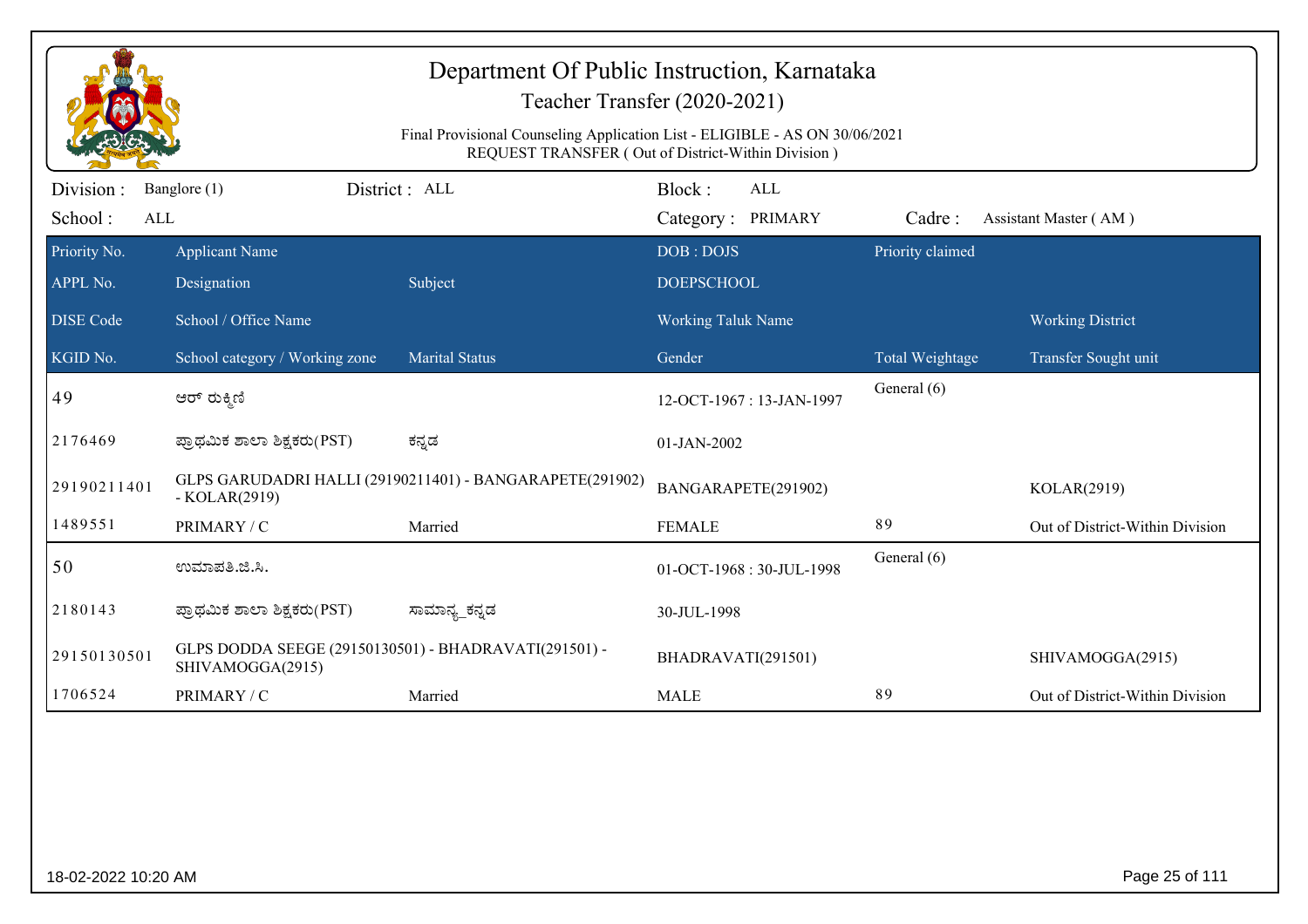| Department Of Public Instruction, Karnataka<br>Teacher Transfer (2020-2021)<br>Final Provisional Counseling Application List - ELIGIBLE - AS ON 30/06/2021<br>REQUEST TRANSFER (Out of District-Within Division) |                                                                          |                       |                                           |                  |                                 |  |  |
|------------------------------------------------------------------------------------------------------------------------------------------------------------------------------------------------------------------|--------------------------------------------------------------------------|-----------------------|-------------------------------------------|------------------|---------------------------------|--|--|
| Division :<br>School:<br>ALL                                                                                                                                                                                     | Banglore (1)                                                             | District : ALL        | Block:<br><b>ALL</b><br>Category: PRIMARY | Cadre:           | Assistant Master (AM)           |  |  |
| Priority No.<br>APPL No.                                                                                                                                                                                         | <b>Applicant Name</b><br>Designation                                     | Subject               | DOB: DOJS<br><b>DOEPSCHOOL</b>            | Priority claimed |                                 |  |  |
| <b>DISE</b> Code                                                                                                                                                                                                 | School / Office Name                                                     |                       | <b>Working Taluk Name</b>                 |                  | <b>Working District</b>         |  |  |
| $\overline{\text{KGID No.}}$                                                                                                                                                                                     | School category / Working zone                                           | <b>Marital Status</b> | Gender                                    | Total Weightage  | Transfer Sought unit            |  |  |
| 51                                                                                                                                                                                                               | ಚಂದ್ರಶೇಖರ್.ಕೆ.                                                           |                       | 24-JAN-1969: 01-MAR-1997                  | General (6)      |                                 |  |  |
| 2184592                                                                                                                                                                                                          | ಪ್ರಾಥಮಿಕ ಶಾಲಾ ಶಿಕ್ಷಕರು(PST)                                              | ಸಾಮಾನ್ಯ_ಕನ್ನಡ         | 29-SEP-2001                               |                  |                                 |  |  |
| 29320515701                                                                                                                                                                                                      | G LPS HANUMAPURA (29320515701) - MAGADI(293205) -<br>RAMANAGARA(2932)    |                       | MAGADI(293205)                            |                  | RAMANAGARA(2932)                |  |  |
| 1431483                                                                                                                                                                                                          | PRIMARY / C                                                              | Married               | <b>MALE</b>                               | 89               | Out of District-Within Division |  |  |
| 52                                                                                                                                                                                                               | ಮಹೇಶ್ ಎಂ ಟಿ                                                              |                       | 12-JUN-1970: 14-AUG-1998                  | General (6)      |                                 |  |  |
| 2183059                                                                                                                                                                                                          | ಪ್ರಾಥಮಿಕ ಶಾಲಾ ಶಿಕ್ಷಕರು(PST)                                              | ಕನ್ನಡ                 | 14-AUG-1998                               |                  |                                 |  |  |
| 29150723902                                                                                                                                                                                                      | GLPS MAITHANI (29150723902) - THIRTHAHALLI(291507) -<br>SHIVAMOGGA(2915) |                       | THIRTHAHALLI(291507)                      |                  | SHIVAMOGGA(2915)                |  |  |
| 1637056                                                                                                                                                                                                          | PRIMARY / C                                                              | Married               | <b>MALE</b>                               | 89               | Out of District-Within Division |  |  |
|                                                                                                                                                                                                                  |                                                                          |                       |                                           |                  |                                 |  |  |
| 18-02-2022 10:20 AM                                                                                                                                                                                              |                                                                          |                       |                                           |                  | Page 26 of 111                  |  |  |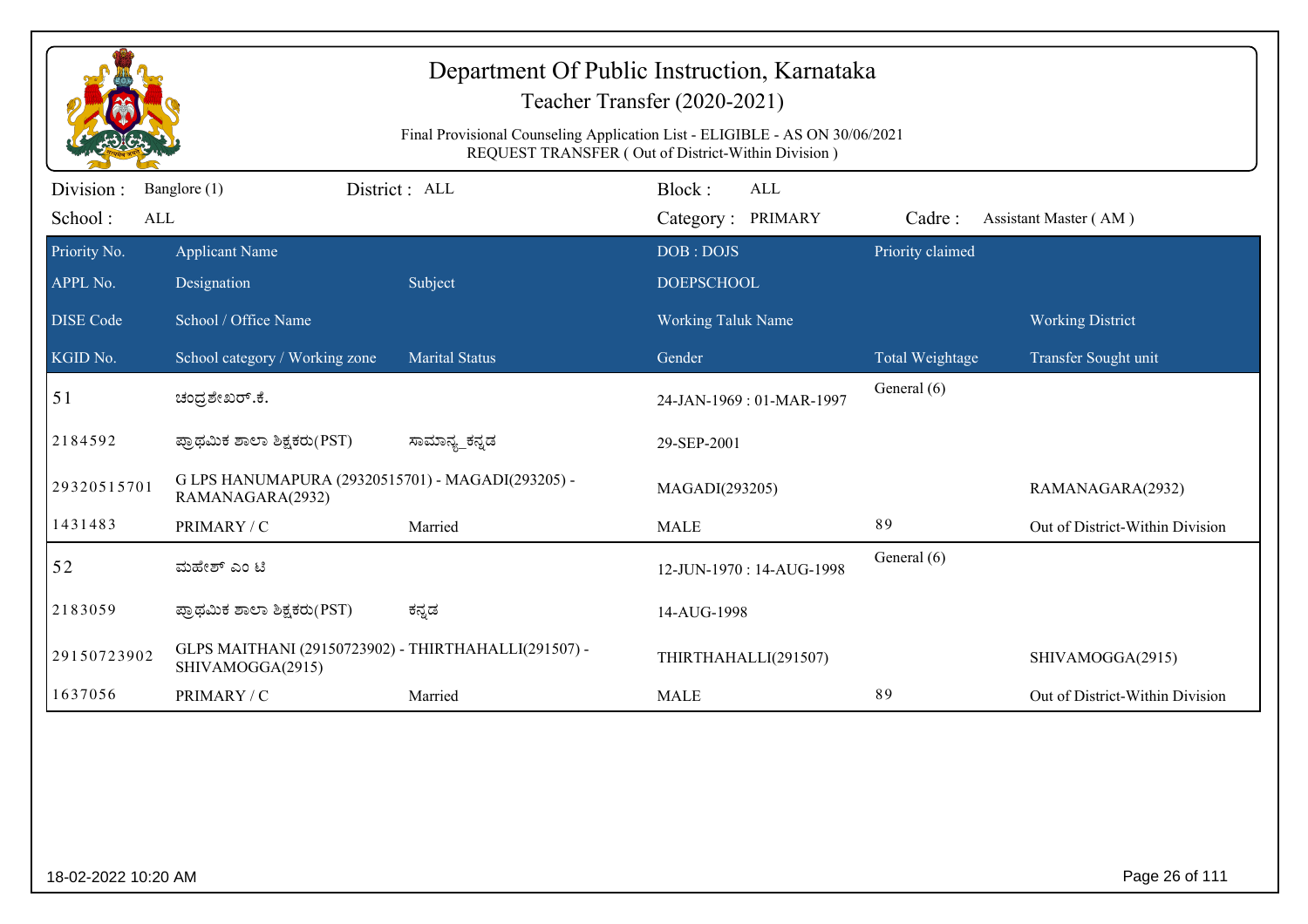| Department Of Public Instruction, Karnataka<br>Teacher Transfer (2020-2021)<br>Final Provisional Counseling Application List - ELIGIBLE - AS ON 30/06/2021<br>REQUEST TRANSFER (Out of District-Within Division) |                                                                         |                       |                                           |                  |                                 |  |  |
|------------------------------------------------------------------------------------------------------------------------------------------------------------------------------------------------------------------|-------------------------------------------------------------------------|-----------------------|-------------------------------------------|------------------|---------------------------------|--|--|
| Division:<br>School:<br>ALL                                                                                                                                                                                      | Banglore (1)                                                            | District : ALL        | Block:<br><b>ALL</b><br>Category: PRIMARY | Cadre:           | Assistant Master (AM)           |  |  |
| Priority No.<br>APPL No.                                                                                                                                                                                         | <b>Applicant Name</b><br>Designation                                    | Subject               | DOB: DOJS<br><b>DOEPSCHOOL</b>            | Priority claimed |                                 |  |  |
| <b>DISE Code</b>                                                                                                                                                                                                 | School / Office Name                                                    |                       | <b>Working Taluk Name</b>                 |                  | <b>Working District</b>         |  |  |
| KGID No.                                                                                                                                                                                                         | School category / Working zone                                          | <b>Marital Status</b> | Gender                                    | Total Weightage  | Transfer Sought unit            |  |  |
| 53                                                                                                                                                                                                               | ರೇಣುಕಮ್ಮ.ಜಿ.ಪಿ                                                          |                       | 10-MAY-1971: 10-SEP-1992                  | General (6)      |                                 |  |  |
| 2185354                                                                                                                                                                                                          | ಪ್ರಾಥಮಿಕ ಶಾಲಾ ಶಿಕ್ಷಕರು(PST)                                             | ಸಾಮಾನ್ಯ_ಕನ್ನಡ         | 08-AUG-2016                               |                  |                                 |  |  |
| 29320513204                                                                                                                                                                                                      | GHPS BASAVANAHALLI (29320513204) - MAGADI(293205) -<br>RAMANAGARA(2932) |                       | MAGADI(293205)                            |                  | RAMANAGARA(2932)                |  |  |
| 1166515                                                                                                                                                                                                          | PRIMARY / C                                                             | Married               | <b>FEMALE</b>                             | 89               | Out of District-Within Division |  |  |
| 54                                                                                                                                                                                                               | ಪುಟ್ಟಮ್ಮ.ಬಿ.ವಿ                                                          |                       | 20-MAY-1971: 22-AUG-1998                  | General (6)      |                                 |  |  |
| 2176665                                                                                                                                                                                                          | ಪ್ರಾಥಮಿಕ ಶಾಲಾ ಶಿಕ್ಷಕರು(PST)                                             | ಸಾಮಾನ್ಯ_ಕನ್ನಡ         | 22-AUG-1998                               |                  |                                 |  |  |
| 29320519601                                                                                                                                                                                                      | GHPS THAGACHAKUPPE (29320519601) - MAGADI(293205) -<br>RAMANAGARA(2932) |                       | MAGADI(293205)                            |                  | RAMANAGARA(2932)                |  |  |
| 1543249                                                                                                                                                                                                          | PRIMARY / C                                                             | Widow                 | <b>FEMALE</b>                             | 89               | Out of District-Within Division |  |  |
|                                                                                                                                                                                                                  |                                                                         |                       |                                           |                  |                                 |  |  |
| 18-02-2022 10:20 AM                                                                                                                                                                                              |                                                                         |                       |                                           |                  | Page 27 of 111                  |  |  |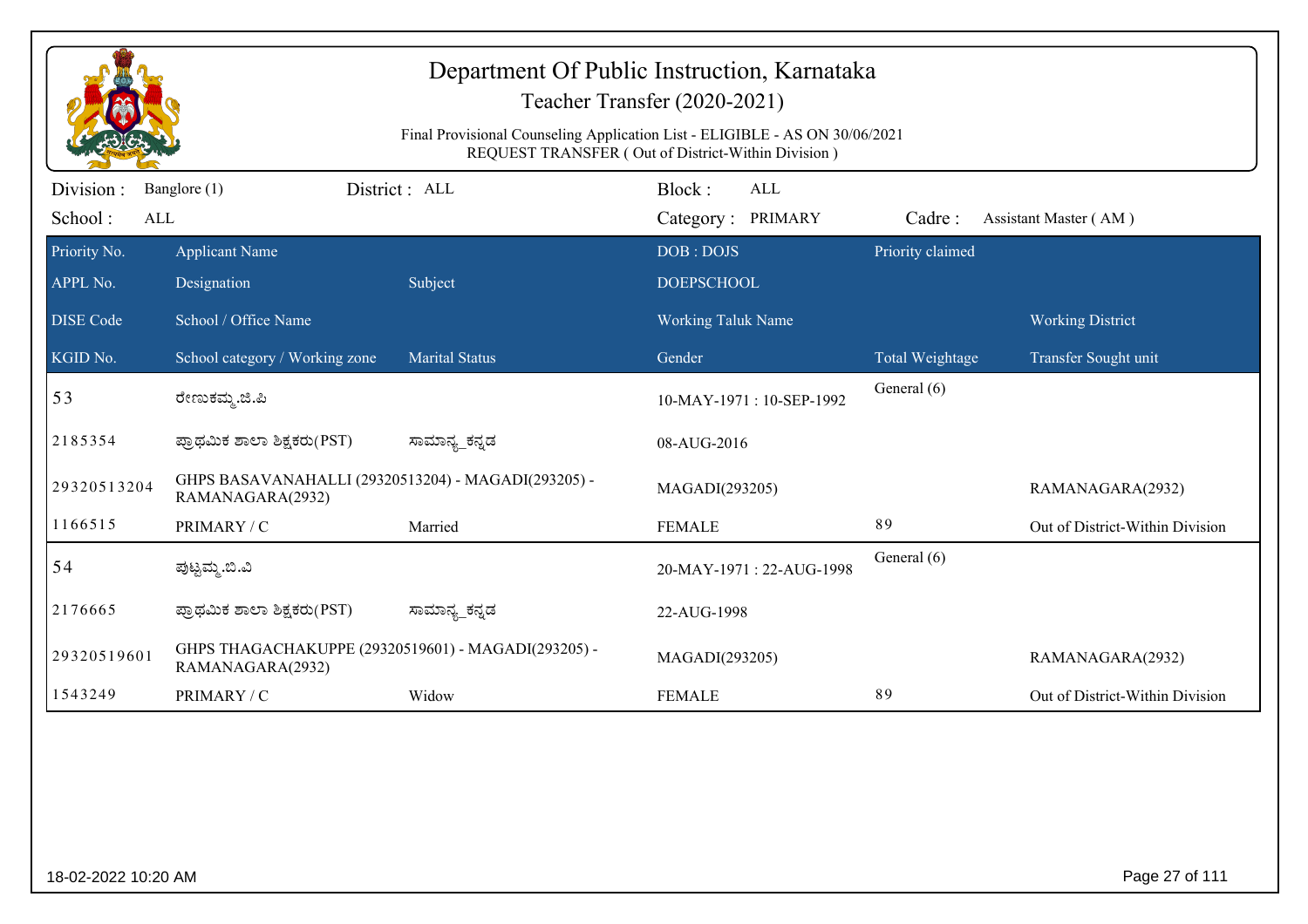|                         | Department Of Public Instruction, Karnataka<br>Teacher Transfer (2020-2021)                                                       |                       |                           |                  |                                 |  |  |
|-------------------------|-----------------------------------------------------------------------------------------------------------------------------------|-----------------------|---------------------------|------------------|---------------------------------|--|--|
|                         | Final Provisional Counseling Application List - ELIGIBLE - AS ON 30/06/2021<br>REQUEST TRANSFER (Out of District-Within Division) |                       |                           |                  |                                 |  |  |
| Division:               | Banglore (1)                                                                                                                      | District: ALL         | Block:<br><b>ALL</b>      |                  |                                 |  |  |
| School:<br>$\mbox{ALL}$ |                                                                                                                                   |                       | Category: PRIMARY         | Cadre:           | Assistant Master (AM)           |  |  |
| Priority No.            | <b>Applicant Name</b>                                                                                                             |                       | DOB: DOJS                 | Priority claimed |                                 |  |  |
| APPL No.                | Designation                                                                                                                       | Subject               | <b>DOEPSCHOOL</b>         |                  |                                 |  |  |
| <b>DISE Code</b>        | School / Office Name                                                                                                              |                       | <b>Working Taluk Name</b> |                  | <b>Working District</b>         |  |  |
| KGID No.                | School category / Working zone                                                                                                    | <b>Marital Status</b> | Gender                    | Total Weightage  | Transfer Sought unit            |  |  |
| 55                      | ನಳಿನಾಬಾಯಿ ಹೆಚ್ ಜೆ                                                                                                                 |                       | 07-NOV-1971: 08-SEP-1998  | General (6)      |                                 |  |  |
| 2183597                 | ಪ್ರಾಥಮಿಕ ಶಾಲಾ ಶಿಕ್ಷಕರು(PST)                                                                                                       | ಸಾಮಾನ್ಯ ಕನ್ನಡ         | 08-SEP-1998               |                  |                                 |  |  |
| 29310317902             | GLPS URDU CHANNARAYANA DURGA (29310317902) -<br>KORATAGERE(293103) - TUMAKURU MADHUGIRI(2931)                                     |                       | KORATAGERE(293103)        |                  | TUMAKURU MADHUGIRI(2931)        |  |  |
| 1464707                 | PRIMARY / C                                                                                                                       | Married               | <b>FEMALE</b>             | 89               | Out of District-Within Division |  |  |
| 56                      | ರಮೇಶ್ ಕುಮಾರ್ ಪಿ.ಎಂ                                                                                                                |                       | 05-JUN-1976: 31-AUG-1998  | General (6)      |                                 |  |  |
| 2183324                 | ಪ್ರಾಥಮಿಕ ಶಾಲಾ ಶಿಕ್ಷಕರು(PST)                                                                                                       | ಸಾಮಾನ್ಯ_ಕನ್ನಡ         | 31-AUG-1998               |                  |                                 |  |  |
| 29320703601             | G LPS MUDAGERE PLANTATION (29320703601) -<br>CHANNAPATNA(293207) - RAMANAGARA(2932)                                               |                       | CHANNAPATNA(293207)       |                  | RAMANAGARA(2932)                |  |  |
| 1846425                 | PRIMARY / C                                                                                                                       | Married               | <b>MALE</b>               | 89               | Out of District-Within Division |  |  |
|                         |                                                                                                                                   |                       |                           |                  |                                 |  |  |
|                         |                                                                                                                                   |                       |                           |                  |                                 |  |  |
|                         |                                                                                                                                   |                       |                           |                  |                                 |  |  |
|                         |                                                                                                                                   |                       |                           |                  |                                 |  |  |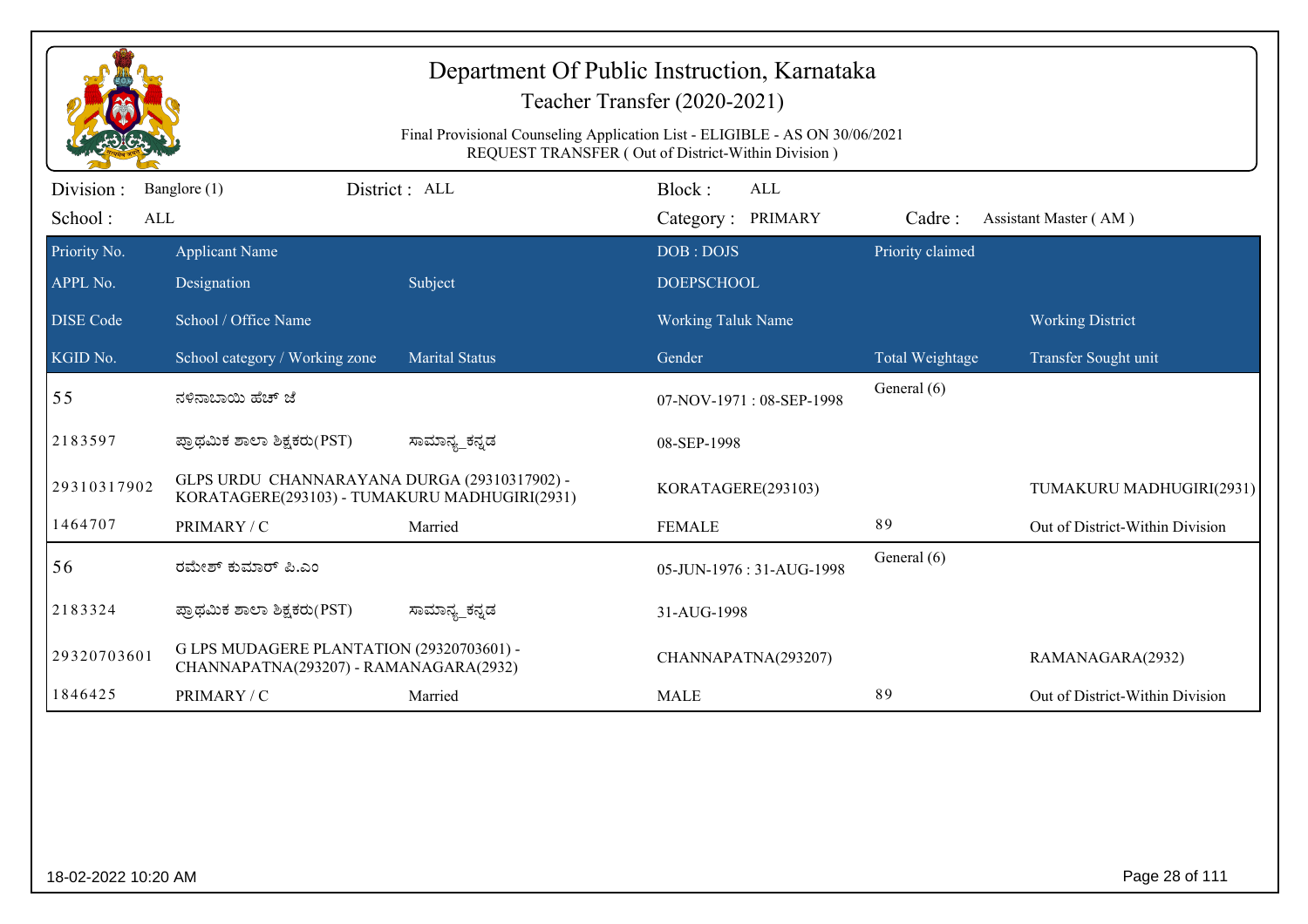| Department Of Public Instruction, Karnataka<br>Teacher Transfer (2020-2021) |                                                                                                                                   |                                                         |                                    |                  |                                 |  |  |  |
|-----------------------------------------------------------------------------|-----------------------------------------------------------------------------------------------------------------------------------|---------------------------------------------------------|------------------------------------|------------------|---------------------------------|--|--|--|
|                                                                             | Final Provisional Counseling Application List - ELIGIBLE - AS ON 30/06/2021<br>REQUEST TRANSFER (Out of District-Within Division) |                                                         |                                    |                  |                                 |  |  |  |
| Division :<br>School:<br>ALL                                                | Banglore (1)                                                                                                                      | District : ALL                                          | Block:<br>ALL<br>Category: PRIMARY | Cadre:           | Assistant Master (AM)           |  |  |  |
| Priority No.<br>APPL No.                                                    | <b>Applicant Name</b><br>Designation                                                                                              | Subject                                                 | DOB: DOJS<br><b>DOEPSCHOOL</b>     | Priority claimed |                                 |  |  |  |
| <b>DISE</b> Code                                                            | School / Office Name                                                                                                              |                                                         | <b>Working Taluk Name</b>          |                  | <b>Working District</b>         |  |  |  |
| KGID No.                                                                    | School category / Working zone                                                                                                    | <b>Marital Status</b>                                   | Gender                             | Total Weightage  | Transfer Sought unit            |  |  |  |
| 57                                                                          | ಮಹಮ್ಮದ್ ಖಲೀಲುಲ್ಲಾ                                                                                                                 |                                                         | 22-MAR-1967: 18-FEB-1997           | General (6)      |                                 |  |  |  |
| 2183446                                                                     | ಪ್ರಾಥಮಿಕ ಶಾಲಾ ಶಿಕ್ಷಕರು(PST)                                                                                                       | ಸಾಮಾನ್ಯ_ಕನ್ನಡ                                           | 13-JUL-2002                        |                  |                                 |  |  |  |
| 29310614701                                                                 | MADHUGIRI(2931)                                                                                                                   | GHPS HALDODDERI (29310614701) - SIRA(293106) - TUMAKURU | SIRA(293106)                       |                  | TUMAKURU MADHUGIRI(2931)        |  |  |  |
| 1462004                                                                     | PRIMARY / C                                                                                                                       | Married                                                 | <b>MALE</b>                        | 88               | Out of District-Within Division |  |  |  |
| 58                                                                          | ಡಿ ಎಚ್ ಸತೀಶ್                                                                                                                      |                                                         | 26-JUN-1968: 12-FEB-1997           | General (6)      |                                 |  |  |  |
| 2184762                                                                     | ಪ್ರಾಥಮಿಕ ಶಾಲಾ ಶಿಕ್ಷಕರು(PST)                                                                                                       | ಕನ್ನಡ                                                   | 22-JUL-2003                        |                  |                                 |  |  |  |
| 29310424301                                                                 | - TUMAKURU MADHUGIRI(2931)                                                                                                        | GHPS SHRAVANDANAHALLI (29310424301) - MADHUGIRI(293104) | MADHUGIRI(293104)                  |                  | TUMAKURU MADHUGIRI(2931)        |  |  |  |
| 1461824                                                                     | PRIMARY / C                                                                                                                       | Married                                                 | <b>MALE</b>                        | 87               | Out of District-Within Division |  |  |  |
|                                                                             |                                                                                                                                   |                                                         |                                    |                  |                                 |  |  |  |
| 18-02-2022 10:20 AM                                                         |                                                                                                                                   |                                                         |                                    |                  | Page 29 of 111                  |  |  |  |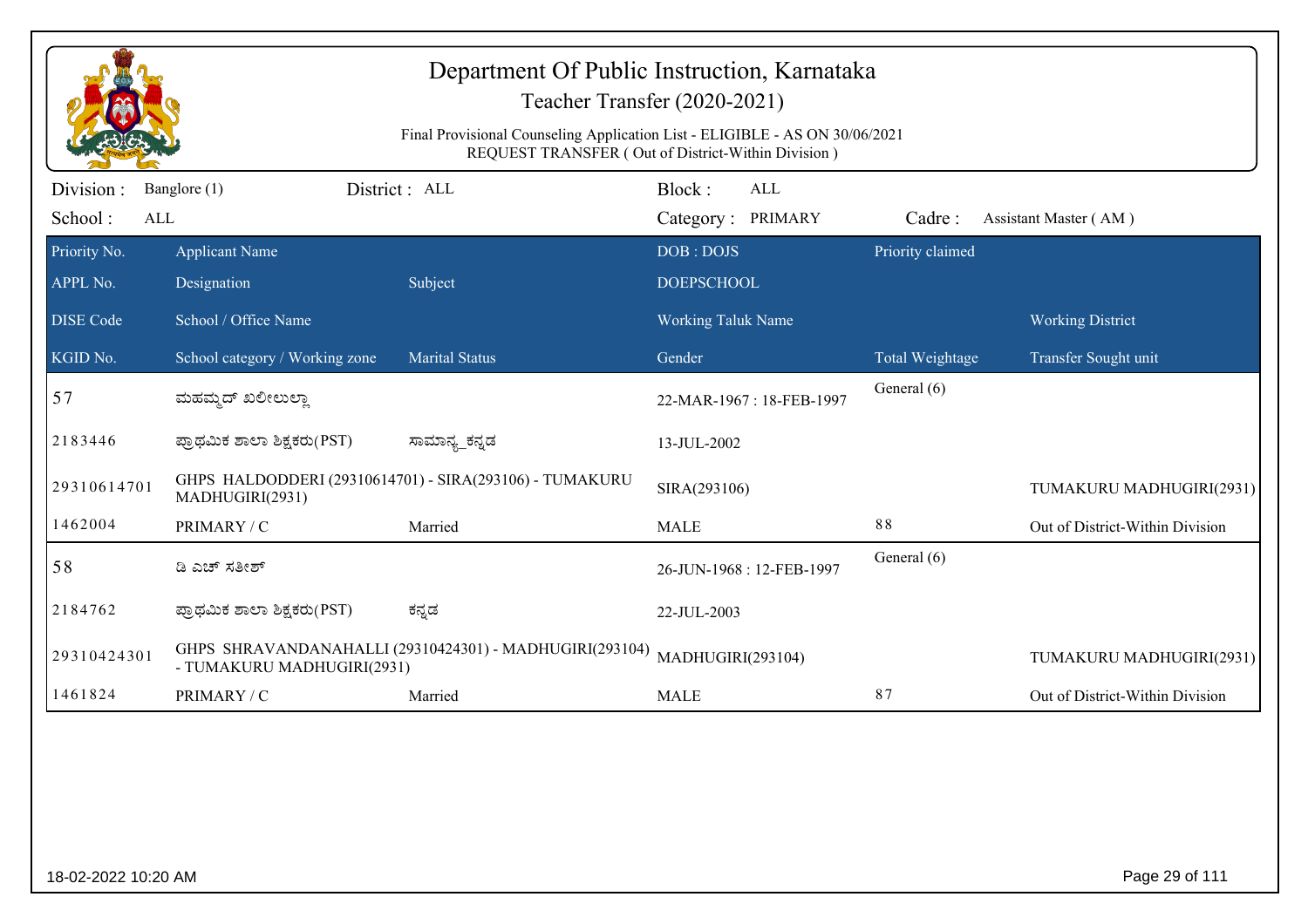| Department Of Public Instruction, Karnataka<br>Teacher Transfer (2020-2021)<br>Final Provisional Counseling Application List - ELIGIBLE - AS ON 30/06/2021<br>REQUEST TRANSFER (Out of District-Within Division) |                                         |                                                         |                                           |                  |                                 |  |
|------------------------------------------------------------------------------------------------------------------------------------------------------------------------------------------------------------------|-----------------------------------------|---------------------------------------------------------|-------------------------------------------|------------------|---------------------------------|--|
| Division :<br>School:<br>ALL                                                                                                                                                                                     | Banglore (1)                            | District: ALL                                           | Block:<br><b>ALL</b><br>Category: PRIMARY | Cadre:           | Assistant Master (AM)           |  |
| Priority No.<br>APPL No.                                                                                                                                                                                         | <b>Applicant Name</b><br>Designation    | Subject                                                 | DOB: DOJS<br><b>DOEPSCHOOL</b>            | Priority claimed |                                 |  |
| <b>DISE Code</b>                                                                                                                                                                                                 | School / Office Name                    |                                                         | <b>Working Taluk Name</b>                 |                  | <b>Working District</b>         |  |
| KGID No.                                                                                                                                                                                                         | School category / Working zone          | <b>Marital Status</b>                                   | Gender                                    | Total Weightage  | Transfer Sought unit            |  |
| 59                                                                                                                                                                                                               | ಅರುಣ ಕೆ ಬಿ                              |                                                         | 25-APR-1972: 08-SEP-1994                  | General (6)      |                                 |  |
| 2185363                                                                                                                                                                                                          | ಪ್ರಾಥಮಿಕ ಶಾಲಾ ಶಿಕ್ಷಕರು(PST)             | ಕನ್ನಡ                                                   | 24-MAY-2006                               |                  |                                 |  |
| 29291118101                                                                                                                                                                                                      | GOVERNMENT HIGHER PRIMARY SCHOOL MALLUR | (29291118101) - SIDLAGHATTA(292911) - CHIKKABALLAPURA   | SIDLAGHATTA(292911)                       |                  | CHIKKABALLAPURA(2929)           |  |
| 1402659                                                                                                                                                                                                          | PRIMARY / C                             | Married                                                 | <b>FEMALE</b>                             | 87               | Out of District-Within Division |  |
| 60                                                                                                                                                                                                               | ಮುನಿರಾಜ                                 |                                                         | 18-JUL-1973: 01-SEP-1998                  | General (6)      |                                 |  |
| 2184821                                                                                                                                                                                                          | ಪ್ರಾಥಮಿಕ ಶಾಲಾ ಶಿಕ್ಷಕರು(PST)             | ಸಾಮಾನ್ಯ_ಕನ್ನಡ                                           | 08-JUL-2000                               |                  |                                 |  |
| 29210112901                                                                                                                                                                                                      | BENGALURU RURAL(2921)                   | GHPS JAKKANAHALLI (29210112901) - NELAMANGALA(292101) - | NELAMANGALA(292101)                       |                  | <b>BENGALURU RURAL(2921)</b>    |  |
| 1542490                                                                                                                                                                                                          | PRIMARY / C                             | Married                                                 | <b>MALE</b>                               | 87               | Out of District-Within Division |  |
|                                                                                                                                                                                                                  |                                         |                                                         |                                           |                  |                                 |  |
|                                                                                                                                                                                                                  | Page 30 of 111<br>18-02-2022 10:20 AM   |                                                         |                                           |                  |                                 |  |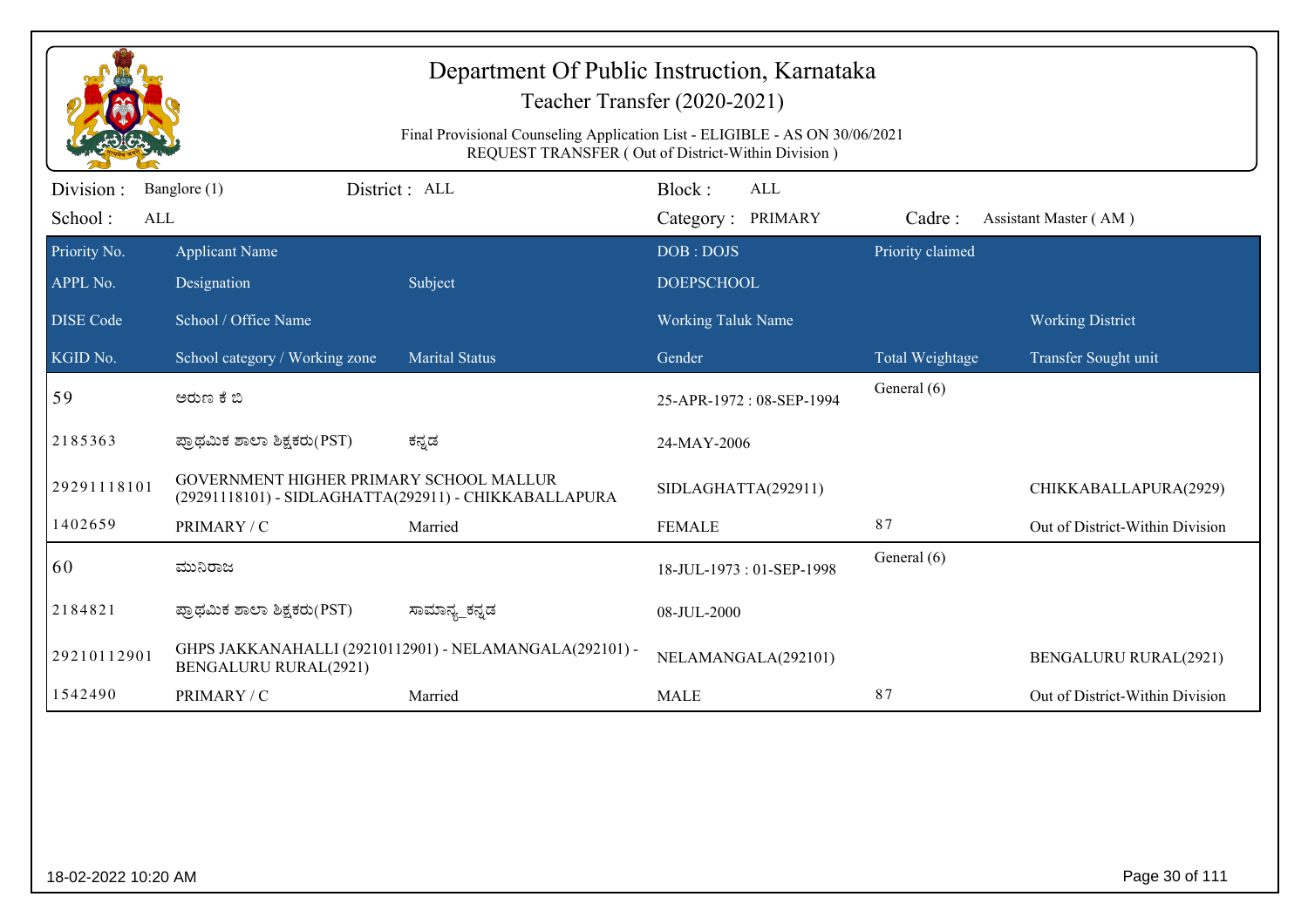| Department Of Public Instruction, Karnataka<br>Teacher Transfer (2020-2021)<br>Final Provisional Counseling Application List - ELIGIBLE - AS ON 30/06/2021<br>REQUEST TRANSFER (Out of District-Within Division) |                                                                                                  |                                                        |                                           |                                |                                 |  |  |
|------------------------------------------------------------------------------------------------------------------------------------------------------------------------------------------------------------------|--------------------------------------------------------------------------------------------------|--------------------------------------------------------|-------------------------------------------|--------------------------------|---------------------------------|--|--|
| Division :<br>School:<br><b>ALL</b>                                                                                                                                                                              | Banglore (1)                                                                                     | District : ALL                                         | Block:<br><b>ALL</b><br>Category: PRIMARY | Cadre:                         | Assistant Master (AM)           |  |  |
| Priority No.<br>APPL No.                                                                                                                                                                                         | <b>Applicant Name</b><br>Designation                                                             | Subject                                                | DOB: DOJS<br><b>DOEPSCHOOL</b>            | Priority claimed               |                                 |  |  |
| <b>DISE Code</b>                                                                                                                                                                                                 | School / Office Name                                                                             |                                                        | <b>Working Taluk Name</b>                 |                                | <b>Working District</b>         |  |  |
| KGID No.                                                                                                                                                                                                         | School category / Working zone                                                                   | <b>Marital Status</b>                                  | Gender                                    | Total Weightage<br>General (6) | Transfer Sought unit            |  |  |
| 61                                                                                                                                                                                                               | ಗೌರಮ್ಮ.ವೈ.                                                                                       |                                                        | 10-APR-1969: 30-SEP-1994                  |                                |                                 |  |  |
| 2178507                                                                                                                                                                                                          | ಪ್ರಾಥಮಿಕ ಶಾಲಾ ಶಿಕ್ಷಕರು(PST)                                                                      | ಕನ್ನಡ                                                  | 17-JUN-2014                               |                                |                                 |  |  |
| 29210418401                                                                                                                                                                                                      | <b>BENGALURU RURAL(2921)</b>                                                                     | GHPS SAMETHANAHALLI (29210418401) - HOSAKOTE(292104) - | HOSAKOTE(292104)                          |                                | <b>BENGALURU RURAL(2921)</b>    |  |  |
| 1317835                                                                                                                                                                                                          | PRIMARY / C                                                                                      | Married                                                | <b>FEMALE</b>                             | 85                             | Out of District-Within Division |  |  |
| 62                                                                                                                                                                                                               | ಎಸ್ ಸುಕನ್ಯ                                                                                       |                                                        | 06-JUN-1976: 16-JUL-1998                  | General (6)                    |                                 |  |  |
| 2183472                                                                                                                                                                                                          | ಪ್ರಾಥಮಿಕ ಶಾಲಾ ಶಿಕ್ಷಕರು(PST)                                                                      | ಕನ್ನಡ                                                  | 15-JUL-2002                               |                                |                                 |  |  |
| 29291103202                                                                                                                                                                                                      | GOVERNMENT GLPS URDU BASETTIHALLI (29291103202) -<br>SIDLAGHATTA(292911) - CHIKKABALLAPURA(2929) |                                                        | SIDLAGHATTA(292911)                       |                                | CHIKKABALLAPURA(2929)           |  |  |
| 1618968                                                                                                                                                                                                          | PRIMARY / C                                                                                      | Married                                                | <b>FEMALE</b>                             | 85                             | Out of District-Within Division |  |  |
|                                                                                                                                                                                                                  |                                                                                                  |                                                        |                                           |                                |                                 |  |  |
| 18-02-2022 10:20 AM                                                                                                                                                                                              |                                                                                                  |                                                        |                                           |                                | Page 31 of 111                  |  |  |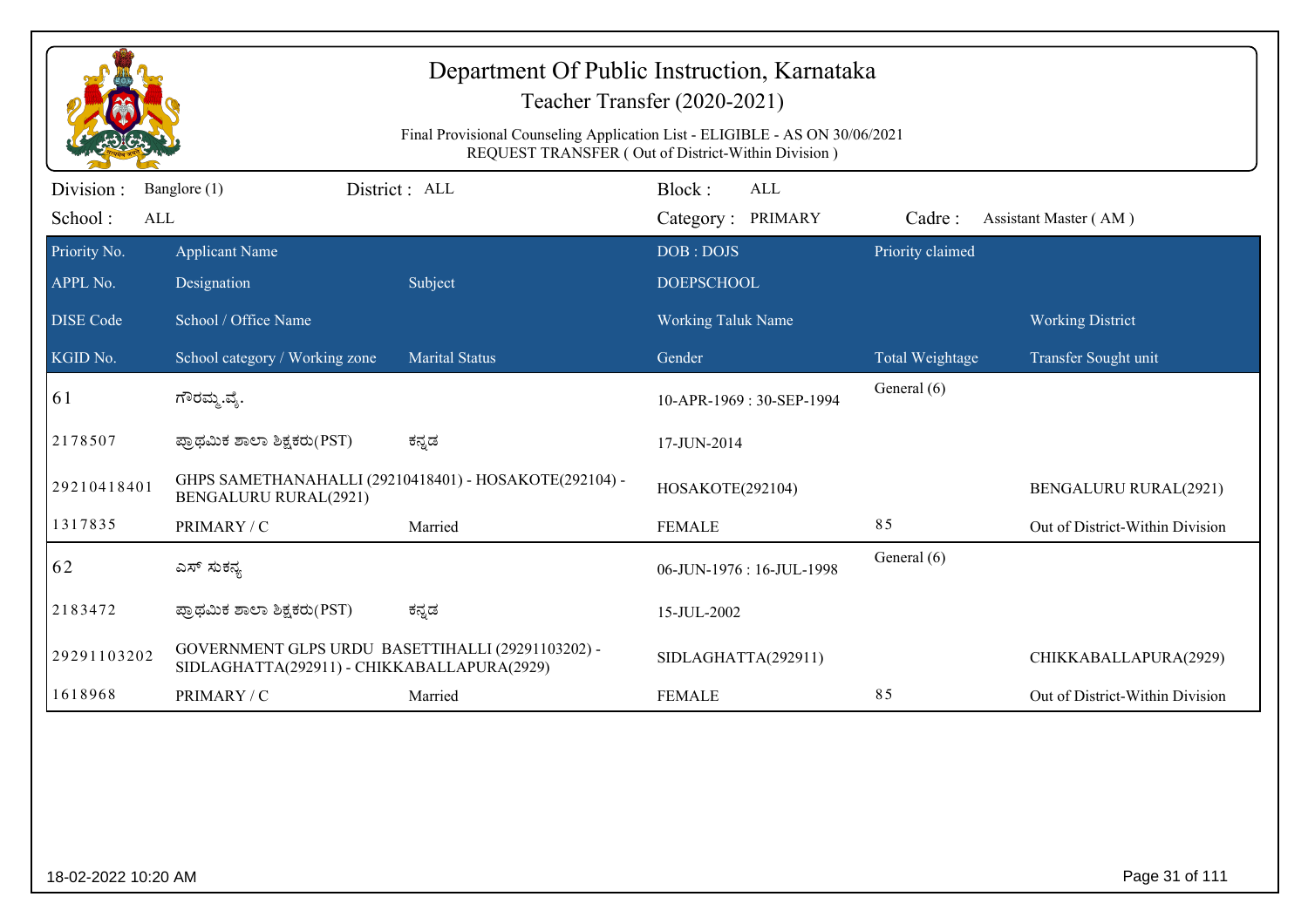| Department Of Public Instruction, Karnataka<br>Teacher Transfer (2020-2021)<br>Final Provisional Counseling Application List - ELIGIBLE - AS ON 30/06/2021<br>REQUEST TRANSFER (Out of District-Within Division) |                                                                     |                       |                                           |                  |                                 |  |  |
|------------------------------------------------------------------------------------------------------------------------------------------------------------------------------------------------------------------|---------------------------------------------------------------------|-----------------------|-------------------------------------------|------------------|---------------------------------|--|--|
| Division:<br>School:<br>ALL                                                                                                                                                                                      | Banglore (1)                                                        | District: ALL         | Block:<br><b>ALL</b><br>Category: PRIMARY | Cadre:           | Assistant Master (AM)           |  |  |
| Priority No.<br>APPL No.                                                                                                                                                                                         | <b>Applicant Name</b><br>Designation                                | Subject               | DOB: DOJS<br><b>DOEPSCHOOL</b>            | Priority claimed |                                 |  |  |
| <b>DISE Code</b>                                                                                                                                                                                                 | School / Office Name                                                |                       | <b>Working Taluk Name</b>                 |                  | <b>Working District</b>         |  |  |
| KGID No.                                                                                                                                                                                                         | School category / Working zone                                      | <b>Marital Status</b> | Gender                                    | Total Weightage  | Transfer Sought unit            |  |  |
| 63                                                                                                                                                                                                               | ಸಿದ್ದಪ್ಪ.ಎನ್                                                        |                       | 08-APR-1968: 08-JAN-1997                  | General (6)      |                                 |  |  |
| 2178635                                                                                                                                                                                                          | ಪ್ರಾಥಮಿಕ ಶಾಲಾ ಶಿಕ್ಷಕರು(PST)                                         | ಕನ್ನಡ                 | 18-JUN-2009                               |                  |                                 |  |  |
| 29191215701                                                                                                                                                                                                      | GHPS KIRUVARA (29191215701) - SRINIVASAPUR(291912) -<br>KOLAR(2919) |                       | SRINIVASAPUR(291912)                      |                  | KOLAR(2919)                     |  |  |
| 1403935                                                                                                                                                                                                          | PRIMARY / C                                                         | Married               | <b>MALE</b>                               | 84               | Out of District-Within Division |  |  |
| 64                                                                                                                                                                                                               | ನಾಗಲಕ್ಷ್ಮಿ ಹೆಚ್.ಎನ್.                                                |                       | 12-JUL-1968: 02-SEP-1992                  | General (6)      |                                 |  |  |
| 2185528                                                                                                                                                                                                          | ಪ್ರಾಥಮಿಕ ಶಾಲಾ ಶಿಕ್ಷಕರು(PST)                                         | ಸಾಮಾನ್ಯ_ಕನ್ನಡ         | 18-JUL-2013                               |                  |                                 |  |  |
| 29190218901                                                                                                                                                                                                      | GHPS KARAHALLI (29190218901) - BANGARAPETE(291902) -<br>KOLAR(2919) |                       | BANGARAPETE(291902)                       |                  | KOLAR(2919)                     |  |  |
| 1150564                                                                                                                                                                                                          | PRIMARY / B                                                         | Married               | <b>FEMALE</b>                             | 84               | Out of District-Within Division |  |  |
|                                                                                                                                                                                                                  |                                                                     |                       |                                           |                  |                                 |  |  |
| 18-02-2022 10:20 AM                                                                                                                                                                                              |                                                                     |                       |                                           |                  | Page 32 of 111                  |  |  |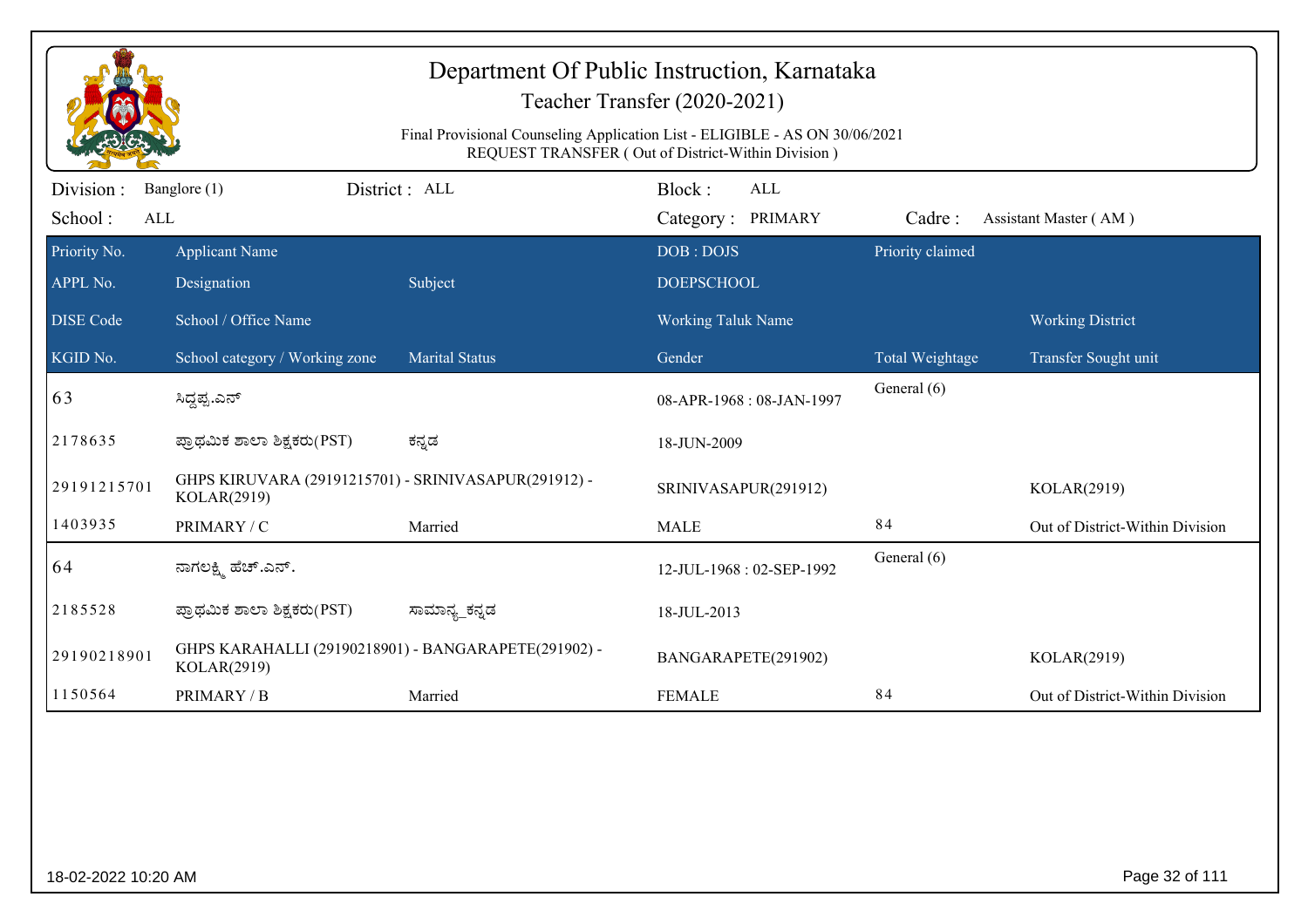|                             | Department Of Public Instruction, Karnataka<br>Teacher Transfer (2020-2021)<br>Final Provisional Counseling Application List - ELIGIBLE - AS ON 30/06/2021<br>REQUEST TRANSFER (Out of District-Within Division) |                                                        |                                           |                  |                                 |  |  |
|-----------------------------|------------------------------------------------------------------------------------------------------------------------------------------------------------------------------------------------------------------|--------------------------------------------------------|-------------------------------------------|------------------|---------------------------------|--|--|
| Division:<br>School:<br>ALL | Banglore (1)                                                                                                                                                                                                     | District : ALL                                         | Block:<br><b>ALL</b><br>Category: PRIMARY | Cadre:           | Assistant Master (AM)           |  |  |
| Priority No.<br>APPL No.    | <b>Applicant Name</b><br>Designation                                                                                                                                                                             | Subject                                                | DOB: DOJS<br><b>DOEPSCHOOL</b>            | Priority claimed |                                 |  |  |
| <b>DISE Code</b>            | School / Office Name                                                                                                                                                                                             |                                                        | <b>Working Taluk Name</b>                 |                  | <b>Working District</b>         |  |  |
| KGID No.                    | School category / Working zone                                                                                                                                                                                   | <b>Marital Status</b>                                  | Gender                                    | Total Weightage  | Transfer Sought unit            |  |  |
| 65                          | ನರಸಮ್ಮ ಟಿ ಜಿ                                                                                                                                                                                                     |                                                        | 20-JUL-1972: 12-SEP-1994                  | General (6)      |                                 |  |  |
| 2180895                     | ಪ್ರಾಥಮಿಕ ಶಾಲಾ ಶಿಕ್ಷಕರು(PST)                                                                                                                                                                                      | ಸಾಮಾನ್ಯ_ಕನ್ನಡ                                          | 09-OCT-2015                               |                  |                                 |  |  |
| 29290521301                 | GHPS THIPPAGANAHALLI (29290521301) -<br>GOWRIBIDANUR(292905) - CHIKKABALLAPURA(2929)                                                                                                                             |                                                        | GOWRIBIDANUR(292905)                      |                  | CHIKKABALLAPURA(2929)           |  |  |
| 2323924                     | PRIMARY / C                                                                                                                                                                                                      | Married                                                | <b>FEMALE</b>                             | 84               | Out of District-Within Division |  |  |
| 66                          | ಗೋಪಾಲಕೃಷ್ಣ ಎಸ್                                                                                                                                                                                                   |                                                        | 26-MAY-1967: 18-DEC-1996                  | General (6)      |                                 |  |  |
| 2185065                     | ಪ್ರಾಥಮಿಕ ಶಾಲಾ ಶಿಕ್ಷಕರು(PST)                                                                                                                                                                                      | ಸಾಮಾನ್ಯ_ಕನ್ನಡ                                          | 29-JUL-2010                               |                  |                                 |  |  |
| 29310318001                 | TUMAKURU MADHUGIRI(2931)                                                                                                                                                                                         | GLPS DOGGANAHALLI (29310318001) - KORATAGERE(293103) - | KORATAGERE(293103)                        |                  | TUMAKURU MADHUGIRI(2931)        |  |  |
| 1461750                     | PRIMARY / C                                                                                                                                                                                                      | Married                                                | <b>MALE</b>                               | 83               | Out of District-Within Division |  |  |
|                             |                                                                                                                                                                                                                  |                                                        |                                           |                  |                                 |  |  |
| 18-02-2022 10:20 AM         |                                                                                                                                                                                                                  |                                                        |                                           |                  | Page 33 of 111                  |  |  |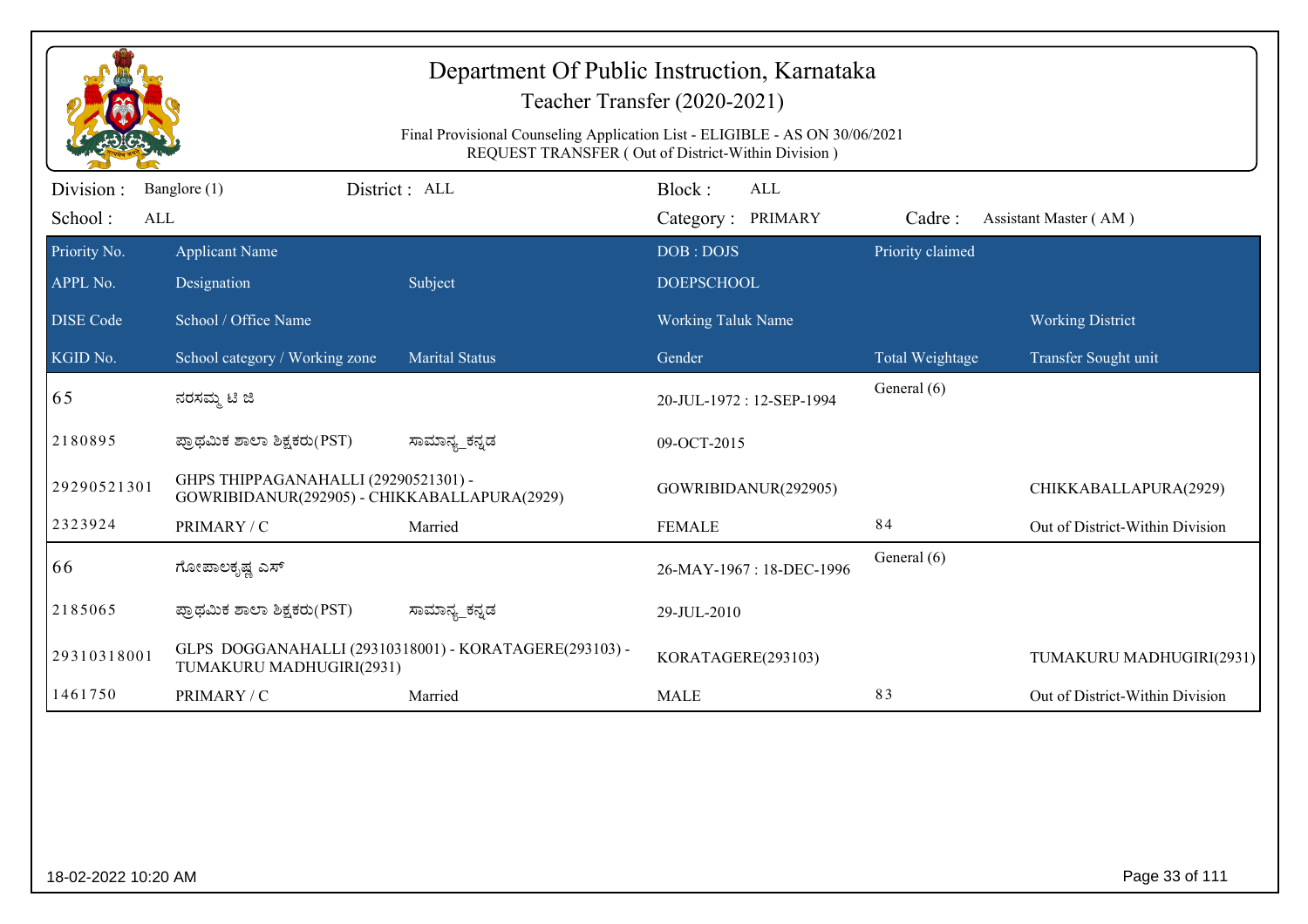| Department Of Public Instruction, Karnataka<br>Teacher Transfer (2020-2021)<br>Final Provisional Counseling Application List - ELIGIBLE - AS ON 30/06/2021<br>REQUEST TRANSFER (Out of District-Within Division) |                                                                         |                                                          |                                           |                  |                                 |  |  |
|------------------------------------------------------------------------------------------------------------------------------------------------------------------------------------------------------------------|-------------------------------------------------------------------------|----------------------------------------------------------|-------------------------------------------|------------------|---------------------------------|--|--|
| Division :<br>School:<br>ALL                                                                                                                                                                                     | Banglore (1)                                                            | District : ALL                                           | Block:<br><b>ALL</b><br>Category: PRIMARY | Cadre:           | Assistant Master (AM)           |  |  |
| Priority No.<br>APPL No.                                                                                                                                                                                         | <b>Applicant Name</b><br>Designation                                    | Subject                                                  | DOB: DOJS<br><b>DOEPSCHOOL</b>            | Priority claimed |                                 |  |  |
| <b>DISE</b> Code                                                                                                                                                                                                 | School / Office Name                                                    |                                                          | <b>Working Taluk Name</b>                 |                  | <b>Working District</b>         |  |  |
| KGID No.                                                                                                                                                                                                         | School category / Working zone                                          | <b>Marital Status</b>                                    | Gender                                    | Total Weightage  | Transfer Sought unit            |  |  |
| 67                                                                                                                                                                                                               | ಪರಮೇಶ ಆರ್                                                               |                                                          | 10-APR-1973: 18-MAR-1997                  | General (6)      |                                 |  |  |
| 2181455                                                                                                                                                                                                          | ಪ್ರಾಥಮಿಕ ಶಾಲಾ ಶಿಕ್ಷಕರು(PST)                                             | ಸಾಮಾನ್ಯ ಕನ್ನಡ                                            | 07-JUN-2007                               |                  |                                 |  |  |
| 29320513204                                                                                                                                                                                                      | GHPS BASAVANAHALLI (29320513204) - MAGADI(293205) -<br>RAMANAGARA(2932) |                                                          | MAGADI(293205)                            |                  | RAMANAGARA(2932)                |  |  |
| 1429712                                                                                                                                                                                                          | PRIMARY / C                                                             | Married                                                  | <b>MALE</b>                               | 83               | Out of District-Within Division |  |  |
| 68                                                                                                                                                                                                               | ನಾಗವೇಣಿ ಎಸ್ ಎಂ                                                          |                                                          | 07-APR-1972: 09-SEP-1992                  | General (6)      |                                 |  |  |
| 2180224                                                                                                                                                                                                          | ಪ್ರಾಥಮಿಕ ಶಾಲಾ ಶಿಕ್ಷಕರು(PST)                                             | ಕನ್ನಡ                                                    | 26-FEB-2002                               |                  |                                 |  |  |
| 29280205502                                                                                                                                                                                                      | <b>BENGALURU U NORTH(2928)</b>                                          | GMPS MADANAYAKANA HALLI (29280205502) - NORTH1(292802) - | NORTH1(292802)                            |                  | <b>BENGALURU U NORTH(2928)</b>  |  |  |
| 1166899                                                                                                                                                                                                          | PRIMARY / B                                                             | Married                                                  | <b>FEMALE</b>                             | 81               | Out of District-Within Division |  |  |
|                                                                                                                                                                                                                  |                                                                         |                                                          |                                           |                  |                                 |  |  |
| 18-02-2022 10:20 AM                                                                                                                                                                                              |                                                                         |                                                          |                                           |                  | Page 34 of 111                  |  |  |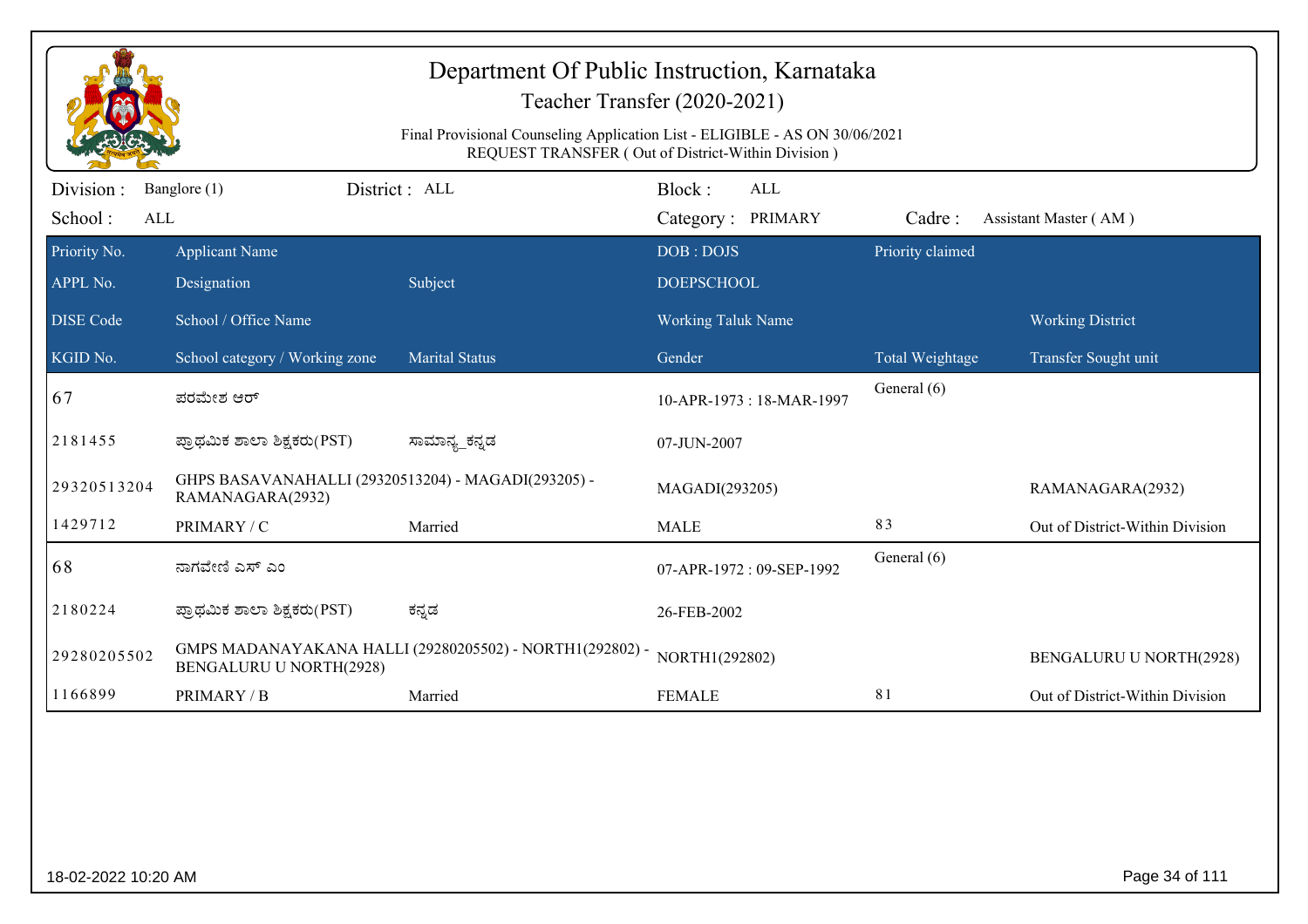| Department Of Public Instruction, Karnataka<br>Teacher Transfer (2020-2021)<br>Final Provisional Counseling Application List - ELIGIBLE - AS ON 30/06/2021<br>REQUEST TRANSFER (Out of District-Within Division) |                                                                                                  |                       |                                    |                  |                                 |  |  |
|------------------------------------------------------------------------------------------------------------------------------------------------------------------------------------------------------------------|--------------------------------------------------------------------------------------------------|-----------------------|------------------------------------|------------------|---------------------------------|--|--|
| Division:<br>School:<br>ALL                                                                                                                                                                                      | Banglore (1)                                                                                     | District: ALL         | Block:<br>ALL<br>Category: PRIMARY | Cadre:           | Assistant Master (AM)           |  |  |
| Priority No.                                                                                                                                                                                                     | <b>Applicant Name</b>                                                                            |                       | DOB: DOJS                          | Priority claimed |                                 |  |  |
| APPL No.                                                                                                                                                                                                         | Designation                                                                                      | Subject               | <b>DOEPSCHOOL</b>                  |                  |                                 |  |  |
| <b>DISE Code</b>                                                                                                                                                                                                 | School / Office Name                                                                             |                       | Working Taluk Name                 |                  | <b>Working District</b>         |  |  |
| KGID No.                                                                                                                                                                                                         | School category / Working zone                                                                   | <b>Marital Status</b> | Gender                             | Total Weightage  | Transfer Sought unit            |  |  |
| 69                                                                                                                                                                                                               | ನುಸರತ್ ಪಾತೀಮಾ                                                                                    |                       | 01-JUN-1977: 14-DEC-1999           | General (6)      |                                 |  |  |
| 2181855                                                                                                                                                                                                          | ಪ್ರಾಥಮಿಕ ಶಾಲಾ ಶಿಕ್ಷಕರು(PST)                                                                      | ಕನ್ನಡ                 | 04-JUL-2003                        |                  |                                 |  |  |
| 29180218602                                                                                                                                                                                                      | GHPS GADDEHALLI (29180218602) - GUBBI(291802) -<br>TUMAKURU(2918)                                |                       | GUBBI(291802)                      |                  | TUMAKURU(2918)                  |  |  |
| 1852693                                                                                                                                                                                                          | PRIMARY / C                                                                                      | Divorcee              | <b>FEMALE</b>                      | 81               | Out of District-Within Division |  |  |
| 70                                                                                                                                                                                                               | ರಾಧಮ್ಮ ಟಿ ಎನ್                                                                                    |                       | 01-JUN-1966: 10-SEP-1996           | General (6)      |                                 |  |  |
| 2181060                                                                                                                                                                                                          | ಪ್ರಾಥಮಿಕ ಶಾಲಾ ಶಿಕ್ಷಕರು(PST)                                                                      | ಸಾಮಾನ್ಯ_ಕನ್ನಡ         | 15-JUL-2013                        |                  |                                 |  |  |
| 29130300402                                                                                                                                                                                                      | KARNATAKA PUBLIC SCHOOLS GHPS MARADIHALLI<br>(29130300402) - HIRIYUR(291303) - CHITRADURGA(2913) |                       | HIRIYUR(291303)                    |                  | CHITRADURGA(2913)               |  |  |
| 1413080                                                                                                                                                                                                          | PRIMARY / C                                                                                      | Married               | <b>FEMALE</b>                      | 80               | Out of District-Within Division |  |  |
|                                                                                                                                                                                                                  |                                                                                                  |                       |                                    |                  |                                 |  |  |
| 18-02-2022 10:20 AM                                                                                                                                                                                              |                                                                                                  |                       |                                    |                  | Page 35 of 111                  |  |  |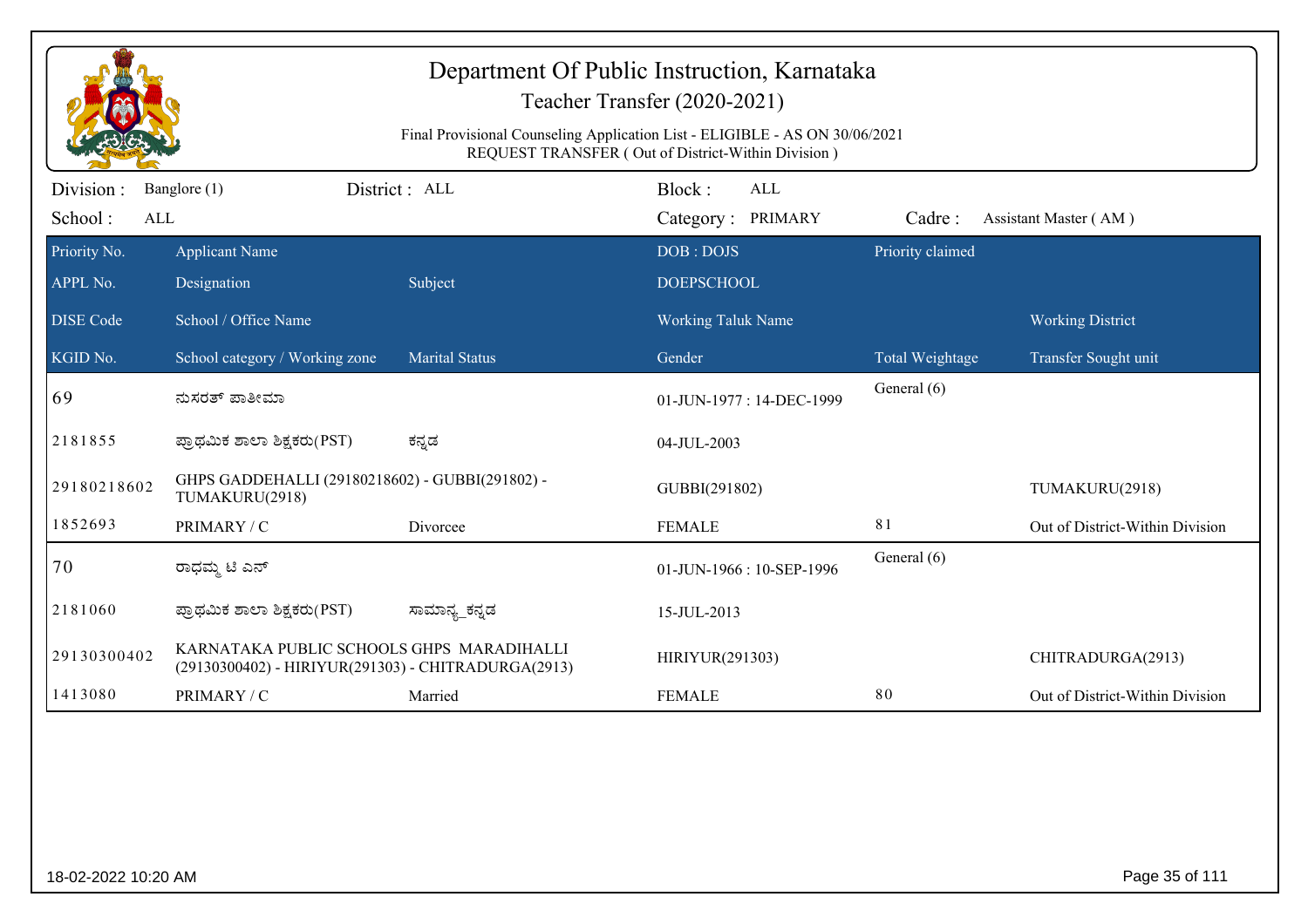| Department Of Public Instruction, Karnataka<br>Teacher Transfer (2020-2021) |                                                                                                                                   |                                                           |                                    |                  |                                 |  |  |  |
|-----------------------------------------------------------------------------|-----------------------------------------------------------------------------------------------------------------------------------|-----------------------------------------------------------|------------------------------------|------------------|---------------------------------|--|--|--|
|                                                                             | Final Provisional Counseling Application List - ELIGIBLE - AS ON 30/06/2021<br>REQUEST TRANSFER (Out of District-Within Division) |                                                           |                                    |                  |                                 |  |  |  |
| Division:<br>School:<br>ALL                                                 | Banglore (1)                                                                                                                      | District: ALL                                             | Block:<br>ALL<br>Category: PRIMARY | Cadre:           | Assistant Master (AM)           |  |  |  |
| Priority No.<br>APPL No.                                                    | <b>Applicant Name</b><br>Designation                                                                                              | Subject                                                   | DOB: DOJS<br><b>DOEPSCHOOL</b>     | Priority claimed |                                 |  |  |  |
| <b>DISE</b> Code                                                            | School / Office Name                                                                                                              |                                                           | <b>Working Taluk Name</b>          |                  | <b>Working District</b>         |  |  |  |
| KGID No.                                                                    | School category / Working zone                                                                                                    | <b>Marital Status</b>                                     | Gender                             | Total Weightage  | Transfer Sought unit            |  |  |  |
| 71                                                                          | ರಾಜಮ್ಮ.ಎನ್                                                                                                                        |                                                           | 22-JUL-1966: 06-JUN-1997           | General (6)      |                                 |  |  |  |
| 2180119                                                                     | ಪ್ರಾಥಮಿಕ ಶಾಲಾ ಶಿಕ್ಷಕರು(PST)                                                                                                       | ಕನ್ನಡ                                                     | 31-JUL-2010                        |                  |                                 |  |  |  |
| 29210414401                                                                 | <b>BENGALURU RURAL(2921)</b>                                                                                                      | G LPS DODDADASARAHALLI (29210414401) - HOSAKOTE(292104) - | HOSAKOTE(292104)                   |                  | <b>BENGALURU RURAL(2921)</b>    |  |  |  |
| 1428384                                                                     | PRIMARY / C                                                                                                                       | Married                                                   | <b>FEMALE</b>                      | 80               | Out of District-Within Division |  |  |  |
| 72                                                                          | ಜಯಪ್ರಕಾಶ್ ಬಿ ಜಿ                                                                                                                   |                                                           | 10-JUN-1975: 02-SEP-1998           | General (6)      |                                 |  |  |  |
| 2183264                                                                     | ಪ್ರಾಥಮಿಕ ಶಾಲಾ ಶಿಕ್ಷಕರು(PST)                                                                                                       | ಸಾಮಾನ್ಯ_ಕನ್ನಡ                                             | 04-JUL-2007                        |                  |                                 |  |  |  |
| 29210116401                                                                 | - BENGALURU RURAL(2921)                                                                                                           | G LPS THIRUMALAPURA (29210116401) - NELAMANGALA(292101)   | NELAMANGALA(292101)                |                  | <b>BENGALURU RURAL(2921)</b>    |  |  |  |
| 1848470                                                                     | PRIMARY / C                                                                                                                       | Married                                                   | <b>MALE</b>                        | 80               | Out of District-Within Division |  |  |  |
|                                                                             |                                                                                                                                   |                                                           |                                    |                  |                                 |  |  |  |
| 18-02-2022 10:20 AM                                                         |                                                                                                                                   |                                                           |                                    |                  | Page 36 of 111                  |  |  |  |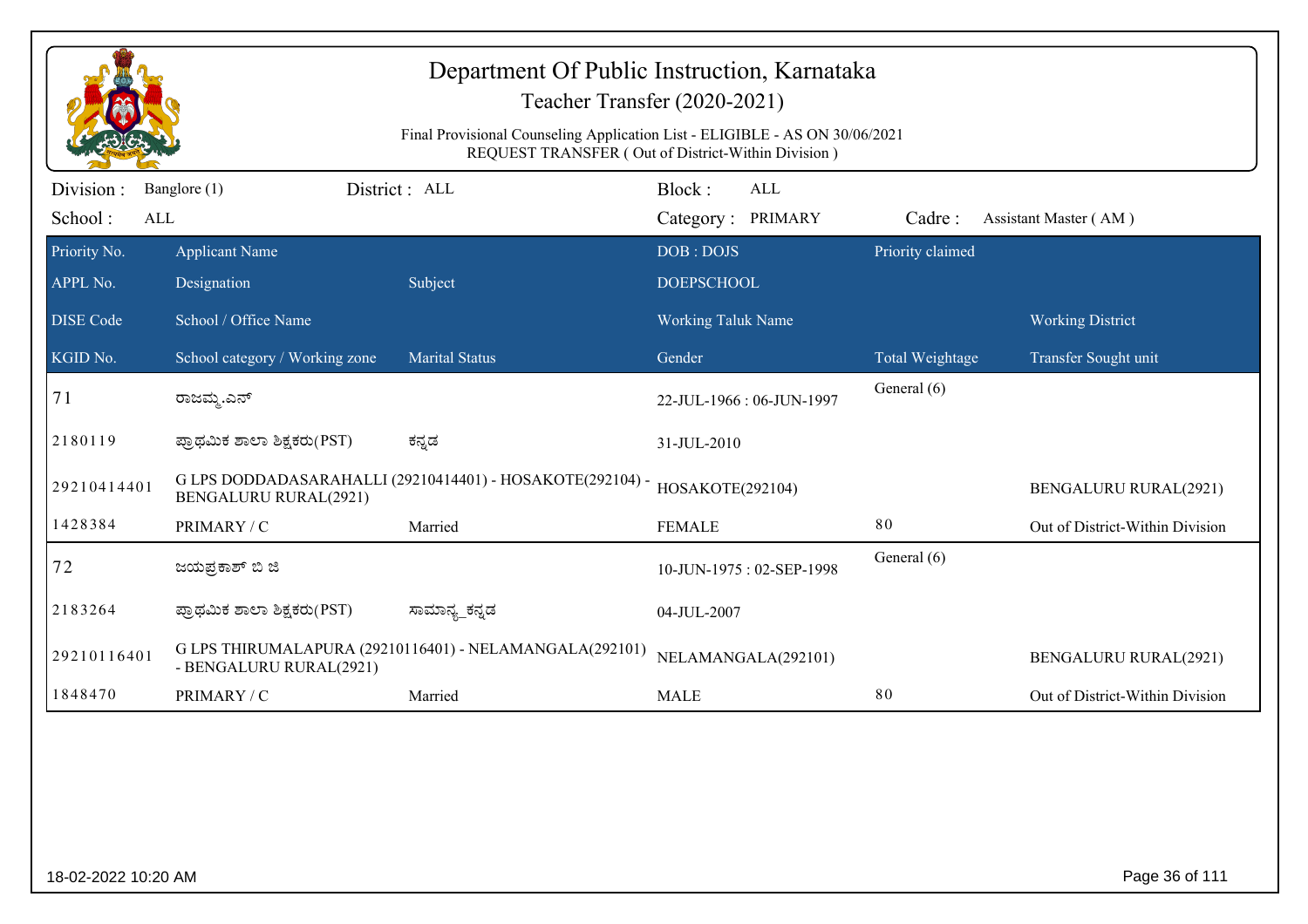|                             | Department Of Public Instruction, Karnataka<br>Teacher Transfer (2020-2021)<br>Final Provisional Counseling Application List - ELIGIBLE - AS ON 30/06/2021<br>REQUEST TRANSFER (Out of District-Within Division) |                                                          |                                           |                  |                                 |  |  |
|-----------------------------|------------------------------------------------------------------------------------------------------------------------------------------------------------------------------------------------------------------|----------------------------------------------------------|-------------------------------------------|------------------|---------------------------------|--|--|
| Division:<br>School:<br>ALL | Banglore (1)                                                                                                                                                                                                     | District: ALL                                            | Block:<br><b>ALL</b><br>Category: PRIMARY | Cadre:           | Assistant Master (AM)           |  |  |
| Priority No.<br>APPL No.    | <b>Applicant Name</b><br>Designation                                                                                                                                                                             | Subject                                                  | DOB: DOJS<br><b>DOEPSCHOOL</b>            | Priority claimed |                                 |  |  |
| <b>DISE Code</b>            | School / Office Name                                                                                                                                                                                             |                                                          | <b>Working Taluk Name</b>                 |                  | <b>Working District</b>         |  |  |
| KGID No.                    | School category / Working zone                                                                                                                                                                                   | <b>Marital Status</b>                                    | Gender                                    | Total Weightage  | Transfer Sought unit            |  |  |
| 73                          | ವಿಲಾಸಿ ಎನ್                                                                                                                                                                                                       |                                                          | 08-JUN-1968: 21-NOV-1997                  | General (6)      |                                 |  |  |
| 2180763                     | ಪ್ರಾಥಮಿಕ ಶಾಲಾ ಶಿಕ್ಷಕರು(PST)                                                                                                                                                                                      | ಸಾಮಾನ್ಯ_ಕನ್ನಡ                                            | 25-JUN-2012                               |                  |                                 |  |  |
| 29140605802                 | DAVANAGERE(2914)                                                                                                                                                                                                 | GHPS - HIREMALLANAHOLE (29140605802) - JAGALUR(291406) - | JAGALUR(291406)                           |                  | DAVANAGERE(2914)                |  |  |
| 1787424                     | PRIMARY / C                                                                                                                                                                                                      | Married                                                  | <b>FEMALE</b>                             | 78               | Out of District-Within Division |  |  |
| 74                          | ಸಾಯಿರಾಬಾನು ಕೆ                                                                                                                                                                                                    |                                                          | 02-JUN-1964: 17-MAR-1997                  | General (6)      |                                 |  |  |
| 2185445                     | ಪ್ರಾಥಮಿಕ ಶಾಲಾ ಶಿಕ್ಷಕರು(PST)                                                                                                                                                                                      | ಸಾಮಾನ್ಯ_ಕನ್ನಡ                                            | 20-JUL-2013                               |                  |                                 |  |  |
| 29310302702                 | GOVT GHPS URDU AKKIRAMPURA (29310302702) -<br>KORATAGERE(293103) - TUMAKURU MADHUGIRI(2931)                                                                                                                      |                                                          | KORATAGERE(293103)                        |                  | TUMAKURU MADHUGIRI(2931)        |  |  |
| 1462132                     | PRIMARY / C                                                                                                                                                                                                      | Married                                                  | <b>FEMALE</b>                             | 77               | Out of District-Within Division |  |  |
|                             |                                                                                                                                                                                                                  |                                                          |                                           |                  |                                 |  |  |
| 18-02-2022 10:20 AM         |                                                                                                                                                                                                                  |                                                          |                                           |                  | Page 37 of 111                  |  |  |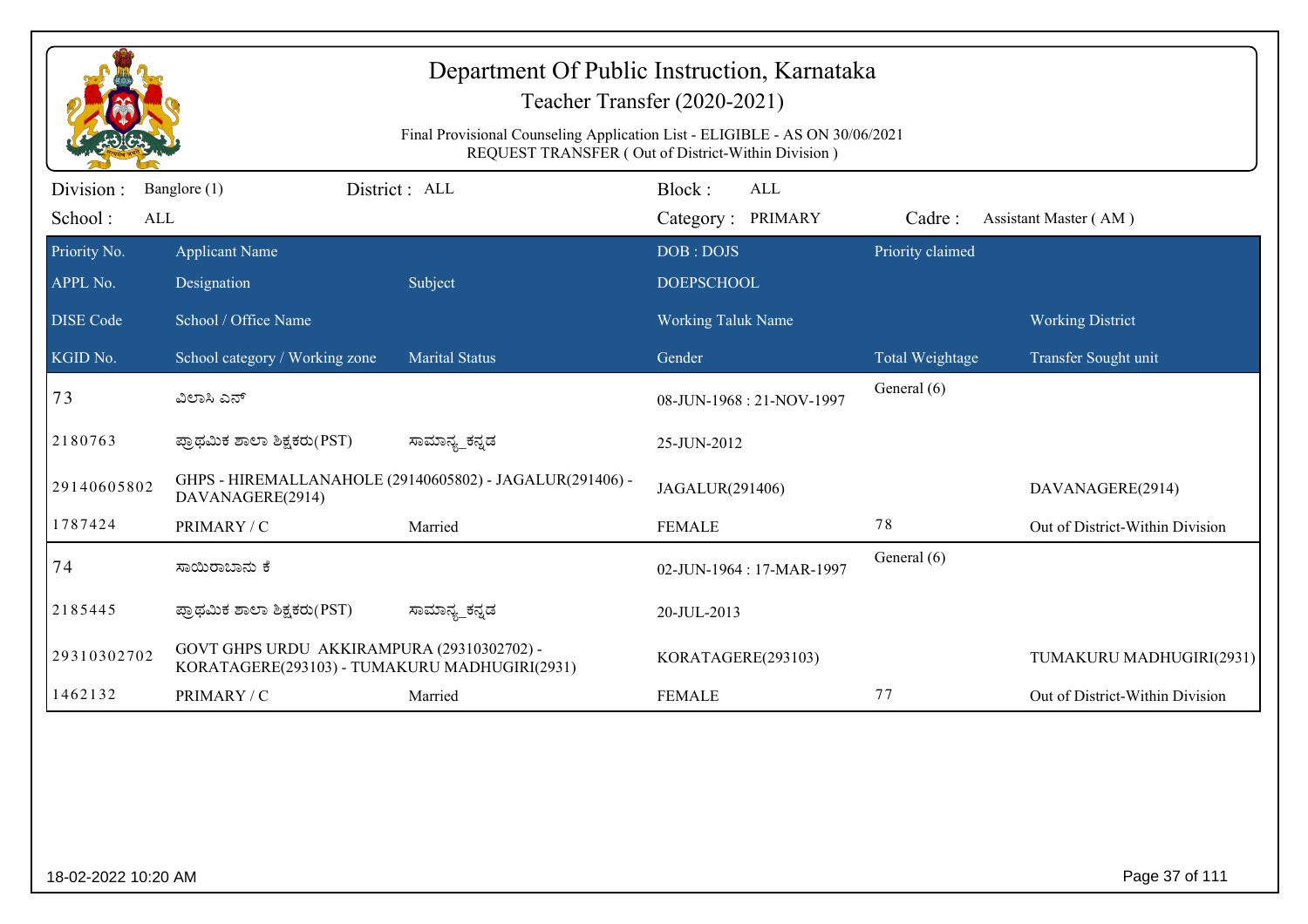|                             | Department Of Public Instruction, Karnataka<br>Teacher Transfer (2020-2021)<br>Final Provisional Counseling Application List - ELIGIBLE - AS ON 30/06/2021<br>REQUEST TRANSFER (Out of District-Within Division) |                                                         |                                    |                  |                                 |  |  |  |
|-----------------------------|------------------------------------------------------------------------------------------------------------------------------------------------------------------------------------------------------------------|---------------------------------------------------------|------------------------------------|------------------|---------------------------------|--|--|--|
|                             |                                                                                                                                                                                                                  |                                                         |                                    |                  |                                 |  |  |  |
| Division:<br>School:<br>ALL | Banglore (1)                                                                                                                                                                                                     | District: ALL                                           | Block:<br>ALL<br>Category: PRIMARY | Cadre:           | Assistant Master (AM)           |  |  |  |
| Priority No.                | <b>Applicant Name</b>                                                                                                                                                                                            |                                                         | DOB: DOJS                          | Priority claimed |                                 |  |  |  |
| APPL No.                    | Designation                                                                                                                                                                                                      | Subject                                                 | <b>DOEPSCHOOL</b>                  |                  |                                 |  |  |  |
| <b>DISE Code</b>            | School / Office Name                                                                                                                                                                                             |                                                         | Working Taluk Name                 |                  | <b>Working District</b>         |  |  |  |
| KGID No.                    | School category / Working zone                                                                                                                                                                                   | <b>Marital Status</b>                                   | Gender                             | Total Weightage  | Transfer Sought unit            |  |  |  |
| 75                          | ಗವಿಯಪ್ಪ ಹೆಚ್ ಎನ್                                                                                                                                                                                                 |                                                         | 28-NOV-1968: 02-DEC-1996           | General (6)      |                                 |  |  |  |
| 2182024                     | ಪ್ರಾಥಮಿಕ ಶಾಲಾ ಶಿಕ್ಷಕರು(PST)                                                                                                                                                                                      | ಸಾಮಾನ್ಯ_ಕನ್ನಡ                                           | 03-AUG-2016                        |                  |                                 |  |  |  |
| 29310602501                 | MADHUGIRI(2931)                                                                                                                                                                                                  | GHPS HANDIKUNTE (29310602501) - SIRA(293106) - TUMAKURU | SIRA(293106)                       |                  | TUMAKURU MADHUGIRI(2931)        |  |  |  |
| 2385711                     | PRIMARY / C                                                                                                                                                                                                      | Married                                                 | <b>MALE</b>                        | 77               | Out of District-Within Division |  |  |  |
| 76                          | ಗೌರಮ್ತ ಎನ್ ಹೆಚ್                                                                                                                                                                                                  |                                                         | 08-JUN-1969: 03-DEC-1998           | General (6)      |                                 |  |  |  |
| 2177918                     | ಪ್ರಾಥಮಿಕ ಶಾಲಾ ಶಿಕ್ಷಕರು(PST)                                                                                                                                                                                      | ಸಾಮಾನ್ಯ_ಕನ್ನಡ                                           | 05-MAY-2011                        |                  |                                 |  |  |  |
| 29310304501                 | GLPS MADAVARA (29310304501) - KORATAGERE(293103) -<br>TUMAKURU MADHUGIRI(2931)                                                                                                                                   |                                                         | KORATAGERE(293103)                 |                  | TUMAKURU MADHUGIRI(2931)        |  |  |  |
| 1623026                     | PRIMARY / C                                                                                                                                                                                                      | Married                                                 | <b>FEMALE</b>                      | 76               | Out of District-Within Division |  |  |  |
|                             |                                                                                                                                                                                                                  |                                                         |                                    |                  |                                 |  |  |  |
| 18-02-2022 10:20 AM         |                                                                                                                                                                                                                  |                                                         |                                    |                  | Page 38 of 111                  |  |  |  |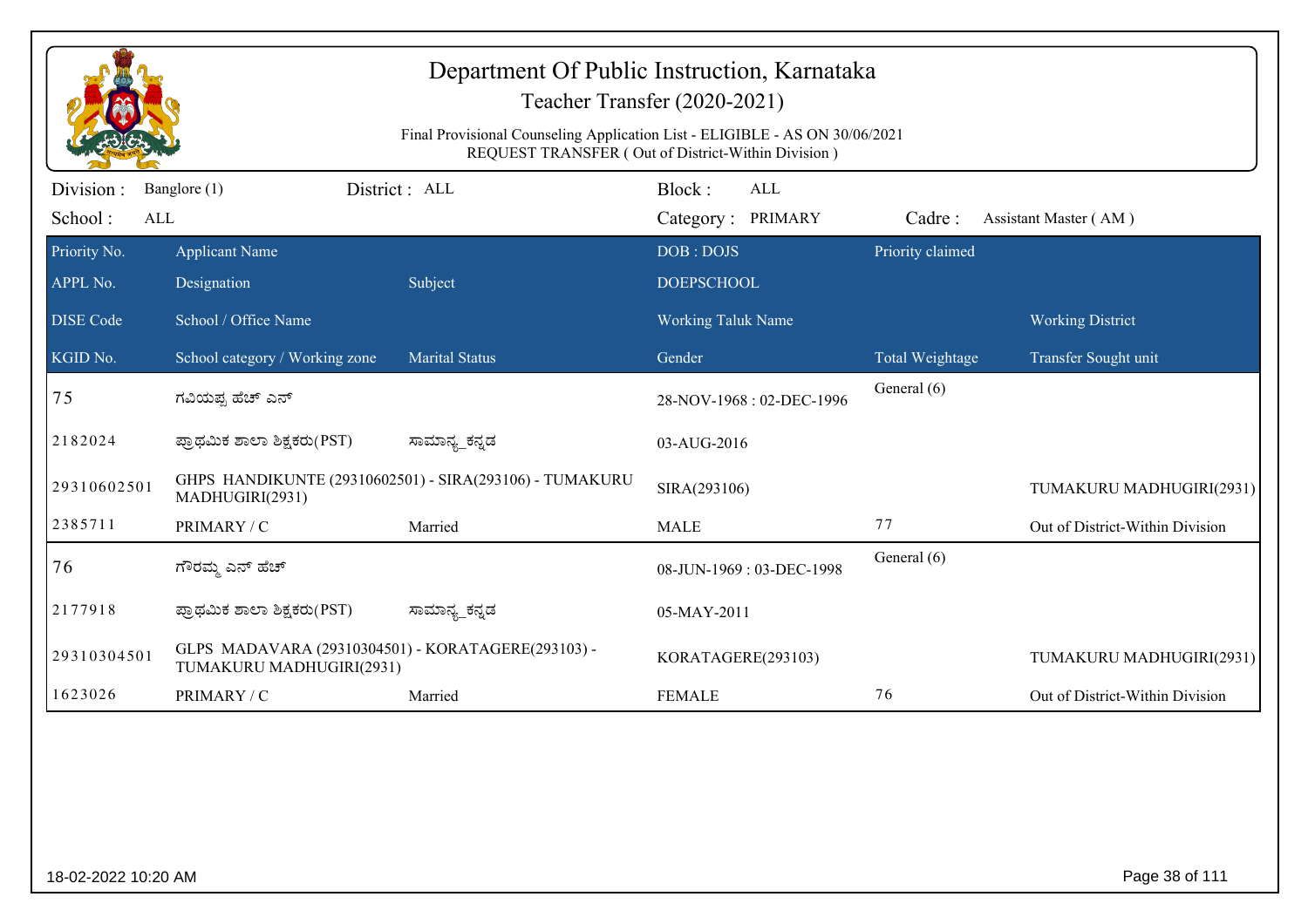|                             | Department Of Public Instruction, Karnataka<br>Teacher Transfer (2020-2021)<br>Final Provisional Counseling Application List - ELIGIBLE - AS ON 30/06/2021<br>REQUEST TRANSFER (Out of District-Within Division) |                       |                                           |                  |                                 |  |  |  |
|-----------------------------|------------------------------------------------------------------------------------------------------------------------------------------------------------------------------------------------------------------|-----------------------|-------------------------------------------|------------------|---------------------------------|--|--|--|
| Division:<br>School:<br>ALL | Banglore (1)                                                                                                                                                                                                     | District: ALL         | Block:<br><b>ALL</b><br>Category: PRIMARY | Cadre:           | Assistant Master (AM)           |  |  |  |
| Priority No.<br>APPL No.    | <b>Applicant Name</b><br>Designation                                                                                                                                                                             | Subject               | DOB: DOJS<br><b>DOEPSCHOOL</b>            | Priority claimed |                                 |  |  |  |
| <b>DISE Code</b>            | School / Office Name                                                                                                                                                                                             |                       | <b>Working Taluk Name</b>                 |                  | <b>Working District</b>         |  |  |  |
| KGID No.                    | School category / Working zone                                                                                                                                                                                   | <b>Marital Status</b> | Gender                                    | Total Weightage  | Transfer Sought unit            |  |  |  |
| 77                          | ಚಂದ್ರಶೇಖರ್ ಕೆ.ವಿ.                                                                                                                                                                                                |                       | 01-JUN-1971: 31-MAY-1997                  | General (6)      |                                 |  |  |  |
| 2176511                     | ಪ್ರಾಥಮಿಕ ಶಾಲಾ ಶಿಕ್ಷಕರು(PST)                                                                                                                                                                                      | ಸಾಮಾನ್ಯ_ಕನ್ನಡ         | 05-JUN-2014                               |                  |                                 |  |  |  |
| 29320604801                 | GHPS HEJJALA (29320604801) - RAMANAGARA(293206) -<br>RAMANAGARA(2932)                                                                                                                                            |                       | RAMANAGARA(293206)                        |                  | RAMANAGARA(2932)                |  |  |  |
| 1848813                     | PRIMARY / C                                                                                                                                                                                                      | Married               | <b>MALE</b>                               | 76               | Out of District-Within Division |  |  |  |
| 78                          | ಆರ್ ಶ್ರೀನಿವಾಸ                                                                                                                                                                                                    |                       | 01-JUN-1973: 25-JUL-1998                  | General (6)      |                                 |  |  |  |
| 2181134                     | ಪ್ರಾಥಮಿಕ ಶಾಲಾ ಶಿಕ್ಷಕರು(PST)                                                                                                                                                                                      | ಸಾಮಾನ್ಯ_ಕನ್ನಡ         | 10-JUN-2011                               |                  |                                 |  |  |  |
| 29310301001                 | GHPS SHAKUNITHIMMANAHALLI (29310301001) -<br>KORATAGERE(293103) - TUMAKURU MADHUGIRI(2931)                                                                                                                       |                       | KORATAGERE(293103)                        |                  | TUMAKURU MADHUGIRI(2931)        |  |  |  |
| 1760600                     | PRIMARY / C                                                                                                                                                                                                      | Married               | <b>MALE</b>                               | 76               | Out of District-Within Division |  |  |  |
|                             |                                                                                                                                                                                                                  |                       |                                           |                  |                                 |  |  |  |
| 18-02-2022 10:20 AM         |                                                                                                                                                                                                                  |                       |                                           |                  | Page 39 of 111                  |  |  |  |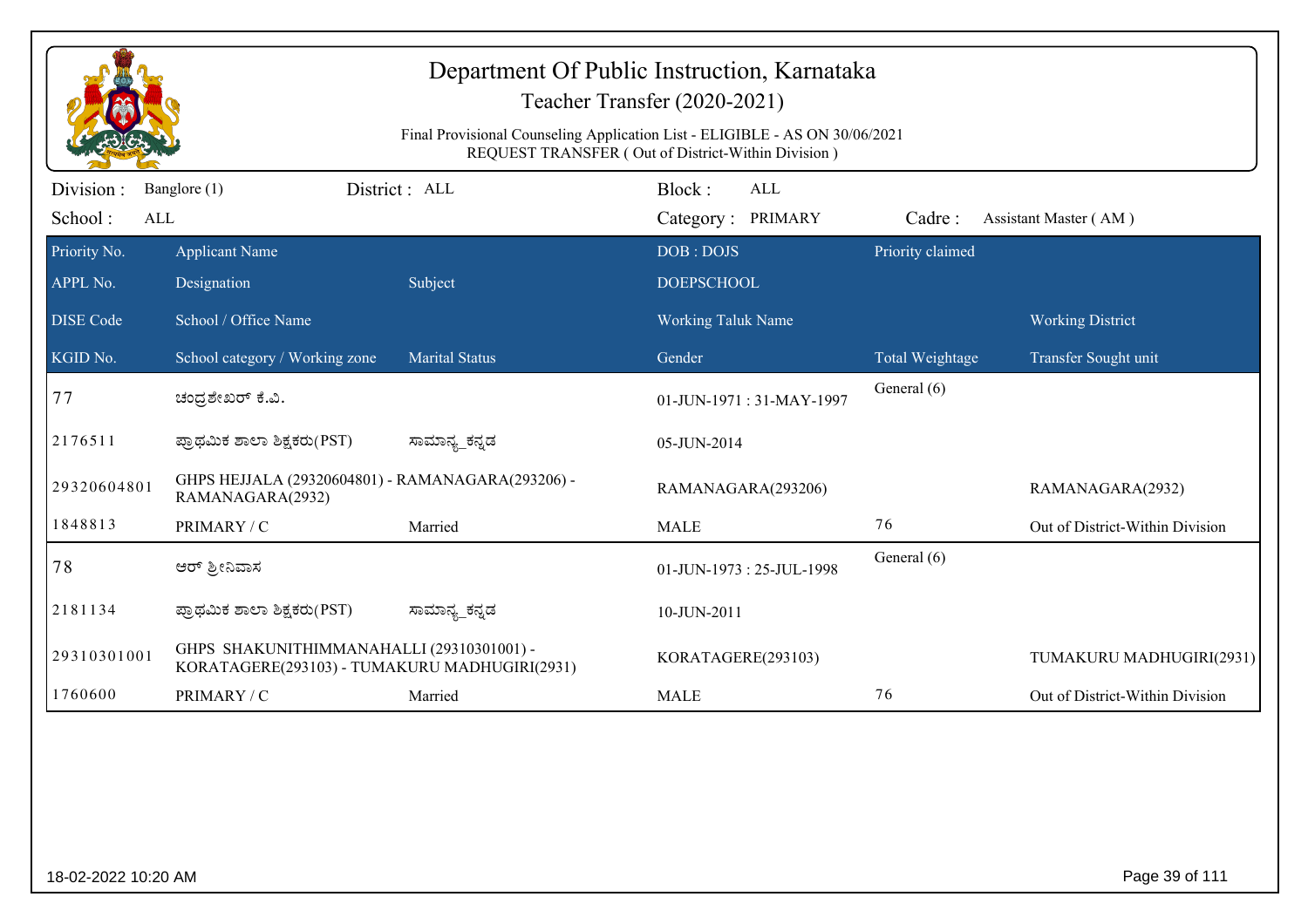| Department Of Public Instruction, Karnataka<br>Teacher Transfer (2020-2021) |                                                                                                                                   |                                                         |                                    |                  |                                 |  |  |  |
|-----------------------------------------------------------------------------|-----------------------------------------------------------------------------------------------------------------------------------|---------------------------------------------------------|------------------------------------|------------------|---------------------------------|--|--|--|
|                                                                             | Final Provisional Counseling Application List - ELIGIBLE - AS ON 30/06/2021<br>REQUEST TRANSFER (Out of District-Within Division) |                                                         |                                    |                  |                                 |  |  |  |
| Division :<br>School:<br>ALL                                                | Banglore (1)                                                                                                                      | District: ALL                                           | Block:<br>ALL<br>Category: PRIMARY | Cadre:           | Assistant Master (AM)           |  |  |  |
| Priority No.<br>APPL No.                                                    | <b>Applicant Name</b><br>Designation                                                                                              | Subject                                                 | DOB: DOJS<br><b>DOEPSCHOOL</b>     | Priority claimed |                                 |  |  |  |
| <b>DISE</b> Code                                                            | School / Office Name                                                                                                              |                                                         | <b>Working Taluk Name</b>          |                  | <b>Working District</b>         |  |  |  |
| KGID No.                                                                    | School category / Working zone                                                                                                    | <b>Marital Status</b>                                   | Gender                             | Total Weightage  | Transfer Sought unit            |  |  |  |
| 79                                                                          | ರಾಮಚಂದ್ರಯ್ಯ                                                                                                                       |                                                         | 20-DEC-1974 : 18-JAN-1997          | General (6)      |                                 |  |  |  |
| 2180708                                                                     | ಪ್ರಾಥಮಿಕ ಶಾಲಾ ಶಿಕ್ಷಕರು(PST)                                                                                                       | ಸಾಮಾನ್ಯ_ಕನ್ನಡ                                           | 01-JUL-2014                        |                  |                                 |  |  |  |
| 29210119302                                                                 | G LPS DHARMANAYAKANA THANDYA (29210119302) -<br>NELAMANGALA(292101) - BENGALURU RURAL(2921)                                       |                                                         | NELAMANGALA(292101)                |                  | <b>BENGALURU RURAL(2921)</b>    |  |  |  |
| 1429538                                                                     | PRIMARY / C                                                                                                                       | Married                                                 | <b>MALE</b>                        | 76               | Out of District-Within Division |  |  |  |
| 80                                                                          | ನರಸಿಂಹರಾಜು ವಿ.ಆರ್                                                                                                                 |                                                         | 21-JUL-1973: 28-AUG-1998           | General (6)      |                                 |  |  |  |
| 2179559                                                                     | ಪ್ರಾಥಮಿಕ ಶಾಲಾ ಶಿಕ್ಷಕರು(PST)                                                                                                       | ಸಾಮಾನ್ಯ_ಕನ್ನಡ                                           | 21-JUN-2012                        |                  |                                 |  |  |  |
| 29310300501                                                                 | - TUMAKURU MADHUGIRI(2931)                                                                                                        | GHPS CHIMPUGANAHALLI (29310300501) - KORATAGERE(293103) | KORATAGERE(293103)                 |                  | TUMAKURU MADHUGIRI(2931)        |  |  |  |
| 1464185                                                                     | PRIMARY / C                                                                                                                       | Married                                                 | <b>MALE</b>                        | 75               | Out of District-Within Division |  |  |  |
|                                                                             |                                                                                                                                   |                                                         |                                    |                  |                                 |  |  |  |
| 18-02-2022 10:20 AM                                                         |                                                                                                                                   |                                                         |                                    |                  | Page 40 of 111                  |  |  |  |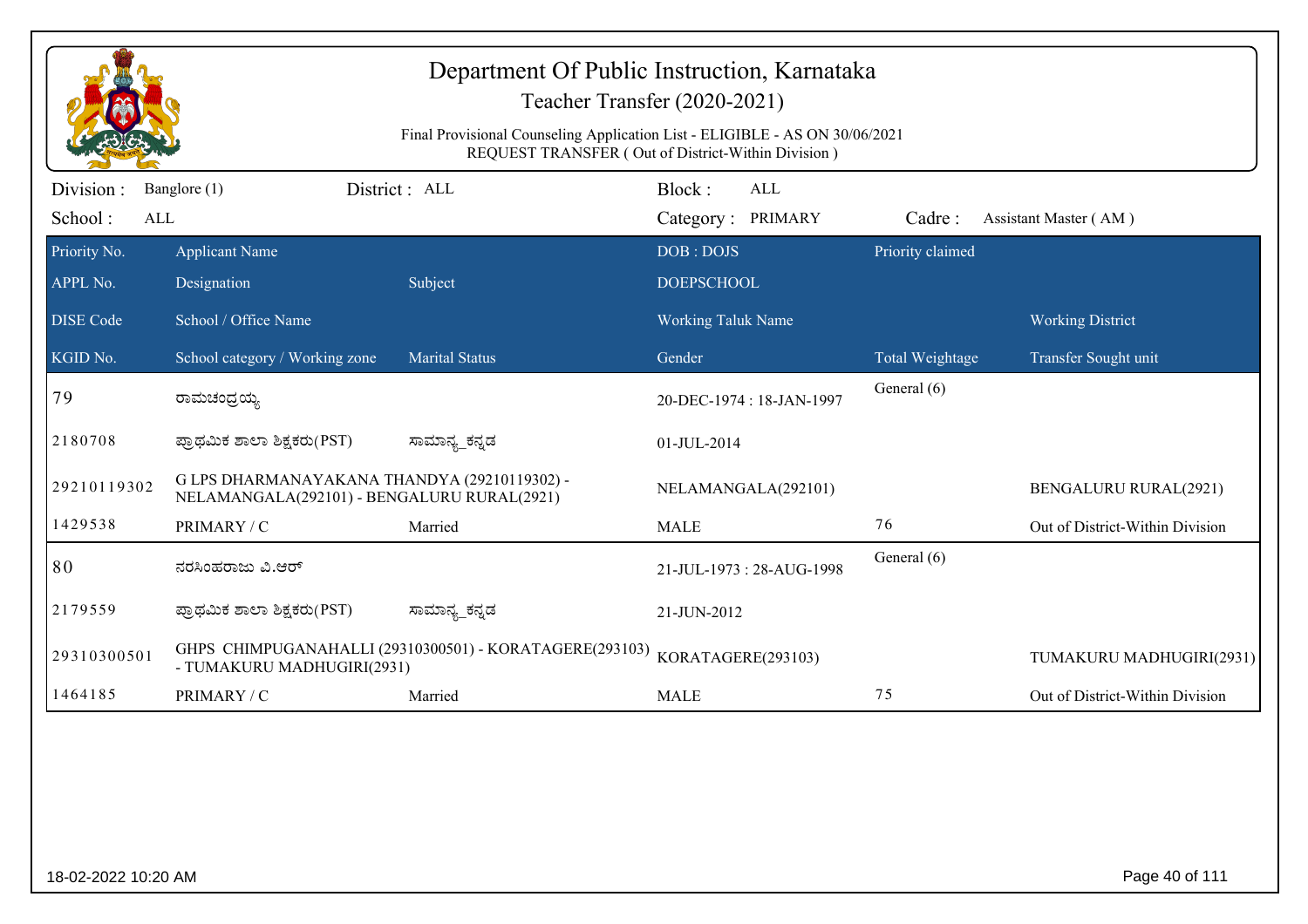|                             | Department Of Public Instruction, Karnataka<br>Teacher Transfer (2020-2021)<br>Final Provisional Counseling Application List - ELIGIBLE - AS ON 30/06/2021<br>REQUEST TRANSFER (Out of District-Within Division) |                                                       |                                           |                  |                                 |  |  |
|-----------------------------|------------------------------------------------------------------------------------------------------------------------------------------------------------------------------------------------------------------|-------------------------------------------------------|-------------------------------------------|------------------|---------------------------------|--|--|
| Division:<br>School:<br>ALL | Banglore (1)                                                                                                                                                                                                     | District : ALL                                        | Block:<br><b>ALL</b><br>Category: PRIMARY | Cadre:           | Assistant Master (AM)           |  |  |
| Priority No.<br>APPL No.    | <b>Applicant Name</b><br>Designation                                                                                                                                                                             | Subject                                               | DOB: DOJS<br><b>DOEPSCHOOL</b>            | Priority claimed |                                 |  |  |
| <b>DISE</b> Code            | School / Office Name                                                                                                                                                                                             |                                                       | <b>Working Taluk Name</b>                 |                  | <b>Working District</b>         |  |  |
| KGID No.                    | School category / Working zone                                                                                                                                                                                   | <b>Marital Status</b>                                 | Gender                                    | Total Weightage  | Transfer Sought unit            |  |  |
| 81                          | ಎಮ್ ಎಸ್ ಲೋಕೇಶ್                                                                                                                                                                                                   |                                                       | 15-JAN-1975: 28-AUG-1998                  | General (6)      |                                 |  |  |
| 2177616                     | ಪ್ರಾಥಮಿಕ ಶಾಲಾ ಶಿಕ್ಷಕರು(PST)                                                                                                                                                                                      | ಸಾಮಾನ್ಯ_ಕನ್ನಡ                                         | 15-JUN-2012                               |                  |                                 |  |  |
| 29320506001                 | G LPS VEERAPURA GOLLARAHATTI (29320506001) -<br>MAGADI(293205) - RAMANAGARA(2932)                                                                                                                                |                                                       | MAGADI(293205)                            |                  | RAMANAGARA(2932)                |  |  |
| 1847441                     | PRIMARY / C                                                                                                                                                                                                      | Married                                               | <b>MALE</b>                               | 75               | Out of District-Within Division |  |  |
| 82                          | ಉಮಾದೇವಿ ಬಿ                                                                                                                                                                                                       |                                                       | 20-MAY-1970: 17-NOV-1999                  | General (6)      |                                 |  |  |
| 2181264                     | ಪ್ರಾಥಮಿಕ ಶಾಲಾ ಶಿಕ್ಷಕರು(PST)                                                                                                                                                                                      | ಸಾಮಾನ್ಯ_ಕನ್ನಡ                                         | 03-AUG-2010                               |                  |                                 |  |  |
| 29310318701                 | TUMAKURU MADHUGIRI(2931)                                                                                                                                                                                         | GHPS DASARAHALLI (29310318701) - KORATAGERE(293103) - | KORATAGERE(293103)                        |                  | TUMAKURU MADHUGIRI(2931)        |  |  |
| 1816322                     | PRIMARY / C                                                                                                                                                                                                      | Married                                               | <b>FEMALE</b>                             | 74               | Out of District-Within Division |  |  |
|                             |                                                                                                                                                                                                                  |                                                       |                                           |                  |                                 |  |  |
| 18-02-2022 10:20 AM         |                                                                                                                                                                                                                  |                                                       |                                           |                  | Page 41 of 111                  |  |  |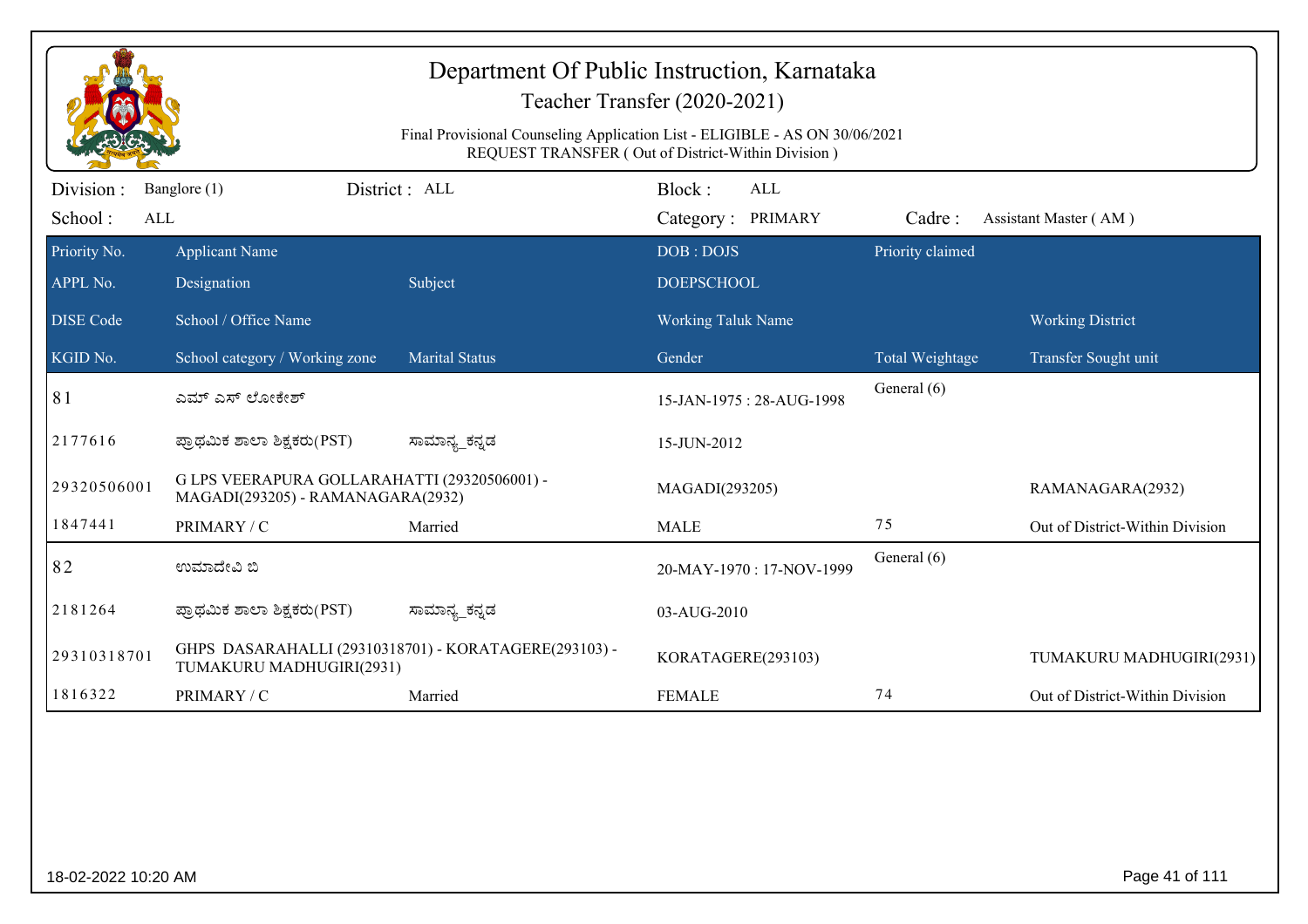| Department Of Public Instruction, Karnataka<br>Teacher Transfer (2020-2021) |                                                                                                                                   |                                                        |                                    |                  |                                 |  |  |  |
|-----------------------------------------------------------------------------|-----------------------------------------------------------------------------------------------------------------------------------|--------------------------------------------------------|------------------------------------|------------------|---------------------------------|--|--|--|
|                                                                             | Final Provisional Counseling Application List - ELIGIBLE - AS ON 30/06/2021<br>REQUEST TRANSFER (Out of District-Within Division) |                                                        |                                    |                  |                                 |  |  |  |
| Division :<br>School:<br>ALL                                                | Banglore (1)                                                                                                                      | District: ALL                                          | Block:<br>ALL<br>Category: PRIMARY | Cadre:           | Assistant Master (AM)           |  |  |  |
| Priority No.<br>APPL No.                                                    | <b>Applicant Name</b><br>Designation                                                                                              | Subject                                                | DOB: DOJS<br><b>DOEPSCHOOL</b>     | Priority claimed |                                 |  |  |  |
| <b>DISE</b> Code                                                            | School / Office Name                                                                                                              |                                                        | Working Taluk Name                 |                  | <b>Working District</b>         |  |  |  |
| KGID No.                                                                    | School category / Working zone                                                                                                    | <b>Marital Status</b>                                  | Gender                             | Total Weightage  | Transfer Sought unit            |  |  |  |
| 83                                                                          | ತಿಮ್ಮಯ್ಯ ವೈ                                                                                                                       |                                                        | 01-JUN-1974 : 24-JUL-1998          | General (6)      |                                 |  |  |  |
| 2185588                                                                     | ಪ್ರಾಥಮಿಕ ಶಾಲಾ ಶಿಕ್ಷಕರು(PST)                                                                                                       | ಕನ್ನಡ                                                  | 05-AUG-2013                        |                  |                                 |  |  |  |
| 29310425009                                                                 | GLPS DANDIPURA (29310425009) - MADHUGIRI(293104) -<br>TUMAKURU MADHUGIRI(2931)                                                    |                                                        | MADHUGIRI(293104)                  |                  | TUMAKURU MADHUGIRI(2931)        |  |  |  |
| 1556098                                                                     | PRIMARY / C                                                                                                                       | Married                                                | <b>MALE</b>                        | 74               | Out of District-Within Division |  |  |  |
| 84                                                                          | ಶಿವನಂಜಯ್ಯ                                                                                                                         |                                                        | 02-SEP-1969: 31-AUG-1998           | General (6)      |                                 |  |  |  |
| 2181377                                                                     | ಪ್ರಾಥಮಿಕ ಶಾಲಾ ಶಿಕ್ಷಕರು(PST)                                                                                                       | ಸಾಮಾನ್ಯ_ಕನ್ನಡ                                          | 05-JUN-2014                        |                  |                                 |  |  |  |
| 29320606904                                                                 | RAMANAGARA(2932)                                                                                                                  | G LPS JOGARADODDI (29320606904) - RAMANAGARA(293206) - | RAMANAGARA(293206)                 |                  | RAMANAGARA(2932)                |  |  |  |
| 1685165                                                                     | PRIMARY / C                                                                                                                       | Married                                                | <b>MALE</b>                        | 73               | Out of District-Within Division |  |  |  |
|                                                                             |                                                                                                                                   |                                                        |                                    |                  |                                 |  |  |  |
| 18-02-2022 10:20 AM                                                         |                                                                                                                                   |                                                        |                                    |                  | Page 42 of 111                  |  |  |  |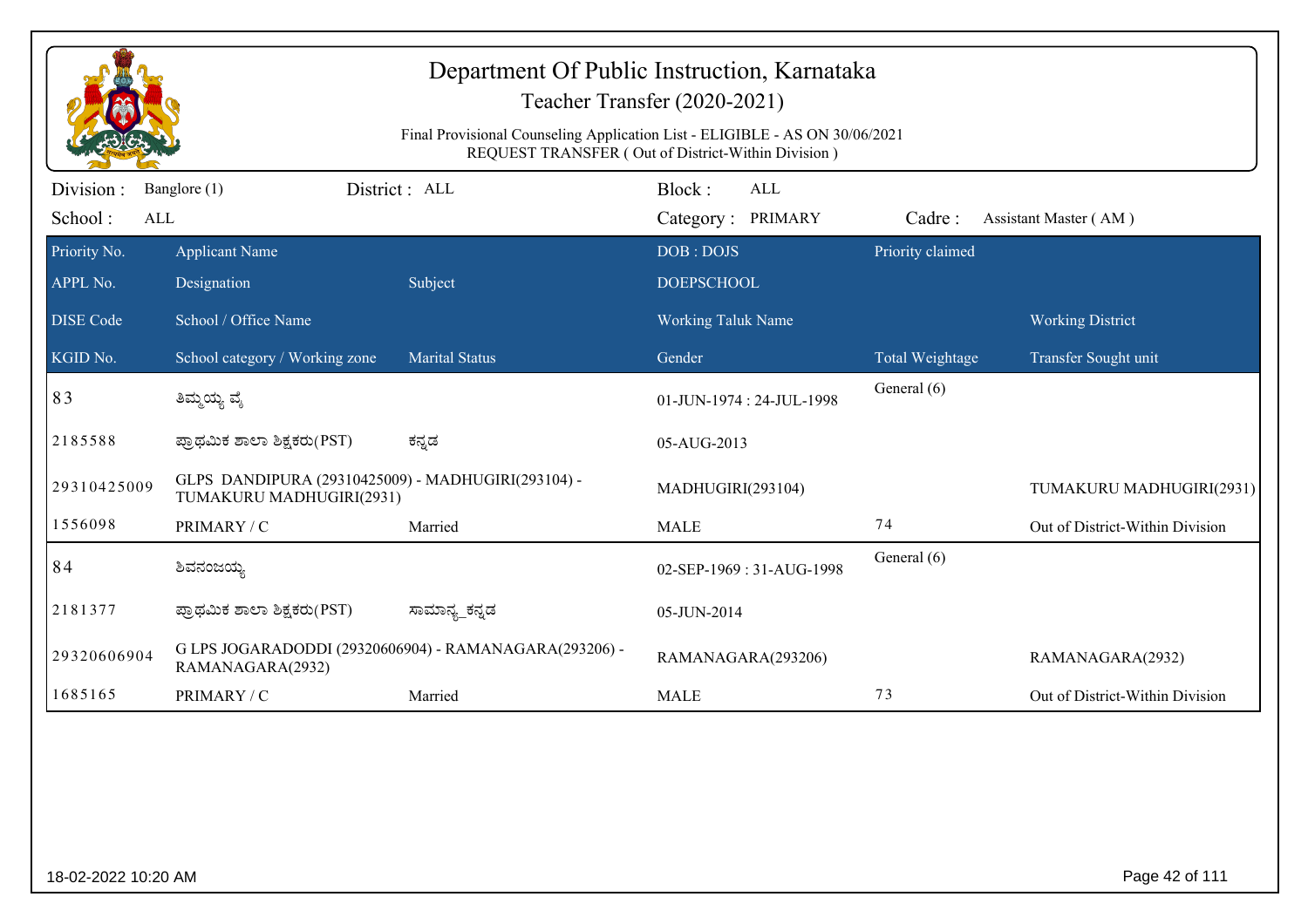| Department Of Public Instruction, Karnataka<br>Teacher Transfer (2020-2021)<br>Final Provisional Counseling Application List - ELIGIBLE - AS ON 30/06/2021<br>REQUEST TRANSFER (Out of District-Within Division) |                                                                              |                                                         |                                           |                  |                                 |  |
|------------------------------------------------------------------------------------------------------------------------------------------------------------------------------------------------------------------|------------------------------------------------------------------------------|---------------------------------------------------------|-------------------------------------------|------------------|---------------------------------|--|
| Division:<br>School:<br>ALL                                                                                                                                                                                      | Banglore (1)                                                                 | District : ALL                                          | Block:<br><b>ALL</b><br>Category: PRIMARY | Cadre:           | Assistant Master (AM)           |  |
| Priority No.<br>APPL No.                                                                                                                                                                                         | <b>Applicant Name</b><br>Designation                                         | Subject                                                 | DOB: DOJS<br><b>DOEPSCHOOL</b>            | Priority claimed |                                 |  |
| <b>DISE Code</b>                                                                                                                                                                                                 | School / Office Name                                                         |                                                         | <b>Working Taluk Name</b>                 |                  | <b>Working District</b>         |  |
| KGID No.                                                                                                                                                                                                         | School category / Working zone                                               | <b>Marital Status</b>                                   | Gender                                    | Total Weightage  | Transfer Sought unit            |  |
| 85                                                                                                                                                                                                               | ಮಂಜುಳ ಎನ್                                                                    |                                                         | 01-OCT-1971: 28-OCT-1998                  | General (6)      |                                 |  |
| 2185639                                                                                                                                                                                                          | ಪ್ರಾಥಮಿಕ ಶಾಲಾ ಶಿಕ್ಷಕರು(PST)                                                  | ಕನ್ನಡ                                                   | 17-JUL-2014                               |                  |                                 |  |
| 29210307201                                                                                                                                                                                                      | <b>BENGALURU RURAL(2921)</b>                                                 | G LPS HOLERAHALLI (29210307201) - DEVANAHALLI(292103) - | DEVANAHALLI(292103)                       |                  | <b>BENGALURU RURAL(2921)</b>    |  |
| 1682765                                                                                                                                                                                                          | PRIMARY / C                                                                  | Widow                                                   | <b>FEMALE</b>                             | 73               | Out of District-Within Division |  |
| 86                                                                                                                                                                                                               | ಎಸ್.ಲಲಿತಮ್ಮ                                                                  |                                                         | 13-DEC-1971: 24-AUG-1998                  | General (6)      |                                 |  |
| 2181232                                                                                                                                                                                                          | ಪ್ರಾಥಮಿಕ ಶಾಲಾ ಶಿಕ್ಷಕರು(PST)                                                  | ಸಾಮಾನ್ಯ_ಕನ್ನಡ                                           | 29-JUN-2012                               |                  |                                 |  |
| 29210114301                                                                                                                                                                                                      | G LPS HYADALU (29210114301) - NELAMANGALA(292101) -<br>BENGALURU RURAL(2921) |                                                         | NELAMANGALA(292101)                       |                  | <b>BENGALURU RURAL(2921)</b>    |  |
| 1847386                                                                                                                                                                                                          | PRIMARY / B                                                                  | Married                                                 | <b>FEMALE</b>                             | 73               | Out of District-Within Division |  |
|                                                                                                                                                                                                                  |                                                                              |                                                         |                                           |                  |                                 |  |
|                                                                                                                                                                                                                  | Page 43 of 111<br>18-02-2022 10:20 AM                                        |                                                         |                                           |                  |                                 |  |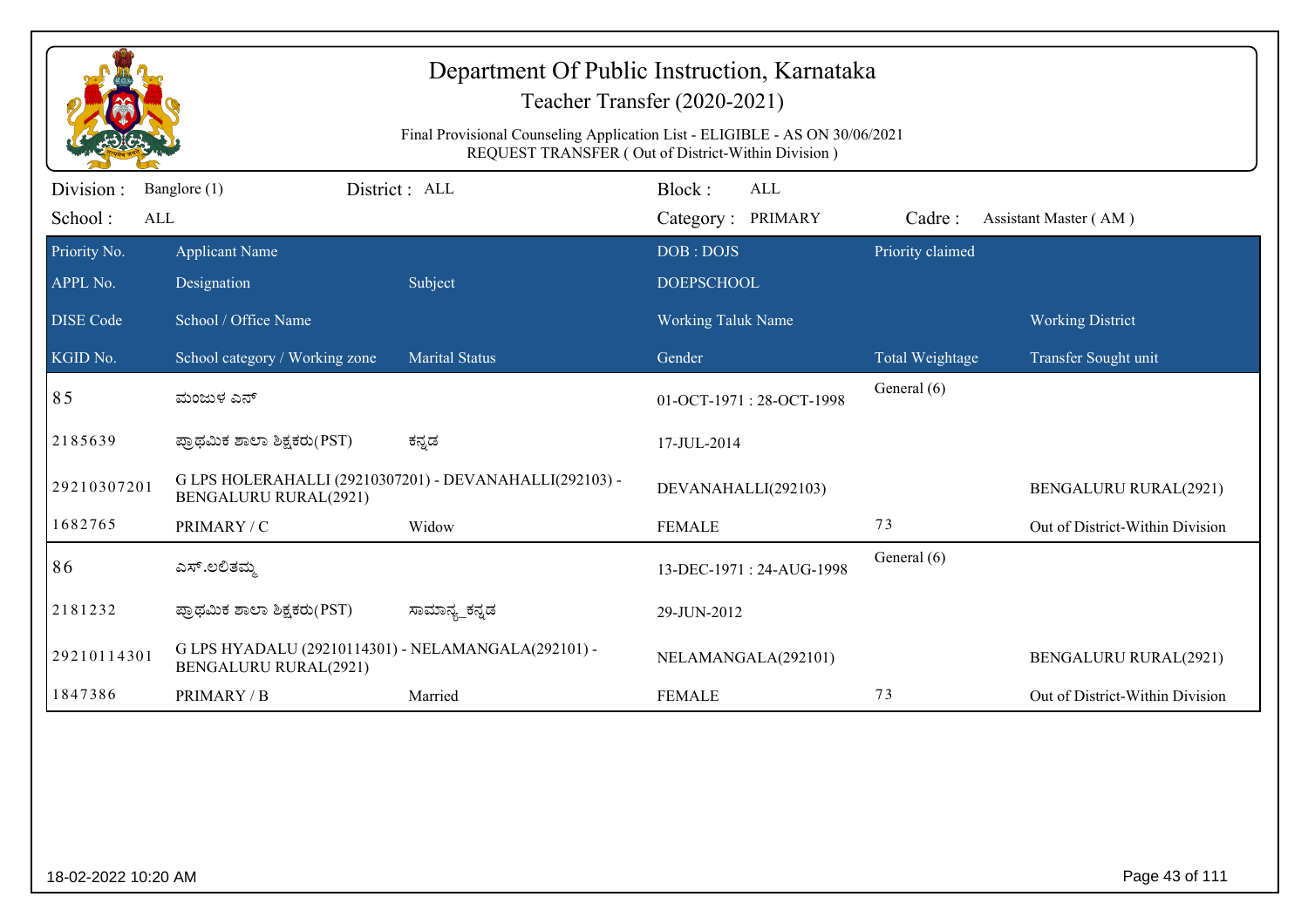| Department Of Public Instruction, Karnataka<br>Teacher Transfer (2020-2021)<br>Final Provisional Counseling Application List - ELIGIBLE - AS ON 30/06/2021<br>REQUEST TRANSFER (Out of District-Within Division) |                                                                     |                                                       |                                    |                  |                                 |  |  |
|------------------------------------------------------------------------------------------------------------------------------------------------------------------------------------------------------------------|---------------------------------------------------------------------|-------------------------------------------------------|------------------------------------|------------------|---------------------------------|--|--|
| Division :<br>School:<br>ALL                                                                                                                                                                                     | Banglore (1)                                                        | District: ALL                                         | Block:<br>ALL<br>Category: PRIMARY | Cadre:           | Assistant Master (AM)           |  |  |
| Priority No.<br>APPL No.                                                                                                                                                                                         | <b>Applicant Name</b><br>Designation                                | Subject                                               | DOB: DOJS<br><b>DOEPSCHOOL</b>     | Priority claimed |                                 |  |  |
| <b>DISE Code</b>                                                                                                                                                                                                 | School / Office Name                                                |                                                       | Working Taluk Name                 |                  | <b>Working District</b>         |  |  |
| KGID No.                                                                                                                                                                                                         | School category / Working zone                                      | <b>Marital Status</b>                                 | Gender                             | Total Weightage  | Transfer Sought unit            |  |  |
| 87                                                                                                                                                                                                               | ದೇವಕುಮಾರಿ ಬಿ ಎನ್                                                    |                                                       | 22-MAY-1967: 08-AUG-1994           | General (6)      |                                 |  |  |
| 2185614                                                                                                                                                                                                          | ಪ್ರಾಥಮಿಕ ಶಾಲಾ ಶಿಕ್ಷಕರು(PST)                                         | ಸಾಮಾನ್ಯ_ಕನ್ನಡ                                         | 19-OCT-2015                        |                  |                                 |  |  |
| 29200906732                                                                                                                                                                                                      | - SOUTH3(292009) - BENGALURU U SOUTH(2920)                          | GOVT MODEL PRIMARY SCHOOL WILSON GARDEN (29200906732) | SOUTH3(292009)                     |                  | BENGALURU U SOUTH(2920)         |  |  |
| 1320967                                                                                                                                                                                                          | PRIMARY / A                                                         | Married                                               | <b>FEMALE</b>                      | 72               | Out of District-Within Division |  |  |
| 88                                                                                                                                                                                                               | ವೇದಾವತಿ ಎಸ್ ಡಿ                                                      |                                                       | 20-DEC-1968: 29-JUL-1998           | General (6)      |                                 |  |  |
| 2182748                                                                                                                                                                                                          | ಪ್ರಾಥಮಿಕ ಶಾಲಾ ಶಿಕ್ಷಕರು(PST)                                         | ಕನ್ನಡ                                                 | 05-NOV-2015                        |                  |                                 |  |  |
| 29140508201                                                                                                                                                                                                      | GHPS-KOTEHALU (29140508201) - HONNALI(291405) -<br>DAVANAGERE(2914) |                                                       | HONNALI(291405)                    |                  | DAVANAGERE(2914)                |  |  |
| 1459401                                                                                                                                                                                                          | PRIMARY / C                                                         | Married                                               | <b>FEMALE</b>                      | 72               | Out of District-Within Division |  |  |
|                                                                                                                                                                                                                  |                                                                     |                                                       |                                    |                  |                                 |  |  |
| 18-02-2022 10:20 AM                                                                                                                                                                                              |                                                                     |                                                       |                                    |                  | Page 44 of 111                  |  |  |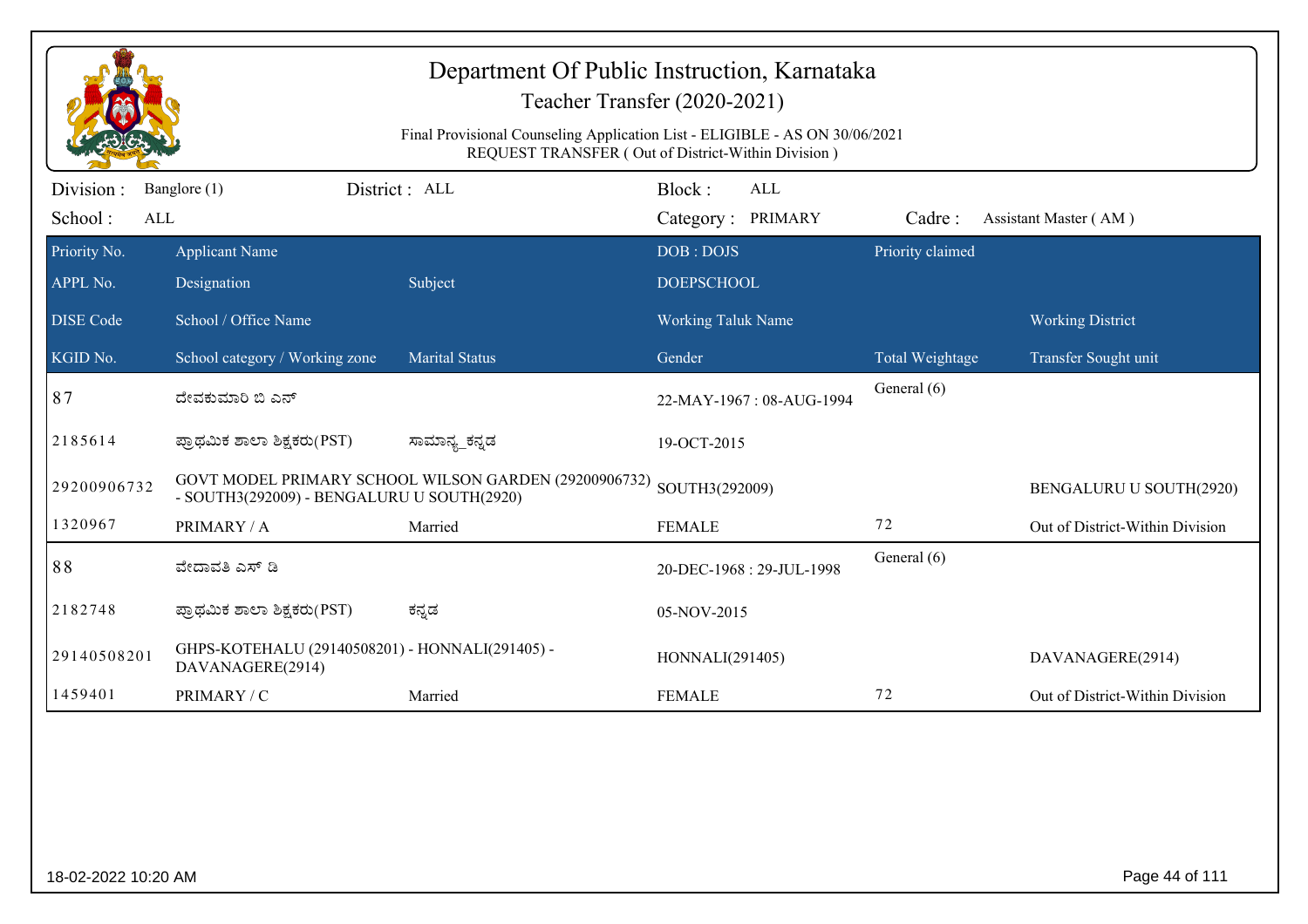|                             | Department Of Public Instruction, Karnataka<br>Teacher Transfer (2020-2021)<br>Final Provisional Counseling Application List - ELIGIBLE - AS ON 30/06/2021<br>REQUEST TRANSFER (Out of District-Within Division) |                                                         |                                           |                  |                                 |  |  |  |
|-----------------------------|------------------------------------------------------------------------------------------------------------------------------------------------------------------------------------------------------------------|---------------------------------------------------------|-------------------------------------------|------------------|---------------------------------|--|--|--|
| Division:<br>School:<br>ALL | Banglore (1)                                                                                                                                                                                                     | District : ALL                                          | Block:<br><b>ALL</b><br>Category: PRIMARY | Cadre:           | Assistant Master (AM)           |  |  |  |
| Priority No.<br>APPL No.    | <b>Applicant Name</b><br>Designation                                                                                                                                                                             | Subject                                                 | DOB: DOJS<br><b>DOEPSCHOOL</b>            | Priority claimed |                                 |  |  |  |
| <b>DISE Code</b>            | School / Office Name                                                                                                                                                                                             |                                                         | <b>Working Taluk Name</b>                 |                  | <b>Working District</b>         |  |  |  |
| KGID No.                    | School category / Working zone                                                                                                                                                                                   | <b>Marital Status</b>                                   | Gender                                    | Total Weightage  | Transfer Sought unit            |  |  |  |
| 89                          | ರವೀಂದ್ರ ರೆಡ್ಡಿ ಕೆ.ಎ                                                                                                                                                                                              |                                                         | 03-MAY-1970: 07-AUG-2002                  | General (6)      |                                 |  |  |  |
| 2183992                     | ಪ್ರಾಥಮಿಕ ಶಾಲಾ ಶಿಕ್ಷಕರು(PST)                                                                                                                                                                                      | ವಿಜ್ಞಾನ_ಕನ್ನಡ                                           | 25-JUN-2003                               |                  |                                 |  |  |  |
| 29191206601                 | GHPS CHILEPALLI (29191206601) - SRINIVASAPUR(291912) -<br>KOLAR(2919)                                                                                                                                            |                                                         | SRINIVASAPUR(291912)                      |                  | KOLAR(2919)                     |  |  |  |
| 1953305                     | PRIMARY / C                                                                                                                                                                                                      | Married                                                 | <b>MALE</b>                               | 72               | Out of District-Within Division |  |  |  |
| 90                          | ಅಲ್ಲಾ ಬಹಶ್                                                                                                                                                                                                       |                                                         | 10-DEC-1973: 15-JUL-1994                  | General (6)      |                                 |  |  |  |
| 2183697                     | ಪ್ರಾಥಮಿಕ ಶಾಲಾ ಶಿಕ್ಷಕರು(PST)                                                                                                                                                                                      | ಕನ್ನಡ                                                   | 25-MAR-2013                               |                  |                                 |  |  |  |
| 29310602501                 | MADHUGIRI(2931)                                                                                                                                                                                                  | GHPS HANDIKUNTE (29310602501) - SIRA(293106) - TUMAKURU | SIRA(293106)                              |                  | TUMAKURU MADHUGIRI(2931)        |  |  |  |
| 1347866                     | PRIMARY / C                                                                                                                                                                                                      | Married                                                 | <b>MALE</b>                               | 72               | Out of District-Within Division |  |  |  |
|                             |                                                                                                                                                                                                                  |                                                         |                                           |                  |                                 |  |  |  |
| 18-02-2022 10:20 AM         |                                                                                                                                                                                                                  |                                                         |                                           |                  | Page 45 of 111                  |  |  |  |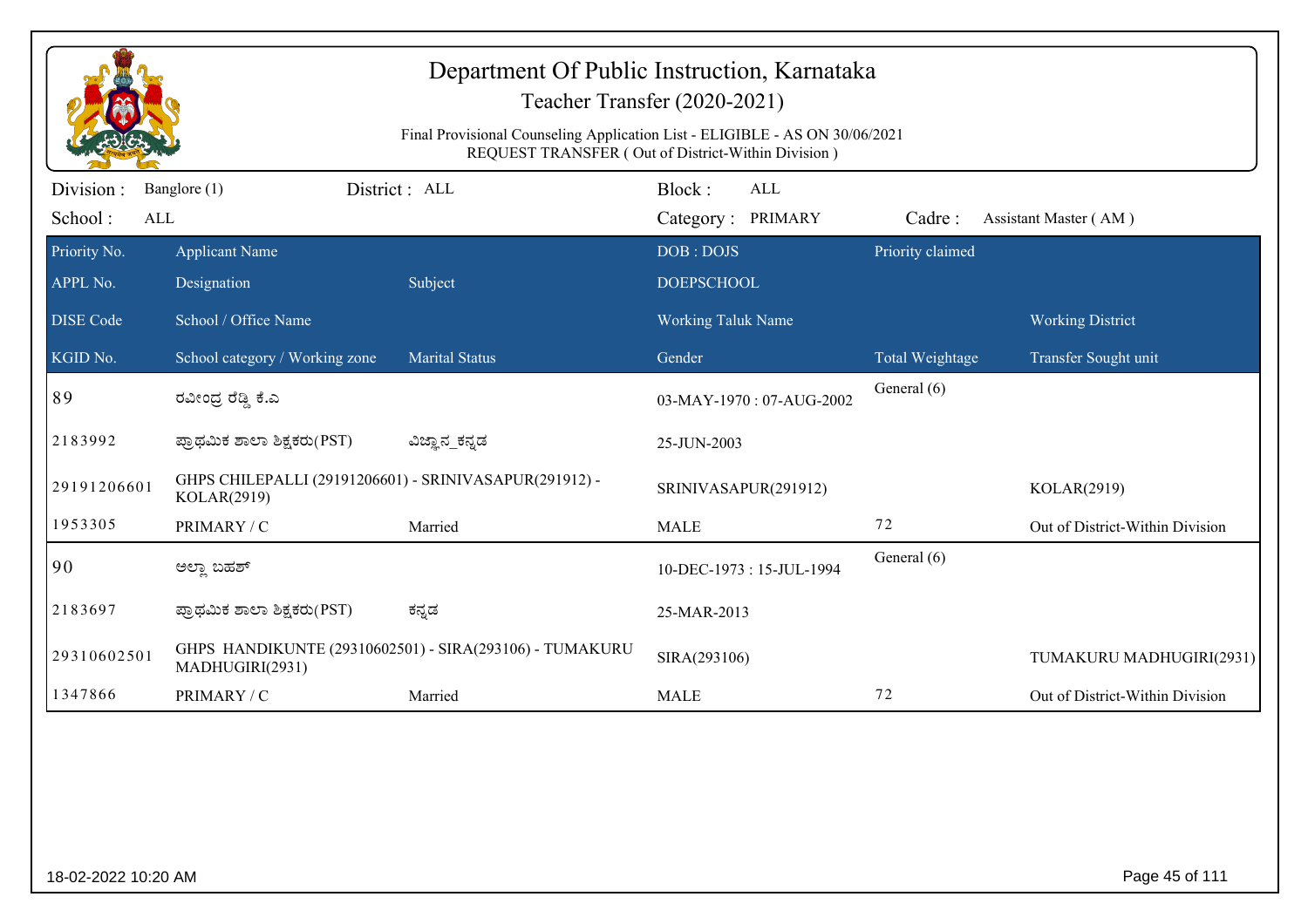| Department Of Public Instruction, Karnataka<br>Teacher Transfer (2020-2021)<br>Final Provisional Counseling Application List - ELIGIBLE - AS ON 30/06/2021<br>REQUEST TRANSFER (Out of District-Within Division) |                                                                                   |                       |                                           |                  |                                 |  |  |
|------------------------------------------------------------------------------------------------------------------------------------------------------------------------------------------------------------------|-----------------------------------------------------------------------------------|-----------------------|-------------------------------------------|------------------|---------------------------------|--|--|
| Division:<br>School:<br>ALL                                                                                                                                                                                      | Banglore (1)                                                                      | District: ALL         | Block:<br><b>ALL</b><br>Category: PRIMARY | Cadre:           | Assistant Master (AM)           |  |  |
| Priority No.<br>APPL No.                                                                                                                                                                                         | <b>Applicant Name</b><br>Designation                                              | Subject               | DOB: DOJS<br><b>DOEPSCHOOL</b>            | Priority claimed |                                 |  |  |
| <b>DISE</b> Code                                                                                                                                                                                                 | School / Office Name                                                              |                       | <b>Working Taluk Name</b>                 |                  | <b>Working District</b>         |  |  |
| KGID No.                                                                                                                                                                                                         | School category / Working zone                                                    | <b>Marital Status</b> | Gender                                    | Total Weightage  | Transfer Sought unit            |  |  |
| 91                                                                                                                                                                                                               | ಮಂಜುನಾಥ ಹೆಚ್.ಎಂ                                                                   |                       | 11-APR-1979: 01-AUG-2002                  | General (6)      |                                 |  |  |
| 2180746                                                                                                                                                                                                          | ಪ್ರಾಥಮಿಕ ಶಾಲಾ ಶಿಕ್ಷಕರು(PST)                                                       | ವಿಜ್ಞಾನ_ಕನ್ನಡ         | 01-AUG-2003                               |                  |                                 |  |  |
| 29180916001                                                                                                                                                                                                      | GLPS KAGGERE (29180916001) - TUMKUR(291809) -<br>TUMAKURU(2918)                   |                       | TUMKUR(291809)                            |                  | TUMAKURU(2918)                  |  |  |
| 1854485                                                                                                                                                                                                          | PRIMARY / C                                                                       | Married               | <b>MALE</b>                               | 72               | Out of District-Within Division |  |  |
| 92                                                                                                                                                                                                               | ವಸಂತ ಕುಮಾರಿ.ಪಿ.ಎಸ್                                                                |                       | 20-JUL-1980: 31-JUL-2002                  | General (6)      |                                 |  |  |
| 2183223                                                                                                                                                                                                          | ಪ್ರಾಥಮಿಕ ಶಾಲಾ ಶಿಕ್ಷಕರು(PST)                                                       | ಸಾಮಾನ್ಯ_ಕನ್ನಡ         | 17-JUN-2003                               |                  |                                 |  |  |
| 29210305401                                                                                                                                                                                                      | GHPS SOLURU (29210305401) - DEVANAHALLI(292103) -<br><b>BENGALURU RURAL(2921)</b> |                       | DEVANAHALLI(292103)                       |                  | <b>BENGALURU RURAL(2921)</b>    |  |  |
| 1854714                                                                                                                                                                                                          | PRIMARY / C                                                                       | Married               | <b>FEMALE</b>                             | 72               | Out of District-Within Division |  |  |
|                                                                                                                                                                                                                  |                                                                                   |                       |                                           |                  |                                 |  |  |
|                                                                                                                                                                                                                  | Page 46 of 111<br>18-02-2022 10:20 AM                                             |                       |                                           |                  |                                 |  |  |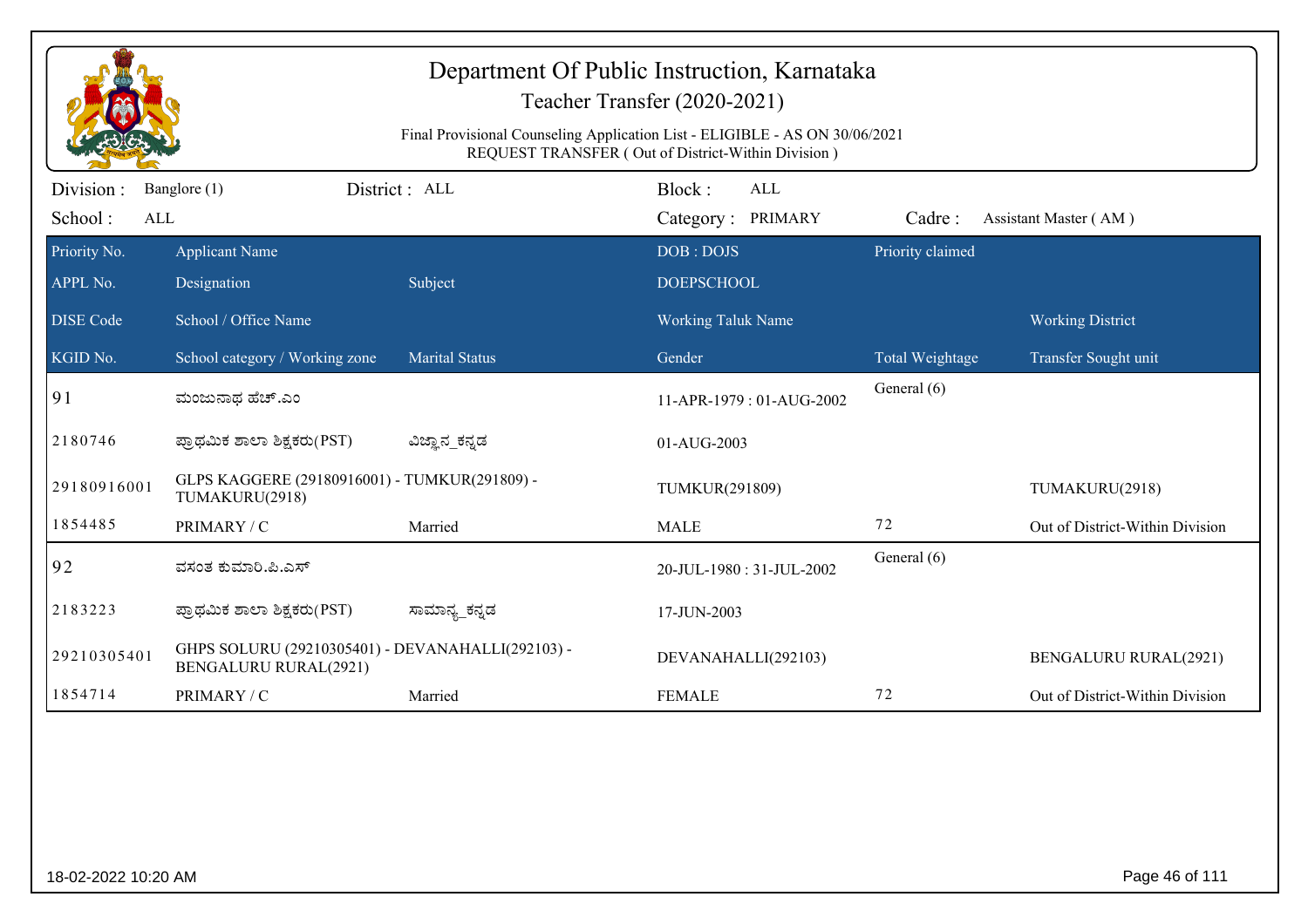| Department Of Public Instruction, Karnataka<br>Teacher Transfer (2020-2021)<br>Final Provisional Counseling Application List - ELIGIBLE - AS ON 30/06/2021<br>REQUEST TRANSFER (Out of District-Within Division) |                                                                                      |                                                           |                                           |                  |                                 |  |
|------------------------------------------------------------------------------------------------------------------------------------------------------------------------------------------------------------------|--------------------------------------------------------------------------------------|-----------------------------------------------------------|-------------------------------------------|------------------|---------------------------------|--|
| Division :<br>School:<br>ALL                                                                                                                                                                                     | Banglore (1)                                                                         | District: ALL                                             | Block:<br><b>ALL</b><br>Category: PRIMARY | Cadre:           | Assistant Master (AM)           |  |
| Priority No.<br>APPL No.                                                                                                                                                                                         | <b>Applicant Name</b><br>Designation                                                 | Subject                                                   | DOB: DOJS<br><b>DOEPSCHOOL</b>            | Priority claimed |                                 |  |
| <b>DISE</b> Code                                                                                                                                                                                                 | School / Office Name                                                                 |                                                           | <b>Working Taluk Name</b>                 |                  | <b>Working District</b>         |  |
| KGID No.                                                                                                                                                                                                         | School category / Working zone                                                       | <b>Marital Status</b>                                     | Gender                                    | Total Weightage  | Transfer Sought unit            |  |
| 93                                                                                                                                                                                                               | ಎಂ.ಎನ್.ಸರಳ ಕುಮಾರಿ                                                                    |                                                           | 22-JUL-1967: 12-SEP-1994                  | General (6)      |                                 |  |
| 2182169                                                                                                                                                                                                          | ಪ್ರಾಥಮಿಕ ಶಾಲಾ ಶಿಕ್ಷಕರು(PST)                                                          | ಕನ್ನಡ                                                     | 07-AUG-2014                               |                  |                                 |  |
| 29210330901                                                                                                                                                                                                      | GHPS URDU DEVANAHALLI (29210330901) -<br>DEVANAHALLI(292103) - BENGALURU RURAL(2921) |                                                           | DEVANAHALLI(292103)                       |                  | <b>BENGALURU RURAL(2921)</b>    |  |
| 1401505                                                                                                                                                                                                          | PRIMARY / A                                                                          | Married                                                   | <b>FEMALE</b>                             | 71               | Out of District-Within Division |  |
| 94                                                                                                                                                                                                               | ಎಸ್.ಸವಿತ                                                                             |                                                           | 18-JUL-1972: 18-JUL-1994                  | General (6)      |                                 |  |
| 2179880                                                                                                                                                                                                          | ಪ್ರಾಥಮಿಕ ಶಾಲಾ ಶಿಕ್ಷಕರು(PST)                                                          | ಸಾಮಾನ್ಯ_ಕನ್ನಡ                                             | 27-OCT-2016                               |                  |                                 |  |
| 29210331001                                                                                                                                                                                                      | <b>BENGALURU RURAL(2921)</b>                                                         | GHPS SAROVARA BEEDI (29210331001) - DEVANAHALLI(292103) - | DEVANAHALLI(292103)                       |                  | <b>BENGALURU RURAL(2921)</b>    |  |
| 1302069                                                                                                                                                                                                          | PRIMARY / A                                                                          | Widow                                                     | <b>FEMALE</b>                             | 71               | Out of District-Within Division |  |
|                                                                                                                                                                                                                  |                                                                                      |                                                           |                                           |                  |                                 |  |
|                                                                                                                                                                                                                  | Page 47 of 111<br>18-02-2022 10:20 AM                                                |                                                           |                                           |                  |                                 |  |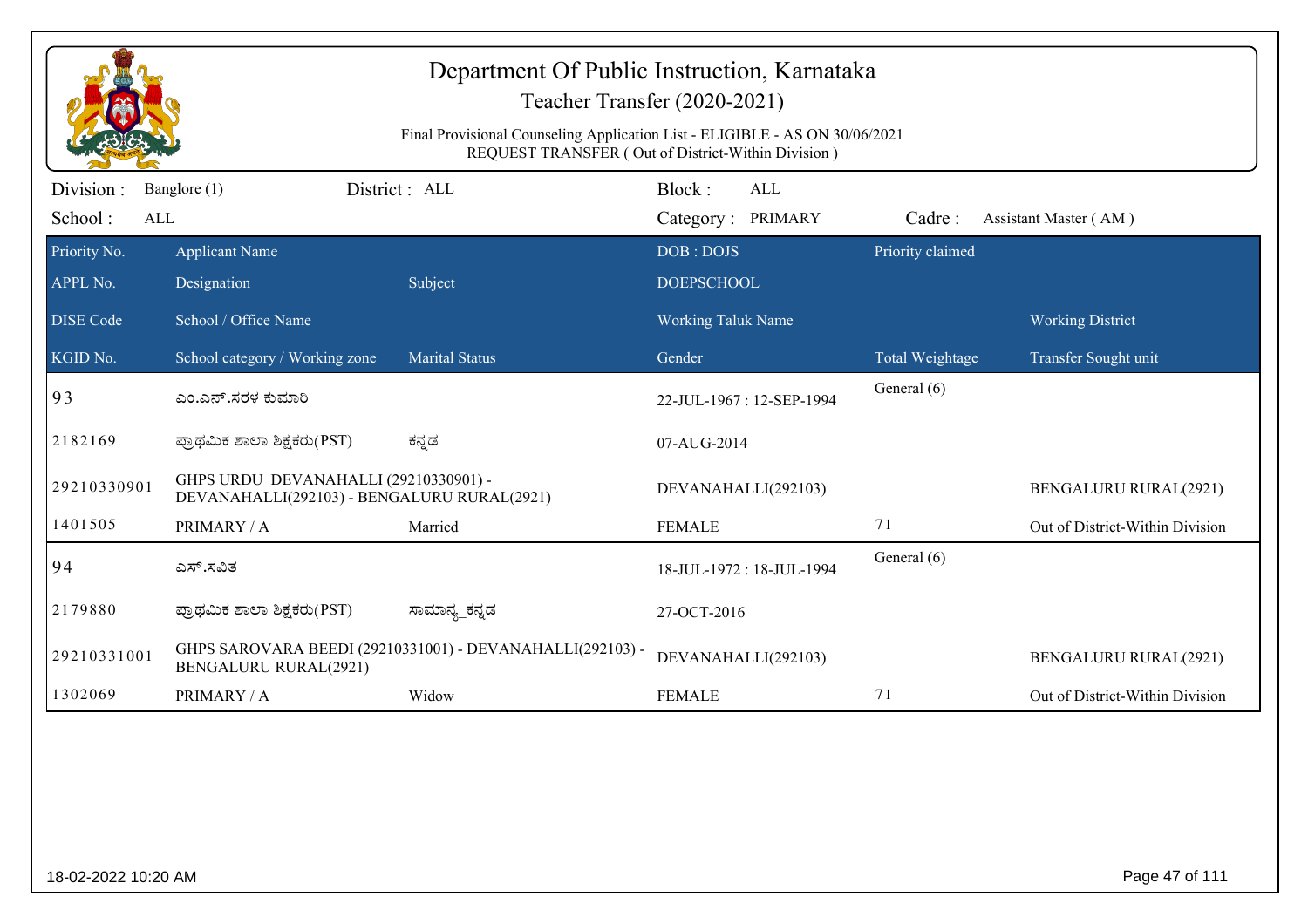| Department Of Public Instruction, Karnataka<br>Teacher Transfer (2020-2021) |                                                                                                                                   |                       |                                    |                  |                                 |  |  |  |
|-----------------------------------------------------------------------------|-----------------------------------------------------------------------------------------------------------------------------------|-----------------------|------------------------------------|------------------|---------------------------------|--|--|--|
|                                                                             | Final Provisional Counseling Application List - ELIGIBLE - AS ON 30/06/2021<br>REQUEST TRANSFER (Out of District-Within Division) |                       |                                    |                  |                                 |  |  |  |
| Division :<br>School:<br>ALL                                                | Banglore (1)                                                                                                                      | District: ALL         | Block:<br>ALL<br>Category: PRIMARY | Cadre:           | Assistant Master (AM)           |  |  |  |
| Priority No.<br>APPL No.                                                    | <b>Applicant Name</b><br>Designation                                                                                              | Subject               | DOB: DOJS<br><b>DOEPSCHOOL</b>     | Priority claimed |                                 |  |  |  |
| <b>DISE</b> Code                                                            | School / Office Name                                                                                                              |                       | <b>Working Taluk Name</b>          |                  | <b>Working District</b>         |  |  |  |
| KGID No.                                                                    | School category / Working zone                                                                                                    | <b>Marital Status</b> | Gender                             | Total Weightage  | Transfer Sought unit            |  |  |  |
| 95                                                                          | ರತ್ಯ.ಹೆಚ್                                                                                                                         |                       | 02-JUL-1976: 29-JUL-1998           | General (6)      |                                 |  |  |  |
| 2184208                                                                     | ಪ್ರಾಥಮಿಕ ಶಾಲಾ ಶಿಕ್ಷಕರು(PST)                                                                                                       | ಕನ್ನಡ                 | 10-AUG-2016                        |                  |                                 |  |  |  |
| 29130503101                                                                 | GOVERNMENT HIGHER PRIMARY SCHOOL DK HALLI<br>(29130503101) - HOSADURGA(291305) - CHITRADURGA(2913)                                |                       | HOSADURGA(291305)                  |                  | CHITRADURGA(2913)               |  |  |  |
| 1459435                                                                     | PRIMARY / C                                                                                                                       | Married               | <b>FEMALE</b>                      | 71               | Out of District-Within Division |  |  |  |
| 96                                                                          | ಸಿ.ಜಿರಮೇಶ್                                                                                                                        |                       | 06-APR-1979: 27-DEC-2002           | General (6)      |                                 |  |  |  |
| 2176958                                                                     | ಪ್ರಾಥಮಿಕ ಶಾಲಾ ಶಿಕ್ಷಕರು(PST)                                                                                                       | ವಿಜ್ಞಾನ_ಕನ್ನಡ         | 04-NOV-2004                        |                  |                                 |  |  |  |
| 29130405401                                                                 | HPS KALKERE (29130405401) - HOLALKERE(291304) -<br>CHITRADURGA(2913)                                                              |                       | HOLALKERE(291304)                  |                  | CHITRADURGA(2913)               |  |  |  |
| 1819870                                                                     | PRIMARY / C                                                                                                                       | Married               | <b>MALE</b>                        | 71               | Out of District-Within Division |  |  |  |
|                                                                             |                                                                                                                                   |                       |                                    |                  |                                 |  |  |  |
| 18-02-2022 10:20 AM                                                         |                                                                                                                                   |                       |                                    |                  | Page 48 of 111                  |  |  |  |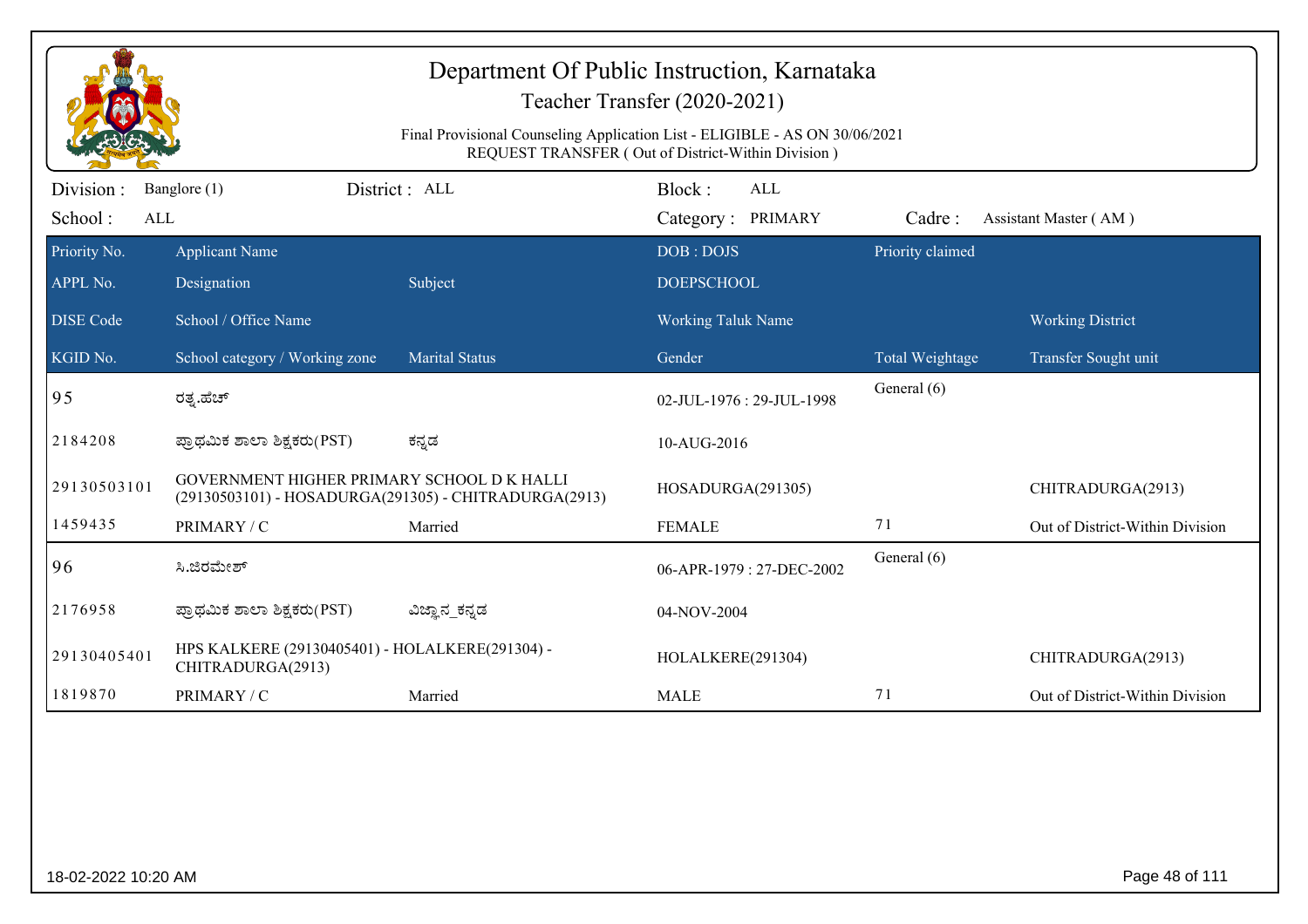| Department Of Public Instruction, Karnataka<br>Teacher Transfer (2020-2021)<br>Final Provisional Counseling Application List - ELIGIBLE - AS ON 30/06/2021<br>REQUEST TRANSFER (Out of District-Within Division) |                                                                    |                                                         |                                           |                  |                                 |  |
|------------------------------------------------------------------------------------------------------------------------------------------------------------------------------------------------------------------|--------------------------------------------------------------------|---------------------------------------------------------|-------------------------------------------|------------------|---------------------------------|--|
| Division :<br>School:<br>ALL                                                                                                                                                                                     | Banglore (1)                                                       | District : ALL                                          | Block:<br><b>ALL</b><br>Category: PRIMARY | Cadre:           | Assistant Master (AM)           |  |
| Priority No.<br>APPL No.                                                                                                                                                                                         | <b>Applicant Name</b><br>Designation                               | Subject                                                 | DOB: DOJS<br><b>DOEPSCHOOL</b>            | Priority claimed |                                 |  |
| <b>DISE Code</b>                                                                                                                                                                                                 | School / Office Name                                               |                                                         | Working Taluk Name                        |                  | <b>Working District</b>         |  |
| KGID No.                                                                                                                                                                                                         | School category / Working zone                                     | <b>Marital Status</b>                                   | Gender                                    | Total Weightage  | Transfer Sought unit            |  |
| 97                                                                                                                                                                                                               | ತ್ರಿಪುರಾಂಭ ಹೆಚ್.ವಿ                                                 |                                                         | 14-JAN-1967: 17-DEC-2003                  | General (6)      |                                 |  |
| 2183323                                                                                                                                                                                                          | ಪ್ರಾಥಮಿಕ ಶಾಲಾ ಶಿಕ್ಷಕರು(PST)                                        | ಸಾಮಾನ್ಯ_ಕನ್ನಡ                                           | 17-DEC-2003                               |                  |                                 |  |
| 29310305401                                                                                                                                                                                                      | - TUMAKURU MADHUGIRI(2931)                                         | GHPS KEREYAGALAHALLI (29310305401) - KORATAGERE(293103) | KORATAGERE(293103)                        |                  | TUMAKURU MADHUGIRI(2931)        |  |
| 2381631                                                                                                                                                                                                          | PRIMARY / C                                                        | Married                                                 | <b>FEMALE</b>                             | 69               | Out of District-Within Division |  |
| 98                                                                                                                                                                                                               | ಗೀತಾ.ಎಸ್                                                           |                                                         | 15-JUN-1967: 22-JAN-1997                  | General (6)      |                                 |  |
| 2179190                                                                                                                                                                                                          | ಪ್ರಾಥಮಿಕ ಶಾಲಾ ಶಿಕ್ಷಕರು(PST)                                        | ಸಾಮಾನ್ಯ_ಕನ್ನಡ                                           | 03-MAY-2006                               |                  |                                 |  |
| 29190203201                                                                                                                                                                                                      | GHPS BENGANUR (29190203201) - BANGARAPETE(291902) -<br>KOLAR(2919) |                                                         | BANGARAPETE(291902)                       |                  | KOLAR(2919)                     |  |
| 1404741                                                                                                                                                                                                          | PRIMARY / B                                                        | Married                                                 | <b>FEMALE</b>                             | 69               | Out of District-Within Division |  |
|                                                                                                                                                                                                                  |                                                                    |                                                         |                                           |                  |                                 |  |
| 18-02-2022 10:20 AM                                                                                                                                                                                              |                                                                    |                                                         |                                           |                  | Page 49 of 111                  |  |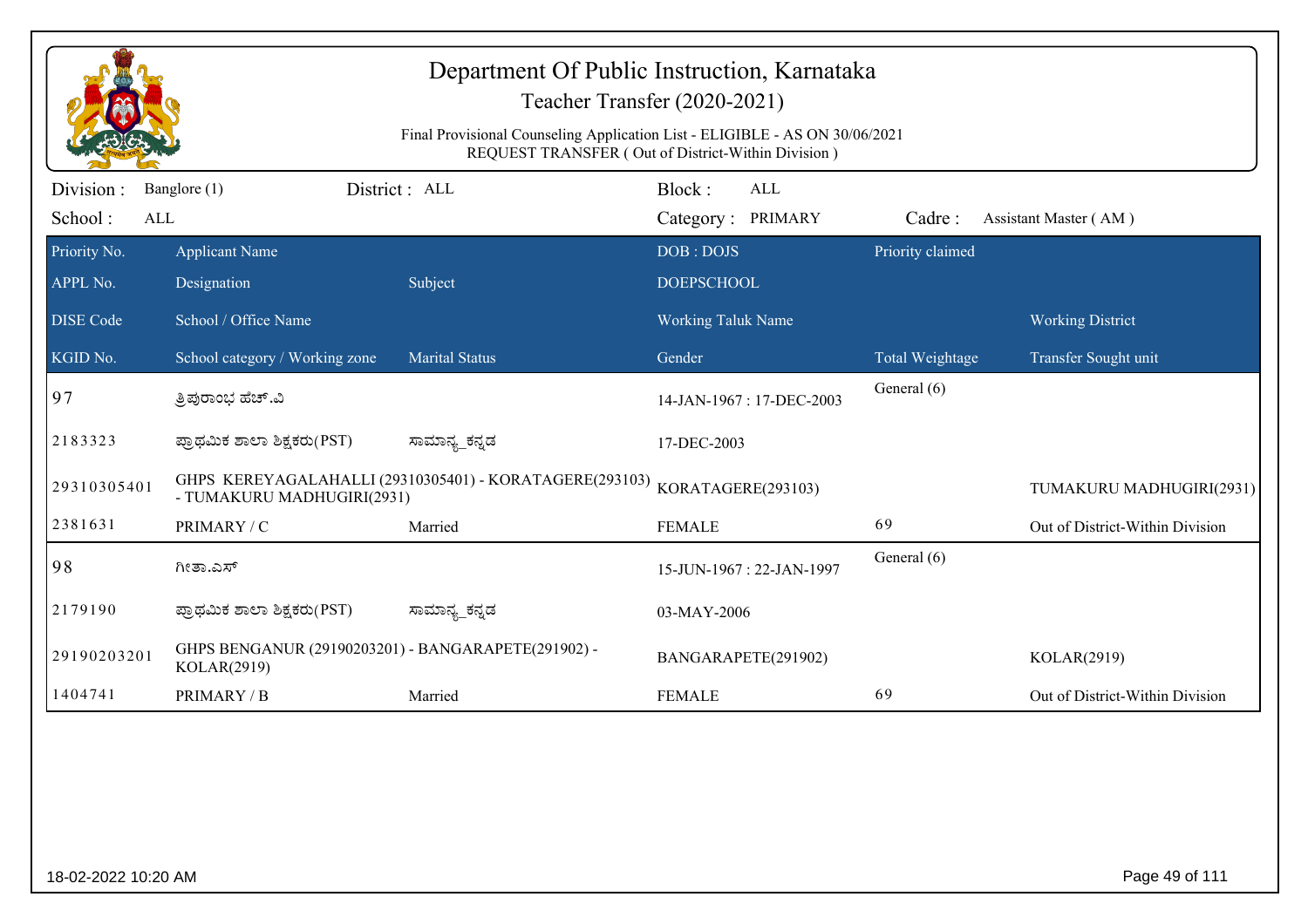| Department Of Public Instruction, Karnataka<br>Teacher Transfer (2020-2021)<br>Final Provisional Counseling Application List - ELIGIBLE - AS ON 30/06/2021<br>REQUEST TRANSFER (Out of District-Within Division) |                                       |                                                           |                                           |                  |                                 |  |
|------------------------------------------------------------------------------------------------------------------------------------------------------------------------------------------------------------------|---------------------------------------|-----------------------------------------------------------|-------------------------------------------|------------------|---------------------------------|--|
| Division:<br>School:<br>ALL                                                                                                                                                                                      | Banglore (1)                          | District: ALL                                             | Block:<br><b>ALL</b><br>Category: PRIMARY | Cadre:           | Assistant Master (AM)           |  |
| Priority No.<br>APPL No.                                                                                                                                                                                         | <b>Applicant Name</b><br>Designation  | Subject                                                   | DOB: DOJS<br><b>DOEPSCHOOL</b>            | Priority claimed |                                 |  |
| <b>DISE</b> Code                                                                                                                                                                                                 | School / Office Name                  |                                                           | <b>Working Taluk Name</b>                 |                  | <b>Working District</b>         |  |
| KGID No.                                                                                                                                                                                                         | School category / Working zone        | <b>Marital Status</b>                                     | Gender                                    | Total Weightage  | Transfer Sought unit            |  |
| 99                                                                                                                                                                                                               | ಪದ್ಮಾವತಿ ಎಂ                           |                                                           | 10-AUG-1967: 03-JAN-2004                  | General (6)      |                                 |  |
| 2183402                                                                                                                                                                                                          | ಪ್ರಾಥಮಿಕ ಶಾಲಾ ಶಿಕ್ಷಕರು(PST)           | ಕನ್ನಡ                                                     | 03-JAN-2004                               |                  |                                 |  |
| 29190928001                                                                                                                                                                                                      |                                       | GLPS RAMPURA (29190928001) - MALUR(291909) - KOLAR(2919)  | MALUR(291909)                             |                  | KOLAR(2919)                     |  |
| 1954970                                                                                                                                                                                                          | PRIMARY / C                           | Married                                                   | <b>FEMALE</b>                             | 69               | Out of District-Within Division |  |
| 100                                                                                                                                                                                                              | ಹೆಚ್ ಎಸ್ ವೇದಾವತಿ                      |                                                           | 01-JUN-1972: 02-JUN-2003                  | General (6)      |                                 |  |
| 2185247                                                                                                                                                                                                          | ಪ್ರಾಥಮಿಕ ಶಾಲಾ ಶಿಕ್ಷಕರು(PST)           | ಸಾಮಾನ್ಯ_ಕನ್ನಡ                                             | 02-JUN-2003                               |                  |                                 |  |
| 29130212001                                                                                                                                                                                                      | CHITRADURGA(2913)                     | GLPS HOTTEJANAKAPILE (29130212001) - CHALLAKERE(291302) - | CHALLAKERE(291302)                        |                  | CHITRADURGA(2913)               |  |
| 1820337                                                                                                                                                                                                          | PRIMARY / C                           | Married                                                   | <b>FEMALE</b>                             | 69               | Out of District-Within Division |  |
|                                                                                                                                                                                                                  |                                       |                                                           |                                           |                  |                                 |  |
|                                                                                                                                                                                                                  | Page 50 of 111<br>18-02-2022 10:20 AM |                                                           |                                           |                  |                                 |  |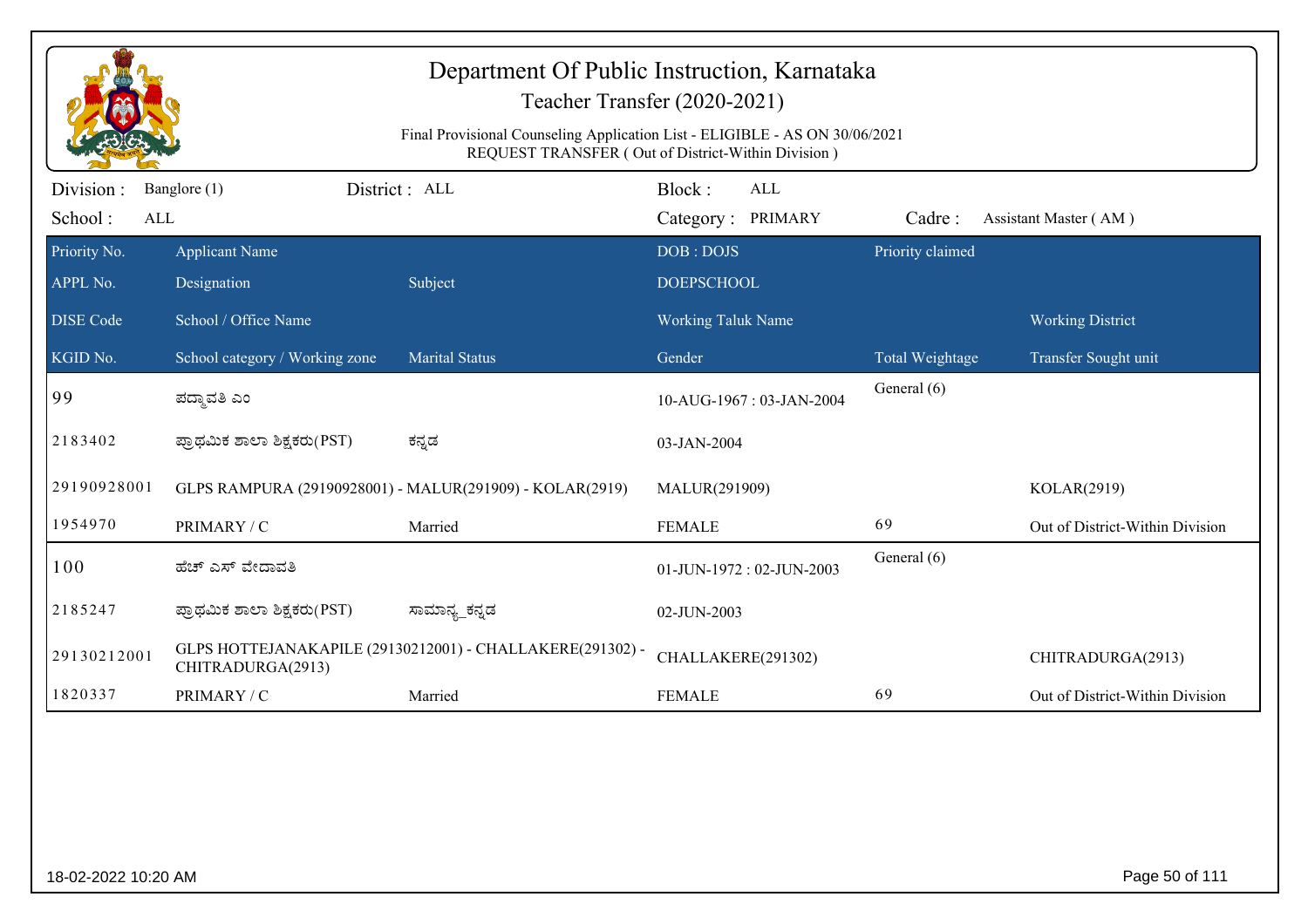| Department Of Public Instruction, Karnataka<br>Teacher Transfer (2020-2021)<br>Final Provisional Counseling Application List - ELIGIBLE - AS ON 30/06/2021<br>REQUEST TRANSFER (Out of District-Within Division) |                                                                                       |                       |                                           |                  |                                 |  |  |
|------------------------------------------------------------------------------------------------------------------------------------------------------------------------------------------------------------------|---------------------------------------------------------------------------------------|-----------------------|-------------------------------------------|------------------|---------------------------------|--|--|
| Division:<br>School:<br>ALL                                                                                                                                                                                      | Banglore (1)                                                                          | District : ALL        | Block:<br><b>ALL</b><br>Category: PRIMARY | Cadre:           | Assistant Master (AM)           |  |  |
| Priority No.<br>APPL No.                                                                                                                                                                                         | <b>Applicant Name</b><br>Designation                                                  | Subject               | DOB: DOJS<br><b>DOEPSCHOOL</b>            | Priority claimed |                                 |  |  |
| <b>DISE Code</b>                                                                                                                                                                                                 | School / Office Name                                                                  |                       | <b>Working Taluk Name</b>                 |                  | <b>Working District</b>         |  |  |
| KGID No.                                                                                                                                                                                                         | School category / Working zone                                                        | <b>Marital Status</b> | Gender                                    | Total Weightage  | Transfer Sought unit            |  |  |
| 101                                                                                                                                                                                                              | ಶ್ರೀನಿವಾಸ                                                                             |                       | 18-JUN-1974: 27-NOV-2003                  | General (6)      |                                 |  |  |
| 2184518                                                                                                                                                                                                          | ಪ್ರಾಥಮಿಕ ಶಾಲಾ ಶಿಕ್ಷಕರು(PST)                                                           | ಕನ್ನಡ                 | 27-NOV-2003                               |                  |                                 |  |  |
| 29150218501                                                                                                                                                                                                      | GLPS HILUKUNJI (29150218501) - HOSANAGAR(291502) -<br>SHIVAMOGGA(2915)                |                       | HOSANAGAR(291502)                         |                  | SHIVAMOGGA(2915)                |  |  |
| 1918111                                                                                                                                                                                                          | PRIMARY / C                                                                           | Married               | <b>MALE</b>                               | 69               | Out of District-Within Division |  |  |
| 102                                                                                                                                                                                                              | ರಾಜ್ರೀ.ಕೆ.ಎನ್                                                                         |                       | 21-JUL-1974: 30-DEC-1996                  | General (6)      |                                 |  |  |
| 2180515                                                                                                                                                                                                          | ಪ್ರಾಥಮಿಕ ಶಾಲಾ ಶಿಕ್ಷಕರು(PST)                                                           | ಸಾಮಾನ್ಯ_ಕನ್ನಡ         | 04-APR-2003                               |                  |                                 |  |  |
| 29210415501                                                                                                                                                                                                      | GHPS ALAPPANAHALLI (29210415501) - HOSAKOTE(292104) -<br><b>BENGALURU RURAL(2921)</b> |                       | HOSAKOTE(292104)                          |                  | <b>BENGALURU RURAL(2921)</b>    |  |  |
| 1457654                                                                                                                                                                                                          | PRIMARY / B                                                                           | Married               | <b>FEMALE</b>                             | 69               | Out of District-Within Division |  |  |
|                                                                                                                                                                                                                  |                                                                                       |                       |                                           |                  |                                 |  |  |
|                                                                                                                                                                                                                  | Page 51 of 111<br>18-02-2022 10:20 AM                                                 |                       |                                           |                  |                                 |  |  |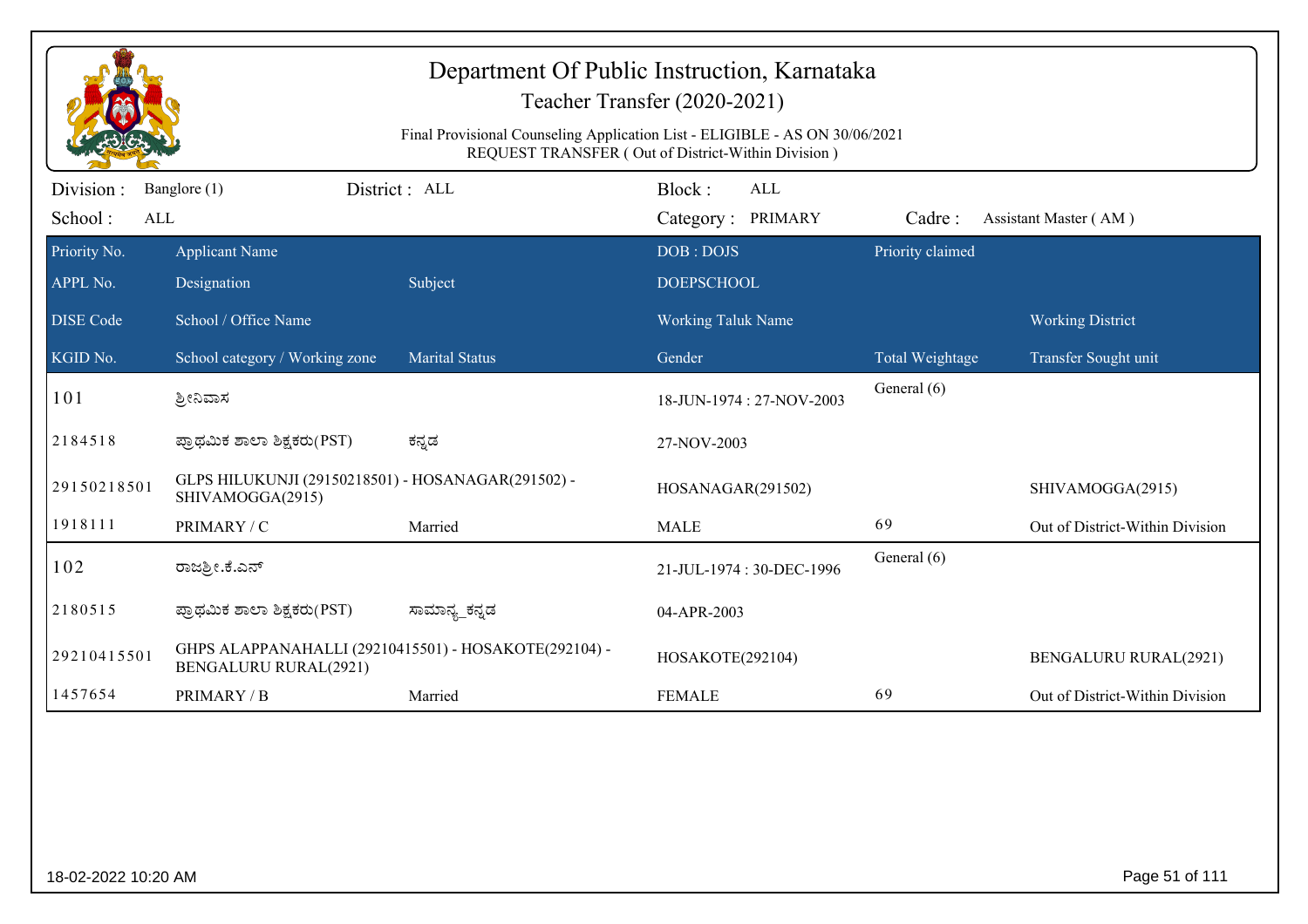| Department Of Public Instruction, Karnataka<br>Teacher Transfer (2020-2021) |                                                                    |                                                                                                             |                                                    |                  |                                 |  |
|-----------------------------------------------------------------------------|--------------------------------------------------------------------|-------------------------------------------------------------------------------------------------------------|----------------------------------------------------|------------------|---------------------------------|--|
|                                                                             |                                                                    | Final Provisional Counseling Application List - ELIGIBLE - AS ON 30/06/2021                                 | REQUEST TRANSFER (Out of District-Within Division) |                  |                                 |  |
| Division :<br>School:<br>ALL                                                | Banglore (1)                                                       | District: ALL                                                                                               | Block:<br>ALL<br>Category: PRIMARY                 | Cadre:           | Assistant Master (AM)           |  |
| Priority No.<br>APPL No.                                                    | <b>Applicant Name</b><br>Designation                               | Subject                                                                                                     | DOB: DOJS<br><b>DOEPSCHOOL</b>                     | Priority claimed |                                 |  |
| <b>DISE</b> Code                                                            | School / Office Name                                               |                                                                                                             | Working Taluk Name                                 |                  | <b>Working District</b>         |  |
| KGID No.                                                                    | School category / Working zone                                     | <b>Marital Status</b>                                                                                       | Gender                                             | Total Weightage  | Transfer Sought unit            |  |
| 103                                                                         | ಚೈತ್ರ ವಿ                                                           |                                                                                                             | 13-JAN-1977: 20-JUL-1998                           | General (6)      |                                 |  |
| 2182422                                                                     | ಪ್ರಾಥಮಿಕ ಶಾಲಾ ಶಿಕ್ಷಕರು(PST)                                        | ಸಾಮಾನ್ಯ_ಕನ್ನಡ                                                                                               | 31-MAY-2011                                        |                  |                                 |  |
| 29310316102                                                                 |                                                                    | KARNATAKA PUBLIC SCHOOLS GHPS IRAKASANDRA COLONY<br>(29310316102) - KORATAGERE(293103) - TUMAKURU MADHUGIRI | KORATAGERE(293103)                                 |                  | TUMAKURU MADHUGIRI(2931)        |  |
| 1463783                                                                     | PRIMARY / C                                                        | Married                                                                                                     | <b>FEMALE</b>                                      | 69               | Out of District-Within Division |  |
| 104                                                                         | ಪೂರ್ಣಿಮ ಸಿ ಕೆ                                                      |                                                                                                             | 05-JAN-1978: 01-AUG-2002                           | General (6)      |                                 |  |
| 2182276                                                                     | ಪ್ರಾಥಮಿಕ ಶಾಲಾ ಶಿಕ್ಷಕರು(PST)                                        | ಸಾಮಾನ್ಯ_ಕನ್ನಡ                                                                                               | 07-JUN-2006                                        |                  |                                 |  |
| 29191018601                                                                 | GLPS KUPPAMPALYA (29191018601) - MULBAGAL(291910) -<br>KOLAR(2919) |                                                                                                             | MULBAGAL(291910)                                   |                  | KOLAR(2919)                     |  |
| 1904167                                                                     | PRIMARY / C                                                        | Married                                                                                                     | <b>FEMALE</b>                                      | 69               | Out of District-Within Division |  |
|                                                                             |                                                                    |                                                                                                             |                                                    |                  |                                 |  |
| 18-02-2022 10:20 AM                                                         |                                                                    |                                                                                                             |                                                    |                  | Page 52 of 111                  |  |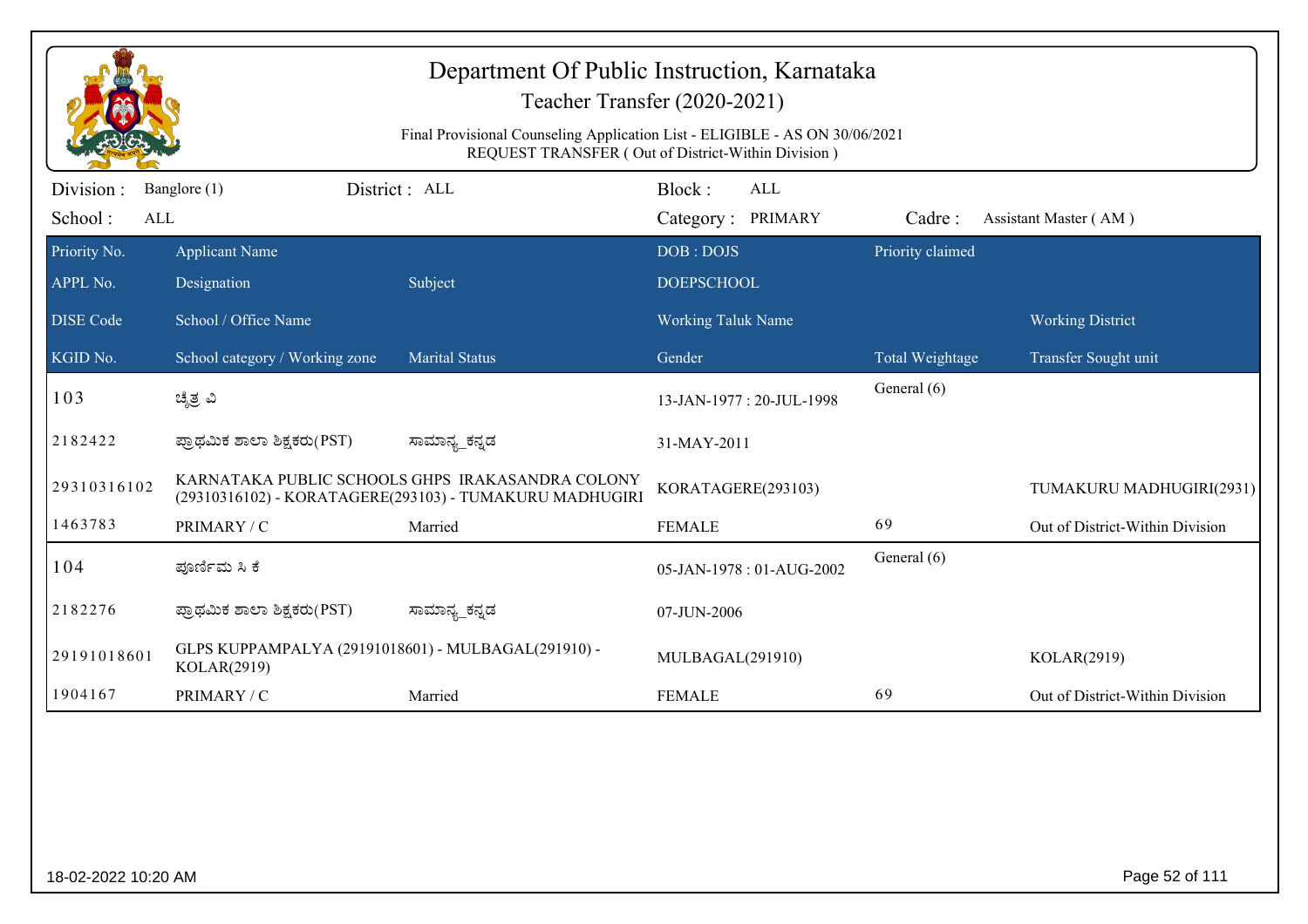| Department Of Public Instruction, Karnataka<br>Teacher Transfer (2020-2021)<br>Final Provisional Counseling Application List - ELIGIBLE - AS ON 30/06/2021<br>REQUEST TRANSFER (Out of District-Within Division) |                                                                      |                       |                                           |                  |                                 |  |  |
|------------------------------------------------------------------------------------------------------------------------------------------------------------------------------------------------------------------|----------------------------------------------------------------------|-----------------------|-------------------------------------------|------------------|---------------------------------|--|--|
| Division:<br>School:<br>ALL                                                                                                                                                                                      | Banglore (1)                                                         | District: ALL         | Block:<br><b>ALL</b><br>Category: PRIMARY | Cadre:           | Assistant Master (AM)           |  |  |
| Priority No.<br>APPL No.                                                                                                                                                                                         | <b>Applicant Name</b><br>Designation                                 | Subject               | DOB: DOJS<br><b>DOEPSCHOOL</b>            | Priority claimed |                                 |  |  |
| <b>DISE</b> Code                                                                                                                                                                                                 | School / Office Name                                                 |                       | <b>Working Taluk Name</b>                 |                  | <b>Working District</b>         |  |  |
| KGID No.                                                                                                                                                                                                         | School category / Working zone                                       | <b>Marital Status</b> | Gender                                    | Total Weightage  | Transfer Sought unit            |  |  |
| 105                                                                                                                                                                                                              | ಬಿ.ಎಸ್.ಪ್ರಮೀಳ                                                        |                       | 22-JUL-1979: 01-AUG-2002                  | General (6)      |                                 |  |  |
| 2177610                                                                                                                                                                                                          | ಪ್ರಾಥಮಿಕ ಶಾಲಾ ಶಿಕ್ಷಕರು(PST)                                          | ಸಾಮಾನ್ಯ_ಕನ್ನಡ         | 06-JUN-2006                               |                  |                                 |  |  |
| 29320510101                                                                                                                                                                                                      | GHPS NARASAPURA (29320510101) - MAGADI(293205) -<br>RAMANAGARA(2932) |                       | MAGADI(293205)                            |                  | RAMANAGARA(2932)                |  |  |
| 1934085                                                                                                                                                                                                          | PRIMARY / C                                                          | Married               | <b>FEMALE</b>                             | 69               | Out of District-Within Division |  |  |
| 106                                                                                                                                                                                                              | ಎಂ ಎಸ್ ಅನಿತಾ                                                         |                       | 20-JAN-1981: 01-AUG-2002                  | General (6)      |                                 |  |  |
| 2184395                                                                                                                                                                                                          | ಪ್ರಾಥಮಿಕ ಶಾಲಾ ಶಿಕ್ಷಕರು(PST)                                          | ಕನ್ನಡ                 | 08-JUN-2006                               |                  |                                 |  |  |
| 29191013901                                                                                                                                                                                                      | GHPS KADARIPURA (29191013901) - MULBAGAL(291910) -<br>KOLAR(2919)    |                       | MULBAGAL(291910)                          |                  | KOLAR(2919)                     |  |  |
| 1869930                                                                                                                                                                                                          | PRIMARY / C                                                          | Married               | <b>FEMALE</b>                             | 69               | Out of District-Within Division |  |  |
|                                                                                                                                                                                                                  |                                                                      |                       |                                           |                  |                                 |  |  |
|                                                                                                                                                                                                                  | Page 53 of 111<br>18-02-2022 10:20 AM                                |                       |                                           |                  |                                 |  |  |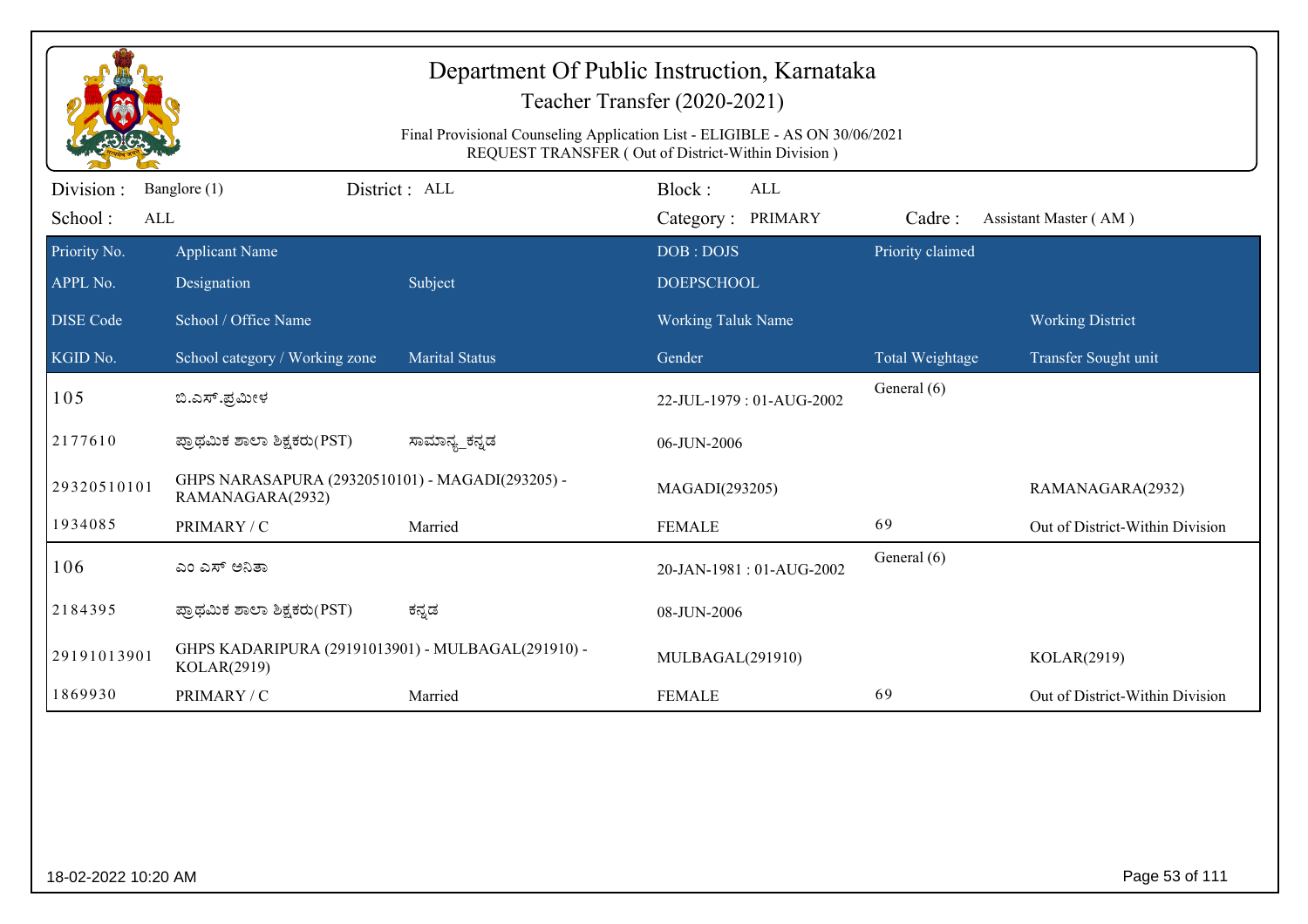| Department Of Public Instruction, Karnataka<br>Teacher Transfer (2020-2021)<br>Final Provisional Counseling Application List - ELIGIBLE - AS ON 30/06/2021<br>REQUEST TRANSFER (Out of District-Within Division) |                                                                              |                       |                                           |                  |                                 |  |  |
|------------------------------------------------------------------------------------------------------------------------------------------------------------------------------------------------------------------|------------------------------------------------------------------------------|-----------------------|-------------------------------------------|------------------|---------------------------------|--|--|
| Division :<br>School:<br>ALL                                                                                                                                                                                     | Banglore (1)                                                                 | District: ALL         | Block:<br><b>ALL</b><br>Category: PRIMARY | Cadre:           | Assistant Master (AM)           |  |  |
| Priority No.<br>APPL No.                                                                                                                                                                                         | <b>Applicant Name</b><br>Designation                                         | Subject               | DOB: DOJS<br><b>DOEPSCHOOL</b>            | Priority claimed |                                 |  |  |
| <b>DISE Code</b>                                                                                                                                                                                                 | School / Office Name                                                         |                       | <b>Working Taluk Name</b>                 |                  | <b>Working District</b>         |  |  |
| KGID No.                                                                                                                                                                                                         | School category / Working zone                                               | <b>Marital Status</b> | Gender                                    | Total Weightage  | Transfer Sought unit            |  |  |
| 107                                                                                                                                                                                                              | ಅನಿತ ಹೆಚ್                                                                    |                       | 23-APR-1977: 27-NOV-1999                  | General (6)      |                                 |  |  |
| 2177880                                                                                                                                                                                                          | ಪ್ರಾಥಮಿಕ ಶಾಲಾ ಶಿಕ್ಷಕರು(PST)                                                  | ಸಾಮಾನ್ಯ_ಕನ್ನಡ         | 06-OCT-2016                               |                  |                                 |  |  |
| 29310416101                                                                                                                                                                                                      | GHPS DODDERI (29310416101) - MADHUGIRI(293104) -<br>TUMAKURU MADHUGIRI(2931) |                       | MADHUGIRI(293104)                         |                  | TUMAKURU MADHUGIRI(2931)        |  |  |
| 1852645                                                                                                                                                                                                          | PRIMARY / C                                                                  | Married               | <b>FEMALE</b>                             | 68               | Out of District-Within Division |  |  |
| 108                                                                                                                                                                                                              | ಎಚ್.ಎಸ್.ಲೀಲಾವತಿ                                                              |                       | 10-JUL-1978: 15-NOV-1999                  | General (6)      |                                 |  |  |
| 2182965                                                                                                                                                                                                          | ಪ್ರಾಥಮಿಕ ಶಾಲಾ ಶಿಕ್ಷಕರು(PST)                                                  | ಸಾಮಾನ್ಯ_ಕನ್ನಡ         | 18-JUL-2016                               |                  |                                 |  |  |
| 29140603801                                                                                                                                                                                                      | GHPS - GADIMAKUNTE (29140603801) - JAGALUR(291406) -<br>DAVANAGERE(2914)     |                       | JAGALUR(291406)                           |                  | DAVANAGERE(2914)                |  |  |
| 1950792                                                                                                                                                                                                          | PRIMARY / C                                                                  | Married               | <b>FEMALE</b>                             | 68               | Out of District-Within Division |  |  |
|                                                                                                                                                                                                                  |                                                                              |                       |                                           |                  |                                 |  |  |
| 18-02-2022 10:20 AM                                                                                                                                                                                              |                                                                              |                       |                                           |                  | Page 54 of 111                  |  |  |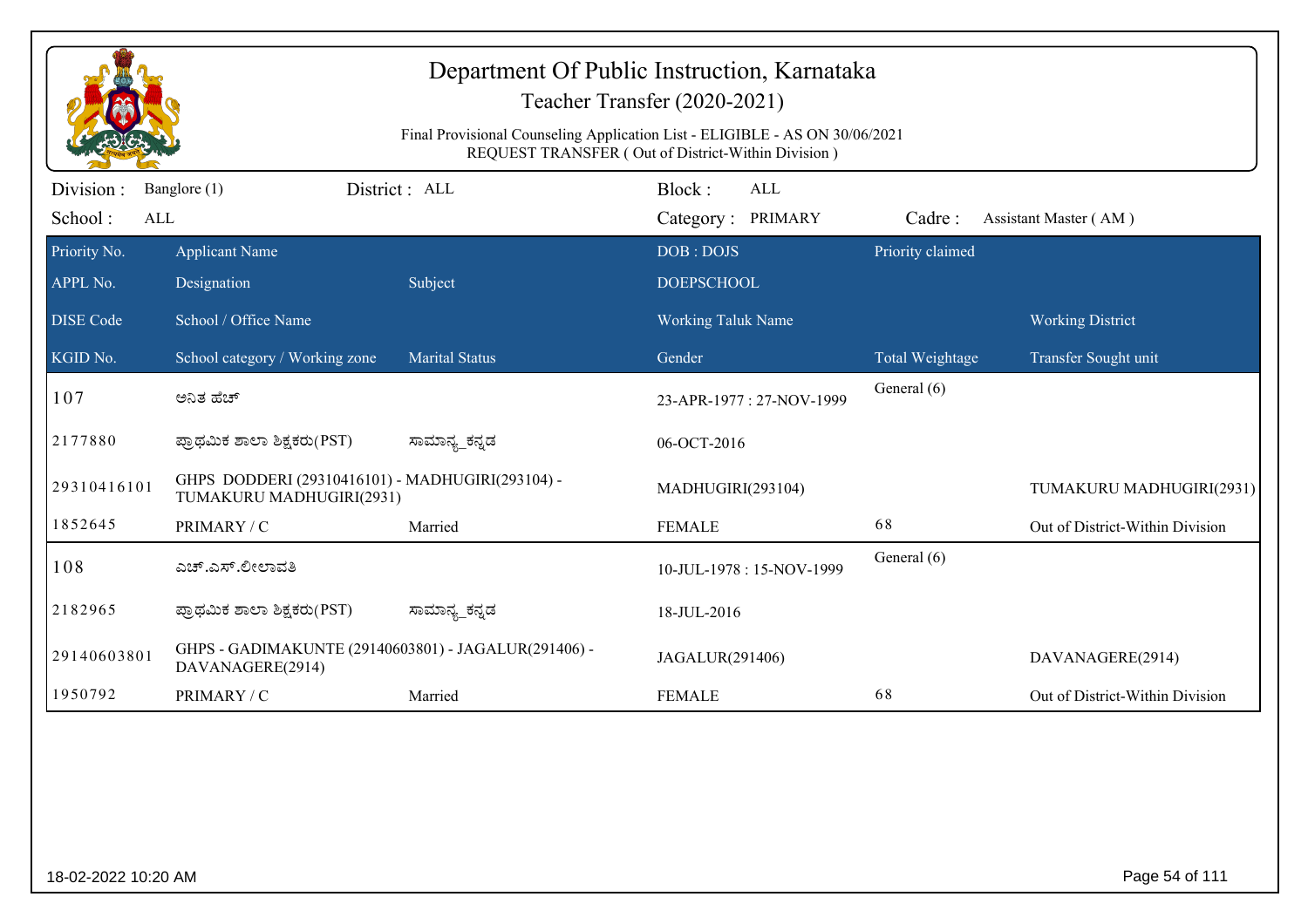| Department Of Public Instruction, Karnataka<br>Teacher Transfer (2020-2021) |                                                                                                                                   |                                                        |                                    |                  |                                 |  |  |  |
|-----------------------------------------------------------------------------|-----------------------------------------------------------------------------------------------------------------------------------|--------------------------------------------------------|------------------------------------|------------------|---------------------------------|--|--|--|
|                                                                             | Final Provisional Counseling Application List - ELIGIBLE - AS ON 30/06/2021<br>REQUEST TRANSFER (Out of District-Within Division) |                                                        |                                    |                  |                                 |  |  |  |
| Division :<br>School:<br>ALL                                                | Banglore (1)                                                                                                                      | District: ALL                                          | Block:<br>ALL<br>Category: PRIMARY | Cadre:           | Assistant Master (AM)           |  |  |  |
| Priority No.<br>APPL No.                                                    | <b>Applicant Name</b><br>Designation                                                                                              | Subject                                                | DOB: DOJS<br><b>DOEPSCHOOL</b>     | Priority claimed |                                 |  |  |  |
| <b>DISE</b> Code                                                            | School / Office Name                                                                                                              |                                                        | <b>Working Taluk Name</b>          |                  | <b>Working District</b>         |  |  |  |
| KGID No.                                                                    | School category / Working zone                                                                                                    | <b>Marital Status</b>                                  | Gender                             | Total Weightage  | Transfer Sought unit            |  |  |  |
| 109                                                                         | ರಮೇಶ ಬಿ                                                                                                                           |                                                        | 06-JUL-1973: 07-JAN-1997           | General (6)      |                                 |  |  |  |
| 2182065                                                                     | ಪ್ರಾಥಮಿಕ ಶಾಲಾ ಶಿಕ್ಷಕರು(PST)                                                                                                       | ಸಾಮಾನ್ಯ_ಕನ್ನಡ                                          | 01-JUL-2014                        |                  |                                 |  |  |  |
| 29210115501                                                                 | <b>BENGALURU RURAL(2921)</b>                                                                                                      | GHPS JAKKASANDRA (29210115501) - NELAMANGALA(292101) - | NELAMANGALA(292101)                |                  | <b>BENGALURU RURAL(2921)</b>    |  |  |  |
| 1684856                                                                     | PRIMARY / A                                                                                                                       | Married                                                | <b>MALE</b>                        | 67               | Out of District-Within Division |  |  |  |
| 110                                                                         | ಮುನಿಸ್ವಾಮಿ.ಡಿ.ವಿ                                                                                                                  |                                                        | 03-JUN-1968: 31-JUL-1998           | General (6)      |                                 |  |  |  |
| 2178372                                                                     | ಪ್ರಾಥಮಿಕ ಶಾಲಾ ಶಿಕ್ಷಕರು(PST)                                                                                                       | ಸಾಮಾನ್ಯ_ಕನ್ನಡ                                          | 10-APR-2006                        |                  |                                 |  |  |  |
| 29210415702                                                                 | G LPS CHOWLU THOTA (29210415702) - HOSAKOTE(292104) -<br><b>BENGALURU RURAL(2921)</b>                                             |                                                        | HOSAKOTE(292104)                   |                  | <b>BENGALURU RURAL(2921)</b>    |  |  |  |
| 1487333                                                                     | PRIMARY / B                                                                                                                       | Married                                                | <b>MALE</b>                        | 66               | Out of District-Within Division |  |  |  |
|                                                                             |                                                                                                                                   |                                                        |                                    |                  |                                 |  |  |  |
|                                                                             | Page 55 of 111<br>18-02-2022 10:20 AM                                                                                             |                                                        |                                    |                  |                                 |  |  |  |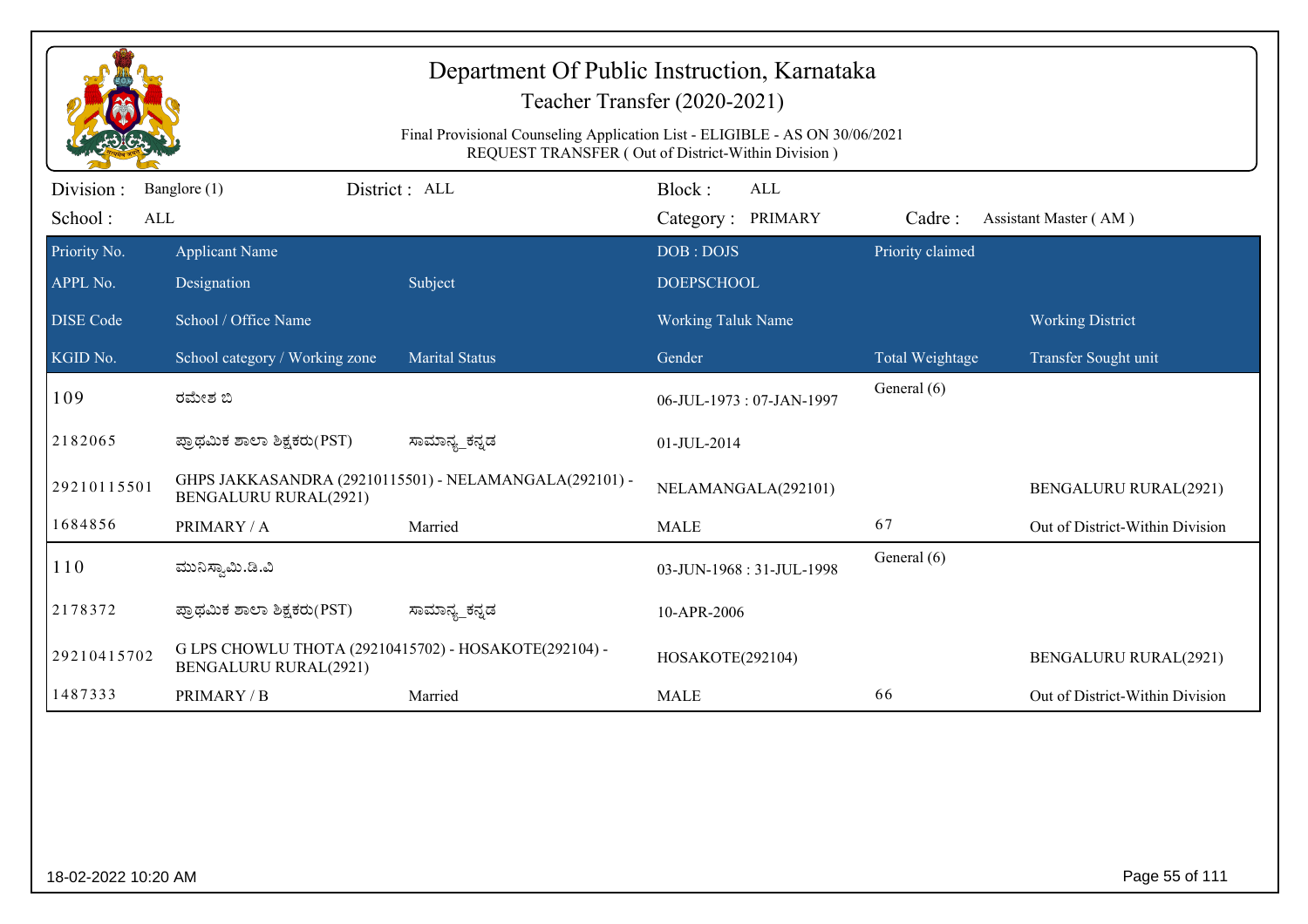| Department Of Public Instruction, Karnataka<br>Teacher Transfer (2020-2021)<br>Final Provisional Counseling Application List - ELIGIBLE - AS ON 30/06/2021<br>REQUEST TRANSFER (Out of District-Within Division) |                                                                                               |                       |                                           |                  |                                 |  |  |
|------------------------------------------------------------------------------------------------------------------------------------------------------------------------------------------------------------------|-----------------------------------------------------------------------------------------------|-----------------------|-------------------------------------------|------------------|---------------------------------|--|--|
| Division:<br>School:<br>ALL                                                                                                                                                                                      | Banglore (1)                                                                                  | District: ALL         | Block:<br><b>ALL</b><br>Category: PRIMARY | Cadre:           | Assistant Master (AM)           |  |  |
| Priority No.<br>APPL No.                                                                                                                                                                                         | <b>Applicant Name</b><br>Designation                                                          | Subject               | DOB: DOJS<br><b>DOEPSCHOOL</b>            | Priority claimed |                                 |  |  |
| <b>DISE Code</b>                                                                                                                                                                                                 | School / Office Name                                                                          |                       | <b>Working Taluk Name</b>                 |                  | <b>Working District</b>         |  |  |
| KGID No.                                                                                                                                                                                                         | School category / Working zone                                                                | <b>Marital Status</b> | Gender                                    | Total Weightage  | Transfer Sought unit            |  |  |
| 111                                                                                                                                                                                                              | ಅಂಬುಜಾಕ್ಶಿ ಪಿ ಎಸ್                                                                             |                       | 01-JUN-1973: 18-DEC-1996                  | General (6)      |                                 |  |  |
| 2184235                                                                                                                                                                                                          | ಪ್ರಾಥಮಿಕ ಶಾಲಾ ಶಿಕ್ಷಕರು(PST)                                                                   | ಸಾಮಾನ್ಯ_ಕನ್ನಡ         | 05-OCT-2015                               |                  |                                 |  |  |
| 29320807502                                                                                                                                                                                                      | GHPS URDU GIRLS CHIKKAMUDUVADI (29320807502) -<br>KANAKAPURA(293208) - RAMANAGARA(2932)       |                       | KANAKAPURA(293208)                        |                  | RAMANAGARA(2932)                |  |  |
| 1325667                                                                                                                                                                                                          | PRIMARY / C                                                                                   | Married               | <b>FEMALE</b>                             | 66               | Out of District-Within Division |  |  |
| 112                                                                                                                                                                                                              | ನರಸಿಂಹಪ್ಪ ಎನ್ ವಿ                                                                              |                       | 20-JUL-1974: 29-JUL-1998                  | General (6)      |                                 |  |  |
| 2180905                                                                                                                                                                                                          | ಪ್ರಾಥಮಿಕ ಶಾಲಾ ಶಿಕ್ಷಕರು(PST)                                                                   | ಕನ್ನಡ                 | 18-SEP-2015                               |                  |                                 |  |  |
| 29291101401                                                                                                                                                                                                      | GOVERNMENT HIGHER PRIMARY SCHOOL ANOOR<br>HUNASENAHALLI (29291101401) - SIDLAGHATTA(292911) - |                       | SIDLAGHATTA(292911)                       |                  | CHIKKABALLAPURA(2929)           |  |  |
| 1487496                                                                                                                                                                                                          | PRIMARY / B                                                                                   | Married               | <b>MALE</b>                               | 66               | Out of District-Within Division |  |  |
|                                                                                                                                                                                                                  |                                                                                               |                       |                                           |                  |                                 |  |  |
|                                                                                                                                                                                                                  | Page 56 of 111<br>18-02-2022 10:20 AM                                                         |                       |                                           |                  |                                 |  |  |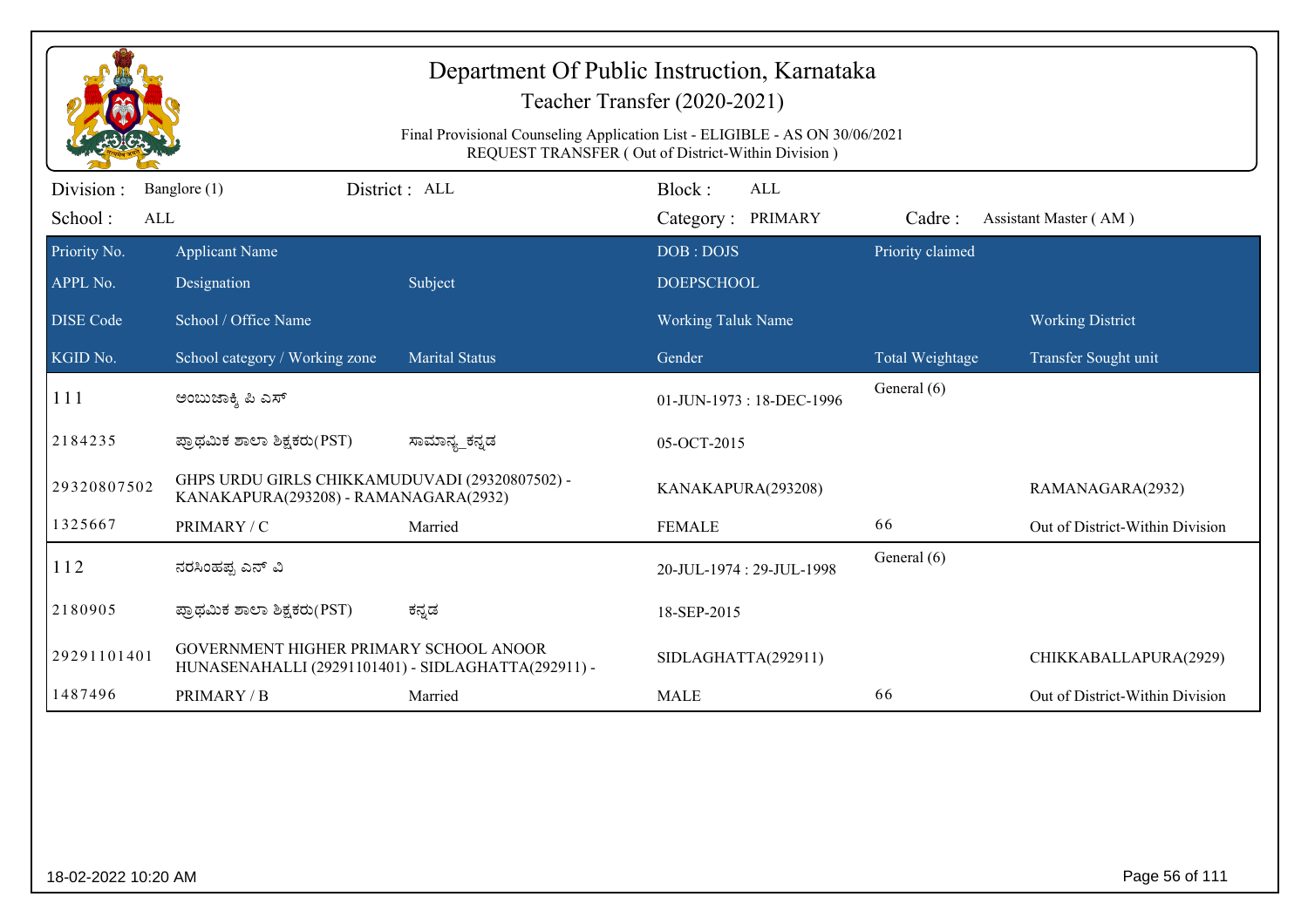| Department Of Public Instruction, Karnataka<br>Teacher Transfer (2020-2021)<br>Final Provisional Counseling Application List - ELIGIBLE - AS ON 30/06/2021<br>REQUEST TRANSFER (Out of District-Within Division) |                                                                                        |                       |                                           |                  |                                 |  |  |
|------------------------------------------------------------------------------------------------------------------------------------------------------------------------------------------------------------------|----------------------------------------------------------------------------------------|-----------------------|-------------------------------------------|------------------|---------------------------------|--|--|
| Division :<br>School:<br>ALL                                                                                                                                                                                     | Banglore (1)                                                                           | District: ALL         | Block:<br><b>ALL</b><br>Category: PRIMARY | Cadre:           | Assistant Master (AM)           |  |  |
| Priority No.<br>APPL No.                                                                                                                                                                                         | <b>Applicant Name</b><br>Designation                                                   | Subject               | DOB: DOJS<br><b>DOEPSCHOOL</b>            | Priority claimed |                                 |  |  |
| <b>DISE Code</b>                                                                                                                                                                                                 | School / Office Name                                                                   |                       | <b>Working Taluk Name</b>                 |                  | <b>Working District</b>         |  |  |
| KGID No.                                                                                                                                                                                                         | School category / Working zone                                                         | <b>Marital Status</b> | Gender                                    | Total Weightage  | Transfer Sought unit            |  |  |
| 113                                                                                                                                                                                                              | ಅನ್ನಪೂರ್ಣ ದೇವಿ .ಎಸ್.                                                                   |                       | 27-MAY-1976: 01-AUG-2002                  | General (6)      |                                 |  |  |
| 2181532                                                                                                                                                                                                          | ಪ್ರಾಥಮಿಕ ಶಾಲಾ ಶಿಕ್ಷಕರು(PST)                                                            | ಸಾಮಾನ್ಯ_ಕನ್ನಡ         | 20-JUN-2009                               |                  |                                 |  |  |
| 29310305804                                                                                                                                                                                                      | GLPS HOSAPALYA THANDA (29310305804) -<br>KORATAGERE(293103) - TUMAKURU MADHUGIRI(2931) |                       | KORATAGERE(293103)                        |                  | TUMAKURU MADHUGIRI(2931)        |  |  |
| 1854503                                                                                                                                                                                                          | PRIMARY / C                                                                            | Married               | <b>FEMALE</b>                             | 66               | Out of District-Within Division |  |  |
| 114                                                                                                                                                                                                              | ಪಾರ್ವತಮ್ಮ ಎಲ್                                                                          |                       | 30-JUN-1980: 01-AUG-2002                  | General (6)      |                                 |  |  |
| 2178316                                                                                                                                                                                                          | ಪ್ರಾಥಮಿಕ ಶಾಲಾ ಶಿಕ್ಷಕರು(PST)                                                            | ಸಾಮಾನ್ಯ_ಕನ್ನಡ         | 01-JUL-2009                               |                  |                                 |  |  |
| 29140115101                                                                                                                                                                                                      | GLPS - MARAVANJI (29140115101) - CHANNAGIRI(291401) -<br>DAVANAGERE(2914)              |                       | CHANNAGIRI(291401)                        |                  | DAVANAGERE(2914)                |  |  |
| 1948041                                                                                                                                                                                                          | PRIMARY / C                                                                            | Married               | <b>FEMALE</b>                             | 66               | Out of District-Within Division |  |  |
|                                                                                                                                                                                                                  |                                                                                        |                       |                                           |                  |                                 |  |  |
| 18-02-2022 10:20 AM                                                                                                                                                                                              |                                                                                        |                       |                                           |                  | Page 57 of 111                  |  |  |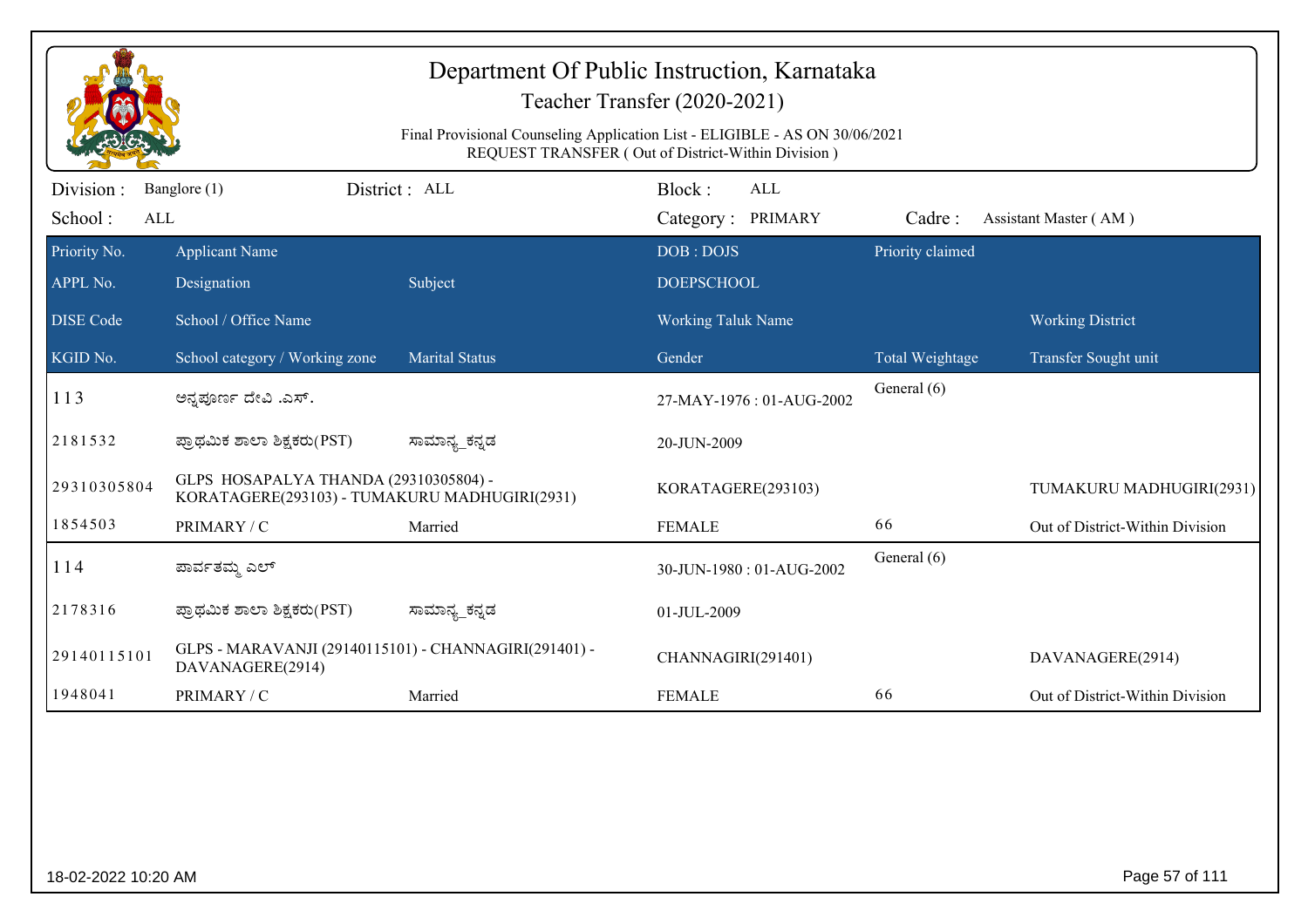| Department Of Public Instruction, Karnataka<br>Teacher Transfer (2020-2021)<br>Final Provisional Counseling Application List - ELIGIBLE - AS ON 30/06/2021<br>REQUEST TRANSFER (Out of District-Within Division) |                                                                           |                                                         |                                           |                  |                                 |  |  |
|------------------------------------------------------------------------------------------------------------------------------------------------------------------------------------------------------------------|---------------------------------------------------------------------------|---------------------------------------------------------|-------------------------------------------|------------------|---------------------------------|--|--|
| Division :<br>School:<br>ALL                                                                                                                                                                                     | Banglore (1)                                                              | District: ALL                                           | Block:<br><b>ALL</b><br>Category: PRIMARY | Cadre:           | Assistant Master (AM)           |  |  |
| Priority No.<br>APPL No.                                                                                                                                                                                         | <b>Applicant Name</b><br>Designation                                      | Subject                                                 | DOB: DOJS<br><b>DOEPSCHOOL</b>            | Priority claimed |                                 |  |  |
| <b>DISE</b> Code                                                                                                                                                                                                 | School / Office Name                                                      |                                                         | <b>Working Taluk Name</b>                 |                  | <b>Working District</b>         |  |  |
| $\overline{\text{KGID No.}}$                                                                                                                                                                                     | School category / Working zone                                            | <b>Marital Status</b>                                   | Gender                                    | Total Weightage  | Transfer Sought unit            |  |  |
| 115                                                                                                                                                                                                              | ರಾಫಿಯಾ ಗಜಾಲಿ ಕೆ ಸಿ                                                        |                                                         | 22-JUL-1980: 01-AUG-2002                  | General (6)      |                                 |  |  |
| 2180943                                                                                                                                                                                                          | ಪ್ರಾಥಮಿಕ ಶಾಲಾ ಶಿಕ್ಷಕರು(PST)                                               | ಸಾಮಾನ್ಯ_ಉರ್ದು                                           | 29-JUN-2009                               |                  |                                 |  |  |
| 29140514703                                                                                                                                                                                                      | GHPS(URDU)-NYAMATHI (29140514703) - HONNALI(291405) -<br>DAVANAGERE(2914) |                                                         | HONNALI(291405)                           |                  | DAVANAGERE(2914)                |  |  |
| 1948039                                                                                                                                                                                                          | PRIMARY / C                                                               | Married                                                 | <b>FEMALE</b>                             | 66               | Out of District-Within Division |  |  |
| 116                                                                                                                                                                                                              | ತ್ರಿವೇಣಿ ಎಂ ಕೆ                                                            |                                                         | 07-JUN-1981: 05-MAR-2004                  | General (6)      |                                 |  |  |
| 2184113                                                                                                                                                                                                          | ಪ್ರಾಥಮಿಕ ಶಾಲಾ ಶಿಕ್ಷಕರು(PST)                                               | ಸಾಮಾನ್ಯ_ಕನ್ನಡ                                           | 05-MAR-2004                               |                  |                                 |  |  |
| 29320801402                                                                                                                                                                                                      | RAMANAGARA(2932)                                                          | G LPS SONNAREDODDI (29320801402) - KANAKAPURA(293208) - | KANAKAPURA(293208)                        |                  | RAMANAGARA(2932)                |  |  |
| 1935560                                                                                                                                                                                                          | PRIMARY / C                                                               | Married                                                 | <b>FEMALE</b>                             | 65               | Out of District-Within Division |  |  |
|                                                                                                                                                                                                                  |                                                                           |                                                         |                                           |                  |                                 |  |  |
|                                                                                                                                                                                                                  | Page 58 of 111<br>18-02-2022 10:20 AM                                     |                                                         |                                           |                  |                                 |  |  |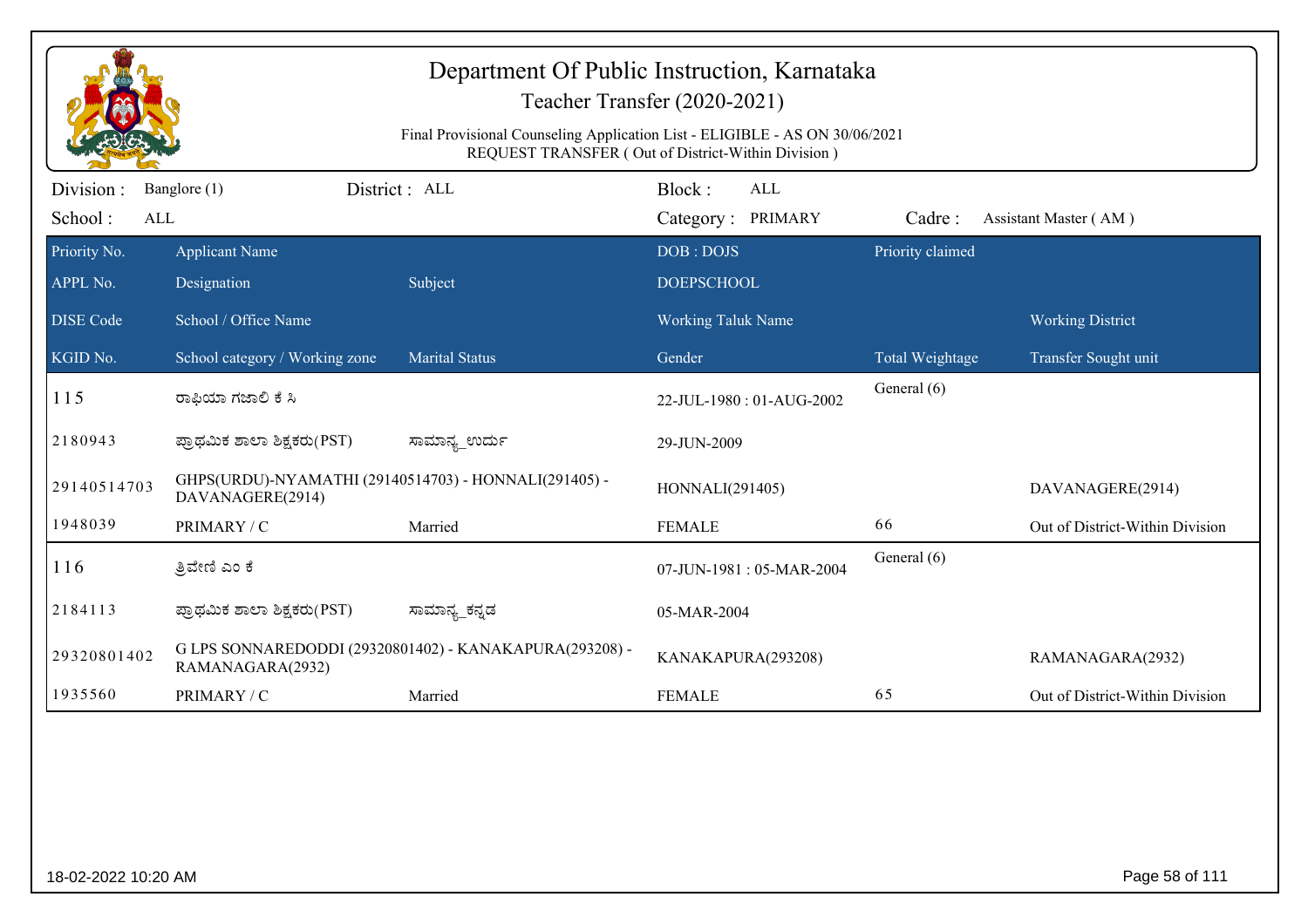| Department Of Public Instruction, Karnataka<br>Teacher Transfer (2020-2021)<br>Final Provisional Counseling Application List - ELIGIBLE - AS ON 30/06/2021<br>REQUEST TRANSFER (Out of District-Within Division) |                                                                     |                                                        |                                           |                  |                                 |  |  |
|------------------------------------------------------------------------------------------------------------------------------------------------------------------------------------------------------------------|---------------------------------------------------------------------|--------------------------------------------------------|-------------------------------------------|------------------|---------------------------------|--|--|
| Division:<br>School:<br>ALL                                                                                                                                                                                      | Banglore (1)                                                        | District: ALL                                          | Block:<br><b>ALL</b><br>Category: PRIMARY | Cadre:           | Assistant Master (AM)           |  |  |
| Priority No.<br>APPL No.                                                                                                                                                                                         | <b>Applicant Name</b><br>Designation                                | Subject                                                | DOB: DOJS<br><b>DOEPSCHOOL</b>            | Priority claimed |                                 |  |  |
| <b>DISE</b> Code                                                                                                                                                                                                 | School / Office Name                                                |                                                        | <b>Working Taluk Name</b>                 |                  | <b>Working District</b>         |  |  |
| KGID No.                                                                                                                                                                                                         | School category / Working zone                                      | <b>Marital Status</b>                                  | Gender                                    | Total Weightage  | Transfer Sought unit            |  |  |
| 117                                                                                                                                                                                                              | ಶಾರದ.ಎ                                                              |                                                        | 22-JUN-1978: 01-AUG-2002                  | General (6)      |                                 |  |  |
| 2178731                                                                                                                                                                                                          | ಪ್ರಾಥಮಿಕ ಶಾಲಾ ಶಿಕ್ಷಕರು(PST)                                         | ಇಂಗ್ಲೀಷ್                                               | 03-JUN-2011                               |                  |                                 |  |  |
| 29191215701                                                                                                                                                                                                      | GHPS KIRUVARA (29191215701) - SRINIVASAPUR(291912) -<br>KOLAR(2919) |                                                        | SRINIVASAPUR(291912)                      |                  | KOLAR(2919)                     |  |  |
| 1904013                                                                                                                                                                                                          | PRIMARY / C                                                         | Married                                                | <b>FEMALE</b>                             | 64               | Out of District-Within Division |  |  |
| 118                                                                                                                                                                                                              | ರಮಾಮಣಿ.ಟಿ.ಕೆ                                                        |                                                        | 01-JUL-1981: 30-JAN-2004                  | General (6)      |                                 |  |  |
| 2176842                                                                                                                                                                                                          | ಪ್ರಾಥಮಿಕ ಶಾಲಾ ಶಿಕ್ಷಕರು(PST)                                         | ವಿಜ್ಞಾನ_ಕನ್ನಡ                                          | 14-JUN-2006                               |                  |                                 |  |  |
| 29310401704                                                                                                                                                                                                      | TUMAKURU MADHUGIRI(2931)                                            | GHPS KATAGANAHATTY (29310401704) - MADHUGIRI(293104) - | MADHUGIRI(293104)                         |                  | TUMAKURU MADHUGIRI(2931)        |  |  |
| 1953989                                                                                                                                                                                                          | PRIMARY / C                                                         | Married                                                | <b>FEMALE</b>                             | 63               | Out of District-Within Division |  |  |
|                                                                                                                                                                                                                  |                                                                     |                                                        |                                           |                  |                                 |  |  |
| 18-02-2022 10:20 AM                                                                                                                                                                                              |                                                                     |                                                        |                                           |                  | Page 59 of 111                  |  |  |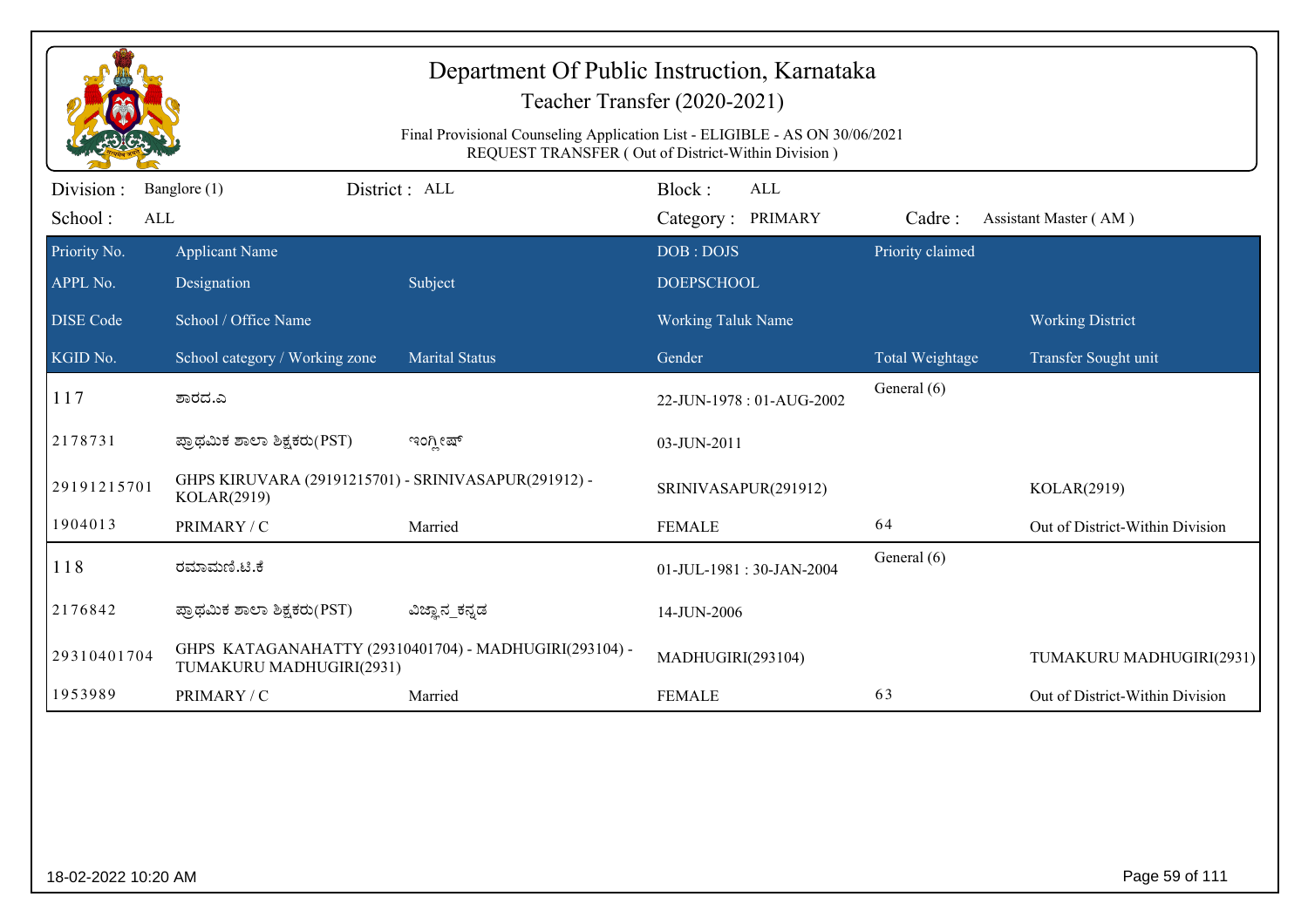| Department Of Public Instruction, Karnataka<br>Teacher Transfer (2020-2021)<br>Final Provisional Counseling Application List - ELIGIBLE - AS ON 30/06/2021<br>REQUEST TRANSFER (Out of District-Within Division) |                                                        |                                                         |                                           |                  |                                 |  |
|------------------------------------------------------------------------------------------------------------------------------------------------------------------------------------------------------------------|--------------------------------------------------------|---------------------------------------------------------|-------------------------------------------|------------------|---------------------------------|--|
| Division :<br>School:<br>ALL                                                                                                                                                                                     | Banglore (1)                                           | District : ALL                                          | Block:<br><b>ALL</b><br>Category: PRIMARY | Cadre:           | Assistant Master (AM)           |  |
| Priority No.<br>APPL No.                                                                                                                                                                                         | <b>Applicant Name</b><br>Designation                   | Subject                                                 | DOB: DOJS<br><b>DOEPSCHOOL</b>            | Priority claimed |                                 |  |
| <b>DISE Code</b>                                                                                                                                                                                                 | School / Office Name                                   |                                                         | <b>Working Taluk Name</b>                 |                  | <b>Working District</b>         |  |
| KGID No.                                                                                                                                                                                                         | School category / Working zone                         | <b>Marital Status</b>                                   | Gender                                    | Total Weightage  | Transfer Sought unit            |  |
| 119                                                                                                                                                                                                              | ಬಿ.ಕೆ.ಅರುಣ                                             |                                                         | 16-MAR-1966: 12-SEP-1994                  | General (6)      |                                 |  |
| 2176502                                                                                                                                                                                                          | ಪ್ರಾಥಮಿಕ ಶಾಲಾ ಶಿಕ್ಷಕರು(PST)                            | ಕನ್ನಡ                                                   | 13-JUL-2005                               |                  |                                 |  |
| 29190900101                                                                                                                                                                                                      | GLPS MALUR (29190900101) - MALUR(291909) - KOLAR(2919) |                                                         | MALUR(291909)                             |                  | KOLAR(2919)                     |  |
| 1405121                                                                                                                                                                                                          | PRIMARY / A                                            | Widow                                                   | <b>FEMALE</b>                             | 62               | Out of District-Within Division |  |
| 120                                                                                                                                                                                                              | ಪ್ರಿಸಿಲ್ಲಾ ಎನ್                                         |                                                         | 08-AUG-1969: 03-JUL-2003                  | General (6)      |                                 |  |
| 2184722                                                                                                                                                                                                          | ಪ್ರಾಥಮಿಕ ಶಾಲಾ ಶಿಕ್ಷಕರು(PST)                            | ಸಾಮಾನ್ಯ_ಕನ್ನಡ                                           | 17-AUG-2010                               |                  |                                 |  |
| 29320805801                                                                                                                                                                                                      | RAMANAGARA(2932)                                       | GHPS BILAGANAKUPPE (29320805801) - KANAKAPURA(293208) - | KANAKAPURA(293208)                        |                  | RAMANAGARA(2932)                |  |
| 1796511                                                                                                                                                                                                          | PRIMARY / C                                            | Married                                                 | <b>FEMALE</b>                             | 62               | Out of District-Within Division |  |
|                                                                                                                                                                                                                  |                                                        |                                                         |                                           |                  |                                 |  |
| Page 60 of 111<br>18-02-2022 10:20 AM                                                                                                                                                                            |                                                        |                                                         |                                           |                  |                                 |  |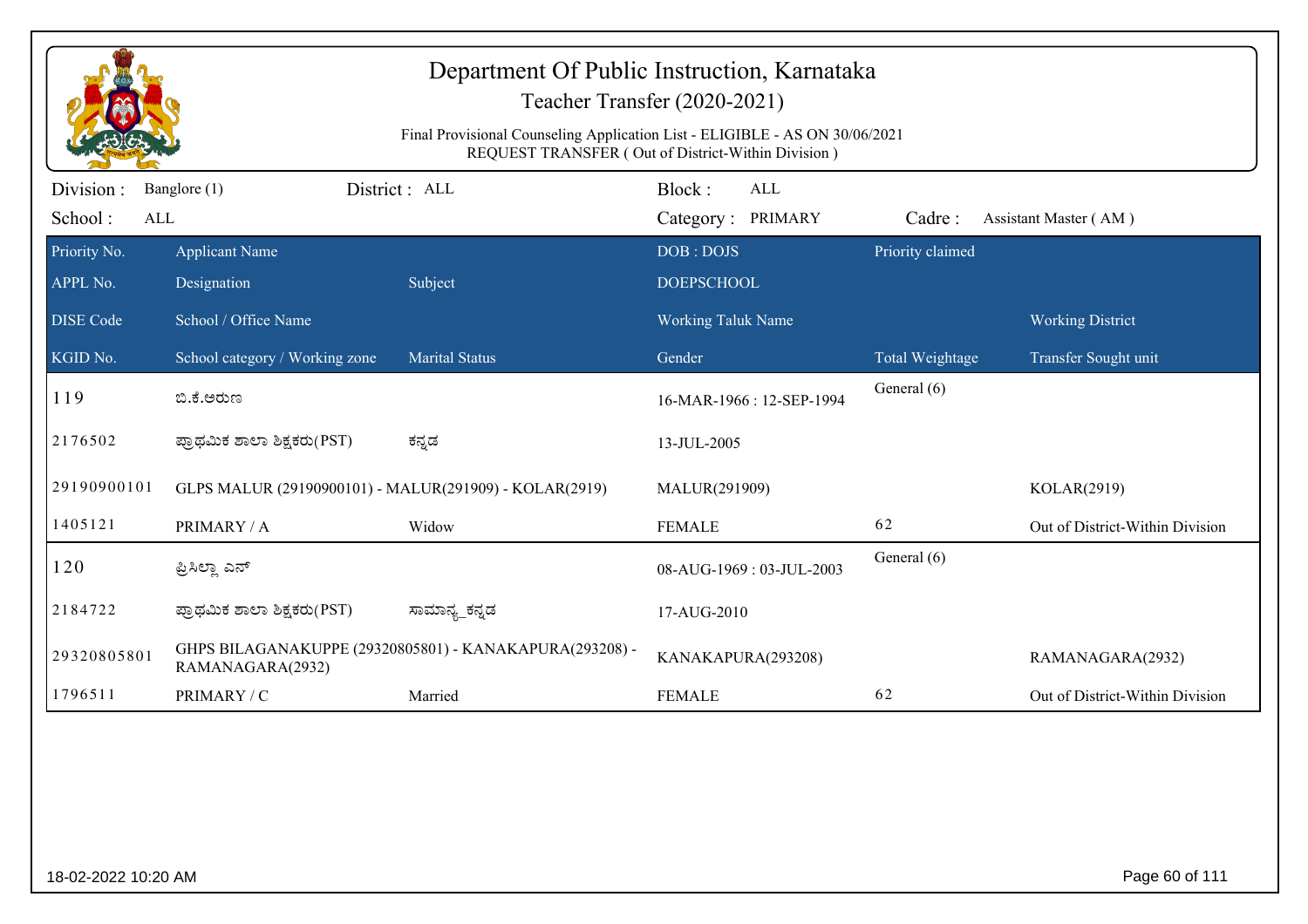|                              | Department Of Public Instruction, Karnataka<br>Teacher Transfer (2020-2021)<br>Final Provisional Counseling Application List - ELIGIBLE - AS ON 30/06/2021<br>REQUEST TRANSFER (Out of District-Within Division) |                       |                                           |                  |                                 |  |  |  |
|------------------------------|------------------------------------------------------------------------------------------------------------------------------------------------------------------------------------------------------------------|-----------------------|-------------------------------------------|------------------|---------------------------------|--|--|--|
| Division :<br>School:<br>ALL | Banglore (1)                                                                                                                                                                                                     | District : ALL        | Block:<br><b>ALL</b><br>Category: PRIMARY | Cadre:           | Assistant Master (AM)           |  |  |  |
| Priority No.<br>APPL No.     | <b>Applicant Name</b><br>Designation                                                                                                                                                                             | Subject               | DOB: DOJS<br><b>DOEPSCHOOL</b>            | Priority claimed |                                 |  |  |  |
| <b>DISE</b> Code             | School / Office Name                                                                                                                                                                                             |                       | <b>Working Taluk Name</b>                 |                  | <b>Working District</b>         |  |  |  |
| KGID No.                     | School category / Working zone                                                                                                                                                                                   | <b>Marital Status</b> | Gender                                    | Total Weightage  | Transfer Sought unit            |  |  |  |
| 121                          | ಎಂ.ಎಸ್.ಮಂಜುಳ                                                                                                                                                                                                     |                       | 04-MAY-1973: 13-OCT-1997                  | General (6)      |                                 |  |  |  |
| 2180948                      | ಪ್ರಾಥಮಿಕ ಶಾಲಾ ಶಿಕ್ಷಕರು(PST)                                                                                                                                                                                      | ಸಾಮಾನ್ಯ_ಕನ್ನಡ         | 07-JUL-2014                               |                  |                                 |  |  |  |
| 29210123301                  | GHPS KOTEBEEDI (29210123301) - NELAMANGALA(292101) -<br><b>BENGALURU RURAL(2921)</b>                                                                                                                             |                       | NELAMANGALA(292101)                       |                  | <b>BENGALURU RURAL(2921)</b>    |  |  |  |
| 1430594                      | PRIMARY / A                                                                                                                                                                                                      | Married               | <b>FEMALE</b>                             | 62               | Out of District-Within Division |  |  |  |
| 122                          | ಬಿ.ಎಸ್ ಶಿವಕುಮಾರ                                                                                                                                                                                                  |                       | 22-JUL-1973: 26-NOV-2003                  | General (6)      |                                 |  |  |  |
| 2184515                      | ಪ್ರಾಥಮಿಕ ಶಾಲಾ ಶಿಕ್ಷಕರು(PST)                                                                                                                                                                                      | ಕನ್ನಡ                 | 08-DEC-2010                               |                  |                                 |  |  |  |
| 29150202402                  | GHPS SUTHA (29150202402) - HOSANAGAR(291502) -<br>SHIVAMOGGA(2915)                                                                                                                                               |                       | HOSANAGAR(291502)                         |                  | SHIVAMOGGA(2915)                |  |  |  |
| 1917955                      | PRIMARY / C                                                                                                                                                                                                      | Married               | <b>MALE</b>                               | 62               | Out of District-Within Division |  |  |  |
|                              |                                                                                                                                                                                                                  |                       |                                           |                  |                                 |  |  |  |
| 18-02-2022 10:20 AM          |                                                                                                                                                                                                                  |                       |                                           |                  | Page 61 of 111                  |  |  |  |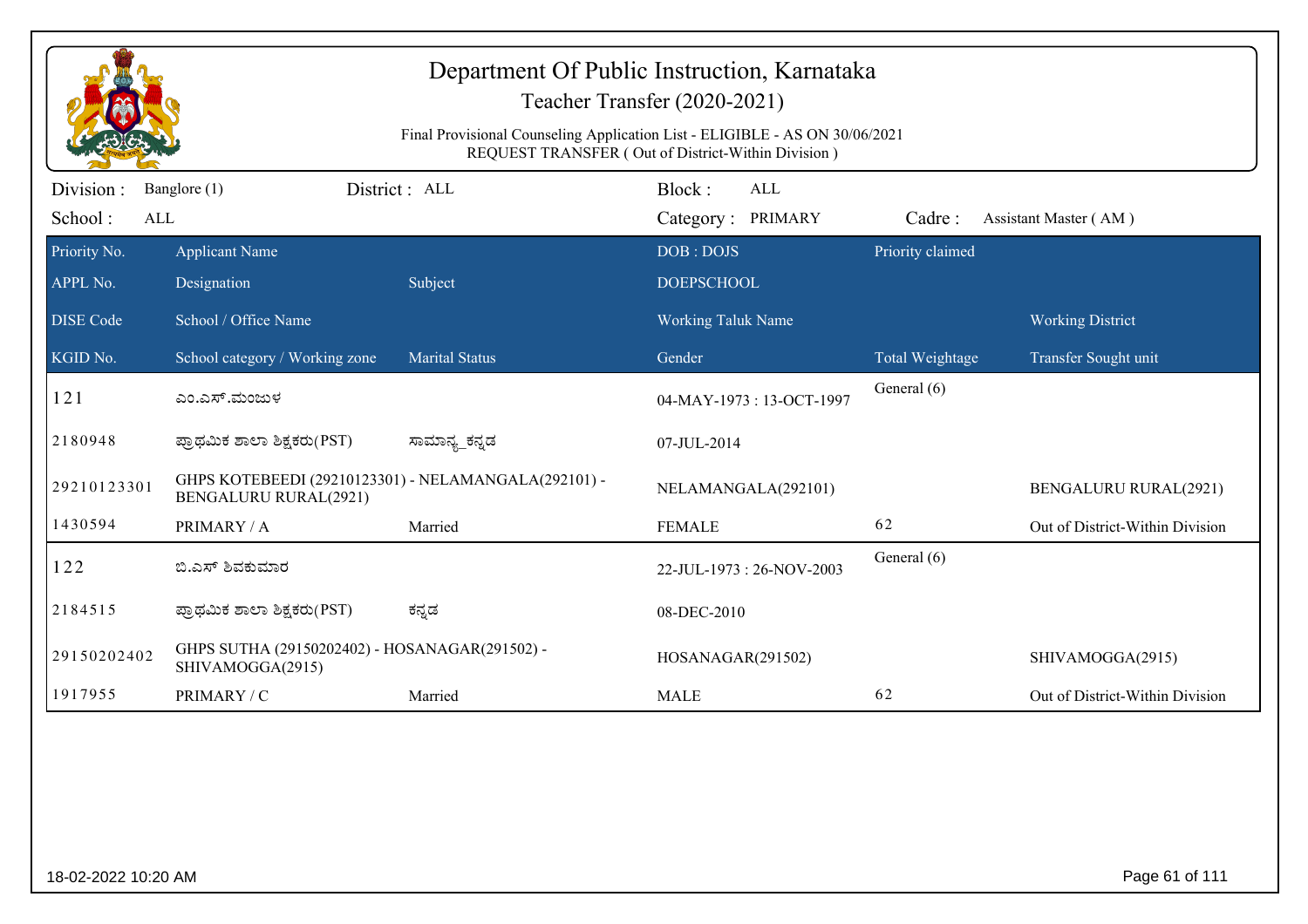|                              | Department Of Public Instruction, Karnataka<br>Teacher Transfer (2020-2021)<br>Final Provisional Counseling Application List - ELIGIBLE - AS ON 30/06/2021<br>REQUEST TRANSFER (Out of District-Within Division) |                                                           |                                           |                  |                                 |  |  |  |
|------------------------------|------------------------------------------------------------------------------------------------------------------------------------------------------------------------------------------------------------------|-----------------------------------------------------------|-------------------------------------------|------------------|---------------------------------|--|--|--|
| Division :<br>School:<br>ALL | Banglore (1)                                                                                                                                                                                                     | District : ALL                                            | Block:<br><b>ALL</b><br>Category: PRIMARY | Cadre:           | Assistant Master (AM)           |  |  |  |
| Priority No.<br>APPL No.     | <b>Applicant Name</b><br>Designation                                                                                                                                                                             | Subject                                                   | DOB: DOJS<br><b>DOEPSCHOOL</b>            | Priority claimed |                                 |  |  |  |
| <b>DISE Code</b>             | School / Office Name                                                                                                                                                                                             |                                                           | <b>Working Taluk Name</b>                 |                  | <b>Working District</b>         |  |  |  |
| KGID No.                     | School category / Working zone                                                                                                                                                                                   | <b>Marital Status</b>                                     | Gender                                    | Total Weightage  | Transfer Sought unit            |  |  |  |
| 123                          | ಇಶ್ರತ್ ಸುಲ್ತಾನ ಖಾನಂ                                                                                                                                                                                              |                                                           | 01-APR-1974: 01-AUG-2002                  | General (6)      |                                 |  |  |  |
| 2185375                      | ಪ್ರಾಥಮಿಕ ಶಾಲಾ ಶಿಕ್ಷಕರು(PST)                                                                                                                                                                                      | ಇಂಗ್ಲೀಷ್                                                  | 05-MAY-2011                               |                  |                                 |  |  |  |
| 29130416201                  | GHPS MADDERU (29130416201) - HOLALKERE(291304) -<br>CHITRADURGA(2913)                                                                                                                                            |                                                           | HOLALKERE(291304)                         |                  | CHITRADURGA(2913)               |  |  |  |
| 1969467                      | PRIMARY / C                                                                                                                                                                                                      | Married                                                   | <b>FEMALE</b>                             | 62               | Out of District-Within Division |  |  |  |
| 124                          | ಮುನಿರೆಡ್ಡಿ ಎಂ ವಿ                                                                                                                                                                                                 |                                                           | 15-OCT-1979: 29-JAN-2004                  | General (6)      |                                 |  |  |  |
| 2183179                      | ಪ್ರಾಥಮಿಕ ಶಾಲಾ ಶಿಕ್ಷಕರು(PST)                                                                                                                                                                                      | ಇಂಗ್ಲೀಷ್                                                  | 22-FEB-2007                               |                  |                                 |  |  |  |
| 29191232601                  | KOLAR(2919)                                                                                                                                                                                                      | GLPS YADAGANAPALLI (29191232601) - SRINIVASAPUR(291912) - | SRINIVASAPUR(291912)                      |                  | KOLAR(2919)                     |  |  |  |
| 1987618                      | PRIMARY / C                                                                                                                                                                                                      | Married                                                   | <b>MALE</b>                               | 62               | Out of District-Within Division |  |  |  |
|                              |                                                                                                                                                                                                                  |                                                           |                                           |                  |                                 |  |  |  |
| 18-02-2022 10:20 AM          |                                                                                                                                                                                                                  |                                                           |                                           |                  | Page 62 of 111                  |  |  |  |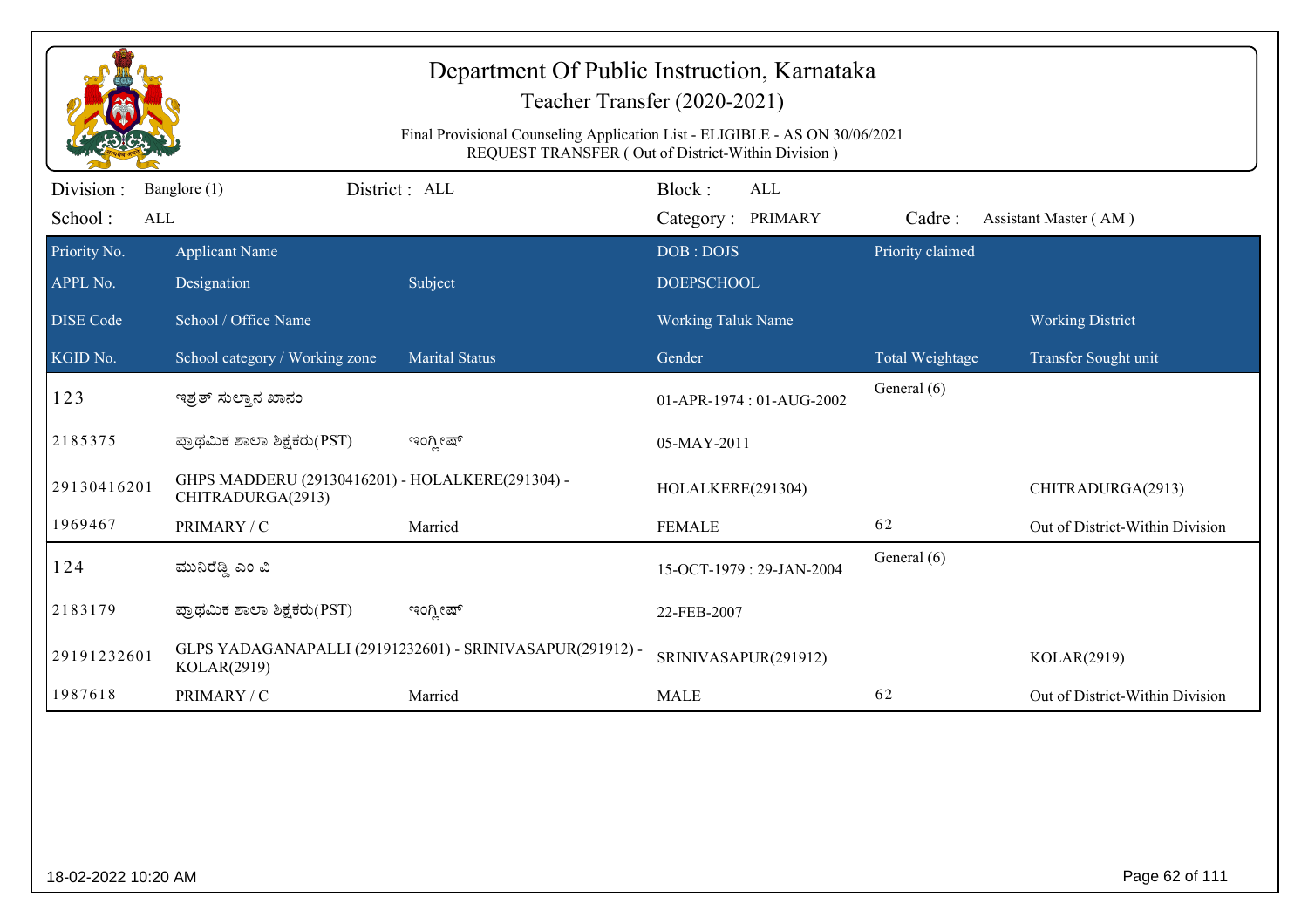|                  |                                                                                 |                       | Department Of Public Instruction, Karnataka<br>Teacher Transfer (2020-2021)                                                       |                  |                                 |
|------------------|---------------------------------------------------------------------------------|-----------------------|-----------------------------------------------------------------------------------------------------------------------------------|------------------|---------------------------------|
|                  |                                                                                 |                       | Final Provisional Counseling Application List - ELIGIBLE - AS ON 30/06/2021<br>REQUEST TRANSFER (Out of District-Within Division) |                  |                                 |
| Division:        | Banglore (1)                                                                    | District: ALL         | Block:<br>ALL                                                                                                                     |                  |                                 |
| School:<br>ALL   |                                                                                 |                       | Category: PRIMARY                                                                                                                 | Cadre:           | Assistant Master (AM)           |
| Priority No.     | <b>Applicant Name</b>                                                           |                       | DOB: DOJS                                                                                                                         | Priority claimed |                                 |
| APPL No.         | Designation                                                                     | Subject               | <b>DOEPSCHOOL</b>                                                                                                                 |                  |                                 |
| <b>DISE</b> Code | School / Office Name                                                            |                       | <b>Working Taluk Name</b>                                                                                                         |                  | <b>Working District</b>         |
| KGID No.         | School category / Working zone                                                  | <b>Marital Status</b> | Gender                                                                                                                            | Total Weightage  | Transfer Sought unit            |
| 125              | ಎನ್.ಪ್ರಮಿಳ                                                                      |                       | 25-MAY-1971: 01-AUG-2002                                                                                                          | General (6)      |                                 |
| 2184732          | ಪ್ರಾಥಮಿಕ ಶಾಲಾ ಶಿಕ್ಷಕರು(PST)                                                     | ಇಂಗ್ಲೀಷ್              | 18-JUN-2014                                                                                                                       |                  |                                 |
| 29320604503      | GHPS HAKKIPIKKI COLONY (29320604503) -<br>RAMANAGARA(293206) - RAMANAGARA(2932) |                       | RAMANAGARA(293206)                                                                                                                |                  | RAMANAGARA(2932)                |
| 1934358          | PRIMARY / C                                                                     | Married               | <b>FEMALE</b>                                                                                                                     | 61               | Out of District-Within Division |
| 126              | ಶ್ರೀನಿವಾಸ ಕೆ.ವಿ.                                                                |                       | 22-MAY-1975: 07-NOV-1996                                                                                                          | General (6)      |                                 |
| 2183527          | ಪ್ರಾಥಮಿಕ ಶಾಲಾ ಶಿಕ್ಷಕರು(PST)                                                     | ಸಾಮಾನ್ಯ_ಕನ್ನಡ         | 30-JUL-2010                                                                                                                       |                  |                                 |
| 29290524211      | GHPS KOTE (29290524211) - GOWRIBIDANUR(292905) -<br>CHIKKABALLAPURA(2929)       |                       | GOWRIBIDANUR(292905)                                                                                                              |                  | CHIKKABALLAPURA(2929)           |
| 1403231          | PRIMARY / A                                                                     | Married               | <b>MALE</b>                                                                                                                       | 61               | Out of District-Within Division |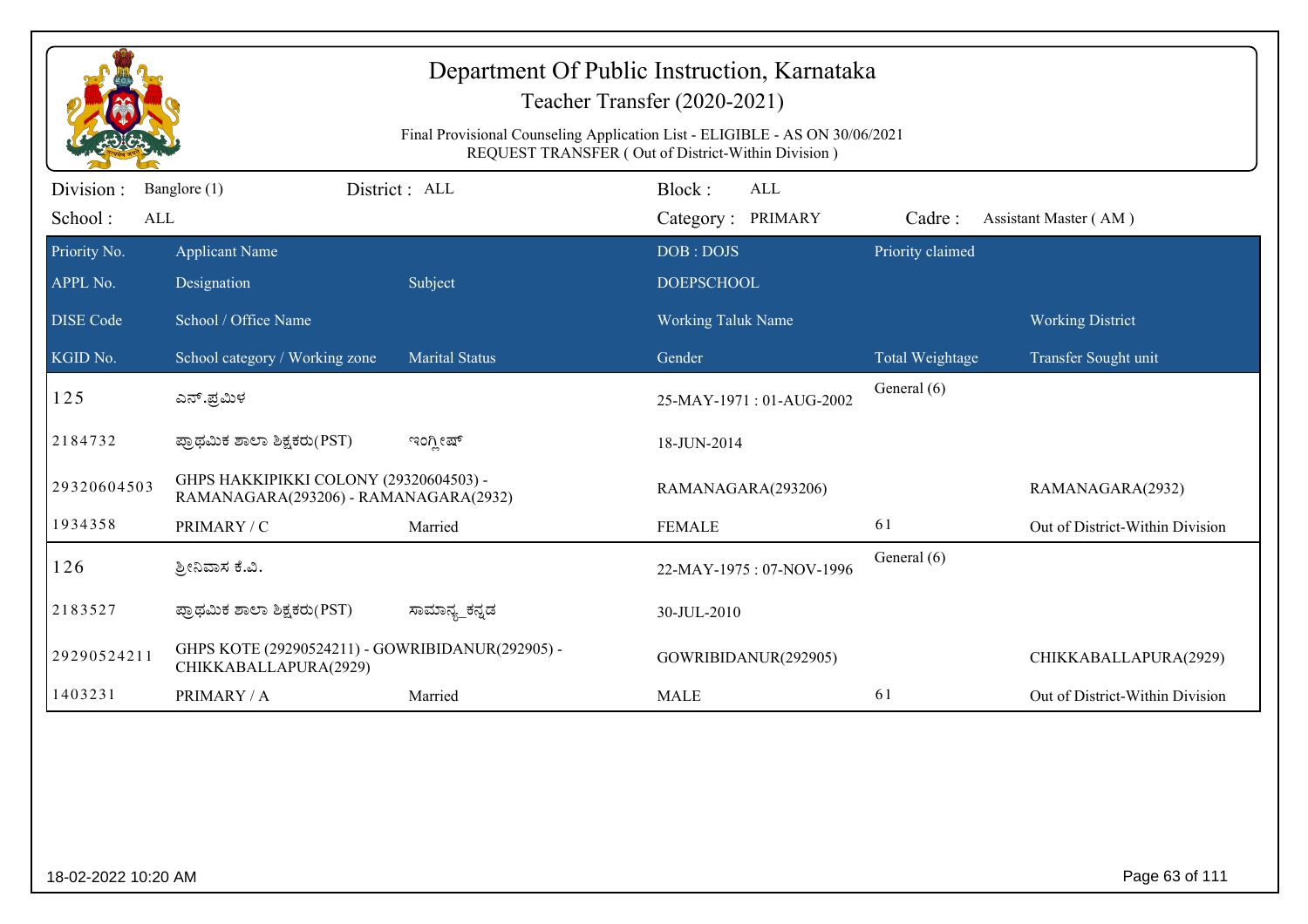|                              | Department Of Public Instruction, Karnataka<br>Teacher Transfer (2020-2021)<br>Final Provisional Counseling Application List - ELIGIBLE - AS ON 30/06/2021<br>REQUEST TRANSFER (Out of District-Within Division) |                                                       |                                           |                  |                                                 |  |  |
|------------------------------|------------------------------------------------------------------------------------------------------------------------------------------------------------------------------------------------------------------|-------------------------------------------------------|-------------------------------------------|------------------|-------------------------------------------------|--|--|
| Division :<br>School:<br>ALL | Banglore (1)                                                                                                                                                                                                     | District : ALL                                        | Block:<br><b>ALL</b><br>Category: PRIMARY | Cadre:           | Assistant Master (AM)                           |  |  |
| Priority No.<br>APPL No.     | <b>Applicant Name</b><br>Designation                                                                                                                                                                             | Subject                                               | DOB: DOJS<br><b>DOEPSCHOOL</b>            | Priority claimed |                                                 |  |  |
| <b>DISE</b> Code<br>KGID No. | School / Office Name<br>School category / Working zone                                                                                                                                                           | <b>Marital Status</b>                                 | <b>Working Taluk Name</b><br>Gender       | Total Weightage  | <b>Working District</b><br>Transfer Sought unit |  |  |
| 127                          | ಲಲಿತ ಜಿ                                                                                                                                                                                                          |                                                       | 11-JAN-1976: 05-SEP-2005                  | General (6)      |                                                 |  |  |
| 2180886                      | ಪ್ರಾಥಮಿಕ ಶಾಲಾ ಶಿಕ್ಷಕರು(PST)                                                                                                                                                                                      | ಸಾಮಾನ್ಯ_ಕನ್ನಡ                                         | 05-SEP-2005                               |                  |                                                 |  |  |
| 29290521301                  | GHPS THIPPAGANAHALLI (29290521301) -<br>GOWRIBIDANUR(292905) - CHIKKABALLAPURA(2929)                                                                                                                             |                                                       | GOWRIBIDANUR(292905)                      |                  | CHIKKABALLAPURA(2929)                           |  |  |
| 23635210                     | PRIMARY / C                                                                                                                                                                                                      | Widow                                                 | <b>FEMALE</b>                             | 61               | Out of District-Within Division                 |  |  |
| 128                          | ಪುಷ್ಪಾವತಿ ವೈ                                                                                                                                                                                                     |                                                       | 02-JUL-1971: 25-NOV-2003                  | General (6)      |                                                 |  |  |
| 2177355                      | ಪ್ರಾಥಮಿಕ ಶಾಲಾ ಶಿಕ್ಷಕರು(PST)                                                                                                                                                                                      | ಸಾಮಾನ್ಯ_ಕನ್ನಡ                                         | 08-SEP-2012                               |                  |                                                 |  |  |
| 29130216201                  | CHITRADURGA(2913)                                                                                                                                                                                                | GHPS KYADHIGUNTE (29130216201) - CHALLAKERE(291302) - | CHALLAKERE(291302)                        |                  | CHITRADURGA(2913)                               |  |  |
| 1696985                      | PRIMARY / C                                                                                                                                                                                                      | Married                                               | <b>FEMALE</b>                             | 60               | Out of District-Within Division                 |  |  |
|                              |                                                                                                                                                                                                                  |                                                       |                                           |                  |                                                 |  |  |
| 18-02-2022 10:20 AM          |                                                                                                                                                                                                                  |                                                       |                                           |                  | Page 64 of 111                                  |  |  |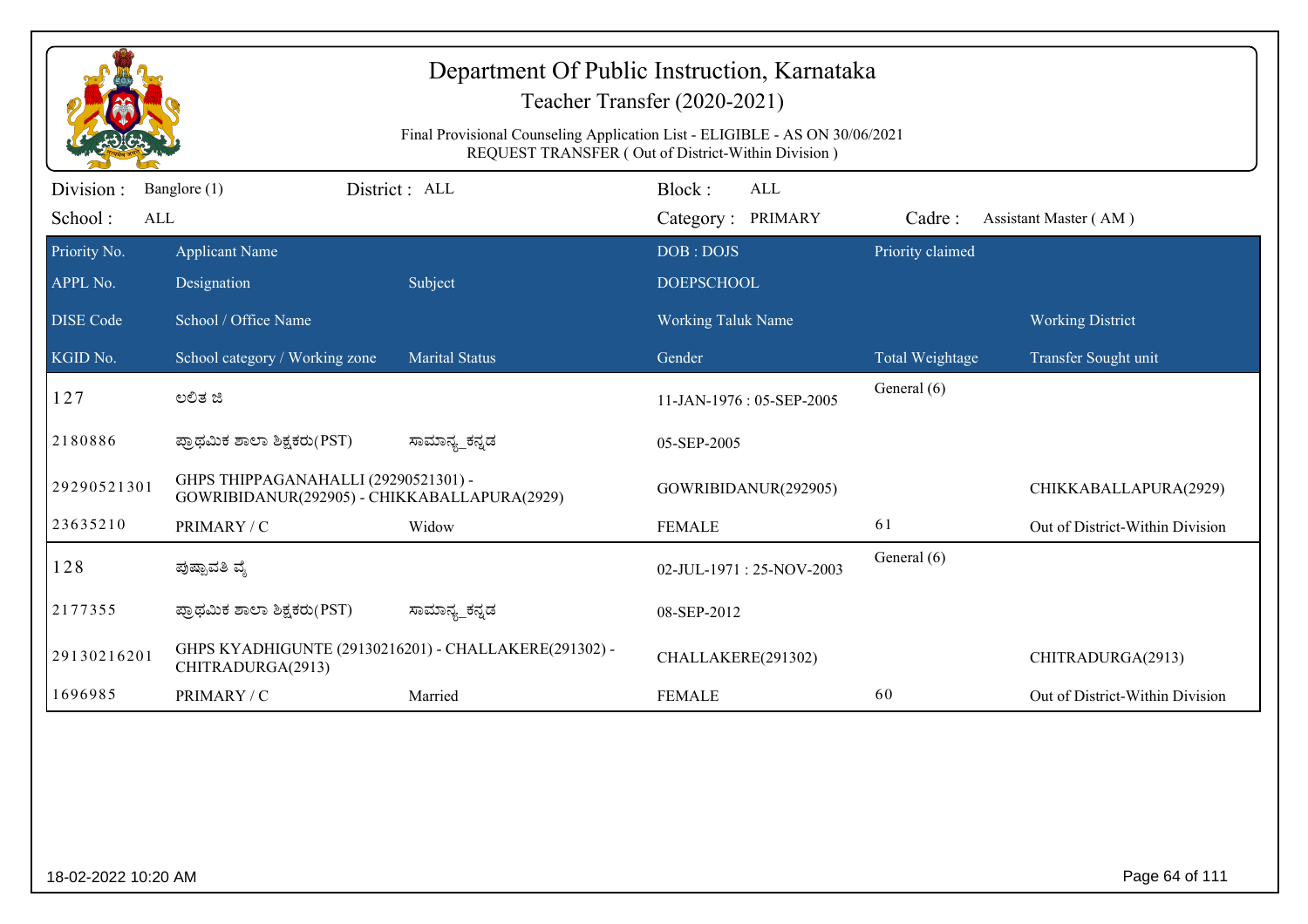|                             | Department Of Public Instruction, Karnataka<br>Teacher Transfer (2020-2021)<br>Final Provisional Counseling Application List - ELIGIBLE - AS ON 30/06/2021 |                       |                                                                                          |                  |                                 |  |  |  |
|-----------------------------|------------------------------------------------------------------------------------------------------------------------------------------------------------|-----------------------|------------------------------------------------------------------------------------------|------------------|---------------------------------|--|--|--|
| Division:<br>School:<br>ALL | Banglore (1)                                                                                                                                               | District : ALL        | REQUEST TRANSFER (Out of District-Within Division)<br>Block:<br>ALL<br>Category: PRIMARY | Cadre:           | Assistant Master (AM)           |  |  |  |
| Priority No.                | <b>Applicant Name</b>                                                                                                                                      |                       | DOB: DOJS                                                                                | Priority claimed |                                 |  |  |  |
| APPL No.                    | Designation                                                                                                                                                | Subject               | <b>DOEPSCHOOL</b>                                                                        |                  |                                 |  |  |  |
| <b>DISE Code</b>            | School / Office Name                                                                                                                                       |                       | Working Taluk Name                                                                       |                  | <b>Working District</b>         |  |  |  |
| KGID No.                    | School category / Working zone                                                                                                                             | <b>Marital Status</b> | Gender                                                                                   | Total Weightage  | Transfer Sought unit            |  |  |  |
| 129                         | ವಿಜಯಕುಮಾರಿ.ಎಸ್                                                                                                                                             |                       | 10-JUN-1964: 30-SEP-1985                                                                 | General (6)      |                                 |  |  |  |
| 2182785                     | ಪ್ರಾಥಮಿಕ ಶಾಲಾ ಶಿಕ್ಷಕರು(PST)                                                                                                                                | ಸಾಮಾನ್ಯ_ಕನ್ನಡ         | 04-OCT-2004                                                                              |                  |                                 |  |  |  |
| 29191244602                 | GHPS BOYS M.G ROAD S.V. PUR (29191244602) -<br>SRINIVASAPUR(291912) - KOLAR(2919)                                                                          |                       | SRINIVASAPUR(291912)                                                                     |                  | KOLAR(2919)                     |  |  |  |
| 1148517                     | PRIMARY / A                                                                                                                                                | Widow                 | <b>FEMALE</b>                                                                            | 59               | Out of District-Within Division |  |  |  |
| 130                         | ಲಲಿತಮ್ಮ ಆರ್                                                                                                                                                |                       | 08-FEB-1970: 01-AUG-2002                                                                 | General (6)      |                                 |  |  |  |
| 2185400                     | ಪ್ರಾಥಮಿಕ ಶಾಲಾ ಶಿಕ್ಷಕರು(PST)                                                                                                                                | ಕನ್ನಡ                 | 26-AUG-2016                                                                              |                  |                                 |  |  |  |
| 29150203603                 | GHPS BASAVAPURA (29150203603) - HOSANAGAR(291502) -<br>SHIVAMOGGA(2915)                                                                                    |                       | HOSANAGAR(291502)                                                                        |                  | SHIVAMOGGA(2915)                |  |  |  |
| 1918009                     | PRIMARY / C                                                                                                                                                | Married               | <b>FEMALE</b>                                                                            | 59               | Out of District-Within Division |  |  |  |
|                             |                                                                                                                                                            |                       |                                                                                          |                  |                                 |  |  |  |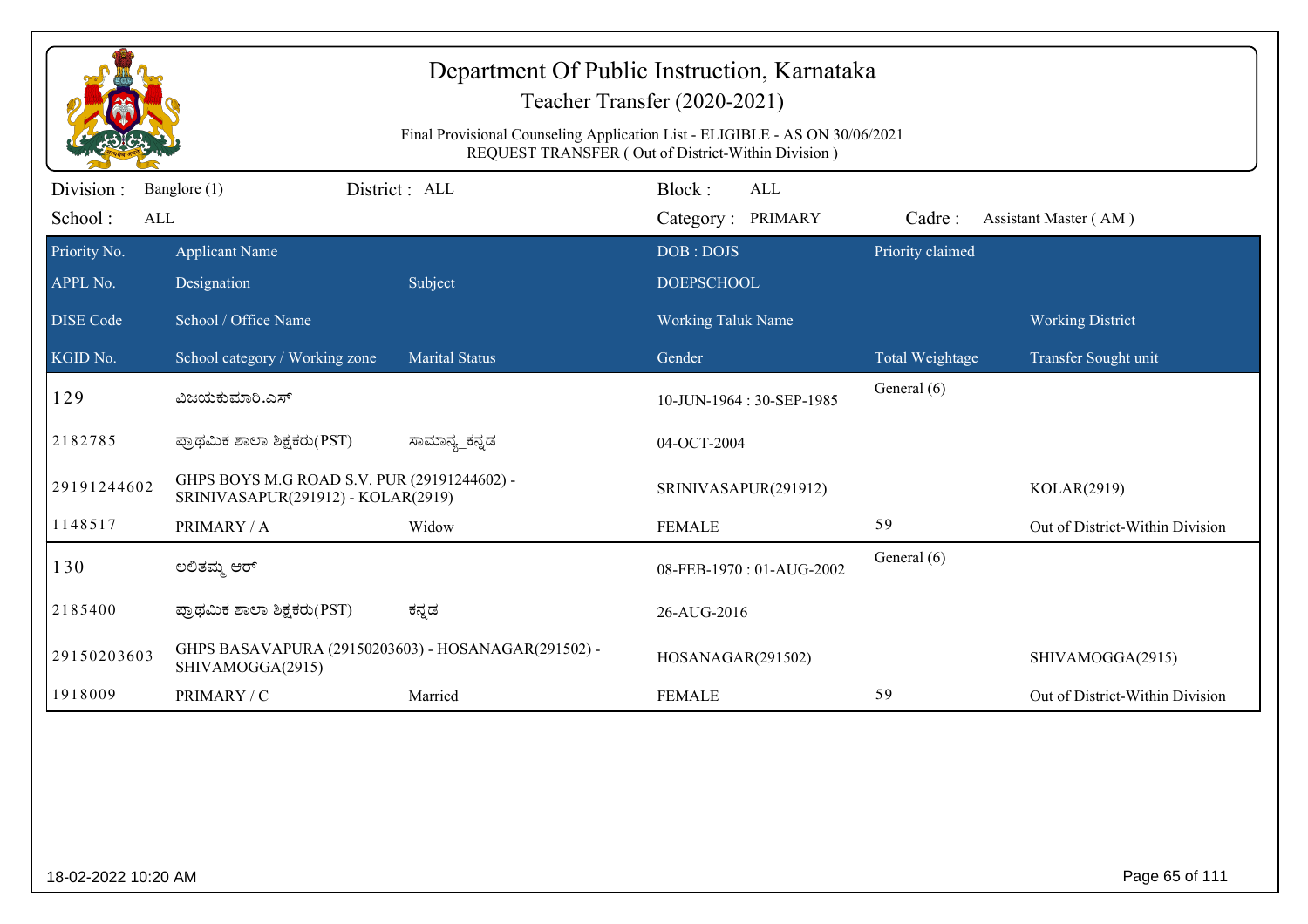|                         | Teacher Transfer (2020-2021)                                             |                       |                                                                                                                                   |                  |                                 |  |
|-------------------------|--------------------------------------------------------------------------|-----------------------|-----------------------------------------------------------------------------------------------------------------------------------|------------------|---------------------------------|--|
|                         |                                                                          |                       | Final Provisional Counseling Application List - ELIGIBLE - AS ON 30/06/2021<br>REQUEST TRANSFER (Out of District-Within Division) |                  |                                 |  |
| Division :              | Banglore (1)                                                             | District: ALL         | Block:<br>ALL                                                                                                                     |                  |                                 |  |
| School:<br>$\mbox{ALL}$ |                                                                          |                       | Category: PRIMARY                                                                                                                 | Cadre:           | Assistant Master (AM)           |  |
| Priority No.            | <b>Applicant Name</b>                                                    |                       | DOB: DOJS                                                                                                                         | Priority claimed |                                 |  |
| APPL No.                | Designation                                                              | Subject               | <b>DOEPSCHOOL</b>                                                                                                                 |                  |                                 |  |
| <b>DISE</b> Code        | School / Office Name                                                     |                       | Working Taluk Name                                                                                                                |                  | <b>Working District</b>         |  |
| KGID No.                | School category / Working zone                                           | <b>Marital Status</b> | Gender                                                                                                                            | Total Weightage  | Transfer Sought unit            |  |
| 131                     | ಅಂಜನಪ್ಪ ಟಿ                                                               |                       | 24-JAN-1971: 24-JUN-2003                                                                                                          | General (6)      |                                 |  |
| 2177444                 | ಪ್ರಾಥಮಿಕ ಶಾಲಾ ಶಿಕ್ಷಕರು(PST)                                              | ಸಾಮಾನ್ಯ_ಕನ್ನಡ         | 14-AUG-2013                                                                                                                       |                  |                                 |  |
| 29130201501             | GHPS JOGIHATTY (29130201501) - CHALLAKERE(291302) -<br>CHITRADURGA(2913) |                       | CHALLAKERE(291302)                                                                                                                |                  | CHITRADURGA(2913)               |  |
| 2178684                 | PRIMARY / C                                                              | Married               | <b>MALE</b>                                                                                                                       | 59               | Out of District-Within Division |  |
| 132                     | ಶ್ಮೆಲಾ.ಎಂ                                                                |                       | 12-MAY-1972: 16-AUG-2002                                                                                                          | General (6)      |                                 |  |
| 2177856                 | ಪದವೀಧರ ಪ್ರಾಥಮಿಕ ಶಿಕ್ಷಕರು(ಭಾಷೆ)<br><b>GPT</b>                             | ಇಂಗ್ಲೀಷ್              | 05-FEB-2016                                                                                                                       |                  |                                 |  |
| 29190903801             | GHPS BAVANAHALLI (29190903801) - MALUR(291909) -<br>KOLAR(2919)          |                       | MALUR(291909)                                                                                                                     |                  | KOLAR(2919)                     |  |
| 1999021                 | PRIMARY / C                                                              | Married               | <b>FEMALE</b>                                                                                                                     | 59               | Out of District-Within Division |  |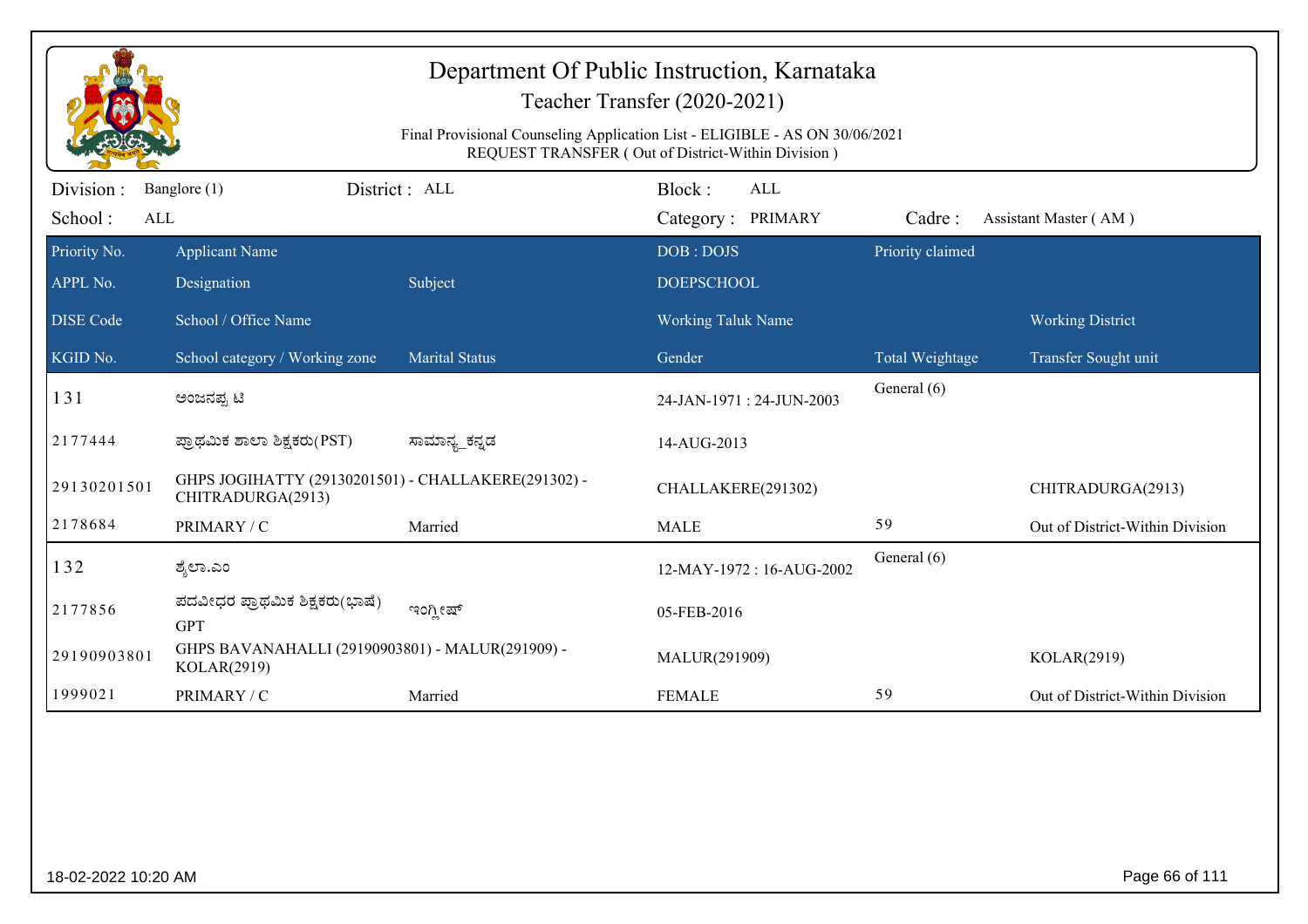|                             |                                                                          | Final Provisional Counseling Application List - ELIGIBLE - AS ON 30/06/2021 | Department Of Public Instruction, Karnataka<br>Teacher Transfer (2020-2021) |                  |                                 |
|-----------------------------|--------------------------------------------------------------------------|-----------------------------------------------------------------------------|-----------------------------------------------------------------------------|------------------|---------------------------------|
|                             |                                                                          |                                                                             | REQUEST TRANSFER (Out of District-Within Division)                          |                  |                                 |
| Division:<br>School:<br>ALL | Banglore (1)                                                             | District: ALL                                                               | Block:<br>ALL<br>Category: PRIMARY                                          | Cadre:           | Assistant Master (AM)           |
| Priority No.                | <b>Applicant Name</b>                                                    |                                                                             | DOB: DOJS                                                                   | Priority claimed |                                 |
| APPL No.                    | Designation                                                              | Subject                                                                     | <b>DOEPSCHOOL</b>                                                           |                  |                                 |
| <b>DISE</b> Code            | School / Office Name                                                     |                                                                             | <b>Working Taluk Name</b>                                                   |                  | <b>Working District</b>         |
| KGID No.                    | School category / Working zone                                           | <b>Marital Status</b>                                                       | Gender                                                                      | Total Weightage  | Transfer Sought unit            |
| 133                         | ವೇಣುಗೋಪಾಲ್ ಬಿ                                                            |                                                                             | 23-MAY-1974: 26-JUN-2003                                                    | General (6)      |                                 |
| 2184745                     | ಪ್ರಾಥಮಿಕ ಶಾಲಾ ಶಿಕ್ಷಕರು(PST)                                              | ಇಂಗ್ಲೀಷ್                                                                    | 04-AUG-2013                                                                 |                  |                                 |
| 29310424301                 | - TUMAKURU MADHUGIRI(2931)                                               | GHPS SHRAVANDANAHALLI (29310424301) - MADHUGIRI(293104)                     | MADHUGIRI(293104)                                                           |                  | TUMAKURU MADHUGIRI(2931)        |
| 1914847                     | PRIMARY / C                                                              | Married                                                                     | <b>MALE</b>                                                                 | 59               | Out of District-Within Division |
| 134                         | ಶಾರದ ಹೆಚ್.                                                               |                                                                             | 19-MAR-1979: 14-AUG-2002                                                    | General (6)      |                                 |
| 2185321                     | ಪ್ರಾಥಮಿಕ ಶಾಲಾ ಶಿಕ್ಷಕರು(PST)                                              | ಸಾಮಾನ್ಯ_ಕನ್ನಡ                                                               | 08-NOV-2016                                                                 |                  |                                 |
| 29320610301                 | G LPS HOSADODDI (29320610301) - RAMANAGARA(293206) -<br>RAMANAGARA(2932) |                                                                             | RAMANAGARA(293206)                                                          |                  | RAMANAGARA(2932)                |
| 2304964                     | PRIMARY / C                                                              | Married                                                                     | <b>FEMALE</b>                                                               | 59               | Out of District-Within Division |
|                             |                                                                          |                                                                             |                                                                             |                  |                                 |
| 18-02-2022 10:20 AM         |                                                                          |                                                                             |                                                                             |                  | Page 67 of 111                  |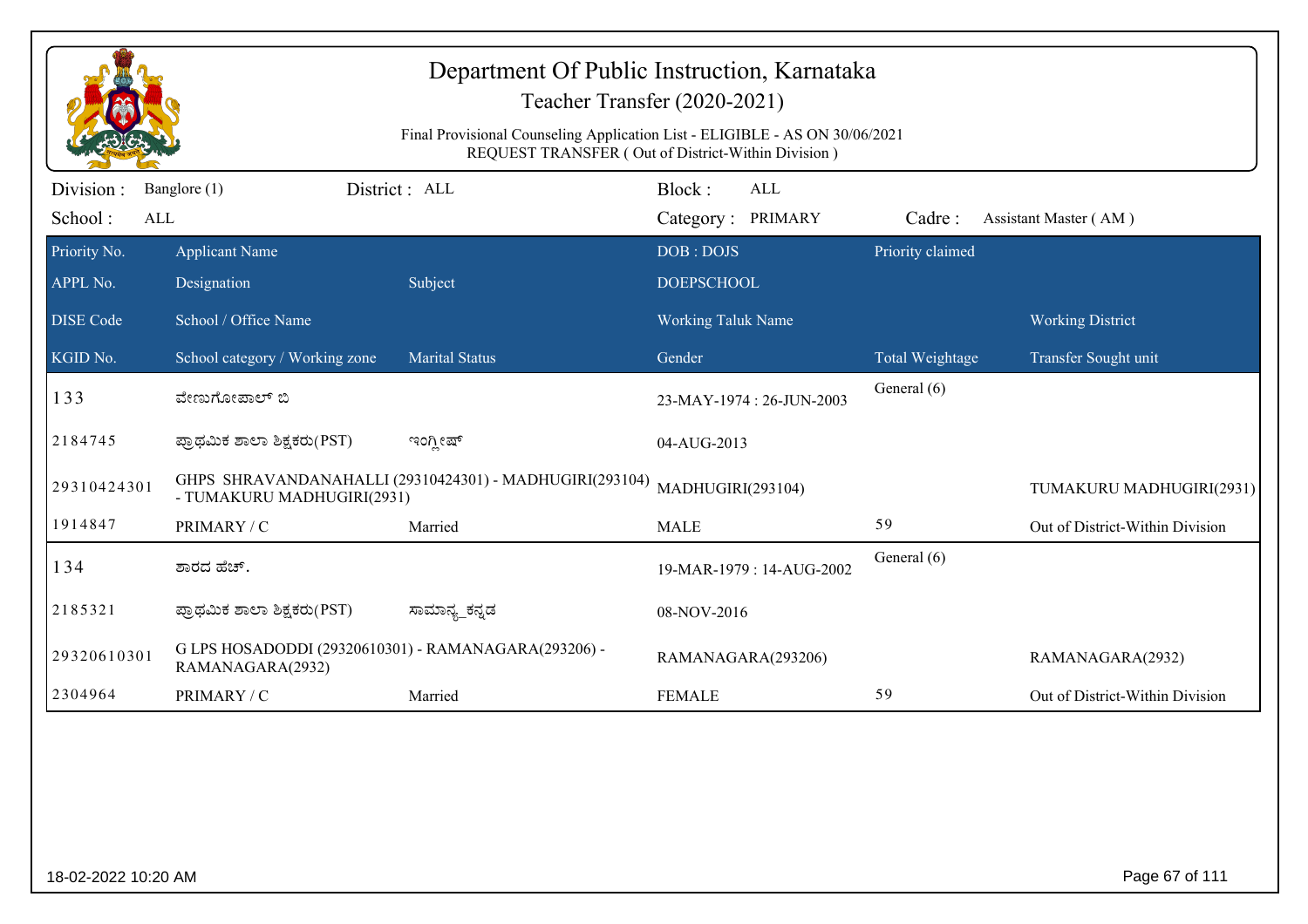|                             | Department Of Public Instruction, Karnataka<br>Teacher Transfer (2020-2021)<br>Final Provisional Counseling Application List - ELIGIBLE - AS ON 30/06/2021<br>REQUEST TRANSFER (Out of District-Within Division) |                       |                                    |                  |                                 |  |  |  |
|-----------------------------|------------------------------------------------------------------------------------------------------------------------------------------------------------------------------------------------------------------|-----------------------|------------------------------------|------------------|---------------------------------|--|--|--|
| Division:<br>School:<br>ALL | Banglore (1)                                                                                                                                                                                                     | District : ALL        | Block:<br>ALL<br>Category: PRIMARY | Cadre:           | Assistant Master (AM)           |  |  |  |
| Priority No.<br>APPL No.    | <b>Applicant Name</b><br>Designation                                                                                                                                                                             | Subject               | DOB: DOJS<br><b>DOEPSCHOOL</b>     | Priority claimed |                                 |  |  |  |
| <b>DISE Code</b>            | School / Office Name                                                                                                                                                                                             |                       | <b>Working Taluk Name</b>          |                  | <b>Working District</b>         |  |  |  |
| KGID No.                    | School category / Working zone                                                                                                                                                                                   | <b>Marital Status</b> | Gender                             | Total Weightage  | Transfer Sought unit            |  |  |  |
| 135                         | ಅಮರಾವತಿ                                                                                                                                                                                                          |                       | 25-AUG-1982: 29-MAR-2004           | General (6)      |                                 |  |  |  |
| 2183693                     | ಪ್ರಾಥಮಿಕ ಶಾಲಾ ಶಿಕ್ಷಕರು(PST)                                                                                                                                                                                      | ಸಾಮಾನ್ಯ_ಕನ್ನಡ         | 05-AUG-2010                        |                  |                                 |  |  |  |
| 29320803101                 | G LPS DEVARAKAGGALAHALLI (29320803101) -<br>KANAKAPURA(293208) - RAMANAGARA(2932)                                                                                                                                |                       | KANAKAPURA(293208)                 |                  | RAMANAGARA(2932)                |  |  |  |
| 1934765                     | PRIMARY / C                                                                                                                                                                                                      | Married               | <b>FEMALE</b>                      | 59               | Out of District-Within Division |  |  |  |
| 136                         | ಸರಸ್ಪತಿ ಟಿ                                                                                                                                                                                                       |                       | 24-DEC-1968: 22-NOV-2003           | General (6)      |                                 |  |  |  |
| 2180332                     | ಪ್ರಾಥಮಿಕ ಶಾಲಾ ಶಿಕ್ಷಕರು(PST)                                                                                                                                                                                      | ಕನ್ನಡ                 | 15-JUL-2014                        |                  |                                 |  |  |  |
| 29130508201                 | GHPS KITTADAL (29130508201) - HOSADURGA(291305) -<br>CHITRADURGA(2913)                                                                                                                                           |                       | HOSADURGA(291305)                  |                  | CHITRADURGA(2913)               |  |  |  |
| 1967858                     | PRIMARY / C                                                                                                                                                                                                      | Married               | <b>FEMALE</b>                      | 58               | Out of District-Within Division |  |  |  |
|                             |                                                                                                                                                                                                                  |                       |                                    |                  |                                 |  |  |  |
| 18-02-2022 10:20 AM         |                                                                                                                                                                                                                  |                       |                                    |                  | Page 68 of 111                  |  |  |  |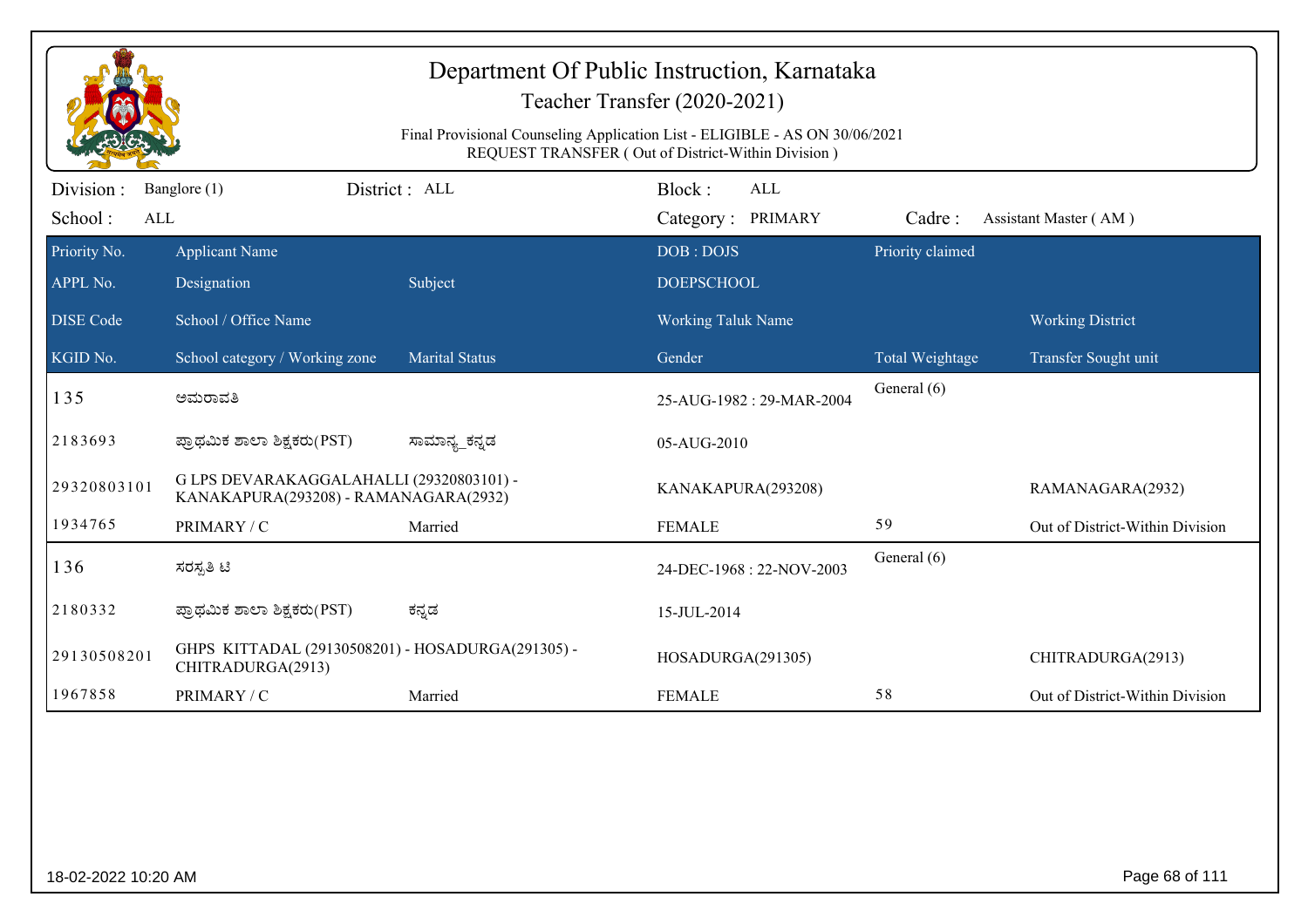|                             | Department Of Public Instruction, Karnataka<br>Teacher Transfer (2020-2021)<br>Final Provisional Counseling Application List - ELIGIBLE - AS ON 30/06/2021<br>REQUEST TRANSFER (Out of District-Within Division) |                                                        |                                           |                  |                                 |  |  |  |
|-----------------------------|------------------------------------------------------------------------------------------------------------------------------------------------------------------------------------------------------------------|--------------------------------------------------------|-------------------------------------------|------------------|---------------------------------|--|--|--|
| Division:<br>School:<br>ALL | Banglore (1)                                                                                                                                                                                                     | District : ALL                                         | Block:<br><b>ALL</b><br>Category: PRIMARY | Cadre:           | Assistant Master (AM)           |  |  |  |
| Priority No.<br>APPL No.    | <b>Applicant Name</b><br>Designation                                                                                                                                                                             | Subject                                                | DOB: DOJS<br><b>DOEPSCHOOL</b>            | Priority claimed |                                 |  |  |  |
| <b>DISE Code</b>            | School / Office Name                                                                                                                                                                                             |                                                        | <b>Working Taluk Name</b>                 |                  | <b>Working District</b>         |  |  |  |
| KGID No.                    | School category / Working zone                                                                                                                                                                                   | <b>Marital Status</b>                                  | Gender                                    | Total Weightage  | Transfer Sought unit            |  |  |  |
| 137                         | ಆರ್ ಗುರುಮೂರ್ತಿ                                                                                                                                                                                                   |                                                        | 06-MAY-1970: 03-AUG-2002                  | General (6)      |                                 |  |  |  |
| 2176637                     | ಪ್ರಾಥಮಿಕ ಶಾಲಾ ಶಿಕ್ಷಕರು(PST)                                                                                                                                                                                      | ಕನ್ನಡ                                                  | 05-JAN-2017                               |                  |                                 |  |  |  |
| 29210421901                 | GHPS GANAGALURU (29210421901) - HOSAKOTE(292104) -<br><b>BENGALURU RURAL(2921)</b>                                                                                                                               |                                                        | HOSAKOTE(292104)                          |                  | <b>BENGALURU RURAL(2921)</b>    |  |  |  |
| 1812142                     | PRIMARY / C                                                                                                                                                                                                      | Married                                                | <b>MALE</b>                               | 58               | Out of District-Within Division |  |  |  |
| 138                         | ಎಂ.ಲಕ್ಷ್ಮೀನಾರಾಯಣಪ್ಪ                                                                                                                                                                                              |                                                        | 01-JUL-1965: 18-JAN-2001                  | General (6)      |                                 |  |  |  |
| 2176973                     | ಪ್ರಾಥಮಿಕ ಶಾಲಾ ಶಿಕ್ಷಕರು(PST)                                                                                                                                                                                      | ಕನ್ನಡ                                                  | 01-AUG-2016                               |                  |                                 |  |  |  |
| 29210305601                 | <b>BENGALURU RURAL(2921)</b>                                                                                                                                                                                     | GHPS HURULAGURKI (29210305601) - DEVANAHALLI(292103) - | DEVANAHALLI(292103)                       |                  | <b>BENGALURU RURAL(2921)</b>    |  |  |  |
| 1849977                     | PRIMARY / C                                                                                                                                                                                                      | Married                                                | <b>MALE</b>                               | 57               | Out of District-Within Division |  |  |  |
|                             |                                                                                                                                                                                                                  |                                                        |                                           |                  |                                 |  |  |  |
| 18-02-2022 10:20 AM         |                                                                                                                                                                                                                  |                                                        |                                           |                  | Page 69 of 111                  |  |  |  |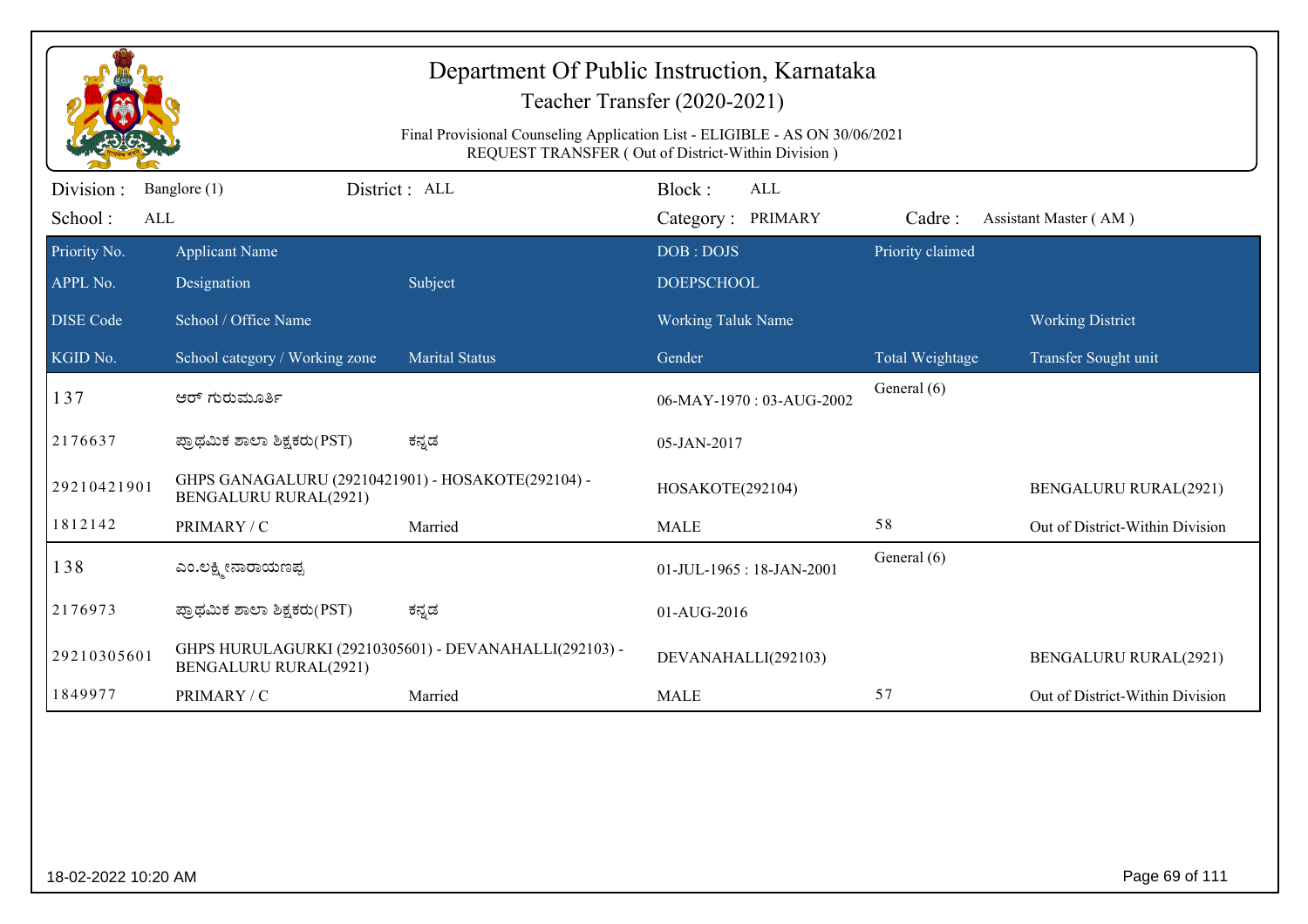|                              | Department Of Public Instruction, Karnataka<br>Teacher Transfer (2020-2021)<br>Final Provisional Counseling Application List - ELIGIBLE - AS ON 30/06/2021<br>REQUEST TRANSFER (Out of District-Within Division) |                                                          |                                           |                  |                                 |  |  |  |
|------------------------------|------------------------------------------------------------------------------------------------------------------------------------------------------------------------------------------------------------------|----------------------------------------------------------|-------------------------------------------|------------------|---------------------------------|--|--|--|
| Division :<br>School:<br>ALL | Banglore (1)                                                                                                                                                                                                     | District: ALL                                            | Block:<br><b>ALL</b><br>Category: PRIMARY | Cadre:           | Assistant Master (AM)           |  |  |  |
| Priority No.<br>APPL No.     | <b>Applicant Name</b><br>Designation                                                                                                                                                                             | Subject                                                  | DOB: DOJS<br><b>DOEPSCHOOL</b>            | Priority claimed |                                 |  |  |  |
| <b>DISE</b> Code             | School / Office Name                                                                                                                                                                                             |                                                          | <b>Working Taluk Name</b>                 |                  | <b>Working District</b>         |  |  |  |
| KGID No.                     | School category / Working zone                                                                                                                                                                                   | <b>Marital Status</b>                                    | Gender                                    | Total Weightage  | Transfer Sought unit            |  |  |  |
| 139                          | ಪ್ರೇಮಾನಂದ.ಎ                                                                                                                                                                                                      |                                                          | 11-JUN-1968: 24-NOV-2003                  | General (6)      |                                 |  |  |  |
| 2177280                      | ಪ್ರಾಥಮಿಕ ಶಾಲಾ ಶಿಕ್ಷಕರು(PST)                                                                                                                                                                                      | ಸಾಮಾನ್ಯ_ಕನ್ನಡ                                            | 08-OCT-2016                               |                  |                                 |  |  |  |
| 29210415001                  | <b>BENGALURU RURAL(2921)</b>                                                                                                                                                                                     | G LPS KAMARASANAHALLI (29210415001) - HOSAKOTE(292104) - | HOSAKOTE(292104)                          |                  | <b>BENGALURU RURAL(2921)</b>    |  |  |  |
| 1934822                      | PRIMARY / C                                                                                                                                                                                                      | Married                                                  | <b>MALE</b>                               | 56               | Out of District-Within Division |  |  |  |
| 140                          | ಎಸ್.ನಾಗರಾಜು                                                                                                                                                                                                      |                                                          | 15-JUN-1973: 01-NOV-2003                  | General (6)      |                                 |  |  |  |
| 2177769                      | ಪ್ರಾಥಮಿಕ ಶಾಲಾ ಶಿಕ್ಷಕರು(PST)                                                                                                                                                                                      | ಸಾಮಾನ್ಯ_ಕನ್ನಡ                                            | 10-AUG-2016                               |                  |                                 |  |  |  |
| 29210201201                  | G LPS VABHASANDRA (29210201201) -<br>DODDABALLAPURA(292102) - BENGALURU RURAL(2921)                                                                                                                              |                                                          | DODDABALLAPURA(292102)                    |                  | <b>BENGALURU RURAL(2921)</b>    |  |  |  |
| 1889009                      | PRIMARY / C                                                                                                                                                                                                      | Married                                                  | <b>MALE</b>                               | 56               | Out of District-Within Division |  |  |  |
|                              |                                                                                                                                                                                                                  |                                                          |                                           |                  |                                 |  |  |  |
| 18-02-2022 10:20 AM          |                                                                                                                                                                                                                  |                                                          |                                           |                  | Page 70 of 111                  |  |  |  |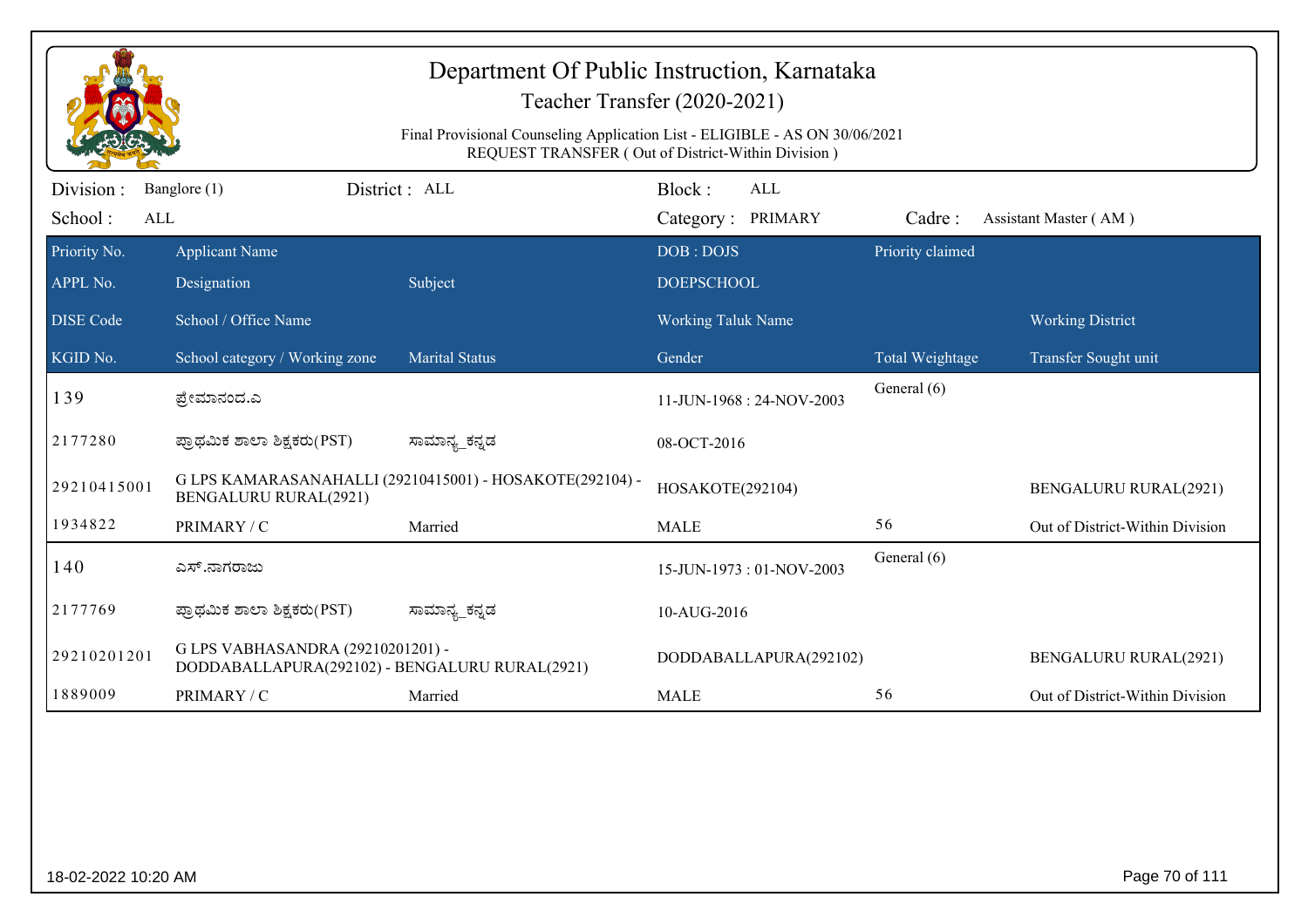|                             |                                                                               | Department Of Public Instruction, Karnataka<br>Final Provisional Counseling Application List - ELIGIBLE - AS ON 30/06/2021 | Teacher Transfer (2020-2021)                       |                  |                                 |
|-----------------------------|-------------------------------------------------------------------------------|----------------------------------------------------------------------------------------------------------------------------|----------------------------------------------------|------------------|---------------------------------|
|                             |                                                                               |                                                                                                                            | REQUEST TRANSFER (Out of District-Within Division) |                  |                                 |
| Division:<br>School:<br>ALL | Banglore (1)                                                                  | District: ALL                                                                                                              | Block:<br>ALL<br>Category: PRIMARY                 | Cadre:           | Assistant Master (AM)           |
| Priority No.                | <b>Applicant Name</b>                                                         |                                                                                                                            | DOB: DOJS                                          | Priority claimed |                                 |
| APPL No.                    | Designation                                                                   | Subject                                                                                                                    | <b>DOEPSCHOOL</b>                                  |                  |                                 |
| <b>DISE</b> Code            | School / Office Name                                                          |                                                                                                                            | <b>Working Taluk Name</b>                          |                  | <b>Working District</b>         |
| KGID No.                    | School category / Working zone                                                | <b>Marital Status</b>                                                                                                      | Gender                                             | Total Weightage  | Transfer Sought unit            |
| 141                         | ಪದ್ಮಕಲಾ ಎನ್                                                                   |                                                                                                                            | 26-SEP-1974 : 20-DEC-2003                          | General (6)      |                                 |
| 2180158                     | ಪ್ರಾಥಮಿಕ ಶಾಲಾ ಶಿಕ್ಷಕರು(PST)                                                   | ಸಾಮಾನ್ಯ_ಕನ್ನಡ                                                                                                              | 16-NOV-2016                                        |                  |                                 |
| 29320608101                 | - RAMANAGARA(2932)                                                            | GHPS KEMPAIANAPALYA (29320608101) - RAMANAGARA(293206)                                                                     | RAMANAGARA(293206)                                 |                  | RAMANAGARA(2932)                |
| 1935358                     | PRIMARY / C                                                                   | Widow                                                                                                                      | <b>FEMALE</b>                                      | 56               | Out of District-Within Division |
| 142                         | ಗೀತ.ಎಸ್ ಆರ್                                                                   |                                                                                                                            | 13-APR-1977: 20-AUG-1998                           | General (6)      |                                 |
| 2182791                     | ಪ್ರಾಥಮಿಕ ಶಾಲಾ ಶಿಕ್ಷಕರು(PST)                                                   | ಸಾಮಾನ್ಯ_ಕನ್ನಡ                                                                                                              | 13-JUN-2011                                        |                  |                                 |
| 29200911402                 | GKHPS VIVEKANGARA (29200911402) - SOUTH3(292009) -<br>BENGALURU U SOUTH(2920) |                                                                                                                            | SOUTH3(292009)                                     |                  | BENGALURU U SOUTH(2920)         |
| 1845639                     | PRIMARY / A                                                                   | Married                                                                                                                    | <b>FEMALE</b>                                      | 56               | Out of District-Within Division |
|                             |                                                                               |                                                                                                                            |                                                    |                  |                                 |
| 18-02-2022 10:20 AM         |                                                                               |                                                                                                                            |                                                    |                  | Page 71 of 111                  |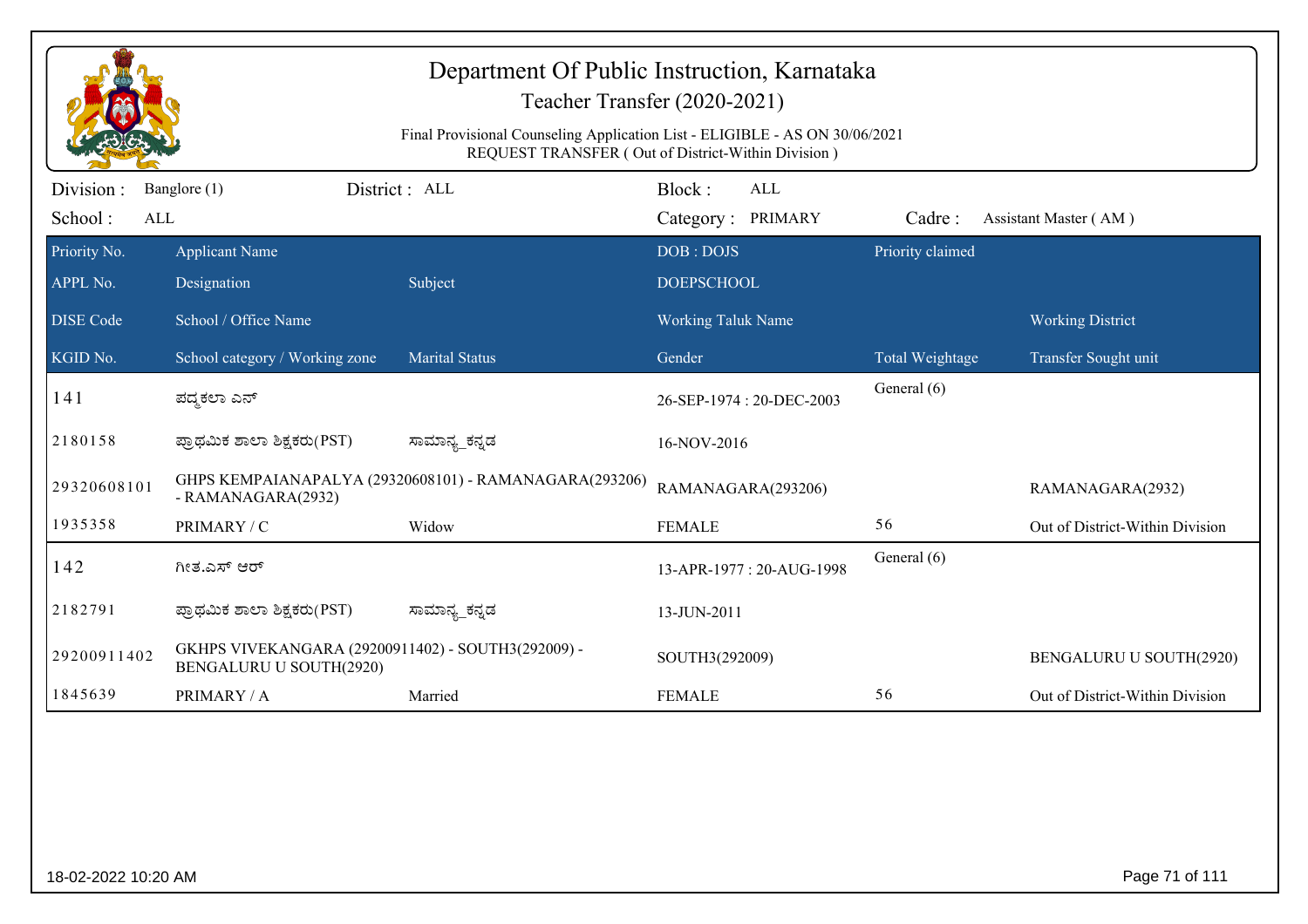| Department Of Public Instruction, Karnataka<br>Teacher Transfer (2020-2021) |                                                                                                                                   |                       |                                    |                  |                                 |  |  |  |
|-----------------------------------------------------------------------------|-----------------------------------------------------------------------------------------------------------------------------------|-----------------------|------------------------------------|------------------|---------------------------------|--|--|--|
|                                                                             | Final Provisional Counseling Application List - ELIGIBLE - AS ON 30/06/2021<br>REQUEST TRANSFER (Out of District-Within Division) |                       |                                    |                  |                                 |  |  |  |
| Division:<br>School:<br>ALL                                                 | Banglore (1)                                                                                                                      | District : ALL        | Block:<br>ALL<br>Category: PRIMARY | Cadre:           | Assistant Master (AM)           |  |  |  |
| Priority No.<br>APPL No.                                                    | <b>Applicant Name</b><br>Designation                                                                                              | Subject               | DOB: DOJS<br><b>DOEPSCHOOL</b>     | Priority claimed |                                 |  |  |  |
| <b>DISE Code</b>                                                            | School / Office Name                                                                                                              |                       | <b>Working Taluk Name</b>          |                  | <b>Working District</b>         |  |  |  |
| KGID No.                                                                    | School category / Working zone                                                                                                    | <b>Marital Status</b> | Gender                             | Total Weightage  | Transfer Sought unit            |  |  |  |
| 143                                                                         | ಭಾಗ್ಯಲಕ್ಷ್ಮಿ ವಿ                                                                                                                   |                       | 01-JUN-1983: 02-APR-2005           | General (6)      |                                 |  |  |  |
| 2175989                                                                     | ಪ್ರಾಥಮಿಕ ಶಾಲಾ ಶಿಕ್ಷಕರು(PST)                                                                                                       | ವಿಜ್ಞಾನ_ಕನ್ನಡ         | 29-JUL-2010                        |                  |                                 |  |  |  |
| 29320707701                                                                 | GHPS A.V.HALLI (29320707701) - CHANNAPATNA(293207) -<br>RAMANAGARA(2932)                                                          |                       | CHANNAPATNA(293207)                |                  | RAMANAGARA(2932)                |  |  |  |
| 2242705                                                                     | PRIMARY / C                                                                                                                       | Unmarried             | <b>FEMALE</b>                      | 56               | Out of District-Within Division |  |  |  |
| 144                                                                         | ಗ್ಲಾಡಿಯಸ್ ಎಬ್ರಿಶಿಯ .J                                                                                                             |                       | 05-JUN-1966: 06-SEP-1994           | General (6)      |                                 |  |  |  |
| 2177999                                                                     | ಪ್ರಾಥಮಿಕ ಶಾಲಾ ಶಿಕ್ಷಕರು(PST)                                                                                                       | ಕನ್ನಡ                 | 01-SEP-1998                        |                  |                                 |  |  |  |
| 29210422011                                                                 | G KBMS HOSAKOTE (29210422011) - HOSAKOTE (292104) -<br><b>BENGALURU RURAL(2921)</b>                                               |                       | HOSAKOTE(292104)                   |                  | <b>BENGALURU RURAL(2921)</b>    |  |  |  |
| 1317475                                                                     | PRIMARY / A                                                                                                                       | Widow                 | <b>FEMALE</b>                      | 55               | Out of District-Within Division |  |  |  |
|                                                                             |                                                                                                                                   |                       |                                    |                  |                                 |  |  |  |
| 18-02-2022 10:20 AM                                                         |                                                                                                                                   |                       |                                    |                  | Page 72 of 111                  |  |  |  |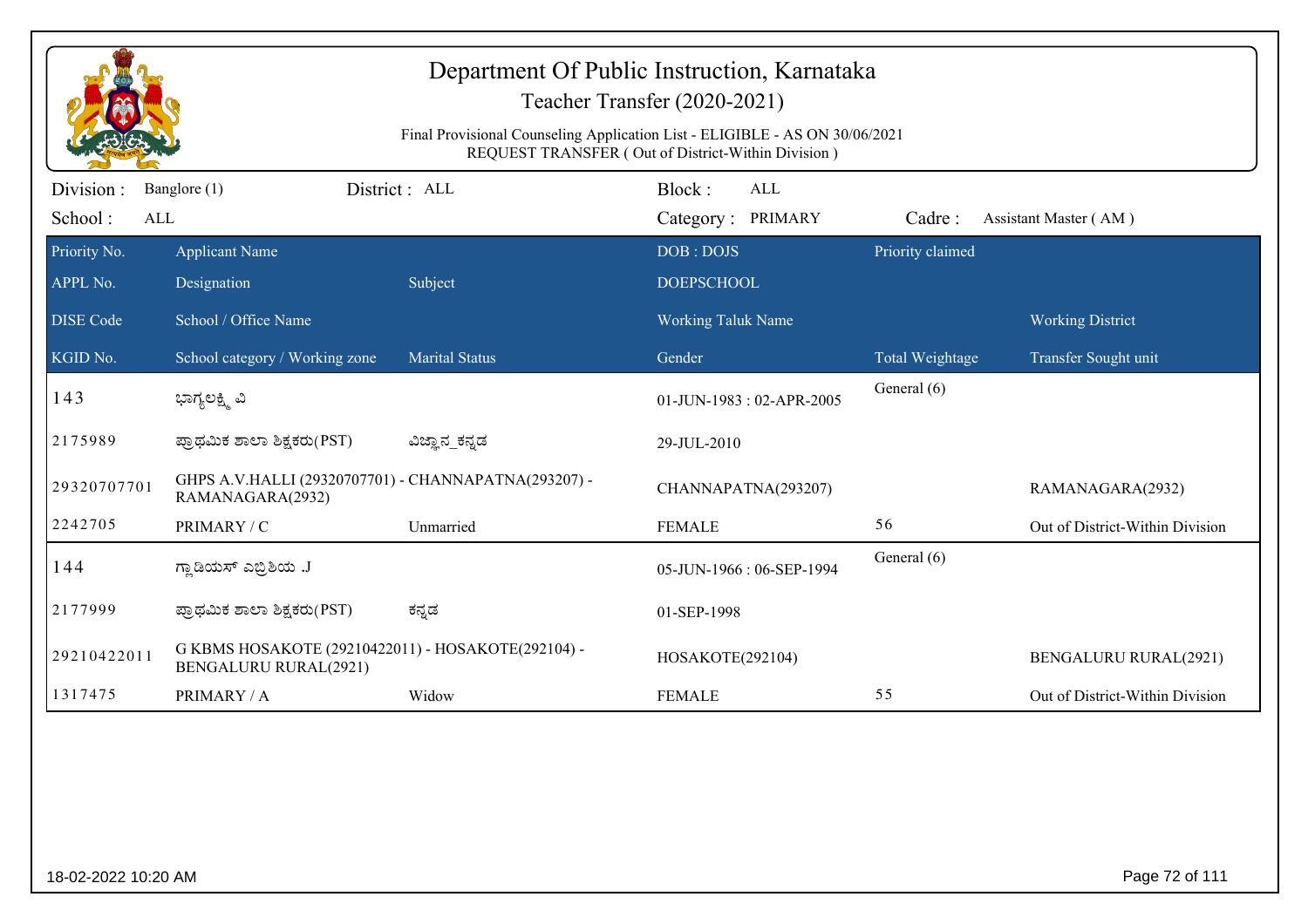| Department Of Public Instruction, Karnataka<br>Teacher Transfer (2020-2021)<br>Final Provisional Counseling Application List - ELIGIBLE - AS ON 30/06/2021<br>REQUEST TRANSFER (Out of District-Within Division) |                                                                                         |                       |                                           |                  |                                 |  |  |
|------------------------------------------------------------------------------------------------------------------------------------------------------------------------------------------------------------------|-----------------------------------------------------------------------------------------|-----------------------|-------------------------------------------|------------------|---------------------------------|--|--|
| Division:<br>School:<br>ALL                                                                                                                                                                                      | Banglore (1)                                                                            | District: ALL         | Block:<br><b>ALL</b><br>Category: PRIMARY | Cadre:           | Assistant Master (AM)           |  |  |
| Priority No.<br>APPL No.                                                                                                                                                                                         | <b>Applicant Name</b><br>Designation                                                    | Subject               | DOB: DOJS<br><b>DOEPSCHOOL</b>            | Priority claimed |                                 |  |  |
| <b>DISE</b> Code                                                                                                                                                                                                 | School / Office Name                                                                    |                       | <b>Working Taluk Name</b>                 |                  | <b>Working District</b>         |  |  |
| KGID No.                                                                                                                                                                                                         | School category / Working zone                                                          | <b>Marital Status</b> | Gender                                    | Total Weightage  | Transfer Sought unit            |  |  |
| 145                                                                                                                                                                                                              | ಸುಮತಿ ಎಂ.ಜಿ                                                                             |                       | 10-APR-1984: 06-JAN-2007                  | General (6)      |                                 |  |  |
| 2184788                                                                                                                                                                                                          | ಪ್ರಾಥಮಿಕ ಶಾಲಾ ಶಿಕ್ಷಕರು(PST)                                                             | ಸಾಮಾನ್ಯ_ಕನ್ನಡ         | 22-JAN-2008                               |                  |                                 |  |  |
| 29320508502                                                                                                                                                                                                      | GHPS MANIGANAHALLI (29320508502) - MAGADI(293205) -<br>RAMANAGARA(2932)                 |                       | MAGADI(293205)                            |                  | RAMANAGARA(2932)                |  |  |
| 2210453                                                                                                                                                                                                          | PRIMARY / C                                                                             | Married               | <b>FEMALE</b>                             | 55               | Out of District-Within Division |  |  |
| 146                                                                                                                                                                                                              | ಉಮ್ಮೆ ಸಲ್ಮಾ                                                                             |                       | 01-JUN-1968: 19-NOV-1998                  | General (6)      |                                 |  |  |
| 2181968                                                                                                                                                                                                          | ಪ್ರಾಥಮಿಕ ಶಾಲಾ ಶಿಕ್ಷಕರು(PST)                                                             | ಸಾಮಾನ್ಯ_ಉರ್ದು         | 01-JUL-2009                               |                  |                                 |  |  |
| 29150418031                                                                                                                                                                                                      | GUHPS KHAZI MOHALLA SHIKARIPUR (29150418031) -<br>SHIKARIPUR(291504) - SHIVAMOGGA(2915) |                       | SHIKARIPUR(291504)                        |                  | SHIVAMOGGA(2915)                |  |  |
| 1458823                                                                                                                                                                                                          | PRIMARY / A                                                                             | Unmarried             | <b>FEMALE</b>                             | 54               | Out of District-Within Division |  |  |
|                                                                                                                                                                                                                  |                                                                                         |                       |                                           |                  |                                 |  |  |
|                                                                                                                                                                                                                  | Page 73 of 111<br>18-02-2022 10:20 AM                                                   |                       |                                           |                  |                                 |  |  |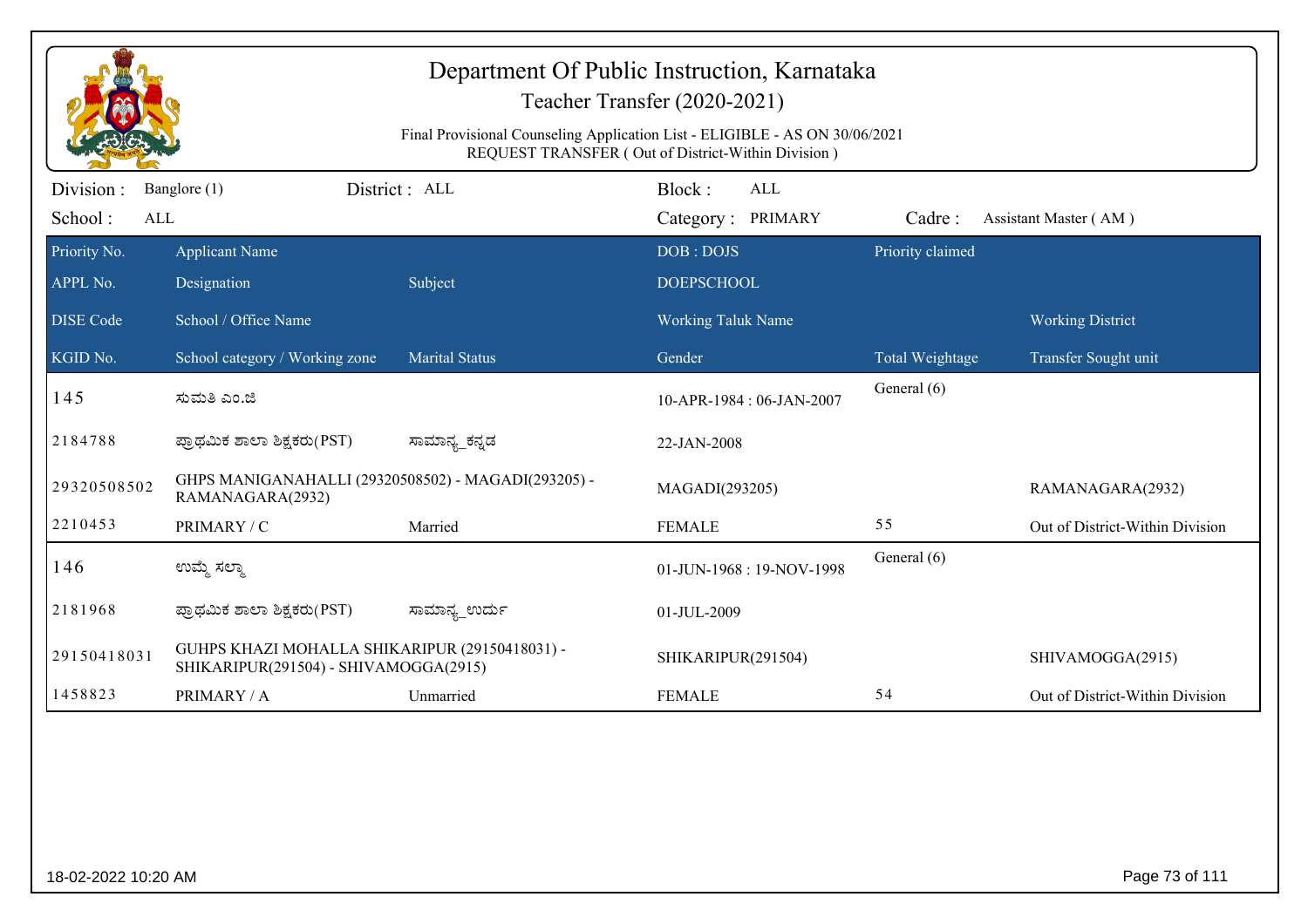| Department Of Public Instruction, Karnataka<br>Teacher Transfer (2020-2021)<br>Final Provisional Counseling Application List - ELIGIBLE - AS ON 30/06/2021 |                                                                                                             |                                                            |                                |                  |                                 |  |  |  |
|------------------------------------------------------------------------------------------------------------------------------------------------------------|-------------------------------------------------------------------------------------------------------------|------------------------------------------------------------|--------------------------------|------------------|---------------------------------|--|--|--|
| Division :                                                                                                                                                 | REQUEST TRANSFER (Out of District-Within Division)<br>District: ALL<br>Block:<br><b>ALL</b><br>Banglore (1) |                                                            |                                |                  |                                 |  |  |  |
| School:<br>ALL                                                                                                                                             |                                                                                                             |                                                            | Category: PRIMARY              | Cadre:           | Assistant Master (AM)           |  |  |  |
| Priority No.<br>APPL No.                                                                                                                                   | <b>Applicant Name</b><br>Designation                                                                        | Subject                                                    | DOB: DOJS<br><b>DOEPSCHOOL</b> | Priority claimed |                                 |  |  |  |
| <b>DISE</b> Code                                                                                                                                           | School / Office Name                                                                                        |                                                            | <b>Working Taluk Name</b>      |                  | <b>Working District</b>         |  |  |  |
| KGID No.                                                                                                                                                   | School category / Working zone                                                                              | <b>Marital Status</b>                                      | Gender                         | Total Weightage  | Transfer Sought unit            |  |  |  |
| 147                                                                                                                                                        | ಸುಜಾತ ಎಂ ಜೆ                                                                                                 |                                                            | 25-JUN-1972: 01-AUG-2002       | General (6)      |                                 |  |  |  |
| 2182868                                                                                                                                                    | ಪ್ರಾಥಮಿಕ ಶಾಲಾ ಶಿಕ್ಷಕರು(PST)                                                                                 | ವಿಜ್ಞಾನ_ಕನ್ನಡ                                              | 01-AUG-2002                    |                  |                                 |  |  |  |
| 29291110801                                                                                                                                                | GOVERNMENT HIGHER PRIMARY SCHOOL HANDIGANALA<br>(29291110801) - SIDLAGHATTA(292911) - CHIKKABALLAPURA       |                                                            | SIDLAGHATTA(292911)            |                  | CHIKKABALLAPURA(2929)           |  |  |  |
| 2078616                                                                                                                                                    | PRIMARY / B                                                                                                 | Married                                                    | <b>FEMALE</b>                  | 54               | Out of District-Within Division |  |  |  |
| 148                                                                                                                                                        | ರಾಜೇಶ್ವರಿ ವಿ                                                                                                |                                                            | 11-MAR-1975: 04-JAN-2007       | General (6)      |                                 |  |  |  |
| 2176979                                                                                                                                                    | ಪ್ರಾಥಮಿಕ ಶಾಲಾ ಶಿಕ್ಷಕರು(PST)                                                                                 | ವಿಜ್ಞಾನ_ಕನ್ನಡ                                              | 17-JUN-2009                    |                  |                                 |  |  |  |
| 29290409601                                                                                                                                                | GOVERNMENT HIGHER PRIMARY SCHOOL DODDAGANJUR                                                                | (29290409601) - CHINTAMANI(292904) - CHIKKABALLAPURA(2929) | CHINTAMANI(292904)             |                  | CHIKKABALLAPURA(2929)           |  |  |  |
| 2080626                                                                                                                                                    | PRIMARY / C                                                                                                 | Married                                                    | <b>FEMALE</b>                  | 54               | Out of District-Within Division |  |  |  |
|                                                                                                                                                            |                                                                                                             |                                                            |                                |                  |                                 |  |  |  |
|                                                                                                                                                            | Page 74 of 111<br>18-02-2022 10:20 AM                                                                       |                                                            |                                |                  |                                 |  |  |  |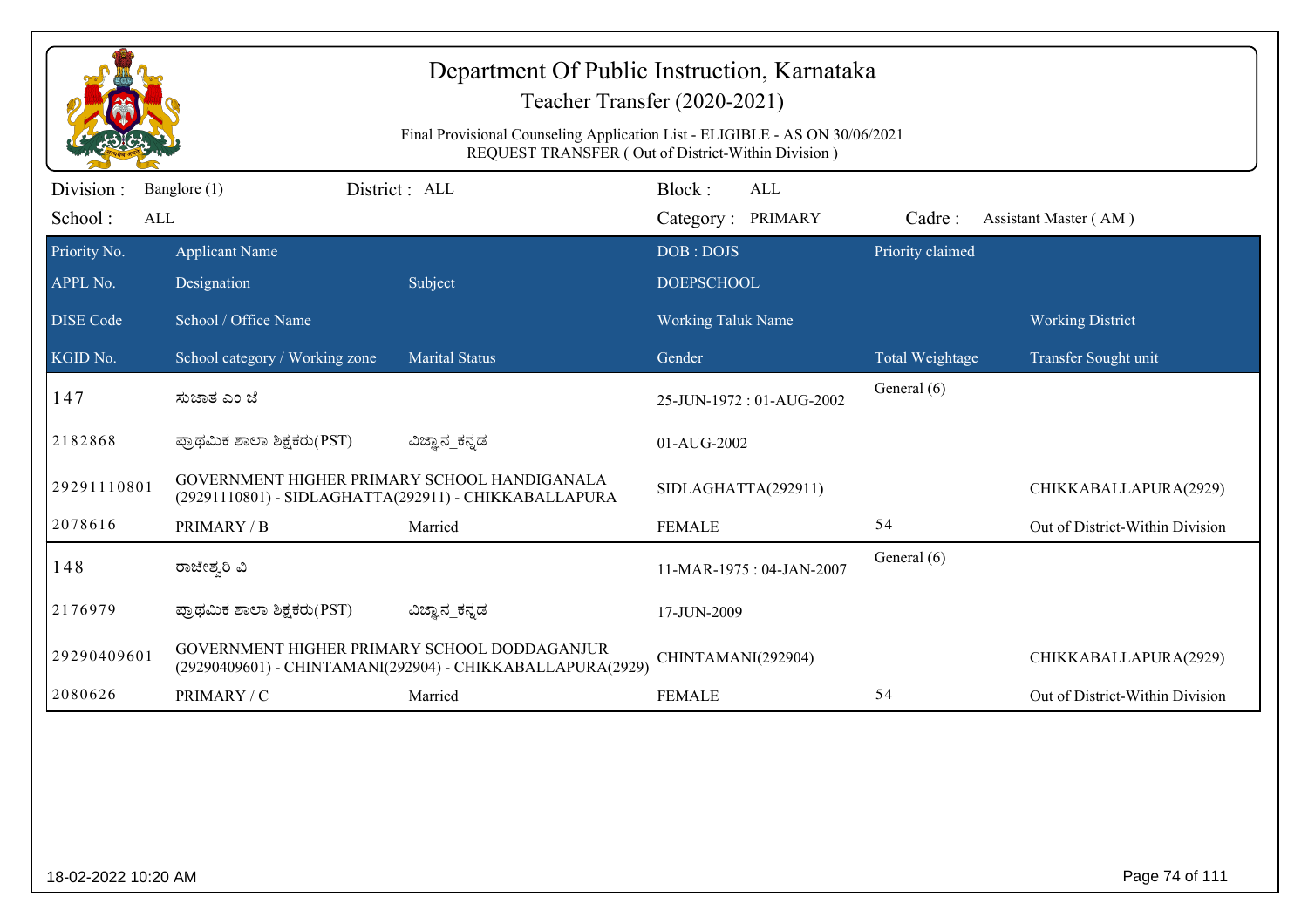| Department Of Public Instruction, Karnataka<br>Teacher Transfer (2020-2021) |                                                                                                                                   |                                                       |                                           |                  |                                 |  |  |  |
|-----------------------------------------------------------------------------|-----------------------------------------------------------------------------------------------------------------------------------|-------------------------------------------------------|-------------------------------------------|------------------|---------------------------------|--|--|--|
|                                                                             | Final Provisional Counseling Application List - ELIGIBLE - AS ON 30/06/2021<br>REQUEST TRANSFER (Out of District-Within Division) |                                                       |                                           |                  |                                 |  |  |  |
| Division :<br>School:<br>ALL                                                | Banglore (1)                                                                                                                      | District: ALL                                         | Block:<br><b>ALL</b><br>Category: PRIMARY | Cadre:           | Assistant Master (AM)           |  |  |  |
| Priority No.<br>APPL No.                                                    | <b>Applicant Name</b><br>Designation                                                                                              | Subject                                               | DOB: DOJS<br><b>DOEPSCHOOL</b>            | Priority claimed |                                 |  |  |  |
| <b>DISE</b> Code                                                            | School / Office Name                                                                                                              |                                                       | <b>Working Taluk Name</b>                 |                  | <b>Working District</b>         |  |  |  |
| KGID No.                                                                    | School category / Working zone                                                                                                    | <b>Marital Status</b>                                 | Gender                                    | Total Weightage  | Transfer Sought unit            |  |  |  |
| 149                                                                         | ಯಶೋಧ ವ್ಯೆ.ವಿ.                                                                                                                     |                                                       | 23-JUL-1976: 05-SEP-1998                  | General (6)      |                                 |  |  |  |
| 2183752                                                                     | ಪ್ರಾಥಮಿಕ ಶಾಲಾ ಶಿಕ್ಷಕರು(PST)                                                                                                       | ಸಾಮಾನ್ಯ_ಕನ್ನಡ                                         | 25-JUN-2009                               |                  |                                 |  |  |  |
| 29200802827                                                                 | SOUTH2(292008) - BENGALURU U SOUTH(2920)                                                                                          | GOVT MODEL PRIMARY SCHOOL SULTAPETE (29200802827) -   | SOUTH2(292008)                            |                  | BENGALURU U SOUTH(2920)         |  |  |  |
| 1744787                                                                     | PRIMARY / A                                                                                                                       | Married                                               | <b>FEMALE</b>                             | 54               | Out of District-Within Division |  |  |  |
| 150                                                                         | ಅಶೋಕ್ ಕುಮಾರ್.ಬಿ.ಎಸ್                                                                                                               |                                                       | 13-JAN-1981: 31-JUL-2002                  | General (6)      |                                 |  |  |  |
| 2181733                                                                     | ಪ್ರಾಥಮಿಕ ಶಾಲಾ ಶಿಕ್ಷಕರು(PST)                                                                                                       | ಇಂಗ್ಲೀಷ್                                              | 01-AUG-2013                               |                  |                                 |  |  |  |
| 29210416101                                                                 | <b>BENGALURU RURAL(2921)</b>                                                                                                      | GHPS DODDA HULLURU (29210416101) - HOSAKOTE(292104) - | HOSAKOTE(292104)                          |                  | <b>BENGALURU RURAL(2921)</b>    |  |  |  |
| 1952812                                                                     | PRIMARY / B                                                                                                                       | Married                                               | <b>MALE</b>                               | 54               | Out of District-Within Division |  |  |  |
|                                                                             |                                                                                                                                   |                                                       |                                           |                  |                                 |  |  |  |
|                                                                             | Page 75 of 111<br>18-02-2022 10:20 AM                                                                                             |                                                       |                                           |                  |                                 |  |  |  |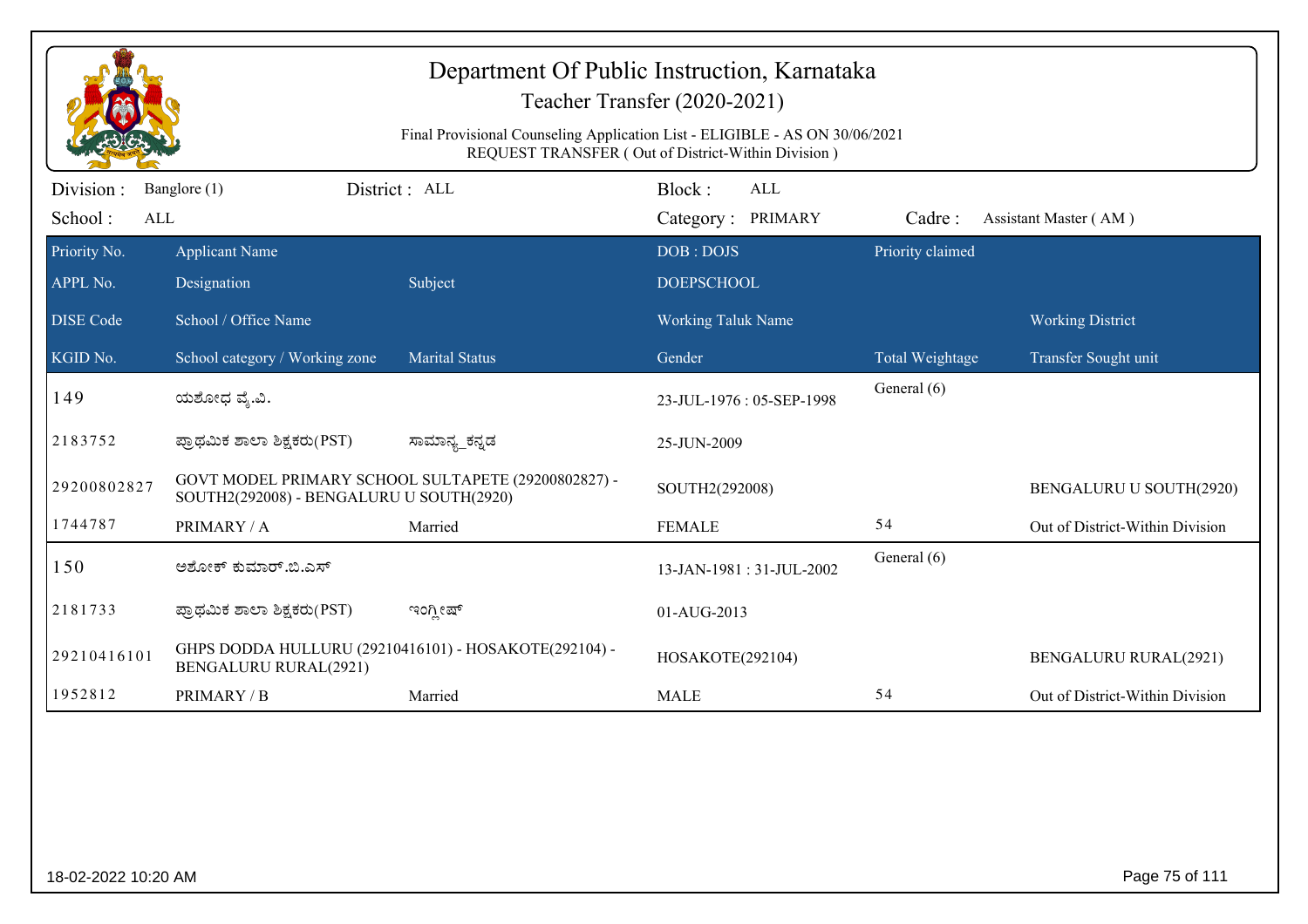| Department Of Public Instruction, Karnataka<br>Teacher Transfer (2020-2021)<br>Final Provisional Counseling Application List - ELIGIBLE - AS ON 30/06/2021<br>REQUEST TRANSFER (Out of District-Within Division) |                                                                                         |                       |                                           |                  |                                 |  |  |
|------------------------------------------------------------------------------------------------------------------------------------------------------------------------------------------------------------------|-----------------------------------------------------------------------------------------|-----------------------|-------------------------------------------|------------------|---------------------------------|--|--|
| Division :<br>School:<br>ALL                                                                                                                                                                                     | Banglore (1)                                                                            | District: ALL         | Block:<br><b>ALL</b><br>Category: PRIMARY | Cadre:           | Assistant Master (AM)           |  |  |
| Priority No.<br>APPL No.                                                                                                                                                                                         | <b>Applicant Name</b><br>Designation                                                    | Subject               | DOB: DOJS<br><b>DOEPSCHOOL</b>            | Priority claimed |                                 |  |  |
| <b>DISE</b> Code                                                                                                                                                                                                 | School / Office Name                                                                    |                       | <b>Working Taluk Name</b>                 |                  | <b>Working District</b>         |  |  |
| $\overline{\text{KGID No.}}$                                                                                                                                                                                     | School category / Working zone                                                          | <b>Marital Status</b> | Gender                                    | Total Weightage  | Transfer Sought unit            |  |  |
| 151                                                                                                                                                                                                              | ಸುಧಾ.ಕೆ.ಎಂ                                                                              |                       | 26-APR-1974: 06-JAN-1997                  | General (6)      |                                 |  |  |
| 2181720                                                                                                                                                                                                          | ಪ್ರಾಥಮಿಕ ಶಾಲಾ ಶಿಕ್ಷಕರು(PST)                                                             | ಕನ್ನಡ                 | 07-JUL-2016                               |                  |                                 |  |  |
| 29210311801                                                                                                                                                                                                      | G LPS KANNAMANGALA PALYA (29210311801) -<br>DEVANAHALLI(292103) - BENGALURU RURAL(2921) |                       | DEVANAHALLI(292103)                       |                  | <b>BENGALURU RURAL(2921)</b>    |  |  |
| 1427824                                                                                                                                                                                                          | PRIMARY / C                                                                             | Married               | <b>FEMALE</b>                             | 53               | Out of District-Within Division |  |  |
| 152                                                                                                                                                                                                              | ಕುಬೇರಪ್ಪ.ಎಂ.ಎನ್                                                                         |                       | 14-OCT-1975: 08-JUN-2007                  | General (6)      |                                 |  |  |
| 2178781                                                                                                                                                                                                          | ಪ್ರಾಥಮಿಕ ಶಾಲಾ ಶಿಕ್ಷಕರು(PST)                                                             | ವಿಜ್ಞಾನ_ಕನ್ನಡ         | 08-JUN-2007                               |                  |                                 |  |  |
| 29130107201                                                                                                                                                                                                      | GHPS OBLAPURA (29130107201) - CHITRADURGA(291301) -<br>CHITRADURGA(2913)                |                       | CHITRADURGA(291301)                       |                  | CHITRADURGA(2913)               |  |  |
| 2176569                                                                                                                                                                                                          | PRIMARY / C                                                                             | Married               | <b>MALE</b>                               | 53               | Out of District-Within Division |  |  |
|                                                                                                                                                                                                                  |                                                                                         |                       |                                           |                  |                                 |  |  |
|                                                                                                                                                                                                                  | Page 76 of 111<br>18-02-2022 10:20 AM                                                   |                       |                                           |                  |                                 |  |  |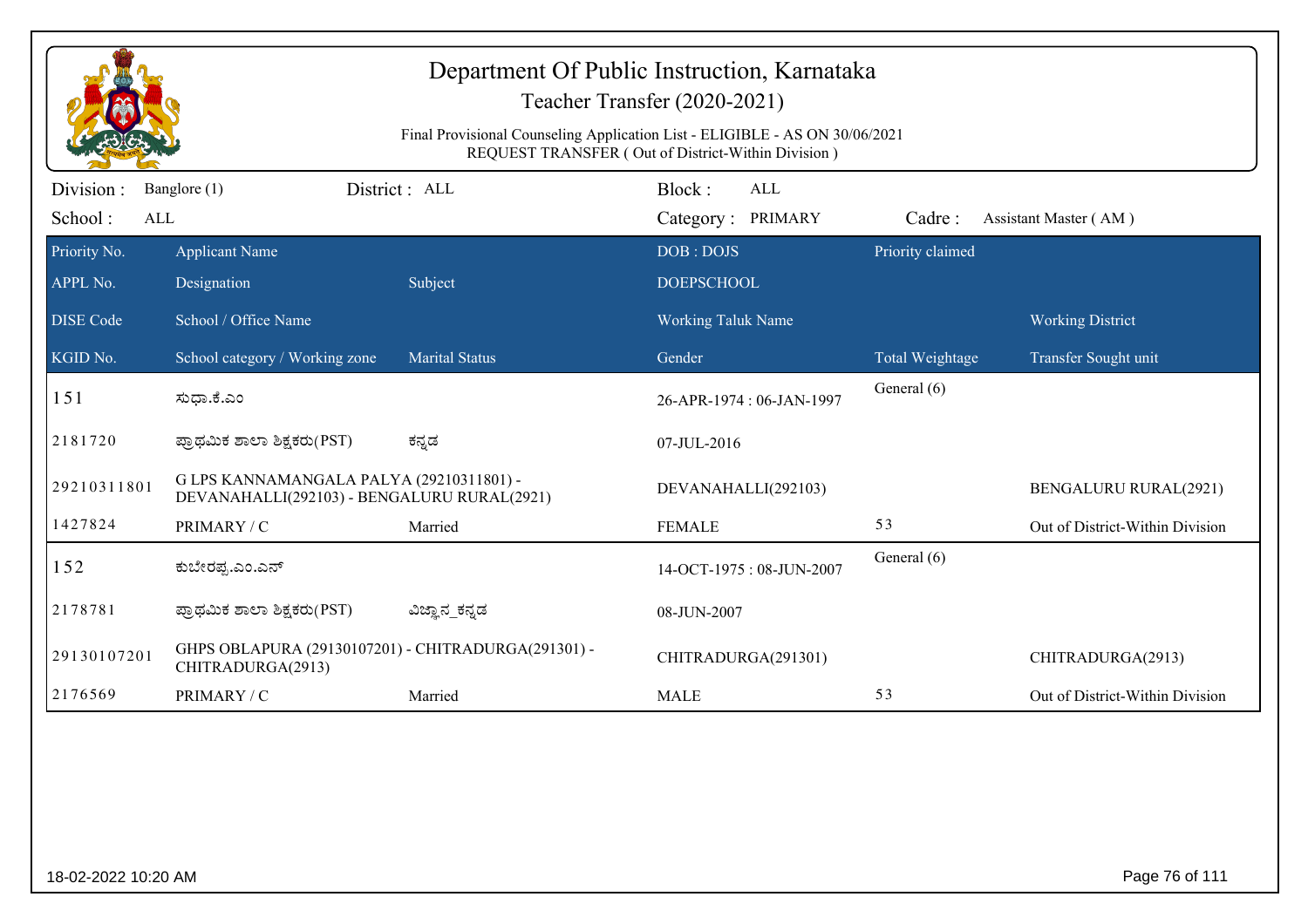| Department Of Public Instruction, Karnataka<br>Teacher Transfer (2020-2021)<br>Final Provisional Counseling Application List - ELIGIBLE - AS ON 30/06/2021<br>REQUEST TRANSFER (Out of District-Within Division) |                                                                                     |                                                        |                                           |                  |                                 |  |  |
|------------------------------------------------------------------------------------------------------------------------------------------------------------------------------------------------------------------|-------------------------------------------------------------------------------------|--------------------------------------------------------|-------------------------------------------|------------------|---------------------------------|--|--|
| Division:<br>School:<br>ALL                                                                                                                                                                                      | Banglore (1)                                                                        | District: ALL                                          | Block:<br><b>ALL</b><br>Category: PRIMARY | Cadre:           | Assistant Master (AM)           |  |  |
| Priority No.<br>APPL No.                                                                                                                                                                                         | <b>Applicant Name</b><br>Designation                                                | Subject                                                | DOB: DOJS<br><b>DOEPSCHOOL</b>            | Priority claimed |                                 |  |  |
| <b>DISE</b> Code                                                                                                                                                                                                 | School / Office Name                                                                |                                                        | <b>Working Taluk Name</b>                 |                  | <b>Working District</b>         |  |  |
| KGID No.                                                                                                                                                                                                         | School category / Working zone                                                      | <b>Marital Status</b>                                  | Gender                                    | Total Weightage  | Transfer Sought unit            |  |  |
| 153                                                                                                                                                                                                              | ಸುಮಲತಾ ಟಿ                                                                           |                                                        | 04-JUN-1980: 08-JAN-2007                  | General (6)      |                                 |  |  |
| 2182769                                                                                                                                                                                                          | ಪ್ರಾಥಮಿಕ ಶಾಲಾ ಶಿಕ್ಷಕರು(PST)                                                         | ಇಂಗ್ಲೀಷ್                                               | 08-JAN-2007                               |                  |                                 |  |  |
| 29291107601                                                                                                                                                                                                      | GOVERNMENT HIGHER PRIMARY SCHOOL<br>DOGARANAYAKANAHALLI (29291107601) - SIDLAGHATTA |                                                        | SIDLAGHATTA(292911)                       |                  | CHIKKABALLAPURA(2929)           |  |  |
| 1956880                                                                                                                                                                                                          | PRIMARY / C                                                                         | Married                                                | <b>FEMALE</b>                             | 53               | Out of District-Within Division |  |  |
| 154                                                                                                                                                                                                              | ಬೀರೇಶ ಪಿ                                                                            |                                                        | 13-AUG-1980: 24-FEB-2007                  | General (6)      |                                 |  |  |
| 2185470                                                                                                                                                                                                          | ಪ್ರಾಥಮಿಕ ಶಾಲಾ ಶಿಕ್ಷಕರು(PST)                                                         | ವಿಜ್ಞಾನ_ಕನ್ನಡ                                          | 24-FEB-2007                               |                  |                                 |  |  |
| 29150718001                                                                                                                                                                                                      | SHIVAMOGGA(2915)                                                                    | GHPS MUNDAVALLI (29150718001) - THIRTHAHALLI(291507) - | THIRTHAHALLI(291507)                      |                  | SHIVAMOGGA(2915)                |  |  |
| 2565760                                                                                                                                                                                                          | PRIMARY / C                                                                         | Married                                                | <b>MALE</b>                               | 53               | Out of District-Within Division |  |  |
|                                                                                                                                                                                                                  |                                                                                     |                                                        |                                           |                  |                                 |  |  |
|                                                                                                                                                                                                                  | Page 77 of 111<br>18-02-2022 10:20 AM                                               |                                                        |                                           |                  |                                 |  |  |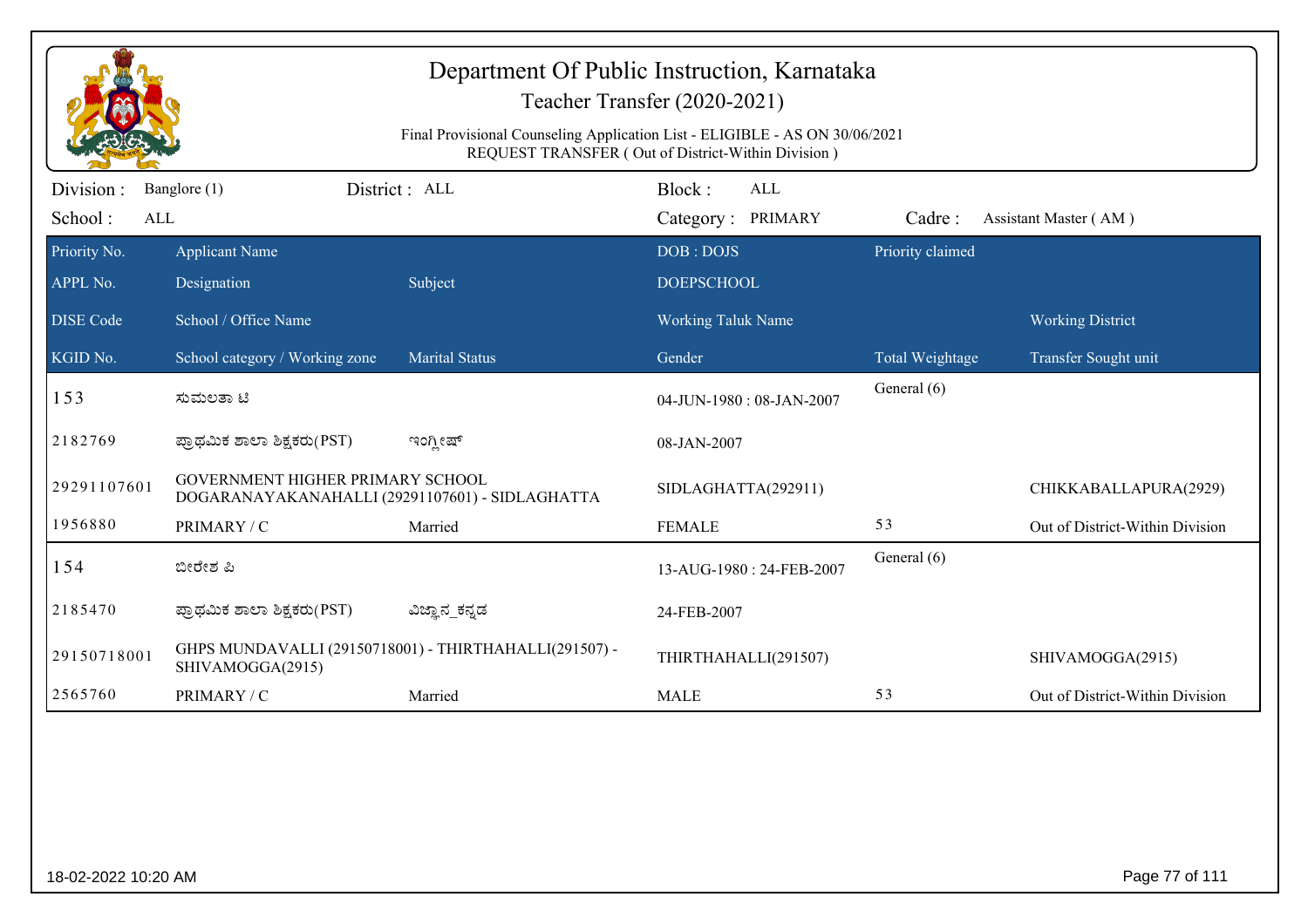| Department Of Public Instruction, Karnataka<br>Teacher Transfer (2020-2021)<br>Final Provisional Counseling Application List - ELIGIBLE - AS ON 30/06/2021<br>REQUEST TRANSFER (Out of District-Within Division) |                                                                              |                       |                           |                  |                                 |  |  |
|------------------------------------------------------------------------------------------------------------------------------------------------------------------------------------------------------------------|------------------------------------------------------------------------------|-----------------------|---------------------------|------------------|---------------------------------|--|--|
| Division :                                                                                                                                                                                                       | Banglore (1)                                                                 | District: ALL         | Block:<br>ALL             |                  |                                 |  |  |
| School:<br>ALL                                                                                                                                                                                                   |                                                                              |                       | Category: PRIMARY         | Cadre:           | Assistant Master (AM)           |  |  |
| Priority No.                                                                                                                                                                                                     | <b>Applicant Name</b>                                                        |                       | DOB: DOJS                 | Priority claimed |                                 |  |  |
| APPL No.                                                                                                                                                                                                         | Designation                                                                  | Subject               | <b>DOEPSCHOOL</b>         |                  |                                 |  |  |
| <b>DISE Code</b>                                                                                                                                                                                                 | School / Office Name                                                         |                       | <b>Working Taluk Name</b> |                  | <b>Working District</b>         |  |  |
| KGID No.                                                                                                                                                                                                         | School category / Working zone                                               | <b>Marital Status</b> | Gender                    | Total Weightage  | Transfer Sought unit            |  |  |
| 155                                                                                                                                                                                                              | ವಿಧ್ಯಾಸಾಗರ ಎಮ್                                                               |                       | 18-JUN-1981: 02-JUL-2007  | General (6)      |                                 |  |  |
| 2182150                                                                                                                                                                                                          | ಪ್ರಾಥಮಿಕ ಶಾಲಾ ಶಿಕ್ಷಕರು(PST)                                                  | ಇಂಗ್ಲೀಷ್              | 02-JUL-2007               |                  |                                 |  |  |
| 29291106001                                                                                                                                                                                                      | GLPS CHAGE (29291106001) - SIDLAGHATTA(292911) -<br>CHIKKABALLAPURA(2929)    |                       | SIDLAGHATTA(292911)       |                  | CHIKKABALLAPURA(2929)           |  |  |
| 2324122                                                                                                                                                                                                          | PRIMARY / C                                                                  | Married               | <b>MALE</b>               | 53               | Out of District-Within Division |  |  |
| 156                                                                                                                                                                                                              | ನಾಗರತ್ತ.ಆರ್                                                                  |                       | 16-MAR-1982: 20-FEB-2004  | General (6)      |                                 |  |  |
| 2184105                                                                                                                                                                                                          | ಪ್ರಾಥಮಿಕ ಶಾಲಾ ಶಿಕ್ಷಕರು(PST)                                                  | ಸಾಮಾನ್ಯ_ಇಂಗ್ಲೀಷ್      | 03-OCT-2016               |                  |                                 |  |  |
| 29290607501                                                                                                                                                                                                      | GHPS POLAMPALLI (29290607501) - GUDIBANDA(292906) -<br>CHIKKABALLAPURA(2929) |                       | GUDIBANDA(292906)         |                  | CHIKKABALLAPURA(2929)           |  |  |
| 1936418                                                                                                                                                                                                          | PRIMARY / C                                                                  | Married               | <b>FEMALE</b>             | 53               | Out of District-Within Division |  |  |
|                                                                                                                                                                                                                  |                                                                              |                       |                           |                  |                                 |  |  |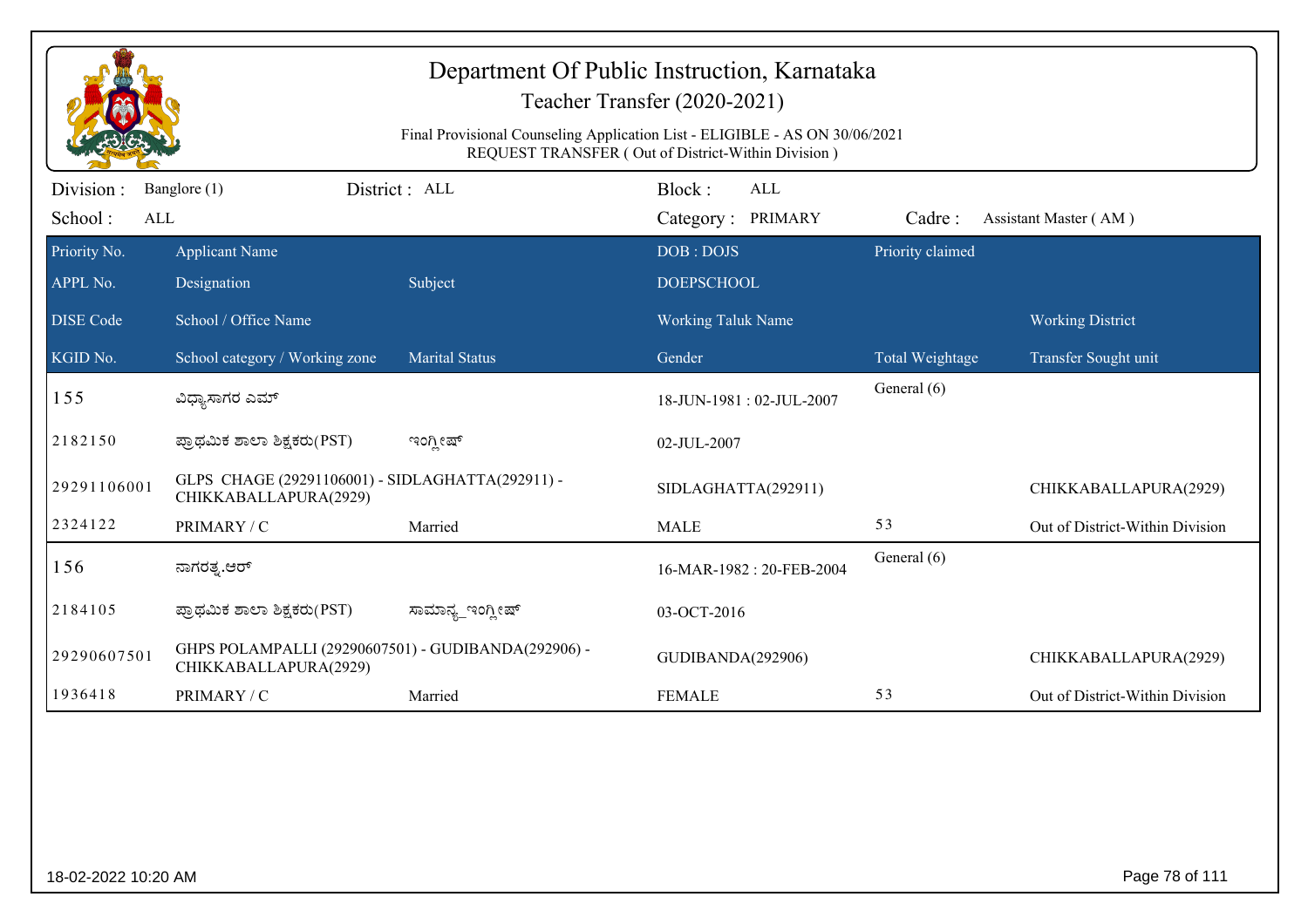| Department Of Public Instruction, Karnataka<br>Teacher Transfer (2020-2021)<br>Final Provisional Counseling Application List - ELIGIBLE - AS ON 30/06/2021<br>REQUEST TRANSFER (Out of District-Within Division) |                                                                          |                                                       |                                           |                  |                                 |  |  |
|------------------------------------------------------------------------------------------------------------------------------------------------------------------------------------------------------------------|--------------------------------------------------------------------------|-------------------------------------------------------|-------------------------------------------|------------------|---------------------------------|--|--|
| Division:<br>School:<br>ALL                                                                                                                                                                                      | Banglore (1)                                                             | District: ALL                                         | Block:<br><b>ALL</b><br>Category: PRIMARY | Cadre:           | Assistant Master (AM)           |  |  |
| Priority No.<br>APPL No.                                                                                                                                                                                         | <b>Applicant Name</b><br>Designation                                     | Subject                                               | DOB: DOJS<br><b>DOEPSCHOOL</b>            | Priority claimed |                                 |  |  |
| <b>DISE Code</b>                                                                                                                                                                                                 | School / Office Name                                                     |                                                       | Working Taluk Name                        |                  | <b>Working District</b>         |  |  |
| KGID No.                                                                                                                                                                                                         | School category / Working zone                                           | Marital Status                                        | Gender                                    | Total Weightage  | Transfer Sought unit            |  |  |
| 157                                                                                                                                                                                                              | ಸವಿತಾ ಎಸ್                                                                |                                                       | 01-JUN-1984: 02-AUG-2007                  | General (6)      |                                 |  |  |
| 2180477                                                                                                                                                                                                          | ಪ್ರಾಥಮಿಕ ಶಾಲಾ ಶಿಕ್ಷಕರು(PST)                                              | ಕನ್ನಡ                                                 | 02-AUG-2007                               |                  |                                 |  |  |
| 29130305101                                                                                                                                                                                                      | GLPS T.OBENAHALLI (29130305101) - HIRIYUR(291303) -<br>CHITRADURGA(2913) |                                                       | HIRIYUR(291303)                           |                  | CHITRADURGA(2913)               |  |  |
| 2176614                                                                                                                                                                                                          | PRIMARY / C                                                              | Married                                               | <b>FEMALE</b>                             | 53               | Out of District-Within Division |  |  |
| 158                                                                                                                                                                                                              | ತುಂಗಾ ಕೆ ಪಿ                                                              |                                                       | 27-MAY-1985: 27-JUL-2007                  | General (6)      |                                 |  |  |
| 2184215                                                                                                                                                                                                          | ಪ್ರಾಥಮಿಕ ಶಾಲಾ ಶಿಕ್ಷಕರು(PST)                                              | ಹಿಂದಿ                                                 | 27-JUL-2007                               |                  |                                 |  |  |
| 29310601701                                                                                                                                                                                                      | MADHUGIRI(2931)                                                          | GHPS BARAGURU (29310601701) - SIRA(293106) - TUMAKURU | SIRA(293106)                              |                  | TUMAKURU MADHUGIRI(2931)        |  |  |
| 2125631                                                                                                                                                                                                          | PRIMARY / C                                                              | Married                                               | <b>FEMALE</b>                             | 53               | Out of District-Within Division |  |  |
|                                                                                                                                                                                                                  |                                                                          |                                                       |                                           |                  |                                 |  |  |
| 18-02-2022 10:20 AM                                                                                                                                                                                              |                                                                          |                                                       |                                           |                  | Page 79 of 111                  |  |  |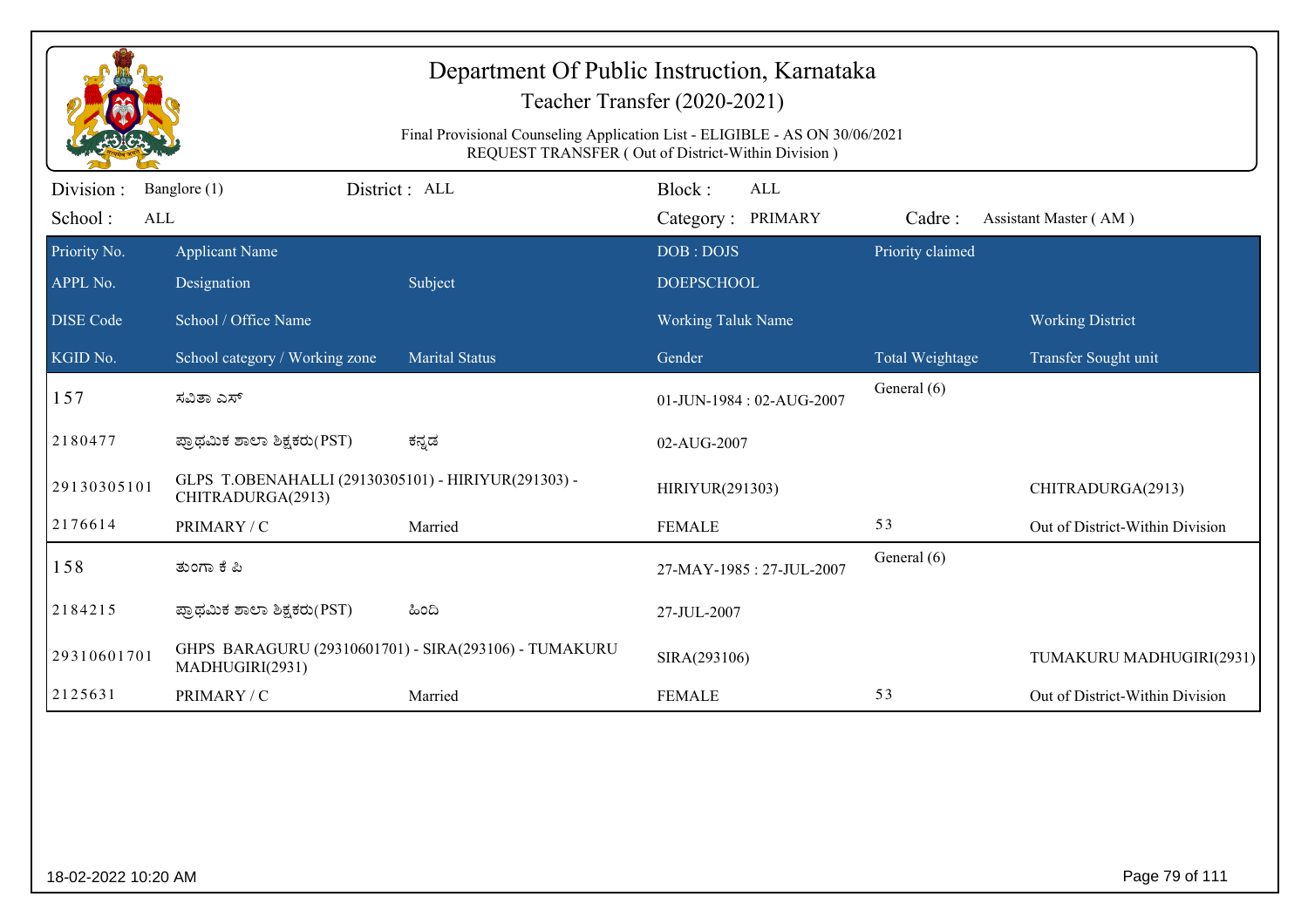| Department Of Public Instruction, Karnataka<br>Teacher Transfer (2020-2021)<br>Final Provisional Counseling Application List - ELIGIBLE - AS ON 30/06/2021<br>REQUEST TRANSFER (Out of District-Within Division) |                                                                             |                                                         |                                           |                  |                                 |  |  |
|------------------------------------------------------------------------------------------------------------------------------------------------------------------------------------------------------------------|-----------------------------------------------------------------------------|---------------------------------------------------------|-------------------------------------------|------------------|---------------------------------|--|--|
| Division:<br>School:<br>ALL                                                                                                                                                                                      | Banglore (1)                                                                | District: ALL                                           | Block:<br><b>ALL</b><br>Category: PRIMARY | Cadre:           | Assistant Master (AM)           |  |  |
| Priority No.                                                                                                                                                                                                     | <b>Applicant Name</b>                                                       |                                                         | DOB: DOJS                                 | Priority claimed |                                 |  |  |
| APPL No.                                                                                                                                                                                                         | Designation                                                                 | Subject                                                 | <b>DOEPSCHOOL</b>                         |                  |                                 |  |  |
| <b>DISE</b> Code                                                                                                                                                                                                 | School / Office Name                                                        |                                                         | <b>Working Taluk Name</b>                 |                  | <b>Working District</b>         |  |  |
| KGID No.                                                                                                                                                                                                         | School category / Working zone                                              | <b>Marital Status</b>                                   | Gender                                    | Total Weightage  | Transfer Sought unit            |  |  |
| 159                                                                                                                                                                                                              | ತೆನ್ ಮೋಳಿ ಪಿ                                                                |                                                         | 27-FEB-1966: 29-DEC-1999                  | General (6)      |                                 |  |  |
| 2181108                                                                                                                                                                                                          | ಪ್ರಾಥಮಿಕ ಶಾಲಾ ಶಿಕ್ಷಕರು(PST)                                                 | ಸಾಮಾನ್ಯ_ತಮಿಳು                                           | 29-JUN-2009                               |                  |                                 |  |  |
| 29200903505                                                                                                                                                                                                      | GTLPS JOGUPALYA (29200903505) - SOUTH3(292009) -<br>BENGALURU U SOUTH(2920) |                                                         | SOUTH3(292009)                            |                  | BENGALURU U SOUTH(2920)         |  |  |
| 1754329                                                                                                                                                                                                          | PRIMARY / A                                                                 | Married                                                 | <b>FEMALE</b>                             | 51               | Out of District-Within Division |  |  |
| 160                                                                                                                                                                                                              | ನಾಗಮಣಿ ಎಸ್                                                                  |                                                         | 26-JAN-1969: 10-DEC-2003                  | General (6)      |                                 |  |  |
| 2185399                                                                                                                                                                                                          | ಪ್ರಾಥಮಿಕ ಶಾಲಾ ಶಿಕ್ಷಕರು(PST)                                                 | ಕನ್ನಡ                                                   | 25-SEP-2016                               |                  |                                 |  |  |
| 29290307801                                                                                                                                                                                                      | CHIKKABALLAPURA(2929)                                                       | GHPS GERAHALLI (29290307801) - CHIKKABALLAPUR(292903) - | CHIKKABALLAPUR(292903)                    |                  | CHIKKABALLAPURA(2929)           |  |  |
| 1954631                                                                                                                                                                                                          | PRIMARY / B                                                                 | Widow                                                   | <b>FEMALE</b>                             | 51               | Out of District-Within Division |  |  |
|                                                                                                                                                                                                                  |                                                                             |                                                         |                                           |                  |                                 |  |  |
| Page 80 of 111<br>18-02-2022 10:20 AM                                                                                                                                                                            |                                                                             |                                                         |                                           |                  |                                 |  |  |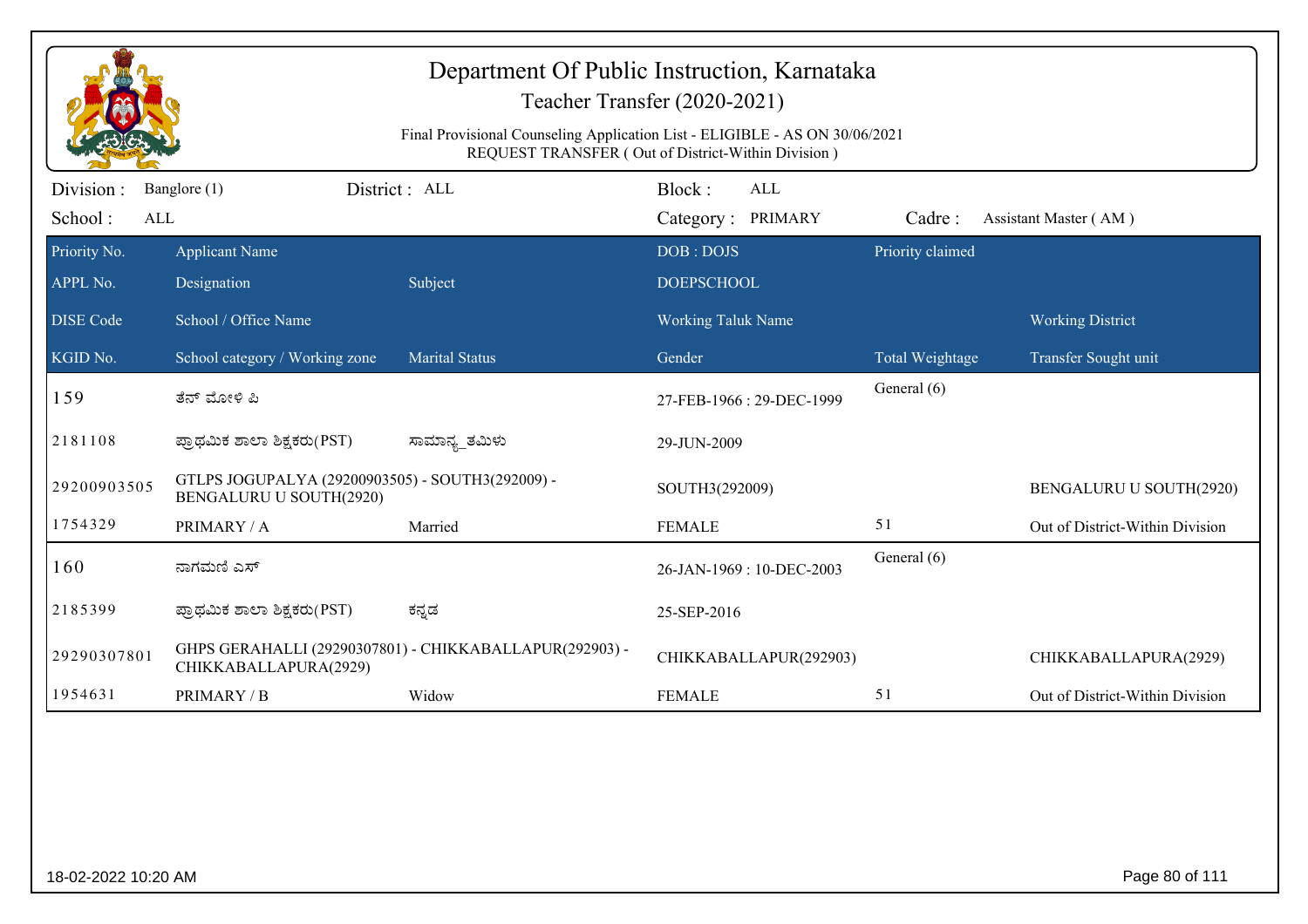| Department Of Public Instruction, Karnataka<br>Teacher Transfer (2020-2021)<br>Final Provisional Counseling Application List - ELIGIBLE - AS ON 30/06/2021<br>REQUEST TRANSFER (Out of District-Within Division) |                                                                                            |                       |                                           |                  |                                 |  |  |
|------------------------------------------------------------------------------------------------------------------------------------------------------------------------------------------------------------------|--------------------------------------------------------------------------------------------|-----------------------|-------------------------------------------|------------------|---------------------------------|--|--|
| Division:<br>School:<br>ALL                                                                                                                                                                                      | Banglore (1)                                                                               | District: ALL         | Block:<br><b>ALL</b><br>Category: PRIMARY | Cadre:           | Assistant Master (AM)           |  |  |
| Priority No.<br>APPL No.                                                                                                                                                                                         | <b>Applicant Name</b><br>Designation                                                       | Subject               | DOB: DOJS<br><b>DOEPSCHOOL</b>            | Priority claimed |                                 |  |  |
| DISE Code                                                                                                                                                                                                        | School / Office Name                                                                       |                       | <b>Working Taluk Name</b>                 |                  | <b>Working District</b>         |  |  |
| KGID No.                                                                                                                                                                                                         | School category / Working zone                                                             | <b>Marital Status</b> | Gender                                    | Total Weightage  | Transfer Sought unit            |  |  |
| 161                                                                                                                                                                                                              | ಉಮಾ ಕೆ ವಿ                                                                                  |                       | 20-FEB-1971: 01-AUG-2002                  | General (6)      |                                 |  |  |
| 2177187                                                                                                                                                                                                          | ಪ್ರಾಥಮಿಕ ಶಾಲಾ ಶಿಕ್ಷಕರು(PST)                                                                | ಸಾಮಾನ್ಯ_ಹಿಂದಿ         | 09-AUG-2012                               |                  |                                 |  |  |
| 29150423001                                                                                                                                                                                                      | GHPS KITTADAHALLI (29150423001) - SHIKARIPUR(291504) -<br>SHIVAMOGGA(2915)                 |                       | SHIKARIPUR(291504)                        |                  | SHIVAMOGGA(2915)                |  |  |
| 1963057                                                                                                                                                                                                          | PRIMARY / C                                                                                | Married               | <b>FEMALE</b>                             | 51               | Out of District-Within Division |  |  |
| 162                                                                                                                                                                                                              | ಶೋಭ.ಕೆ.ಸಿ                                                                                  |                       | 01-FEB-1985: 06-JUN-2007                  | General (6)      |                                 |  |  |
| 2176657                                                                                                                                                                                                          | ಪ್ರಾಥಮಿಕ ಶಾಲಾ ಶಿಕ್ಷಕರು(PST)                                                                | ಸಾಮಾನ್ಯ_ಕನ್ನಡ         | 28-JUL-2010                               |                  |                                 |  |  |
| 29210120903                                                                                                                                                                                                      | G LPS BETTADA HINDALA PALYA (29210120903) -<br>NELAMANGALA(292101) - BENGALURU RURAL(2921) |                       | NELAMANGALA(292101)                       |                  | <b>BENGALURU RURAL(2921)</b>    |  |  |
| 2125847                                                                                                                                                                                                          | PRIMARY / C                                                                                | Married               | <b>FEMALE</b>                             | 50               | Out of District-Within Division |  |  |
|                                                                                                                                                                                                                  |                                                                                            |                       |                                           |                  |                                 |  |  |
|                                                                                                                                                                                                                  | Page 81 of 111<br>18-02-2022 10:20 AM                                                      |                       |                                           |                  |                                 |  |  |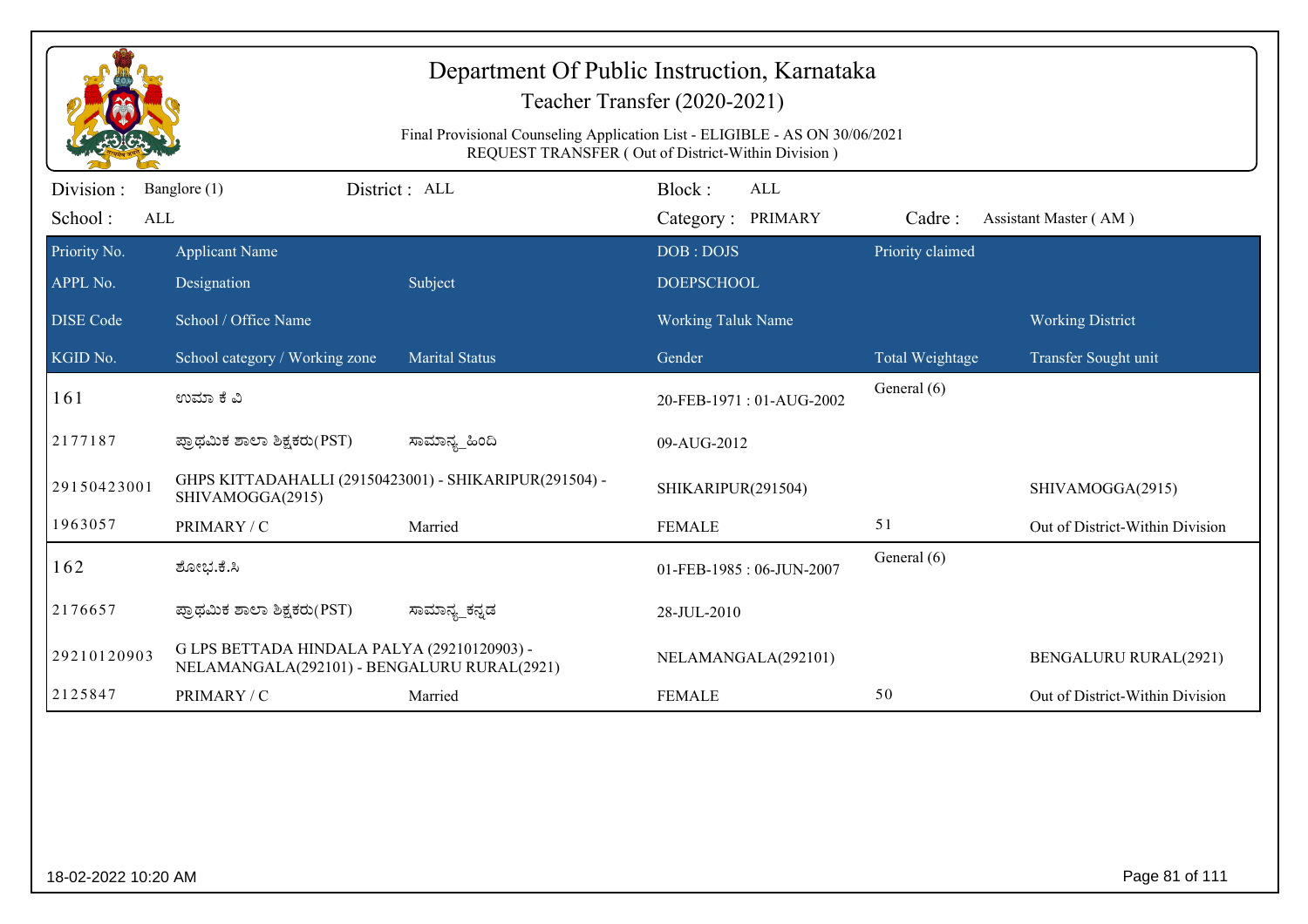| Department Of Public Instruction, Karnataka<br>Teacher Transfer (2020-2021)<br>Final Provisional Counseling Application List - ELIGIBLE - AS ON 30/06/2021<br>REQUEST TRANSFER (Out of District-Within Division) |                                                                           |                                                         |                                           |                  |                                 |  |  |
|------------------------------------------------------------------------------------------------------------------------------------------------------------------------------------------------------------------|---------------------------------------------------------------------------|---------------------------------------------------------|-------------------------------------------|------------------|---------------------------------|--|--|
| Division:<br>School:<br>ALL                                                                                                                                                                                      | Banglore (1)                                                              | District: ALL                                           | Block:<br><b>ALL</b><br>Category: PRIMARY | Cadre:           | Assistant Master (AM)           |  |  |
| Priority No.<br>APPL No.                                                                                                                                                                                         | <b>Applicant Name</b><br>Designation                                      | Subject                                                 | DOB: DOJS<br><b>DOEPSCHOOL</b>            | Priority claimed |                                 |  |  |
| <b>DISE</b> Code                                                                                                                                                                                                 | School / Office Name                                                      |                                                         | <b>Working Taluk Name</b>                 |                  | <b>Working District</b>         |  |  |
| KGID No.                                                                                                                                                                                                         | School category / Working zone                                            | <b>Marital Status</b>                                   | Gender                                    | Total Weightage  | Transfer Sought unit            |  |  |
| 163                                                                                                                                                                                                              | ಶಾಂತ ಜಿ ಆರ್                                                               |                                                         | 19-FEB-1971: 23-MAR-1995                  | General (6)      |                                 |  |  |
| 2177713                                                                                                                                                                                                          | ಪ್ರಾಥಮಿಕ ಶಾಲಾ ಶಿಕ್ಷಕರು(PST)                                               | ಕನ್ನಡ                                                   | 23-MAR-1995                               |                  |                                 |  |  |
| 29290328401                                                                                                                                                                                                      | - CHIKKABALLAPURA(2929)                                                   | GHPS CHAMARAJPET (29290328401) - CHIKKABALLAPUR(292903) | CHIKKABALLAPUR(292903)                    |                  | CHIKKABALLAPURA(2929)           |  |  |
| 1402251                                                                                                                                                                                                          | PRIMARY / A                                                               | Widow                                                   | <b>FEMALE</b>                             | 49               | Out of District-Within Division |  |  |
| 164                                                                                                                                                                                                              | ಚೇತನ ಎಂ                                                                   |                                                         | 21-JUL-1982: 21-FEB-2008                  | General (6)      |                                 |  |  |
| 2178779                                                                                                                                                                                                          | ಪ್ರಾಥಮಿಕ ಶಾಲಾ ಶಿಕ್ಷಕರು(PST)                                               | ಸಾಮಾನ್ಯ_ಕನ್ನಡ                                           | 21-FEB-2008                               |                  |                                 |  |  |
| 29130106301                                                                                                                                                                                                      | GLPS SIGEHALLI (29130106301) - CHITRADURGA(291301) -<br>CHITRADURGA(2913) |                                                         | CHITRADURGA(291301)                       |                  | CHITRADURGA(2913)               |  |  |
| 2411714                                                                                                                                                                                                          | PRIMARY / C                                                               | Married                                                 | <b>FEMALE</b>                             | 49               | Out of District-Within Division |  |  |
|                                                                                                                                                                                                                  |                                                                           |                                                         |                                           |                  |                                 |  |  |
| Page 82 of 111<br>18-02-2022 10:20 AM                                                                                                                                                                            |                                                                           |                                                         |                                           |                  |                                 |  |  |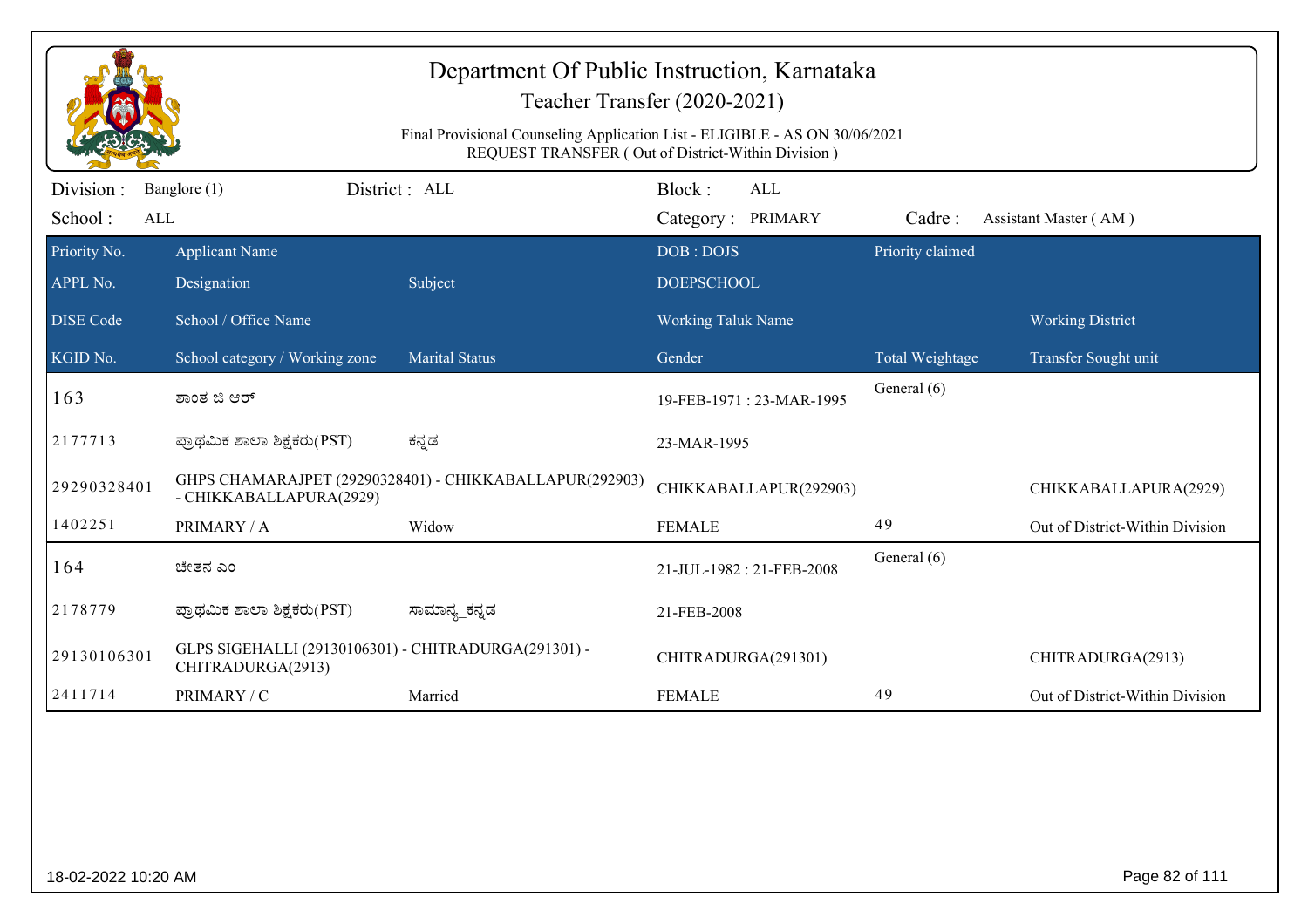| Department Of Public Instruction, Karnataka<br>Teacher Transfer (2020-2021)<br>Final Provisional Counseling Application List - ELIGIBLE - AS ON 30/06/2021 |                                                                      |                                                         |                                    |                  |                                 |  |  |  |
|------------------------------------------------------------------------------------------------------------------------------------------------------------|----------------------------------------------------------------------|---------------------------------------------------------|------------------------------------|------------------|---------------------------------|--|--|--|
|                                                                                                                                                            | REQUEST TRANSFER (Out of District-Within Division)                   |                                                         |                                    |                  |                                 |  |  |  |
| Division:<br>School:<br>ALL                                                                                                                                | Banglore (1)                                                         | District: ALL                                           | Block:<br>ALL<br>Category: PRIMARY | Cadre:           | Assistant Master (AM)           |  |  |  |
| Priority No.                                                                                                                                               | <b>Applicant Name</b>                                                |                                                         | DOB: DOJS                          | Priority claimed |                                 |  |  |  |
| APPL No.                                                                                                                                                   | Designation                                                          | Subject                                                 | <b>DOEPSCHOOL</b>                  |                  |                                 |  |  |  |
| <b>DISE Code</b>                                                                                                                                           | School / Office Name                                                 |                                                         | Working Taluk Name                 |                  | <b>Working District</b>         |  |  |  |
| KGID No.                                                                                                                                                   | School category / Working zone                                       | <b>Marital Status</b>                                   | Gender                             | Total Weightage  | Transfer Sought unit            |  |  |  |
| 165                                                                                                                                                        | ಪ್ರಭಾವತಿ ಎಲ್                                                         |                                                         | 11-AUG-1982: 27-JUN-2008           | General (6)      |                                 |  |  |  |
| 2177413                                                                                                                                                    | ಪ್ರಾಥಮಿಕ ಶಾಲಾ ಶಿಕ್ಷಕರು(PST)                                          | ಇಂಗ್ಲೀಷ್                                                | 27-JUN-2008                        |                  |                                 |  |  |  |
| 29191302102                                                                                                                                                | GHPS DODDACHINNAHALLI (29191302102) - K G F(291913) -<br>KOLAR(2919) |                                                         | K G F(291913)                      |                  | KOLAR(2919)                     |  |  |  |
| 2324720                                                                                                                                                    | PRIMARY / C                                                          | Married                                                 | <b>FEMALE</b>                      | 49               | Out of District-Within Division |  |  |  |
| 166                                                                                                                                                        | ಎಮ್ ಎಚ್ ದೊಡ್ಡಮ್ಮ                                                     |                                                         | 04-JUL-1986: 01-MAR-2008           | General (6)      |                                 |  |  |  |
| 2184138                                                                                                                                                    | ಪ್ರಾಥಮಿಕ ಶಾಲಾ ಶಿಕ್ಷಕರು(PST)                                          | ಇಂಗ್ಲೀಷ್                                                | 01-MAR-2008                        |                  |                                 |  |  |  |
| 29310605301                                                                                                                                                | MADHUGIRI(2931)                                                      | GHPS BANDEKUNTE (29310605301) - SIRA(293106) - TUMAKURU | SIRA(293106)                       |                  | TUMAKURU MADHUGIRI(2931)        |  |  |  |
| 2129524                                                                                                                                                    | PRIMARY / C                                                          | Married                                                 | <b>FEMALE</b>                      | 49               | Out of District-Within Division |  |  |  |
|                                                                                                                                                            |                                                                      |                                                         |                                    |                  |                                 |  |  |  |
| 18-02-2022 10:20 AM                                                                                                                                        |                                                                      |                                                         |                                    |                  | Page 83 of 111                  |  |  |  |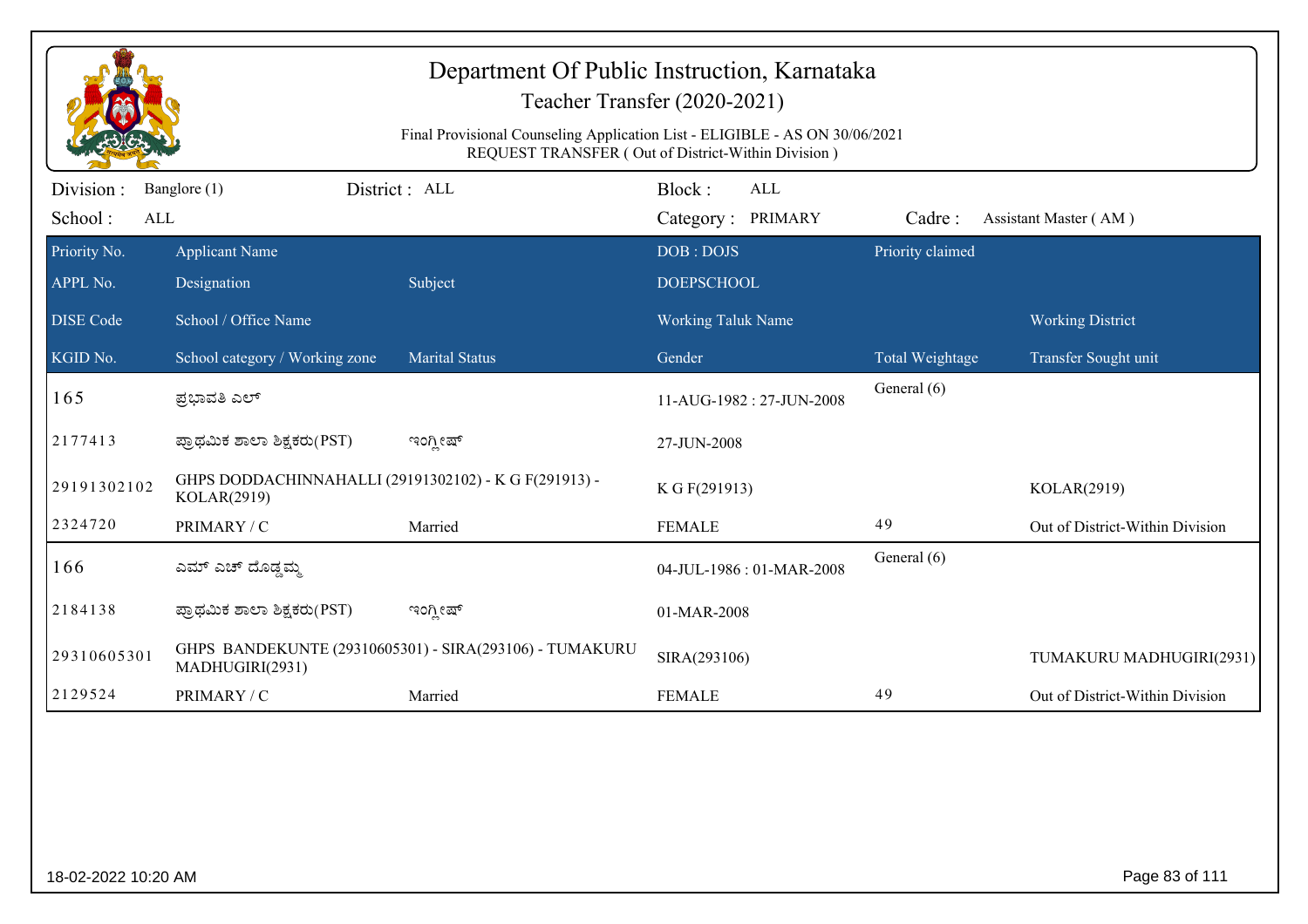| Department Of Public Instruction, Karnataka<br>Teacher Transfer (2020-2021) |                                                                                                                                   |                       |                                    |                  |                                 |  |  |  |
|-----------------------------------------------------------------------------|-----------------------------------------------------------------------------------------------------------------------------------|-----------------------|------------------------------------|------------------|---------------------------------|--|--|--|
|                                                                             | Final Provisional Counseling Application List - ELIGIBLE - AS ON 30/06/2021<br>REQUEST TRANSFER (Out of District-Within Division) |                       |                                    |                  |                                 |  |  |  |
| Division:<br>School:<br>ALL                                                 | Banglore (1)                                                                                                                      | District: ALL         | Block:<br>ALL<br>Category: PRIMARY | Cadre:           | Assistant Master (AM)           |  |  |  |
| Priority No.<br>APPL No.                                                    | <b>Applicant Name</b><br>Designation                                                                                              | Subject               | DOB: DOJS<br><b>DOEPSCHOOL</b>     | Priority claimed |                                 |  |  |  |
| <b>DISE</b> Code                                                            | School / Office Name                                                                                                              |                       | <b>Working Taluk Name</b>          |                  | <b>Working District</b>         |  |  |  |
| KGID No.                                                                    | School category / Working zone                                                                                                    | <b>Marital Status</b> | Gender                             | Total Weightage  | Transfer Sought unit            |  |  |  |
| 167                                                                         | ನಫೀಸ್ ಫಾತೀಮಾ.ಟಿ.ಎಸ್                                                                                                               |                       | 26-FEB-1987: 01-MAR-2008           | General (6)      |                                 |  |  |  |
| 2180866                                                                     | ಪ್ರಾಥಮಿಕ ಶಾಲಾ ಶಿಕ್ಷಕರು(PST)                                                                                                       | ವಿಜ್ಞಾನ_ಕನ್ನಡ         | 01-MAR-2008                        |                  |                                 |  |  |  |
| 29310318401                                                                 | GHPS MALLEKAVU (29310318401) - KORATAGERE(293103) -<br>TUMAKURU MADHUGIRI(2931)                                                   |                       | KORATAGERE(293103)                 |                  | TUMAKURU MADHUGIRI(2931)        |  |  |  |
| 2384796                                                                     | PRIMARY / C                                                                                                                       | Married               | <b>FEMALE</b>                      | 49               | Out of District-Within Division |  |  |  |
| 168                                                                         | ಪ್ರದೀಪ್ ಸಿ ಕೆ                                                                                                                     |                       | 06-MAY-1986: 08-AUG-2007           | General (6)      |                                 |  |  |  |
| 2184097                                                                     | ಪ್ರಾಥಮಿಕ ಶಾಲಾ ಶಿಕ್ಷಕರು(PST)                                                                                                       | ವಿಜ್ಞಾನ_ಕನ್ನಡ         | 19-JUN-2012                        |                  |                                 |  |  |  |
| 29310606901                                                                 | GHPS KURUBARAHALLI (29310606901) - SIRA(293106) -<br>TUMAKURU MADHUGIRI(2931)                                                     |                       | SIRA(293106)                       |                  | TUMAKURU MADHUGIRI(2931)        |  |  |  |
| 2381962                                                                     | PRIMARY / C                                                                                                                       | Married               | <b>MALE</b>                        | 48               | Out of District-Within Division |  |  |  |
|                                                                             |                                                                                                                                   |                       |                                    |                  |                                 |  |  |  |
| 18-02-2022 10:20 AM                                                         |                                                                                                                                   |                       |                                    |                  | Page 84 of 111                  |  |  |  |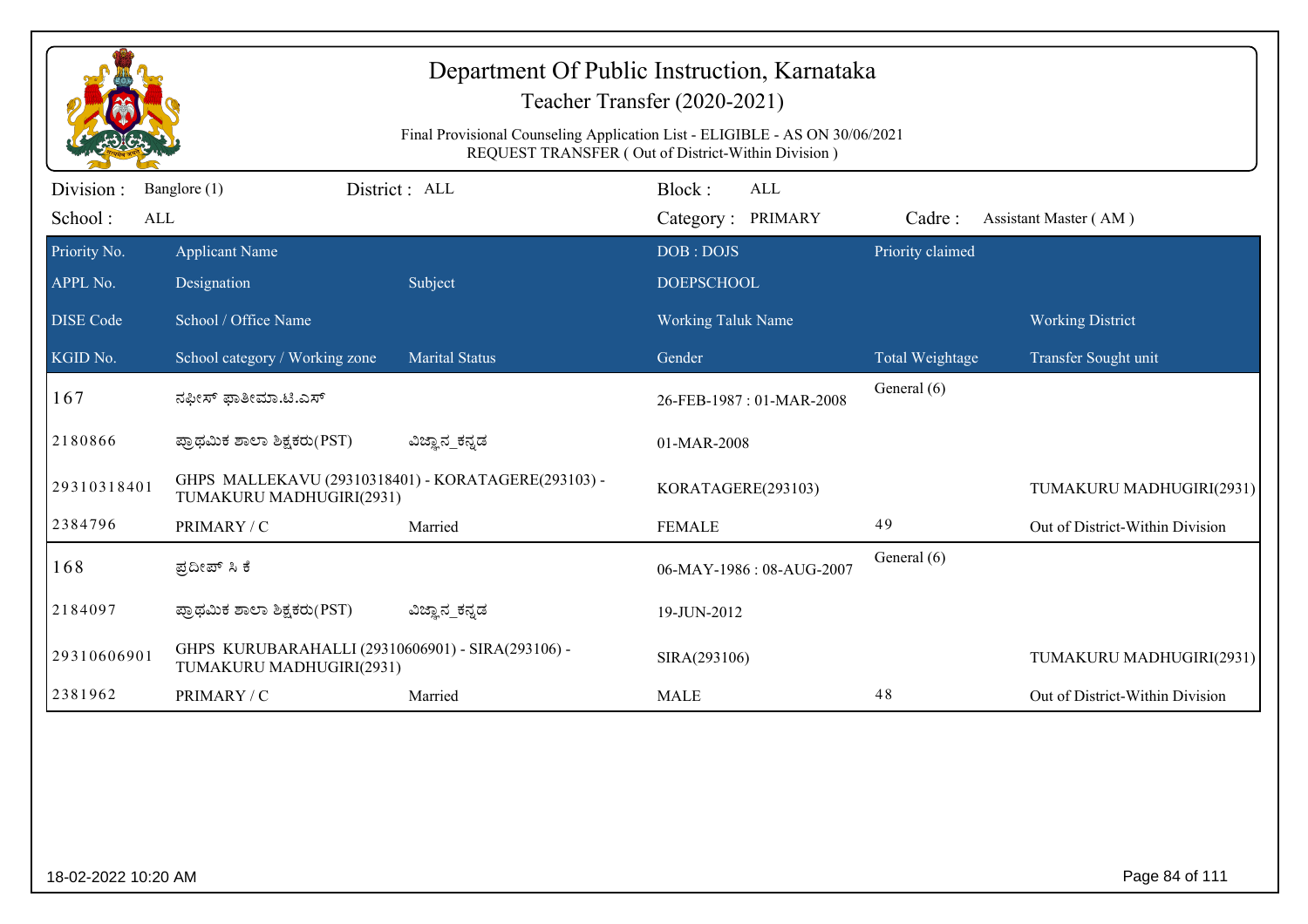| Department Of Public Instruction, Karnataka<br>Teacher Transfer (2020-2021) |                                                                                                                                   |                                                       |                                    |                  |                                 |  |  |  |  |
|-----------------------------------------------------------------------------|-----------------------------------------------------------------------------------------------------------------------------------|-------------------------------------------------------|------------------------------------|------------------|---------------------------------|--|--|--|--|
|                                                                             | Final Provisional Counseling Application List - ELIGIBLE - AS ON 30/06/2021<br>REQUEST TRANSFER (Out of District-Within Division) |                                                       |                                    |                  |                                 |  |  |  |  |
| Division :<br>School:<br>ALL                                                | Banglore (1)                                                                                                                      | District : ALL                                        | Block:<br>ALL<br>Category: PRIMARY | Cadre:           | Assistant Master (AM)           |  |  |  |  |
| Priority No.<br>APPL No.                                                    | <b>Applicant Name</b><br>Designation                                                                                              | Subject                                               | DOB: DOJS<br><b>DOEPSCHOOL</b>     | Priority claimed |                                 |  |  |  |  |
| <b>DISE</b> Code                                                            | School / Office Name                                                                                                              |                                                       | <b>Working Taluk Name</b>          |                  | <b>Working District</b>         |  |  |  |  |
| KGID No.                                                                    | School category / Working zone                                                                                                    | <b>Marital Status</b>                                 | Gender                             | Total Weightage  | Transfer Sought unit            |  |  |  |  |
| 169                                                                         | ಶ್ರೀರಾಮಪ್ಪ ಡಿ ವಿ                                                                                                                  |                                                       | 01-JUN-1976: 04-SEP-2008           | General (6)      |                                 |  |  |  |  |
| 2184603                                                                     | ಪ್ರಾಥಮಿಕ ಶಾಲಾ ಶಿಕ್ಷಕರು(PST)                                                                                                       | ಕನ್ನಡ                                                 | 17-JUN-2011                        |                  |                                 |  |  |  |  |
| 29320814701                                                                 | RAMANAGARA(2932)                                                                                                                  | G LPS MAKKALANDA (29320814701) - KANAKAPURA(293208) - | KANAKAPURA(293208)                 |                  | RAMANAGARA(2932)                |  |  |  |  |
| 2450339                                                                     | PRIMARY / C                                                                                                                       | Married                                               | <b>MALE</b>                        | 46               | Out of District-Within Division |  |  |  |  |
| 170                                                                         | ನಾಗೇಶ್ .ಸಿ.                                                                                                                       |                                                       | 22-MAY-1983: 15-FEB-2007           | General (6)      |                                 |  |  |  |  |
| 2178588                                                                     | ಪ್ರಾಥಮಿಕ ಶಾಲಾ ಶಿಕ್ಷಕರು(PST)                                                                                                       | ಸಾಮಾನ್ಯ_ಕನ್ನಡ                                         | 12-AUG-2014                        |                  |                                 |  |  |  |  |
| 29310308301                                                                 | TUMAKURU MADHUGIRI(2931)                                                                                                          | GHPS CHANNAPATNA (29310308301) - KORATAGERE(293103) - | KORATAGERE(293103)                 |                  | TUMAKURU MADHUGIRI(2931)        |  |  |  |  |
| 1960646                                                                     | PRIMARY / C                                                                                                                       | Married                                               | <b>MALE</b>                        | 46               | Out of District-Within Division |  |  |  |  |
|                                                                             |                                                                                                                                   |                                                       |                                    |                  |                                 |  |  |  |  |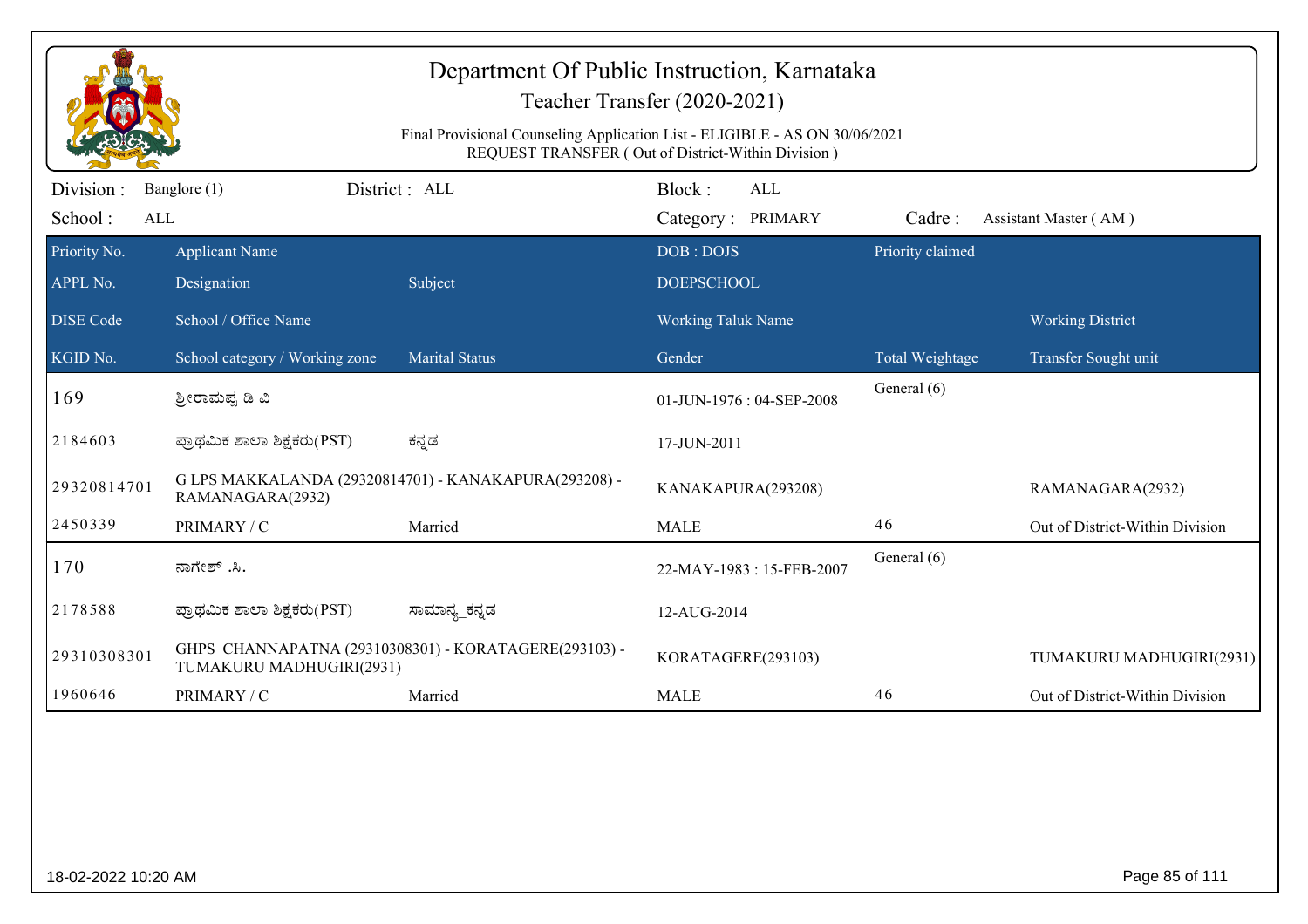| Department Of Public Instruction, Karnataka<br>Teacher Transfer (2020-2021)<br>Final Provisional Counseling Application List - ELIGIBLE - AS ON 30/06/2021<br>REQUEST TRANSFER (Out of District-Within Division) |                                                                         |                       |                                           |                  |                                 |  |  |
|------------------------------------------------------------------------------------------------------------------------------------------------------------------------------------------------------------------|-------------------------------------------------------------------------|-----------------------|-------------------------------------------|------------------|---------------------------------|--|--|
| Division:<br>School:<br>ALL                                                                                                                                                                                      | Banglore (1)                                                            | District: ALL         | Block:<br><b>ALL</b><br>Category: PRIMARY | Cadre:           | Assistant Master (AM)           |  |  |
| Priority No.<br>APPL No.                                                                                                                                                                                         | <b>Applicant Name</b><br>Designation                                    | Subject               | DOB: DOJS<br><b>DOEPSCHOOL</b>            | Priority claimed |                                 |  |  |
| <b>DISE Code</b>                                                                                                                                                                                                 | School / Office Name                                                    |                       | <b>Working Taluk Name</b>                 |                  | <b>Working District</b>         |  |  |
| KGID No.                                                                                                                                                                                                         | School category / Working zone                                          | <b>Marital Status</b> | Gender                                    | Total Weightage  | Transfer Sought unit            |  |  |
| 171                                                                                                                                                                                                              | ಚಂದ್ರಪ್ಪ.ಟಿ                                                             |                       | 18-JUN-1983: 31-MAR-2008                  | General (6)      |                                 |  |  |
| 2183961                                                                                                                                                                                                          | ಪ್ರಾಥಮಿಕ ಶಾಲಾ ಶಿಕ್ಷಕರು(PST)                                             | ಇಂಗ್ಲೀಷ್              | 31-MAY-2011                               |                  |                                 |  |  |
| 29130420106                                                                                                                                                                                                      | GHPS N.G.HALLI (29130420106) - HOLALKERE(291304) -<br>CHITRADURGA(2913) |                       | HOLALKERE(291304)                         |                  | CHITRADURGA(2913)               |  |  |
| 2414638                                                                                                                                                                                                          | PRIMARY / C                                                             | Married               | <b>MALE</b>                               | 46               | Out of District-Within Division |  |  |
| 172                                                                                                                                                                                                              | ಮಮತಾ ಸಿ ಜೆ                                                              |                       | 28-MAY-1985: 25-JAN-2007                  | General (6)      |                                 |  |  |
| 2179246                                                                                                                                                                                                          | ಪ್ರಾಥಮಿಕ ಶಾಲಾ ಶಿಕ್ಷಕರು(PST)                                             | ಸಾಮಾನ್ಯ_ಕನ್ನಡ         | 20-JUL-2014                               |                  |                                 |  |  |
| 29150105701                                                                                                                                                                                                      | GHPS BELLIGERE (29150105701) - BHADRAVATI(291501) -<br>SHIVAMOGGA(2915) |                       | BHADRAVATI(291501)                        |                  | SHIVAMOGGA(2915)                |  |  |
| 2303025                                                                                                                                                                                                          | PRIMARY / C                                                             | Married               | <b>FEMALE</b>                             | 46               | Out of District-Within Division |  |  |
|                                                                                                                                                                                                                  |                                                                         |                       |                                           |                  |                                 |  |  |
| 18-02-2022 10:20 AM                                                                                                                                                                                              |                                                                         |                       |                                           |                  | Page 86 of 111                  |  |  |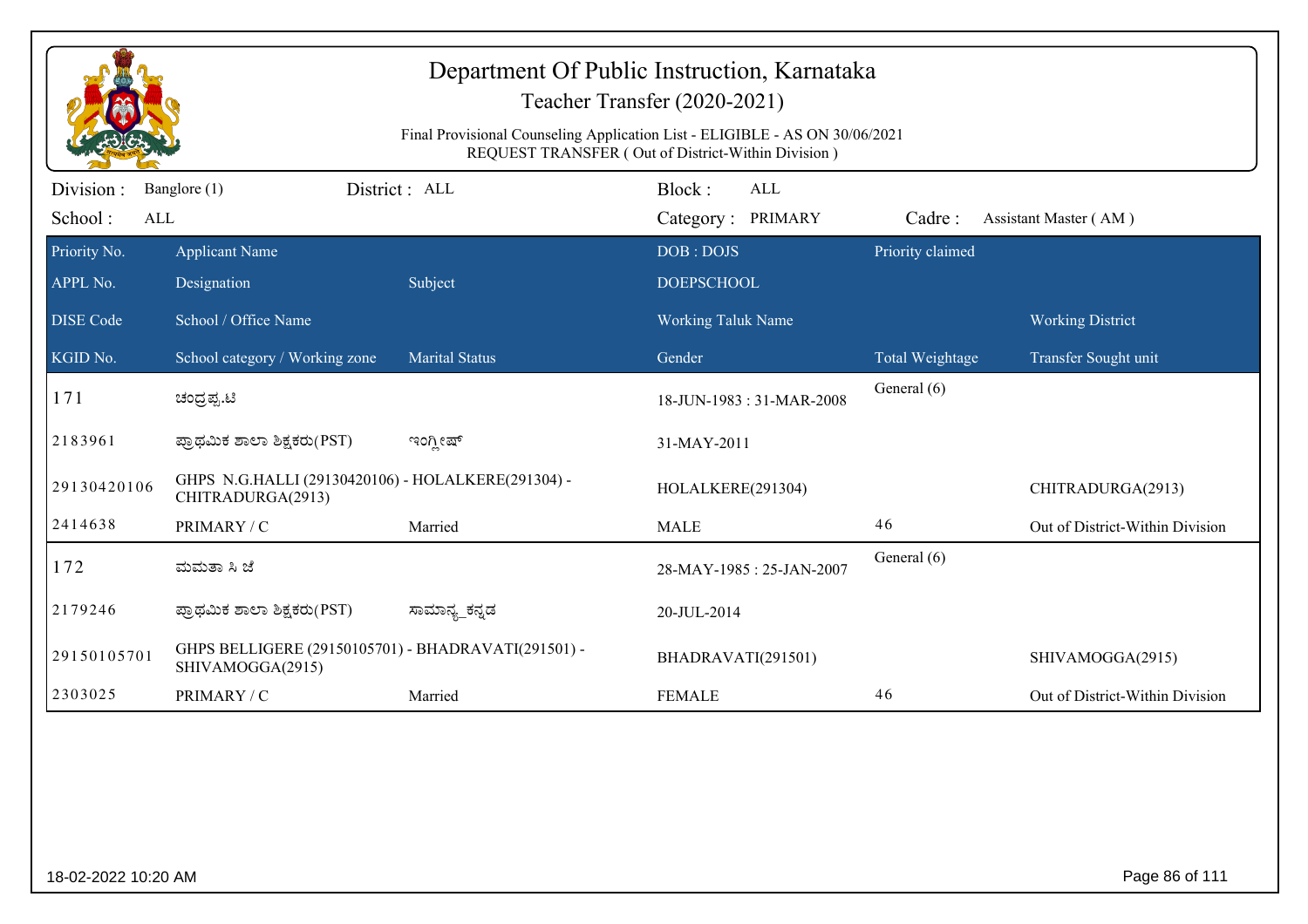|                              | Department Of Public Instruction, Karnataka<br>Teacher Transfer (2020-2021)                                                       |                                                        |                                    |                  |                                 |  |  |  |
|------------------------------|-----------------------------------------------------------------------------------------------------------------------------------|--------------------------------------------------------|------------------------------------|------------------|---------------------------------|--|--|--|
|                              | Final Provisional Counseling Application List - ELIGIBLE - AS ON 30/06/2021<br>REQUEST TRANSFER (Out of District-Within Division) |                                                        |                                    |                  |                                 |  |  |  |
| Division :<br>School:<br>ALL | Banglore (1)                                                                                                                      | District : ALL                                         | Block:<br>ALL<br>Category: PRIMARY | Cadre:           | Assistant Master (AM)           |  |  |  |
| Priority No.<br>APPL No.     | <b>Applicant Name</b><br>Designation                                                                                              | Subject                                                | DOB: DOJS<br><b>DOEPSCHOOL</b>     | Priority claimed |                                 |  |  |  |
| <b>DISE Code</b>             | School / Office Name                                                                                                              |                                                        | Working Taluk Name                 |                  | <b>Working District</b>         |  |  |  |
| KGID No.                     | School category / Working zone                                                                                                    | <b>Marital Status</b>                                  | Gender                             | Total Weightage  | Transfer Sought unit            |  |  |  |
| 173                          | ಕಲ್ಪನ ಎಸ್                                                                                                                         |                                                        | 29-JUN-1974: 07-JUL-2008           | General (6)      |                                 |  |  |  |
| 2182695                      | ಪ್ರಾಥಮಿಕ ಶಾಲಾ ಶಿಕ್ಷಕರು(PST)                                                                                                       | ವಿಜ್ಞಾನ_ಕನ್ನಡ                                          | 21-JUN-2012                        |                  |                                 |  |  |  |
| 29310318701                  | TUMAKURU MADHUGIRI(2931)                                                                                                          | GHPS DASARAHALLI (29310318701) - KORATAGERE(293103) -  | KORATAGERE(293103)                 |                  | TUMAKURU MADHUGIRI(2931)        |  |  |  |
| 2204700                      | PRIMARY / C                                                                                                                       | Married                                                | <b>FEMALE</b>                      | 45               | Out of District-Within Division |  |  |  |
| 174                          | ಮುನಿರಾಜ ಕೆ.ಎ.                                                                                                                     |                                                        | 15-JUN-1969: 03-AUG-2002           | General (6)      |                                 |  |  |  |
| 2184959                      | ಪ್ರಾಥಮಿಕ ಶಾಲಾ ಶಿಕ್ಷಕರು(PST)                                                                                                       | ವಿಜ್ಞಾನ_ಕನ್ನಡ                                          | 12-MAY-2011                        |                  |                                 |  |  |  |
| 29320614502                  | - RAMANAGARA(2932)                                                                                                                | GHPS ARCHAKARAHALLI (29320614502) - RAMANAGARA(293206) | RAMANAGARA(293206)                 |                  | RAMANAGARA(2932)                |  |  |  |
| 1934338                      | PRIMARY / A                                                                                                                       | Married                                                | <b>MALE</b>                        | 44               | Out of District-Within Division |  |  |  |
|                              |                                                                                                                                   |                                                        |                                    |                  |                                 |  |  |  |
| 18-02-2022 10:20 AM          |                                                                                                                                   |                                                        |                                    |                  | Page 87 of 111                  |  |  |  |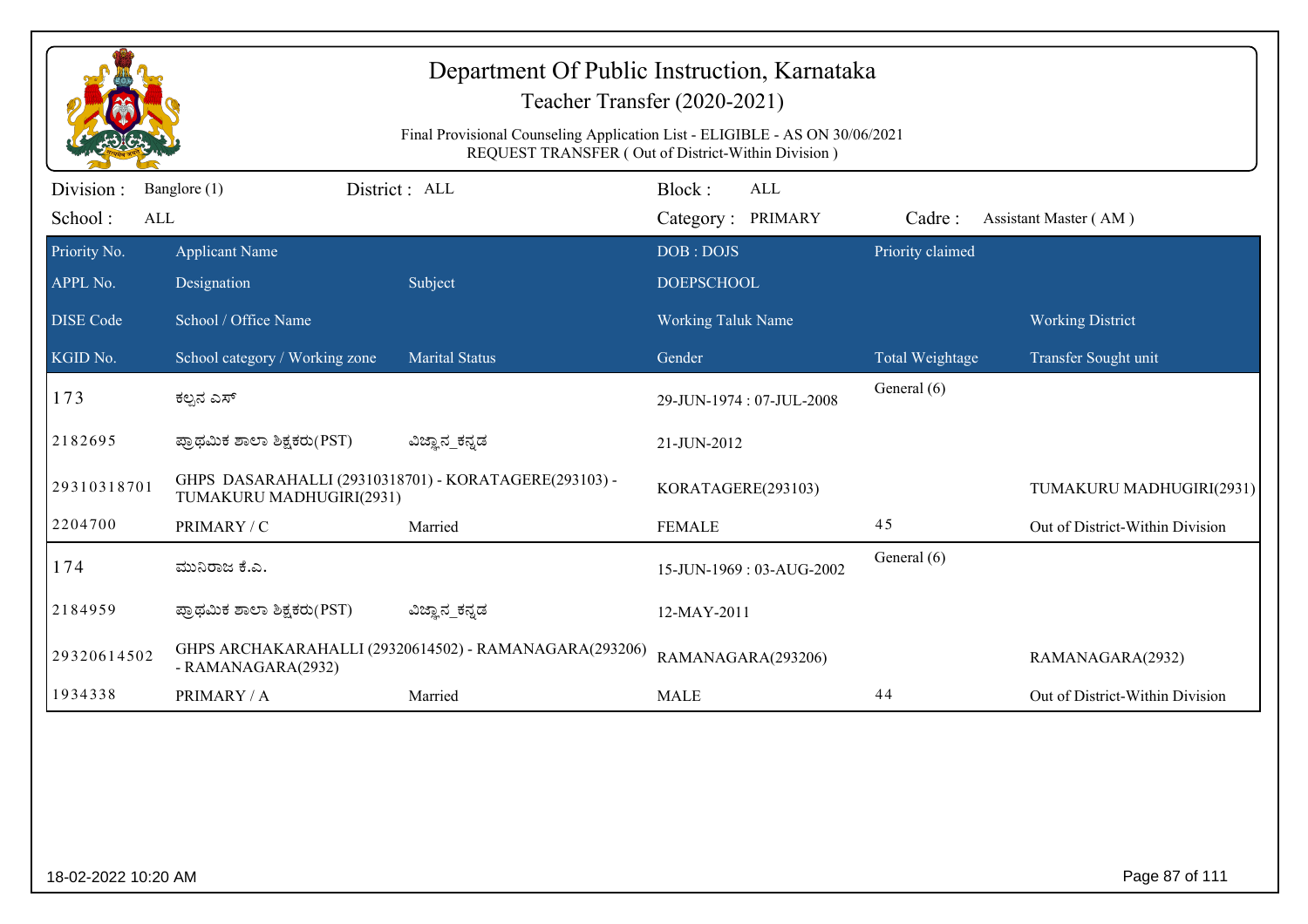| Final Provisional Counseling Application List - ELIGIBLE - AS ON 30/06/2021<br>REQUEST TRANSFER (Out of District-Within Division) |                                                                      |                       |                          |                  |                                 |  |  |  |
|-----------------------------------------------------------------------------------------------------------------------------------|----------------------------------------------------------------------|-----------------------|--------------------------|------------------|---------------------------------|--|--|--|
| Division:                                                                                                                         | Banglore (1)                                                         | District : ALL        | Block:<br><b>ALL</b>     |                  |                                 |  |  |  |
| School:<br>ALL                                                                                                                    |                                                                      |                       | Category: PRIMARY        | Cadre:           | Assistant Master (AM)           |  |  |  |
| Priority No.                                                                                                                      | <b>Applicant Name</b>                                                |                       | DOB: DOJS                | Priority claimed |                                 |  |  |  |
| APPL No.                                                                                                                          | Designation                                                          | Subject               | <b>DOEPSCHOOL</b>        |                  |                                 |  |  |  |
| <b>DISE</b> Code                                                                                                                  | School / Office Name                                                 |                       | Working Taluk Name       |                  | <b>Working District</b>         |  |  |  |
| KGID No.                                                                                                                          | School category / Working zone                                       | <b>Marital Status</b> | Gender                   | Total Weightage  | Transfer Sought unit            |  |  |  |
| 175                                                                                                                               | ರವಿಕುಮಾರ.ಬಿ.ಆರ್                                                      |                       | 20-JUN-1980: 15-FEB-2007 | General (6)      |                                 |  |  |  |
| 2182768                                                                                                                           | ಪ್ರಾಥಮಿಕ ಶಾಲಾ ಶಿಕ್ಷಕರು(PST)                                          | ಸಾಮಾನ್ಯ_ಕನ್ನಡ         | 09-NOV-2016              |                  |                                 |  |  |  |
| 29150303806                                                                                                                       | GHPS MANDAGALALE (29150303806) - SAGAR(291503) -<br>SHIVAMOGGA(2915) |                       | SAGAR(291503)            |                  | SHIVAMOGGA(2915)                |  |  |  |
| 2493319                                                                                                                           | PRIMARY / C                                                          | Married               | <b>MALE</b>              | 44               | Out of District-Within Division |  |  |  |
| 176                                                                                                                               | ಮಂಜುಳ.ಹೆಚ್                                                           |                       | 30-MAY-1981: 26-FEB-2007 | General (6)      |                                 |  |  |  |
| 2177908                                                                                                                           | ಪ್ರಾಥಮಿಕ ಶಾಲಾ ಶಿಕ್ಷಕರು(PST)                                          | ಸಾಮಾನ್ಯ_ಕನ್ನಡ         | 03-NOV-2016              |                  |                                 |  |  |  |
| 29150303903                                                                                                                       | GHPS KANASE (29150303903) - SAGAR(291503) -<br>SHIVAMOGGA(2915)      |                       | SAGAR(291503)            |                  | SHIVAMOGGA(2915)                |  |  |  |
| 2300121                                                                                                                           | PRIMARY / C                                                          | Married               | <b>FEMALE</b>            | 44               | Out of District-Within Division |  |  |  |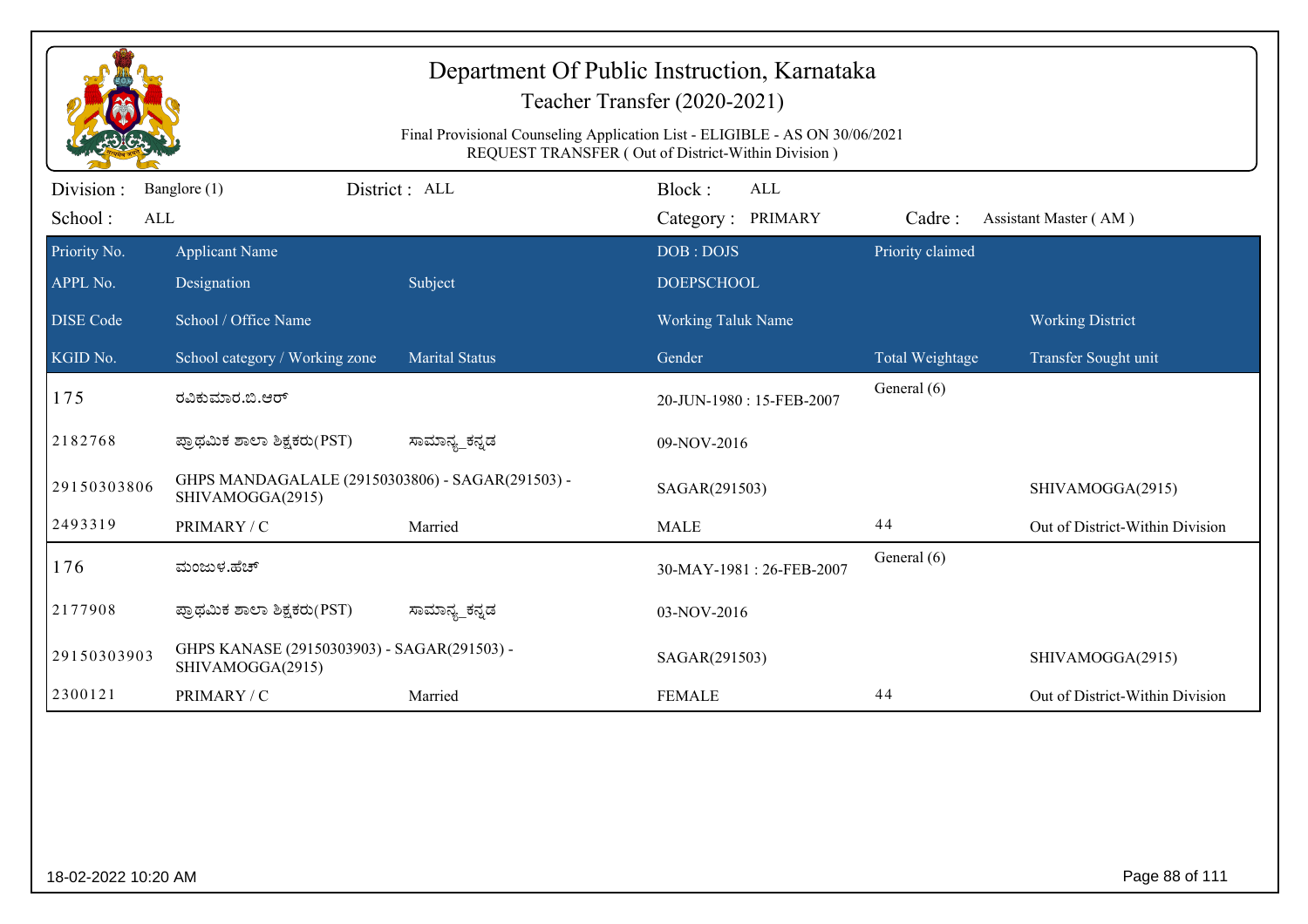|                             | Department Of Public Instruction, Karnataka<br>Teacher Transfer (2020-2021)<br>Final Provisional Counseling Application List - ELIGIBLE - AS ON 30/06/2021<br>REQUEST TRANSFER (Out of District-Within Division) |                                                        |                                           |                  |                                 |  |  |  |
|-----------------------------|------------------------------------------------------------------------------------------------------------------------------------------------------------------------------------------------------------------|--------------------------------------------------------|-------------------------------------------|------------------|---------------------------------|--|--|--|
| Division:<br>School:<br>ALL | Banglore (1)                                                                                                                                                                                                     | District: ALL                                          | Block:<br><b>ALL</b><br>Category: PRIMARY | Cadre:           | Assistant Master (AM)           |  |  |  |
| Priority No.<br>APPL No.    | <b>Applicant Name</b><br>Designation                                                                                                                                                                             | Subject                                                | DOB: DOJS<br><b>DOEPSCHOOL</b>            | Priority claimed |                                 |  |  |  |
| <b>DISE Code</b>            | School / Office Name                                                                                                                                                                                             |                                                        | <b>Working Taluk Name</b>                 |                  | <b>Working District</b>         |  |  |  |
| KGID No.                    | School category / Working zone                                                                                                                                                                                   | <b>Marital Status</b>                                  | Gender                                    | Total Weightage  | Transfer Sought unit            |  |  |  |
| 177                         | ನಿರ್ಮಲ                                                                                                                                                                                                           |                                                        | 03-MAY-1982: 01-MAR-2007                  | General (6)      |                                 |  |  |  |
| 2180804                     | ಪ್ರಾಥಮಿಕ ಶಾಲಾ ಶಿಕ್ಷಕರು(PST)                                                                                                                                                                                      | ಸಾಮಾನ್ಯ_ಕನ್ನಡ                                          | 20-DEC-2016                               |                  |                                 |  |  |  |
| 29320501301                 | G LPS DYAVANAPALYA (29320501301) - MAGADI(293205) -<br>RAMANAGARA(2932)                                                                                                                                          |                                                        | MAGADI(293205)                            |                  | RAMANAGARA(2932)                |  |  |  |
| 2040872                     | PRIMARY / C                                                                                                                                                                                                      | Married                                                | <b>FEMALE</b>                             | 44               | Out of District-Within Division |  |  |  |
| 178                         | ಅರುಣ ಎನ್                                                                                                                                                                                                         |                                                        | 03-APR-1985: 10-MAR-2007                  | General (6)      |                                 |  |  |  |
| 2182897                     | ಪ್ರಾಥಮಿಕ ಶಾಲಾ ಶಿಕ್ಷಕರು(PST)                                                                                                                                                                                      | ಇಂಗ್ಲೀಷ್                                               | 28-OCT-2016                               |                  |                                 |  |  |  |
| 29291107501                 | GOVERNMENT HIGHER PRIMARY SCHOOL & HIGH SCHOOL                                                                                                                                                                   | DODDA THEKAHALLI (29291107501) - SIDLAGHATTA(292911) - | SIDLAGHATTA(292911)                       |                  | CHIKKABALLAPURA(2929)           |  |  |  |
| 2303804                     | PRIMARY / C                                                                                                                                                                                                      | Married                                                | <b>FEMALE</b>                             | 44               | Out of District-Within Division |  |  |  |
|                             |                                                                                                                                                                                                                  |                                                        |                                           |                  |                                 |  |  |  |
| 18-02-2022 10:20 AM         |                                                                                                                                                                                                                  |                                                        |                                           |                  | Page 89 of 111                  |  |  |  |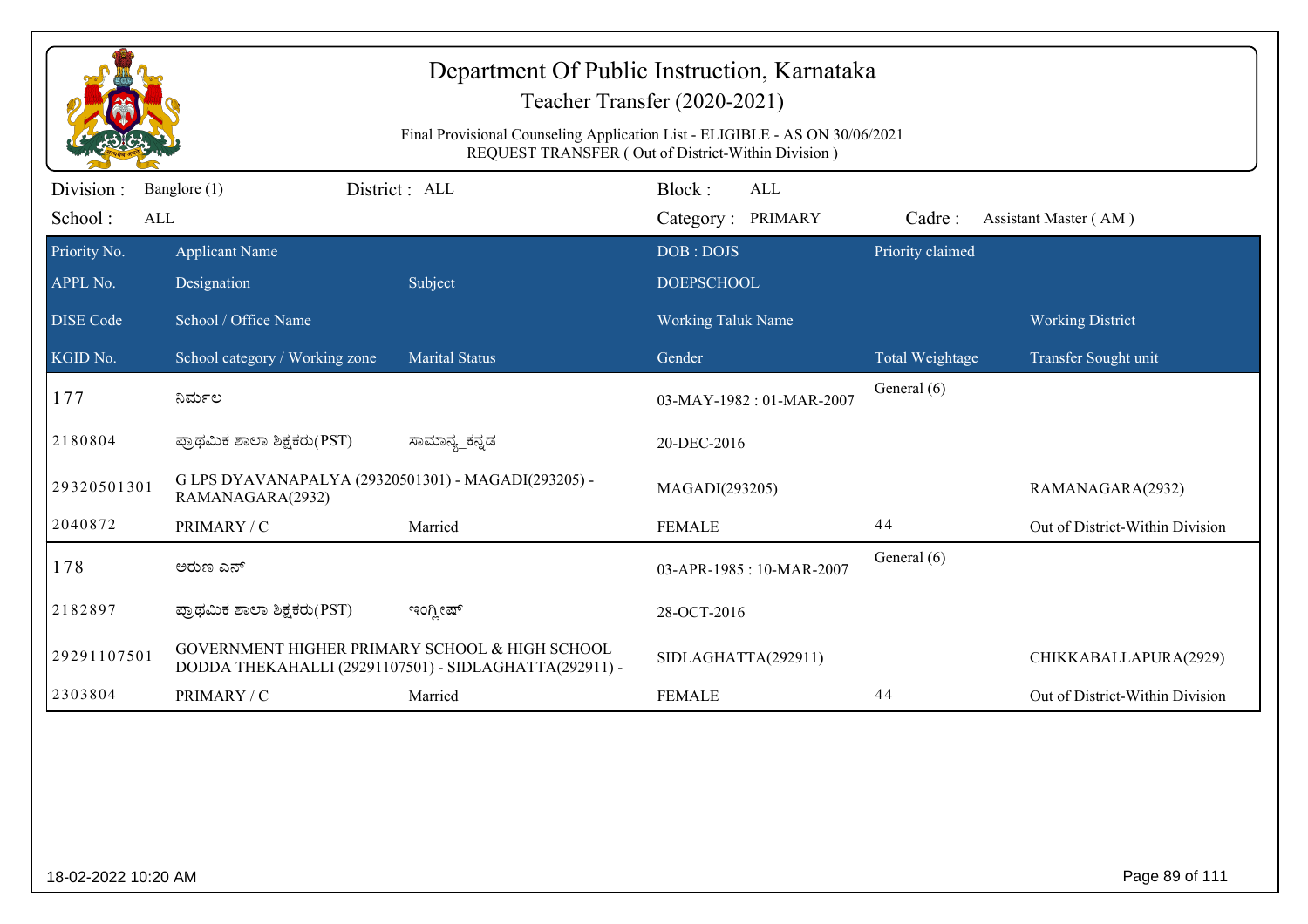|                              | Department Of Public Instruction, Karnataka<br>Teacher Transfer (2020-2021)<br>Final Provisional Counseling Application List - ELIGIBLE - AS ON 30/06/2021<br>REQUEST TRANSFER (Out of District-Within Division) |                       |                                           |                  |                                 |  |  |  |
|------------------------------|------------------------------------------------------------------------------------------------------------------------------------------------------------------------------------------------------------------|-----------------------|-------------------------------------------|------------------|---------------------------------|--|--|--|
| Division :<br>School:<br>ALL | Banglore (1)                                                                                                                                                                                                     | District : ALL        | Block:<br><b>ALL</b><br>Category: PRIMARY | Cadre:           | Assistant Master (AM)           |  |  |  |
| Priority No.<br>APPL No.     | <b>Applicant Name</b><br>Designation                                                                                                                                                                             | Subject               | DOB: DOJS<br><b>DOEPSCHOOL</b>            | Priority claimed |                                 |  |  |  |
| <b>DISE Code</b>             | School / Office Name                                                                                                                                                                                             |                       | <b>Working Taluk Name</b>                 |                  | <b>Working District</b>         |  |  |  |
| KGID No.                     | School category / Working zone                                                                                                                                                                                   | <b>Marital Status</b> | Gender                                    | Total Weightage  | Transfer Sought unit            |  |  |  |
| 179                          | ಹರೀಶ ಡಿ.ಸಿ                                                                                                                                                                                                       |                       | 25-MAY-1987: 03-AUG-2007                  | General (6)      |                                 |  |  |  |
| 2176427                      | ಪ್ರಾಥಮಿಕ ಶಾಲಾ ಶಿಕ್ಷಕರು(PST)                                                                                                                                                                                      | ಕನ್ನಡ                 | 11-AUG-2016                               |                  |                                 |  |  |  |
| 29130205704                  | GHPS HONNURU (29130205704) - CHALLAKERE(291302) -<br>CHITRADURGA(2913)                                                                                                                                           |                       | CHALLAKERE(291302)                        |                  | CHITRADURGA(2913)               |  |  |  |
| 2179934                      | PRIMARY / C                                                                                                                                                                                                      | Married               | <b>MALE</b>                               | 44               | Out of District-Within Division |  |  |  |
| 180                          | ಜಗದೀಶ ಕಮ್ಮಾರ                                                                                                                                                                                                     |                       | 01-JUN-1975: 22-FEB-2007                  | General (6)      |                                 |  |  |  |
| 2182467                      | ಪ್ರಾಥಮಿಕ ಶಾಲಾ ಶಿಕ್ಷಕರು(PST)                                                                                                                                                                                      | ವಿಜ್ಞಾನ_ಕನ್ನಡ         | 31-MAR-2017                               |                  |                                 |  |  |  |
| 29140512901                  | GHPS- JEENAHALLI (29140512901) - HONNALI(291405) -<br>DAVANAGERE(2914)                                                                                                                                           |                       | HONNALI(291405)                           |                  | DAVANAGERE(2914)                |  |  |  |
| 1960584                      | PRIMARY / C                                                                                                                                                                                                      | Married               | <b>MALE</b>                               | 43               | Out of District-Within Division |  |  |  |
|                              |                                                                                                                                                                                                                  |                       |                                           |                  |                                 |  |  |  |
| 18-02-2022 10:20 AM          |                                                                                                                                                                                                                  |                       |                                           |                  | Page 90 of 111                  |  |  |  |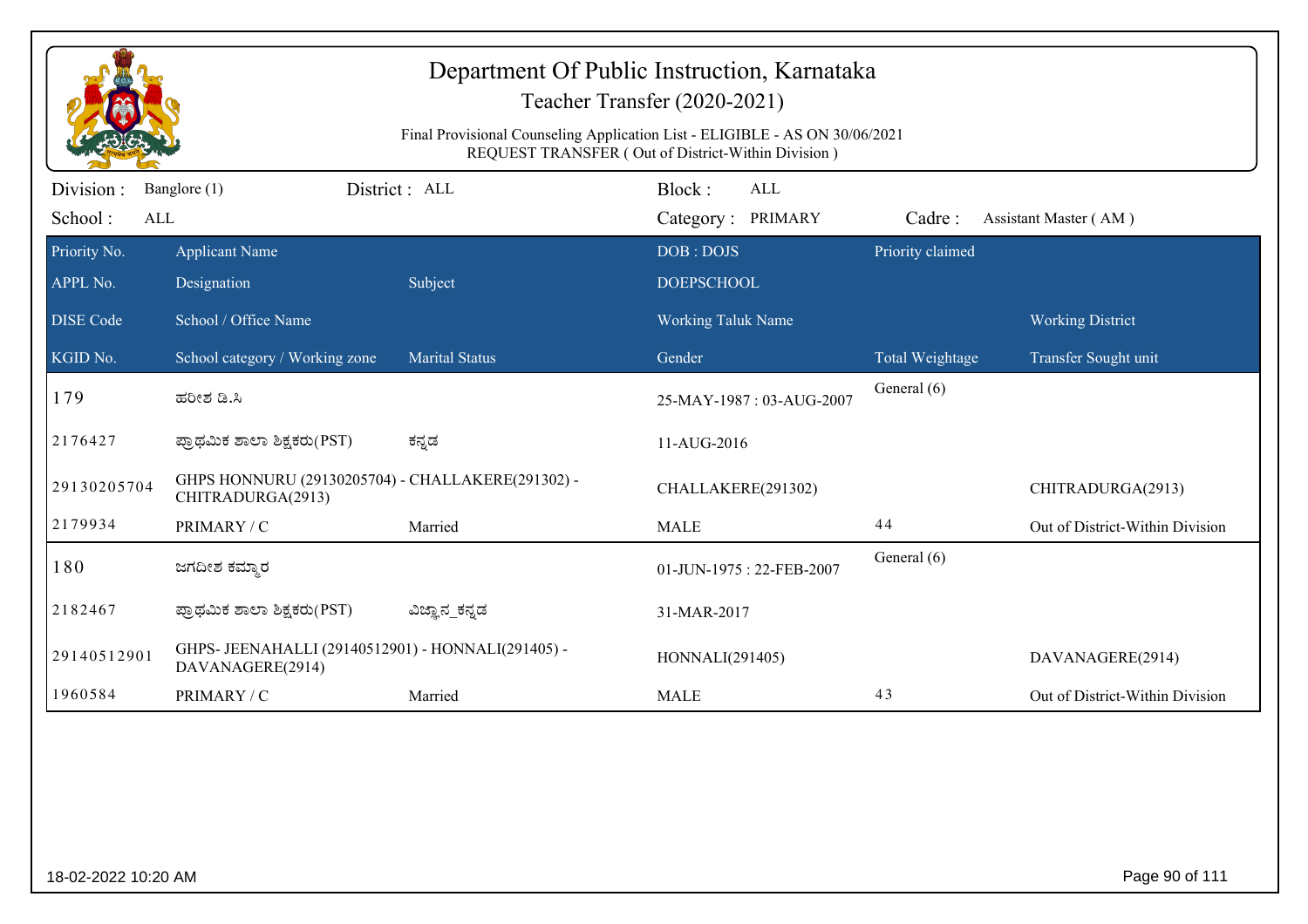|                          | Department Of Public Instruction, Karnataka<br>Teacher Transfer (2020-2021)<br>Final Provisional Counseling Application List - ELIGIBLE - AS ON 30/06/2021<br>REQUEST TRANSFER (Out of District-Within Division) |                       |                                |                  |                                 |  |  |
|--------------------------|------------------------------------------------------------------------------------------------------------------------------------------------------------------------------------------------------------------|-----------------------|--------------------------------|------------------|---------------------------------|--|--|
| Division:                | Banglore (1)                                                                                                                                                                                                     | District: ALL         | Block:<br><b>ALL</b>           |                  |                                 |  |  |
| School:<br><b>ALL</b>    |                                                                                                                                                                                                                  |                       | Category: PRIMARY              | Cadre:           | Assistant Master (AM)           |  |  |
| Priority No.<br>APPL No. | <b>Applicant Name</b><br>Designation                                                                                                                                                                             | Subject               | DOB: DOJS<br><b>DOEPSCHOOL</b> | Priority claimed |                                 |  |  |
| <b>DISE Code</b>         | School / Office Name                                                                                                                                                                                             |                       | <b>Working Taluk Name</b>      |                  | <b>Working District</b>         |  |  |
| KGID No.                 | School category / Working zone                                                                                                                                                                                   | <b>Marital Status</b> | Gender                         | Total Weightage  | Transfer Sought unit            |  |  |
| 181                      | ಪ್ರಶಾಂತ ಹೆಚ್ ಆರ್                                                                                                                                                                                                 |                       | 28-DEC-1985: 11-APR-2008       | General (6)      |                                 |  |  |
| 2178021                  | ಪ್ರಾಥಮಿಕ ಶಾಲಾ ಶಿಕ್ಷಕರು(PST)                                                                                                                                                                                      | ಸಾಮಾನ್ಯ ಇಂಗ್ತೀಷ್      | 03-SEP-2014                    |                  |                                 |  |  |
| 29130205710              | GLPS BANAVAGONDANAHALLI (29130205710) -<br>CHALLAKERE(291302) - CHITRADURGA(2913)                                                                                                                                |                       | CHALLAKERE(291302)             |                  | CHITRADURGA(2913)               |  |  |
| 2286739                  | PRIMARY / C                                                                                                                                                                                                      | Married               | <b>MALE</b>                    | 43               | Out of District-Within Division |  |  |
| 182                      | ಬತಲುನ್ನಿಸ್ಸಾ                                                                                                                                                                                                     |                       | 02-JUN-1976: 03-SEP-1998       | General (6)      |                                 |  |  |
| 2180117                  | ಪ್ರಾಥಮಿಕ ಶಾಲಾ ಶಿಕ್ಷಕರು(PST)                                                                                                                                                                                      | ಉರ್ದು                 | 24-SEP-2015                    |                  |                                 |  |  |
| 29280503201              | GLPS URDU M D BLK MALLESWARAM (29280503201) -<br>NORTH2(292805) - BENGALURU U NORTH(2928)                                                                                                                        |                       | NORTH2(292805)                 |                  | BENGALURU U NORTH(2928)         |  |  |
| 1699846                  | PRIMARY / A                                                                                                                                                                                                      | Married               | <b>FEMALE</b>                  | 42               | Out of District-Within Division |  |  |
|                          |                                                                                                                                                                                                                  |                       |                                |                  |                                 |  |  |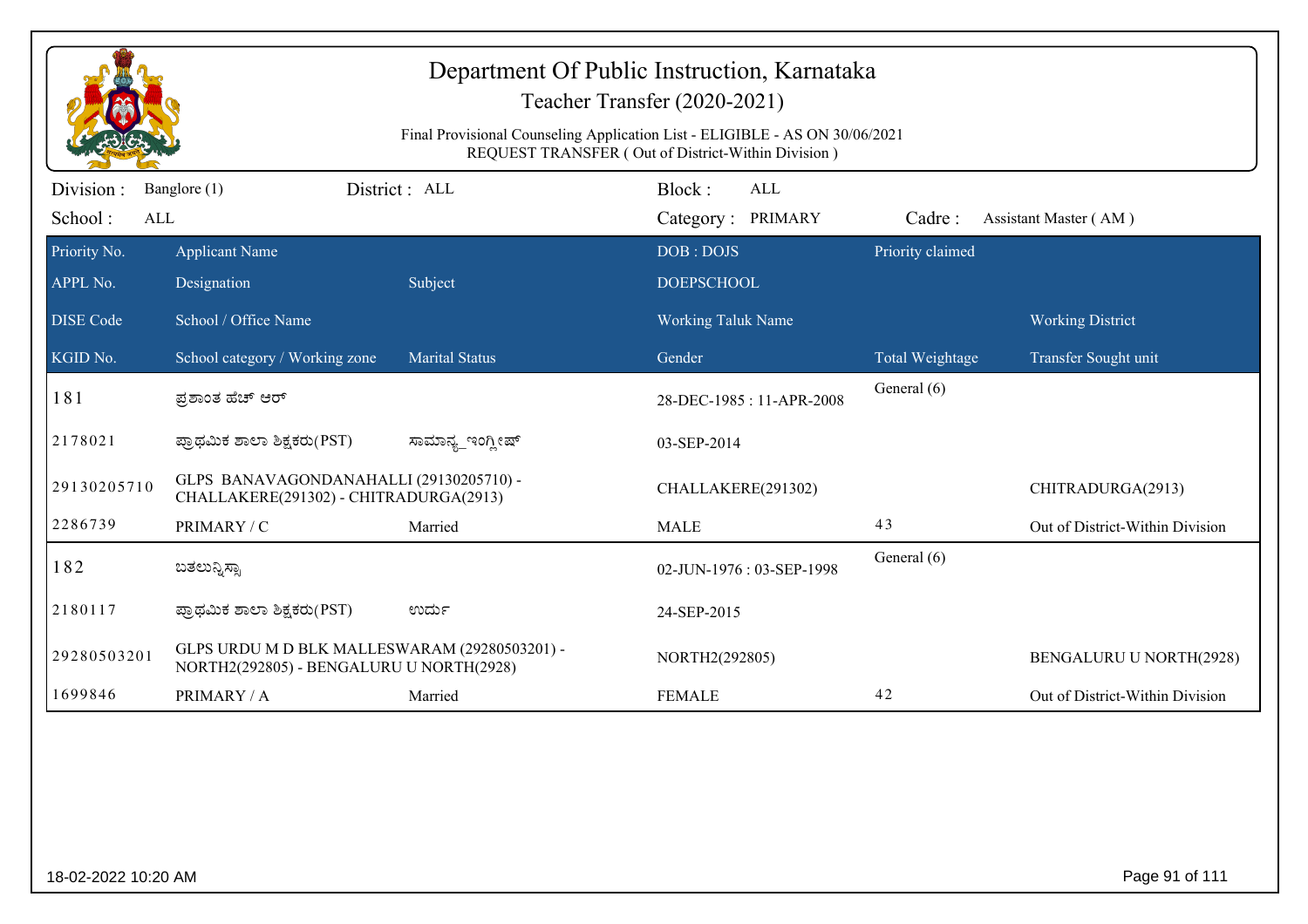| REQUEST TRANSFER (Out of District-Within Division)<br>District: ALL<br>Block:<br><b>ALL</b><br>Division :<br>Banglore (1)<br>School:<br>ALL<br>Category: PRIMARY<br>Cadre:<br>Assistant Master (AM)<br>Priority claimed<br>Priority No.<br><b>Applicant Name</b><br>DOB: DOJS<br>Subject<br><b>DOEPSCHOOL</b><br>Designation<br>School / Office Name<br><b>Working Taluk Name</b><br><b>Working District</b><br>School category / Working zone<br><b>Marital Status</b><br>Gender<br>Total Weightage<br>Transfer Sought unit<br>General (6)<br>183<br>ವಿಶಾಲಾಕ್ಷಿ. ವಿ<br>08-DEC-1977: 24-MAY-2003<br>ಪ್ರಾಥಮಿಕ ಶಾಲಾ ಶಿಕ್ಷಕರು(PST)<br>ವಿಜ್ಞಾನ_ಕನ್ನಡ<br>05-JUL-2011<br>GHPS S.N NAGARA MARKET EXTN SAGAR (29150330001) -<br>29150330001<br>SAGAR(291503)<br>SHIVAMOGGA(2915)<br>SAGAR(291503) - SHIVAMOGGA(2915)<br>1948622<br>41<br>PRIMARY / A<br><b>FEMALE</b><br>Married<br>General (6)<br>184<br>ವೆಂಕಟಾಚಲಪತಿ ಪಿ.ಎಸ್.<br>22-JUN-1981: 01-JUN-2005<br>ಪ್ರಾಥಮಿಕ ಶಾಲಾ ಶಿಕ್ಷಕರು(PST)<br>ಸಾಮಾನ್ಯ_ಕನ್ನಡ<br>01-DEC-2016<br>GHPS THIRUMALAKOPPA (29190732301) - KOLAR(291907) -<br>29190732301<br>KOLAR(291907)<br>KOLAR(2919) | Department Of Public Instruction, Karnataka<br>Teacher Transfer (2020-2021) |             |  |  |  |                                 |  |  |  |
|------------------------------------------------------------------------------------------------------------------------------------------------------------------------------------------------------------------------------------------------------------------------------------------------------------------------------------------------------------------------------------------------------------------------------------------------------------------------------------------------------------------------------------------------------------------------------------------------------------------------------------------------------------------------------------------------------------------------------------------------------------------------------------------------------------------------------------------------------------------------------------------------------------------------------------------------------------------------------------------------------------------------------------------------------------------------------------------------------------------------|-----------------------------------------------------------------------------|-------------|--|--|--|---------------------------------|--|--|--|
|                                                                                                                                                                                                                                                                                                                                                                                                                                                                                                                                                                                                                                                                                                                                                                                                                                                                                                                                                                                                                                                                                                                        | Final Provisional Counseling Application List - ELIGIBLE - AS ON 30/06/2021 |             |  |  |  |                                 |  |  |  |
|                                                                                                                                                                                                                                                                                                                                                                                                                                                                                                                                                                                                                                                                                                                                                                                                                                                                                                                                                                                                                                                                                                                        |                                                                             |             |  |  |  |                                 |  |  |  |
|                                                                                                                                                                                                                                                                                                                                                                                                                                                                                                                                                                                                                                                                                                                                                                                                                                                                                                                                                                                                                                                                                                                        |                                                                             |             |  |  |  |                                 |  |  |  |
| <b>DISE Code</b><br>KGID No.<br>2178174<br>2176616                                                                                                                                                                                                                                                                                                                                                                                                                                                                                                                                                                                                                                                                                                                                                                                                                                                                                                                                                                                                                                                                     | APPL No.                                                                    |             |  |  |  |                                 |  |  |  |
|                                                                                                                                                                                                                                                                                                                                                                                                                                                                                                                                                                                                                                                                                                                                                                                                                                                                                                                                                                                                                                                                                                                        |                                                                             |             |  |  |  |                                 |  |  |  |
|                                                                                                                                                                                                                                                                                                                                                                                                                                                                                                                                                                                                                                                                                                                                                                                                                                                                                                                                                                                                                                                                                                                        |                                                                             |             |  |  |  |                                 |  |  |  |
|                                                                                                                                                                                                                                                                                                                                                                                                                                                                                                                                                                                                                                                                                                                                                                                                                                                                                                                                                                                                                                                                                                                        |                                                                             |             |  |  |  |                                 |  |  |  |
|                                                                                                                                                                                                                                                                                                                                                                                                                                                                                                                                                                                                                                                                                                                                                                                                                                                                                                                                                                                                                                                                                                                        |                                                                             |             |  |  |  |                                 |  |  |  |
|                                                                                                                                                                                                                                                                                                                                                                                                                                                                                                                                                                                                                                                                                                                                                                                                                                                                                                                                                                                                                                                                                                                        |                                                                             |             |  |  |  |                                 |  |  |  |
|                                                                                                                                                                                                                                                                                                                                                                                                                                                                                                                                                                                                                                                                                                                                                                                                                                                                                                                                                                                                                                                                                                                        |                                                                             |             |  |  |  | Out of District-Within Division |  |  |  |
|                                                                                                                                                                                                                                                                                                                                                                                                                                                                                                                                                                                                                                                                                                                                                                                                                                                                                                                                                                                                                                                                                                                        |                                                                             |             |  |  |  |                                 |  |  |  |
|                                                                                                                                                                                                                                                                                                                                                                                                                                                                                                                                                                                                                                                                                                                                                                                                                                                                                                                                                                                                                                                                                                                        |                                                                             |             |  |  |  |                                 |  |  |  |
|                                                                                                                                                                                                                                                                                                                                                                                                                                                                                                                                                                                                                                                                                                                                                                                                                                                                                                                                                                                                                                                                                                                        |                                                                             | KOLAR(2919) |  |  |  |                                 |  |  |  |
| 2085276<br>41<br>PRIMARY / C<br>Married<br><b>MALE</b>                                                                                                                                                                                                                                                                                                                                                                                                                                                                                                                                                                                                                                                                                                                                                                                                                                                                                                                                                                                                                                                                 |                                                                             |             |  |  |  | Out of District-Within Division |  |  |  |

er and the set of the set of the set of the set of the set of the set of the set of the set of the set of the set of the set of the set of the set of the set of the set of the set of the set of the set of the set of the se

18-02-2022 10:20 AM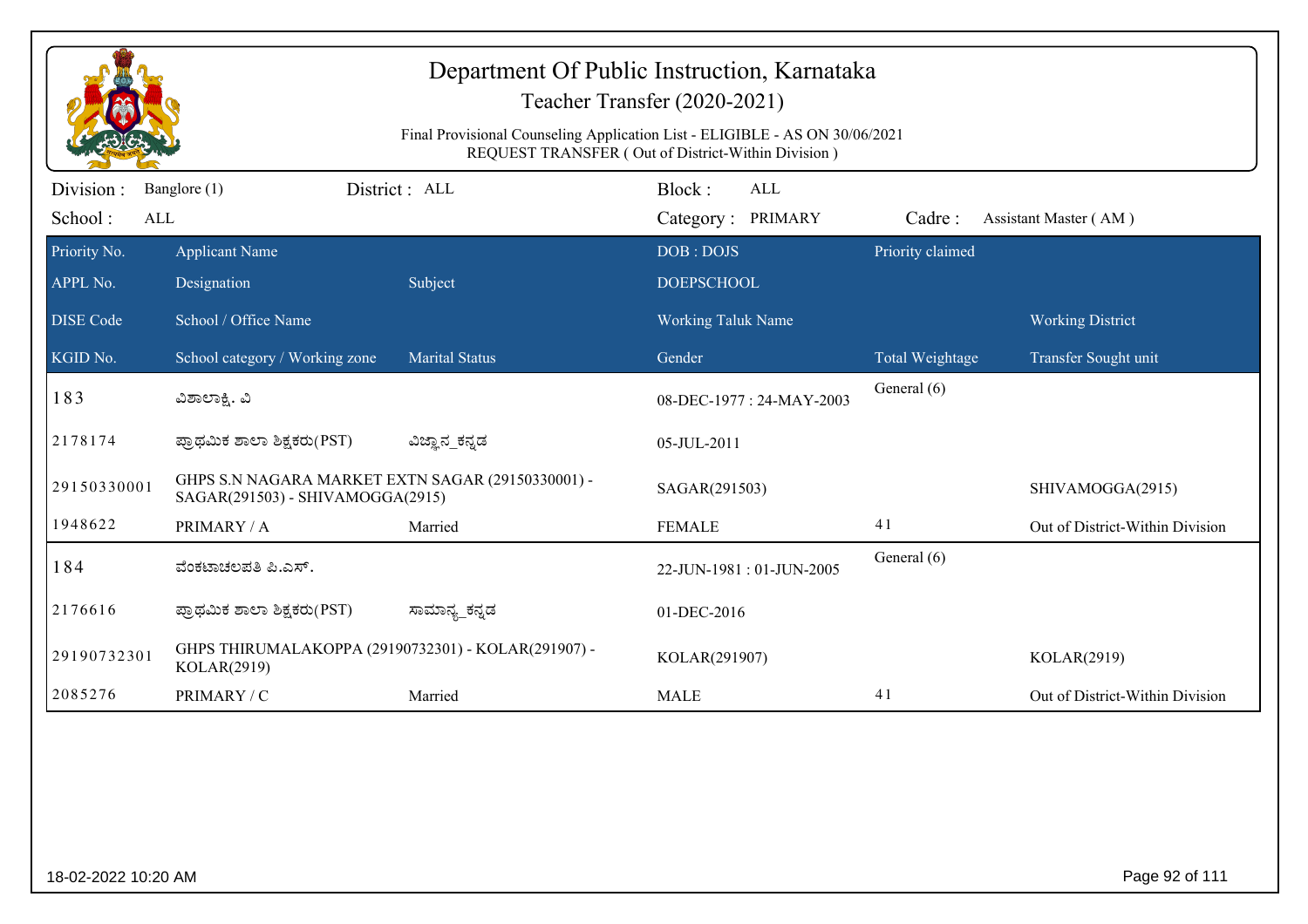|                              | Department Of Public Instruction, Karnataka<br>Teacher Transfer (2020-2021)                                                       |                                                          |                                    |                  |                                 |  |  |  |  |
|------------------------------|-----------------------------------------------------------------------------------------------------------------------------------|----------------------------------------------------------|------------------------------------|------------------|---------------------------------|--|--|--|--|
|                              | Final Provisional Counseling Application List - ELIGIBLE - AS ON 30/06/2021<br>REQUEST TRANSFER (Out of District-Within Division) |                                                          |                                    |                  |                                 |  |  |  |  |
| Division :<br>School:<br>ALL | Banglore (1)                                                                                                                      | District : ALL                                           | Block:<br>ALL<br>Category: PRIMARY | Cadre:           | Assistant Master (AM)           |  |  |  |  |
| Priority No.<br>APPL No.     | <b>Applicant Name</b><br>Designation                                                                                              | Subject                                                  | DOB: DOJS<br><b>DOEPSCHOOL</b>     | Priority claimed |                                 |  |  |  |  |
| <b>DISE</b> Code             | School / Office Name                                                                                                              |                                                          | <b>Working Taluk Name</b>          |                  | <b>Working District</b>         |  |  |  |  |
| KGID No.                     | School category / Working zone                                                                                                    | <b>Marital Status</b>                                    | Gender                             | Total Weightage  | Transfer Sought unit            |  |  |  |  |
| 185                          | ಸಿದ್ದೇಶ ಪಿ ಬಿ                                                                                                                     |                                                          | 05-APR-1984: 26-FEB-2008           | General (6)      |                                 |  |  |  |  |
| 2180354                      | ಪ್ರಾಥಮಿಕ ಶಾಲಾ ಶಿಕ್ಷಕರು(PST)                                                                                                       | ಕನ್ನಡ                                                    | 16-DEC-2016                        |                  |                                 |  |  |  |  |
| 29310606701                  | MADHUGIRI(2931)                                                                                                                   | GHPS HUNASEHALLI (29310606701) - SIRA(293106) - TUMAKURU | SIRA(293106)                       |                  | TUMAKURU MADHUGIRI(2931)        |  |  |  |  |
| 2305617                      | PRIMARY / C                                                                                                                       | Married                                                  | <b>MALE</b>                        | 41               | Out of District-Within Division |  |  |  |  |
| 186                          | ಶಿಲ್ಪ                                                                                                                             |                                                          | 20-DEC-1986: 03-APR-2008           | General (6)      |                                 |  |  |  |  |
| 2181688                      | ಪ್ರಾಥಮಿಕ ಶಾಲಾ ಶಿಕ್ಷಕರು(PST)                                                                                                       | ಕನ್ನಡ                                                    | 16-NOV-2016                        |                  |                                 |  |  |  |  |
| 29130313803                  | CHITRADURGA(2913)                                                                                                                 | GUHPS MALAGONDANAHALLI (29130313803) - HIRIYUR(291303) - | HIRIYUR(291303)                    |                  | CHITRADURGA(2913)               |  |  |  |  |
| 2410238                      | PRIMARY / C                                                                                                                       | Married                                                  | <b>FEMALE</b>                      | 41               | Out of District-Within Division |  |  |  |  |
|                              |                                                                                                                                   |                                                          |                                    |                  |                                 |  |  |  |  |
| 18-02-2022 10:20 AM          |                                                                                                                                   |                                                          |                                    |                  | Page 93 of 111                  |  |  |  |  |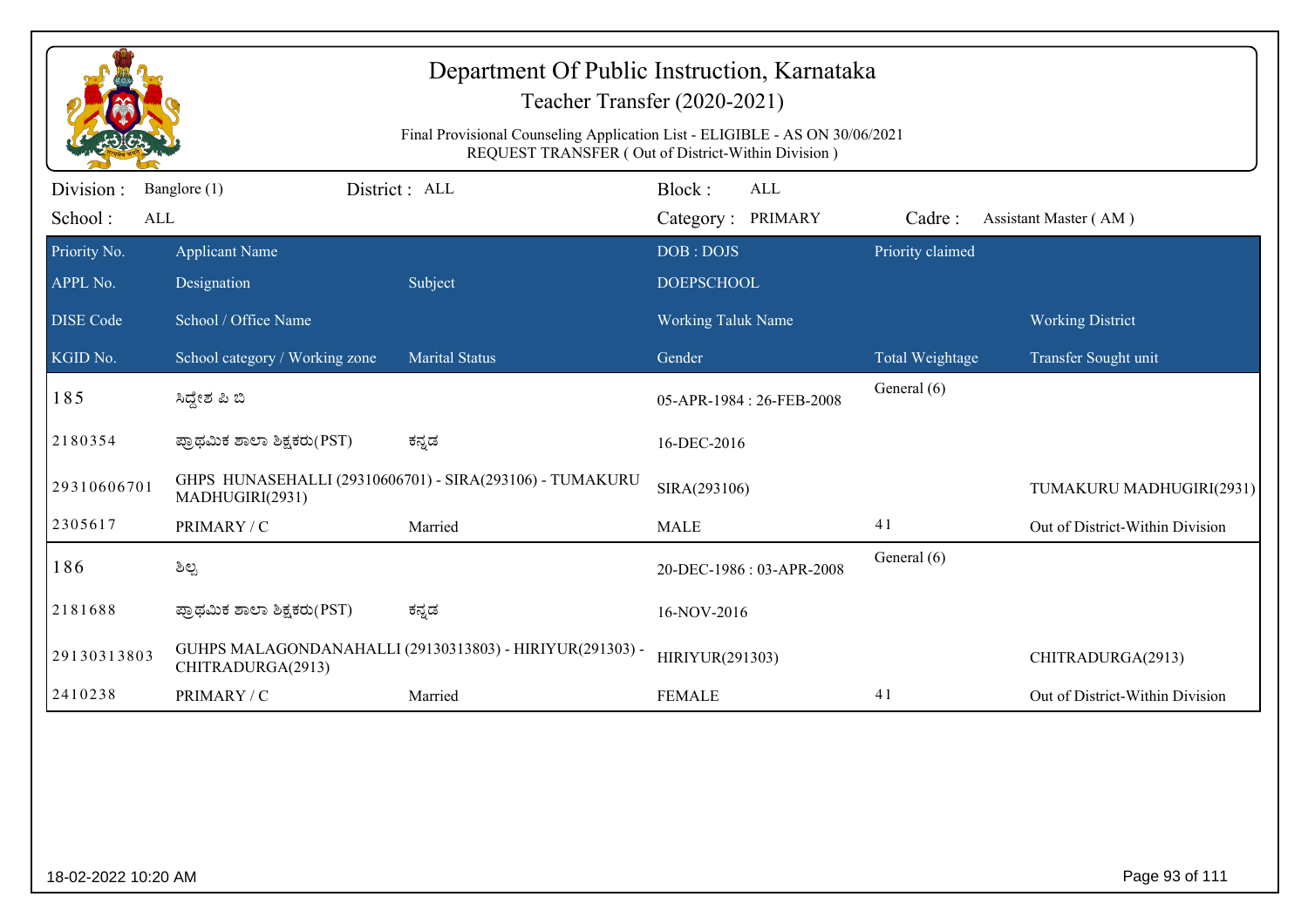|                             | Department Of Public Instruction, Karnataka<br>Teacher Transfer (2020-2021)<br>Final Provisional Counseling Application List - ELIGIBLE - AS ON 30/06/2021<br>REQUEST TRANSFER (Out of District-Within Division) |                                                        |                                           |                  |                                 |  |  |  |
|-----------------------------|------------------------------------------------------------------------------------------------------------------------------------------------------------------------------------------------------------------|--------------------------------------------------------|-------------------------------------------|------------------|---------------------------------|--|--|--|
| Division:<br>School:<br>ALL | Banglore (1)                                                                                                                                                                                                     | District : ALL                                         | Block:<br><b>ALL</b><br>Category: PRIMARY | Cadre:           | Assistant Master (AM)           |  |  |  |
| Priority No.<br>APPL No.    | <b>Applicant Name</b><br>Designation                                                                                                                                                                             | Subject                                                | DOB: DOJS<br><b>DOEPSCHOOL</b>            | Priority claimed |                                 |  |  |  |
| <b>DISE</b> Code            | School / Office Name                                                                                                                                                                                             |                                                        | <b>Working Taluk Name</b>                 |                  | <b>Working District</b>         |  |  |  |
| KGID No.                    | School category / Working zone                                                                                                                                                                                   | <b>Marital Status</b>                                  | Gender                                    | Total Weightage  | Transfer Sought unit            |  |  |  |
| 187                         | ನೀಲಾಂಬಿಕೆ.ಕೆ.ಎಂ                                                                                                                                                                                                  |                                                        | 21-JUL-1974: 08-JAN-1997                  | General (6)      |                                 |  |  |  |
| 2180403                     | ಪ್ರಾಥಮಿಕ ಶಾಲಾ ಶಿಕ್ಷಕರು(PST)                                                                                                                                                                                      | ಸಾಮಾನ್ಯ_ಕನ್ನಡ                                          | 18-JUN-2012                               |                  |                                 |  |  |  |
| 29210227801                 | <b>BENGALURU RURAL(2921)</b>                                                                                                                                                                                     | GHPS ELE PETE (29210227801) - DODDABALLAPURA(292102) - | DODDABALLAPURA(292102)                    |                  | <b>BENGALURU RURAL(2921)</b>    |  |  |  |
| 1427609                     | PRIMARY / A                                                                                                                                                                                                      | Married                                                | <b>FEMALE</b>                             | 39               | Out of District-Within Division |  |  |  |
| 188                         | ಮಂಜುನಾಥ ಆರ್                                                                                                                                                                                                      |                                                        | 16-JUN-1983: 14-FEB-2008                  | General (6)      |                                 |  |  |  |
| 2182346                     | ಪ್ರಾಥಮಿಕ ಶಾಲಾ ಶಿಕ್ಷಕರು(PST)                                                                                                                                                                                      | ಸಾಮಾನ್ಯ_ಕನ್ನಡ                                          | 02-NOV-2012                               |                  |                                 |  |  |  |
| 29290309501                 | GLPS HANUMANTHAPURA (29290309501) -<br>CHIKKABALLAPUR(292903) - CHIKKABALLAPURA(2929)                                                                                                                            |                                                        | CHIKKABALLAPUR(292903)                    |                  | CHIKKABALLAPURA(2929)           |  |  |  |
| 2361768                     | PRIMARY / B                                                                                                                                                                                                      | Married                                                | <b>MALE</b>                               | 39               | Out of District-Within Division |  |  |  |
|                             |                                                                                                                                                                                                                  |                                                        |                                           |                  |                                 |  |  |  |
| 18-02-2022 10:20 AM         |                                                                                                                                                                                                                  |                                                        |                                           |                  | Page 94 of 111                  |  |  |  |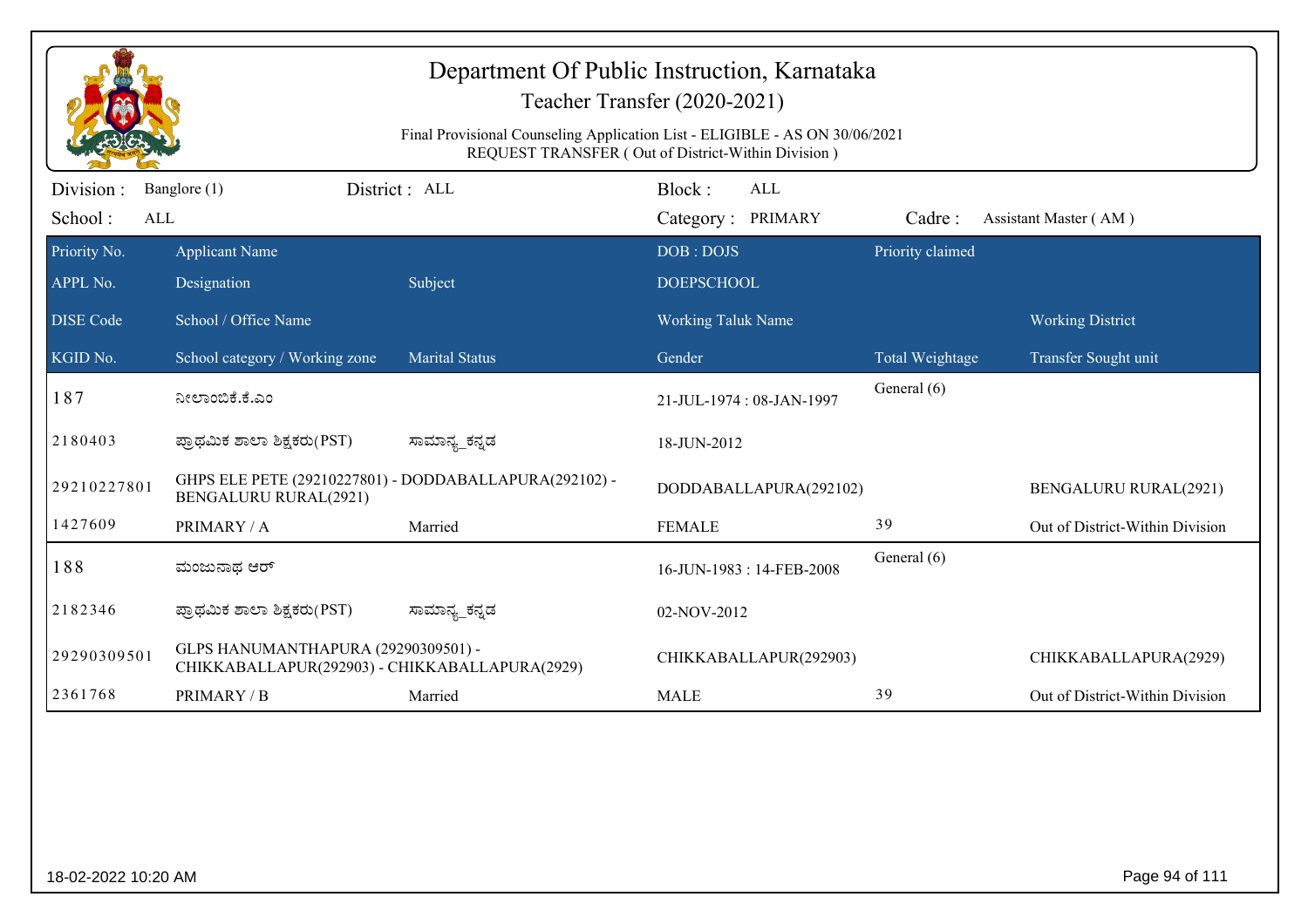|                              | Department Of Public Instruction, Karnataka<br>Teacher Transfer (2020-2021)<br>Final Provisional Counseling Application List - ELIGIBLE - AS ON 30/06/2021<br>REQUEST TRANSFER (Out of District-Within Division) |                                                         |                                    |                  |                                 |  |  |
|------------------------------|------------------------------------------------------------------------------------------------------------------------------------------------------------------------------------------------------------------|---------------------------------------------------------|------------------------------------|------------------|---------------------------------|--|--|
| Division :<br>School:<br>ALL | Banglore (1)                                                                                                                                                                                                     | District : ALL                                          | Block:<br>ALL<br>Category: PRIMARY | Cadre:           | Assistant Master (AM)           |  |  |
| Priority No.<br>APPL No.     | <b>Applicant Name</b><br>Designation                                                                                                                                                                             | Subject                                                 | DOB: DOJS<br><b>DOEPSCHOOL</b>     | Priority claimed |                                 |  |  |
| <b>DISE Code</b>             | School / Office Name                                                                                                                                                                                             |                                                         | Working Taluk Name                 |                  | <b>Working District</b>         |  |  |
| KGID No.                     | School category / Working zone                                                                                                                                                                                   | <b>Marital Status</b>                                   | Gender                             | Total Weightage  | Transfer Sought unit            |  |  |
| 189                          | ಸುಧಾ ಬಿ ಸಿ                                                                                                                                                                                                       |                                                         | 05-MAY-1986: 03-AUG-2007           | General (6)      |                                 |  |  |
| 2181661                      | ಪ್ರಾಥಮಿಕ ಶಾಲಾ ಶಿಕ್ಷಕರು(PST)                                                                                                                                                                                      | ಸಾಮಾನ್ಯ_ಕನ್ನಡ                                           | 16-OCT-2015                        |                  |                                 |  |  |
| 29210215001                  | <b>BENGALURU RURAL(2921)</b>                                                                                                                                                                                     | GHPS VEERAPURA (29210215001) - DODDABALLAPURA(292102) - | DODDABALLAPURA(292102)             |                  | <b>BENGALURU RURAL(2921)</b>    |  |  |
| 2126870                      | PRIMARY / B                                                                                                                                                                                                      | Married                                                 | <b>FEMALE</b>                      | 39               | Out of District-Within Division |  |  |
| 190                          | ಆಶಾ ಹೆಚ್. ಎಸ್                                                                                                                                                                                                    |                                                         | 29-MAY-1986 : 24-JUL-2007          | General (6)      |                                 |  |  |
| 2184818                      | ಪ್ರಾಥಮಿಕ ಶಾಲಾ ಶಿಕ್ಷಕರು(PST)                                                                                                                                                                                      | ಸಾಮಾನ್ಯ_ಕನ್ನಡ                                           | 16-JUL-2013                        |                  |                                 |  |  |
| 29320518901                  | GHPS UDUVEGERE (29320518901) - MAGADI(293205) -<br>RAMANAGARA(2932)                                                                                                                                              |                                                         | MAGADI(293205)                     |                  | RAMANAGARA(2932)                |  |  |
| 2352684                      | PRIMARY / B                                                                                                                                                                                                      | Married                                                 | <b>FEMALE</b>                      | 39               | Out of District-Within Division |  |  |
|                              |                                                                                                                                                                                                                  |                                                         |                                    |                  |                                 |  |  |
| 18-02-2022 10:20 AM          |                                                                                                                                                                                                                  |                                                         |                                    |                  | Page 95 of 111                  |  |  |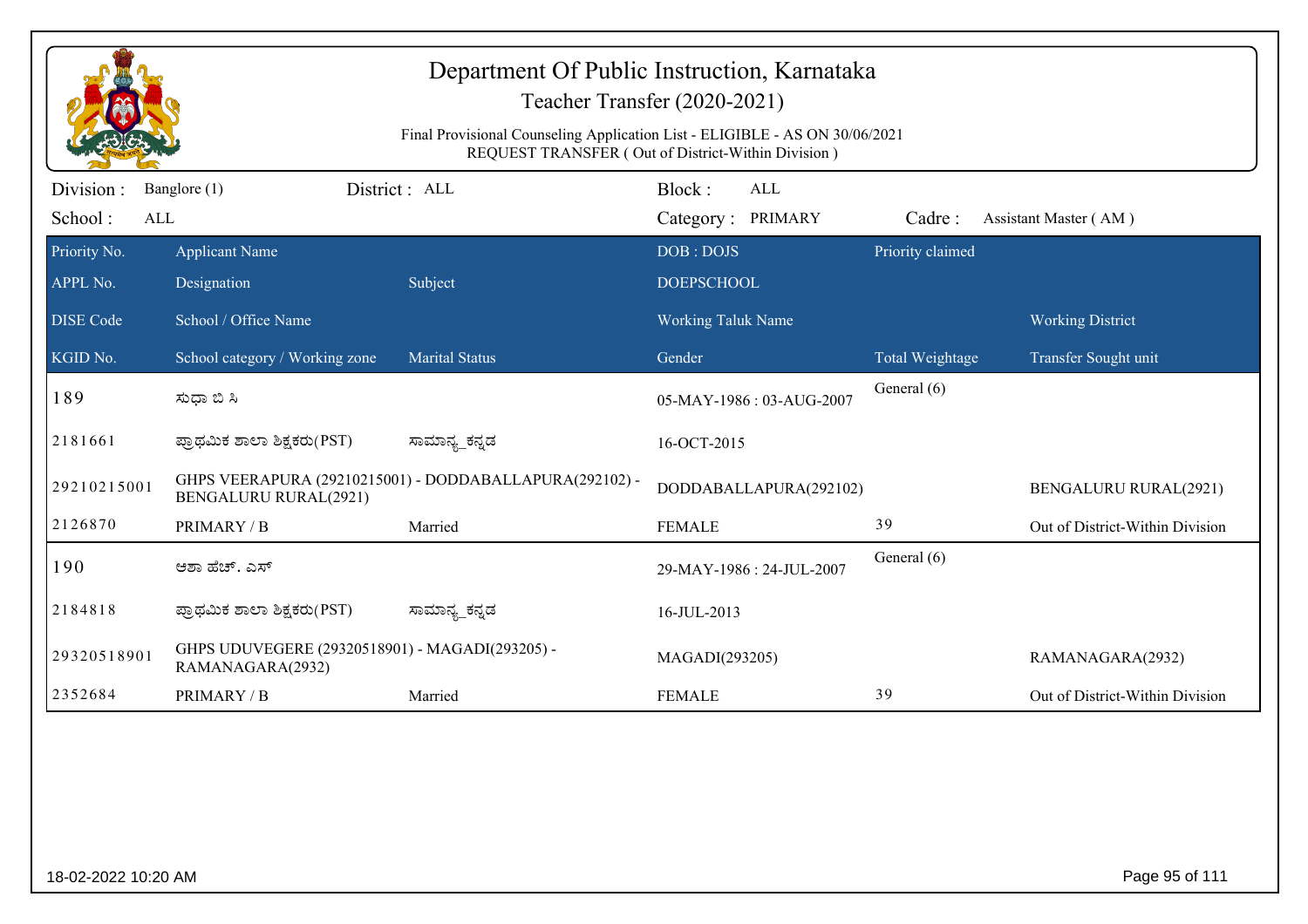|                              | Department Of Public Instruction, Karnataka<br>Teacher Transfer (2020-2021)<br>Final Provisional Counseling Application List - ELIGIBLE - AS ON 30/06/2021<br>REQUEST TRANSFER (Out of District-Within Division) |                       |                                    |                  |                                 |  |  |  |
|------------------------------|------------------------------------------------------------------------------------------------------------------------------------------------------------------------------------------------------------------|-----------------------|------------------------------------|------------------|---------------------------------|--|--|--|
| Division :<br>School:<br>ALL | Banglore (1)                                                                                                                                                                                                     | District: ALL         | Block:<br>ALL<br>Category: PRIMARY | Cadre:           | Assistant Master (AM)           |  |  |  |
| Priority No.<br>APPL No.     | <b>Applicant Name</b><br>Designation                                                                                                                                                                             | Subject               | DOB: DOJS<br><b>DOEPSCHOOL</b>     | Priority claimed |                                 |  |  |  |
| <b>DISE Code</b>             | School / Office Name                                                                                                                                                                                             |                       | <b>Working Taluk Name</b>          |                  | <b>Working District</b>         |  |  |  |
| KGID No.                     | School category / Working zone                                                                                                                                                                                   | <b>Marital Status</b> | Gender                             | Total Weightage  | Transfer Sought unit            |  |  |  |
| 191                          | ನಾಗರತ್ತ ಬಿಎನ್                                                                                                                                                                                                    |                       | 26-JUN-1986: 08-JUN-2007           | General (6)      |                                 |  |  |  |
| 2183660                      | ಪ್ರಾಥಮಿಕ ಶಾಲಾ ಶಿಕ್ಷಕರು(PST)                                                                                                                                                                                      | ಇಂಗ್ಲೀಷ್              | 21-AUG-2015                        |                  |                                 |  |  |  |
| 29320519101                  | GHPS GUMMASANDRA (29320519101) - MAGADI(293205) -<br>RAMANAGARA(2932)                                                                                                                                            |                       | MAGADI(293205)                     |                  | RAMANAGARA(2932)                |  |  |  |
| 2354356                      | PRIMARY / B                                                                                                                                                                                                      | Married               | <b>FEMALE</b>                      | 39               | Out of District-Within Division |  |  |  |
| 192                          | ಶ್ಮೆಲ ಹೆಚ್.ಜಿ                                                                                                                                                                                                    |                       | 14-JUN-1971: 02-SEP-1998           | General (6)      |                                 |  |  |  |
| 2183665                      | ಪ್ರಾಥಮಿಕ ಶಾಲಾ ಶಿಕ್ಷಕರು(PST)                                                                                                                                                                                      | ಸಾಮಾನ್ಯ_ಕನ್ನಡ         | 08-OCT-2015                        |                  |                                 |  |  |  |
| 29200802041                  | GHPS SRI KADDAPPA SWAMI MATTA (29200802041) -<br>SOUTH2(292008) - BENGALURU U SOUTH(2920)                                                                                                                        |                       | SOUTH2(292008)                     |                  | BENGALURU U SOUTH(2920)         |  |  |  |
| 1579393                      | PRIMARY / A                                                                                                                                                                                                      | Married               | <b>FEMALE</b>                      | 38               | Out of District-Within Division |  |  |  |
|                              |                                                                                                                                                                                                                  |                       |                                    |                  |                                 |  |  |  |
| 18-02-2022 10:20 AM          |                                                                                                                                                                                                                  |                       |                                    |                  | Page 96 of 111                  |  |  |  |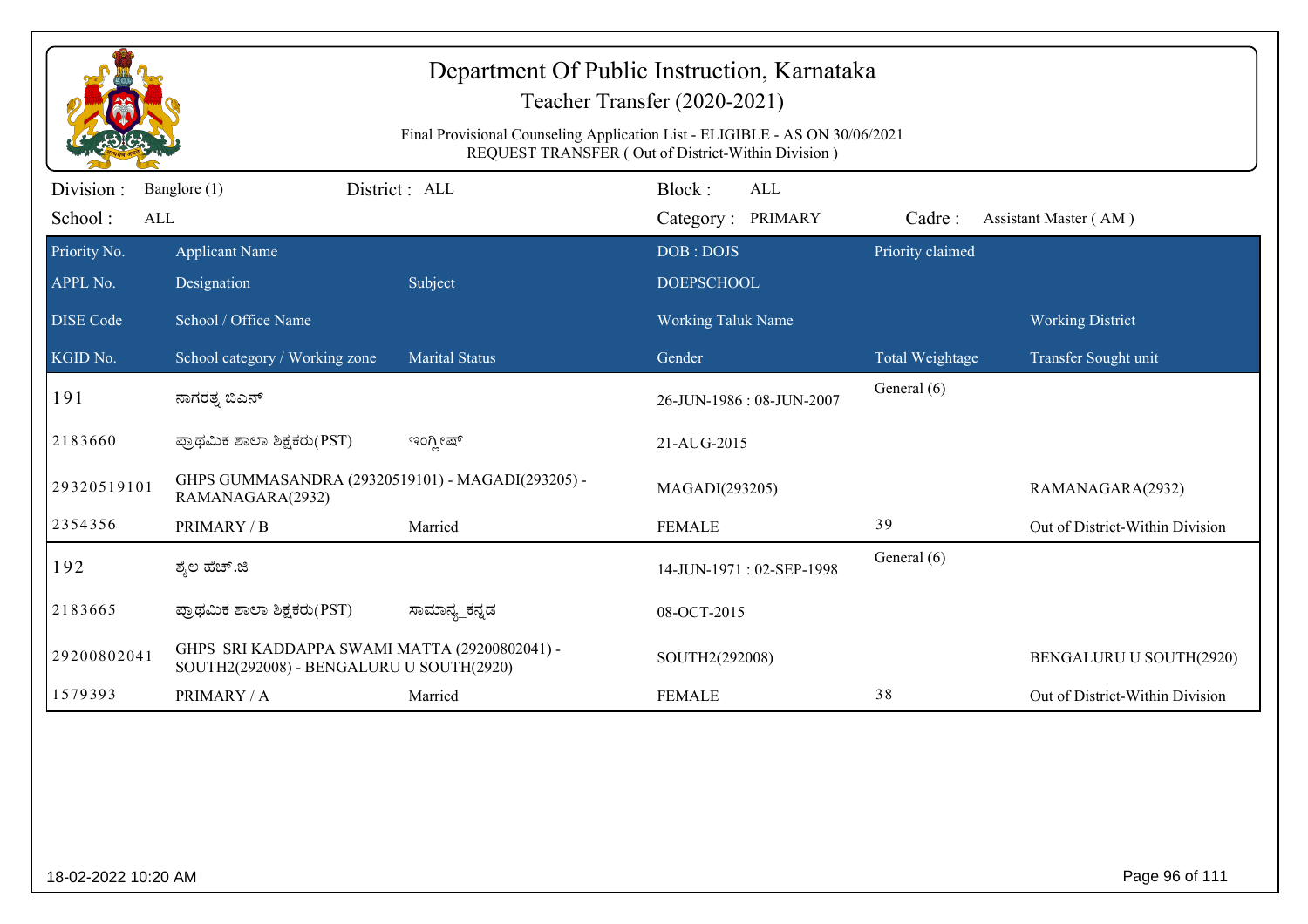| Department Of Public Instruction, Karnataka<br>Teacher Transfer (2020-2021) |                                                                                                                                   |                                                        |                                    |                        |                                 |  |  |  |
|-----------------------------------------------------------------------------|-----------------------------------------------------------------------------------------------------------------------------------|--------------------------------------------------------|------------------------------------|------------------------|---------------------------------|--|--|--|
|                                                                             | Final Provisional Counseling Application List - ELIGIBLE - AS ON 30/06/2021<br>REQUEST TRANSFER (Out of District-Within Division) |                                                        |                                    |                        |                                 |  |  |  |
| Division:<br>School:<br>ALL                                                 | Banglore (1)                                                                                                                      | District : ALL                                         | Block:<br>ALL<br>Category: PRIMARY | Cadre:                 | Assistant Master (AM)           |  |  |  |
| Priority No.                                                                | <b>Applicant Name</b>                                                                                                             |                                                        | DOB: DOJS                          | Priority claimed       |                                 |  |  |  |
| APPL No.                                                                    | Designation                                                                                                                       | Subject                                                | <b>DOEPSCHOOL</b>                  |                        |                                 |  |  |  |
| <b>DISE</b> Code                                                            | School / Office Name                                                                                                              |                                                        | <b>Working Taluk Name</b>          |                        | <b>Working District</b>         |  |  |  |
| KGID No.                                                                    | School category / Working zone                                                                                                    | <b>Marital Status</b>                                  | Gender                             | <b>Total Weightage</b> | Transfer Sought unit            |  |  |  |
| 193                                                                         | ತಸ್ನೀಮ್ ಬಾನು                                                                                                                      |                                                        | 21-MAY-1969: 01-AUG-2002           | General (6)            |                                 |  |  |  |
| 2182059                                                                     | ಪ್ರಾಥಮಿಕ ಶಾಲಾ ಶಿಕ್ಷಕರು(PST)                                                                                                       | ಇಂಗ್ಲೀಷ್                                               | 06-FEB-2004                        |                        |                                 |  |  |  |
| 29130126904                                                                 | CHITRADURGA(2913)                                                                                                                 | GUHPS CHOLUGUDDA (29130126904) - CHITRADURGA(291301) - | CHITRADURGA(291301)                |                        | CHITRADURGA(2913)               |  |  |  |
| 1819926                                                                     | PRIMARY / A                                                                                                                       | Married                                                | <b>FEMALE</b>                      | 37                     | Out of District-Within Division |  |  |  |
| 194                                                                         | ಮಂಜುಳಾದೇವಿ ಎಂ.ಎಸ್                                                                                                                 |                                                        | 12-APR-1979: 31-JUL-2002           | General (6)            |                                 |  |  |  |
| 2180358                                                                     | ಪ್ರಾಥಮಿಕ ಶಾಲಾ ಶಿಕ್ಷಕರು(PST)                                                                                                       | ವಿಜ್ಞಾನ_ಕನ್ನಡ                                          | 23-JUN-2009                        |                        |                                 |  |  |  |
| 29200412801                                                                 | GHPS (RMSA)KOODLU (29200412801) - SOUTH3(292009) -<br>BENGALURU U SOUTH(2920)                                                     |                                                        | SOUTH3(292009)                     |                        | BENGALURU U SOUTH(2920)         |  |  |  |
| 1819180                                                                     | PRIMARY / A                                                                                                                       | Married                                                | <b>FEMALE</b>                      | 36                     | Out of District-Within Division |  |  |  |
|                                                                             |                                                                                                                                   |                                                        |                                    |                        |                                 |  |  |  |
|                                                                             |                                                                                                                                   |                                                        |                                    |                        |                                 |  |  |  |
|                                                                             |                                                                                                                                   |                                                        |                                    |                        |                                 |  |  |  |
|                                                                             |                                                                                                                                   |                                                        |                                    |                        |                                 |  |  |  |

18-02-2022 10:20 AM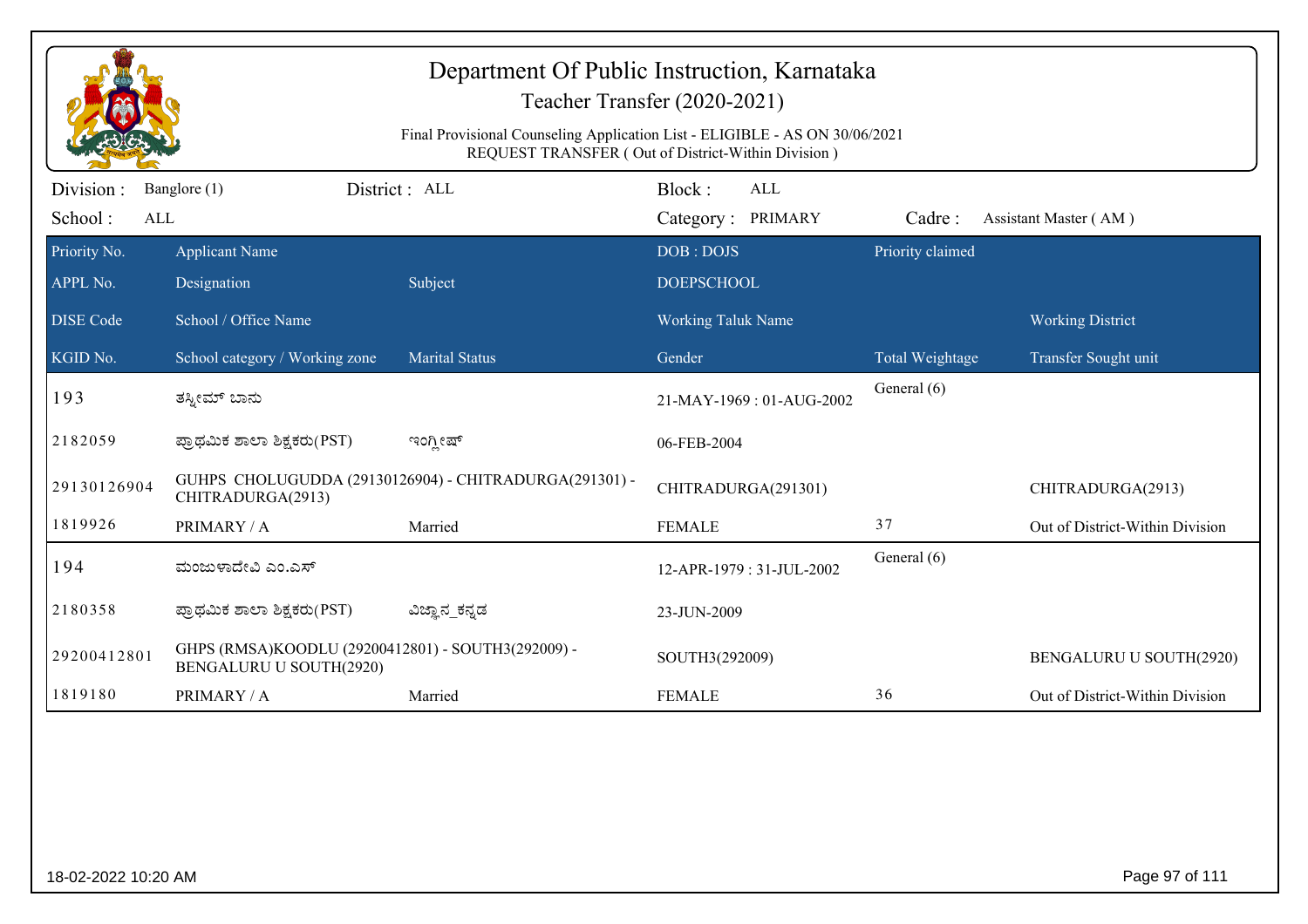|                                                    | Department Of Public Instruction, Karnataka<br>Teacher Transfer (2020-2021)<br>Final Provisional Counseling Application List - ELIGIBLE - AS ON 30/06/2021 |                                                       |                           |                  |                                 |  |  |  |
|----------------------------------------------------|------------------------------------------------------------------------------------------------------------------------------------------------------------|-------------------------------------------------------|---------------------------|------------------|---------------------------------|--|--|--|
| REQUEST TRANSFER (Out of District-Within Division) |                                                                                                                                                            |                                                       |                           |                  |                                 |  |  |  |
| Division :                                         | Banglore (1)                                                                                                                                               | District : ALL                                        | Block:<br>ALL             |                  |                                 |  |  |  |
| School:<br>ALL                                     |                                                                                                                                                            |                                                       | Category: PRIMARY         | Cadre:           | Assistant Master (AM)           |  |  |  |
| Priority No.                                       | <b>Applicant Name</b>                                                                                                                                      |                                                       | DOB: DOJS                 | Priority claimed |                                 |  |  |  |
| APPL No.                                           | Designation                                                                                                                                                | Subject                                               | <b>DOEPSCHOOL</b>         |                  |                                 |  |  |  |
| <b>DISE</b> Code                                   | School / Office Name                                                                                                                                       |                                                       | <b>Working Taluk Name</b> |                  | <b>Working District</b>         |  |  |  |
| KGID No.                                           | School category / Working zone                                                                                                                             | <b>Marital Status</b>                                 | Gender                    | Total Weightage  | Transfer Sought unit            |  |  |  |
| 195                                                | ರಾಧ ಎ                                                                                                                                                      |                                                       | 22-MAY-1979: 07-APR-2005  | General (6)      |                                 |  |  |  |
| 2185232                                            | ಪ್ರಾಥಮಿಕ ಶಾಲಾ ಶಿಕ್ಷಕರು(PST)                                                                                                                                | ಸಾಮಾನ್ಯ_ಕನ್ನಡ                                         | 04-JUN-2010               |                  |                                 |  |  |  |
| 29200138509                                        | GULPS MINHAJNAGAR (29200138509) - SOUTH1(292001) -<br>BENGALURU U SOUTH(2920)                                                                              |                                                       | SOUTH1(292001)            |                  | BENGALURU U SOUTH(2920)         |  |  |  |
| 1747821                                            | PRIMARY / A                                                                                                                                                | Married                                               | <b>FEMALE</b>             | 34               | Out of District-Within Division |  |  |  |
| 196                                                | ರವಿ ಕೆ.ಆರ್                                                                                                                                                 |                                                       | 02-JUL-1984: 10-JAN-2007  | General (6)      |                                 |  |  |  |
| 2182853                                            | ಪ್ರಾಥಮಿಕ ಶಾಲಾ ಶಿಕ್ಷಕರು(PST)                                                                                                                                | ಕನ್ನಡ                                                 | 31-AUG-2013               |                  |                                 |  |  |  |
| 29280502704                                        | <b>BENGALURU U NORTH(2928)</b>                                                                                                                             | GLPS HANUMANTHA PURA (29280502704) - NORTH2(292805) - | NORTH2(292805)            |                  | BENGALURU U NORTH(2928)         |  |  |  |
| 2172872                                            | PRIMARY / A                                                                                                                                                | Married                                               | <b>MALE</b>               | 34               | Out of District-Within Division |  |  |  |
|                                                    |                                                                                                                                                            |                                                       |                           |                  |                                 |  |  |  |
| 18-02-2022 10:20 AM                                |                                                                                                                                                            |                                                       |                           |                  | Page 98 of 111                  |  |  |  |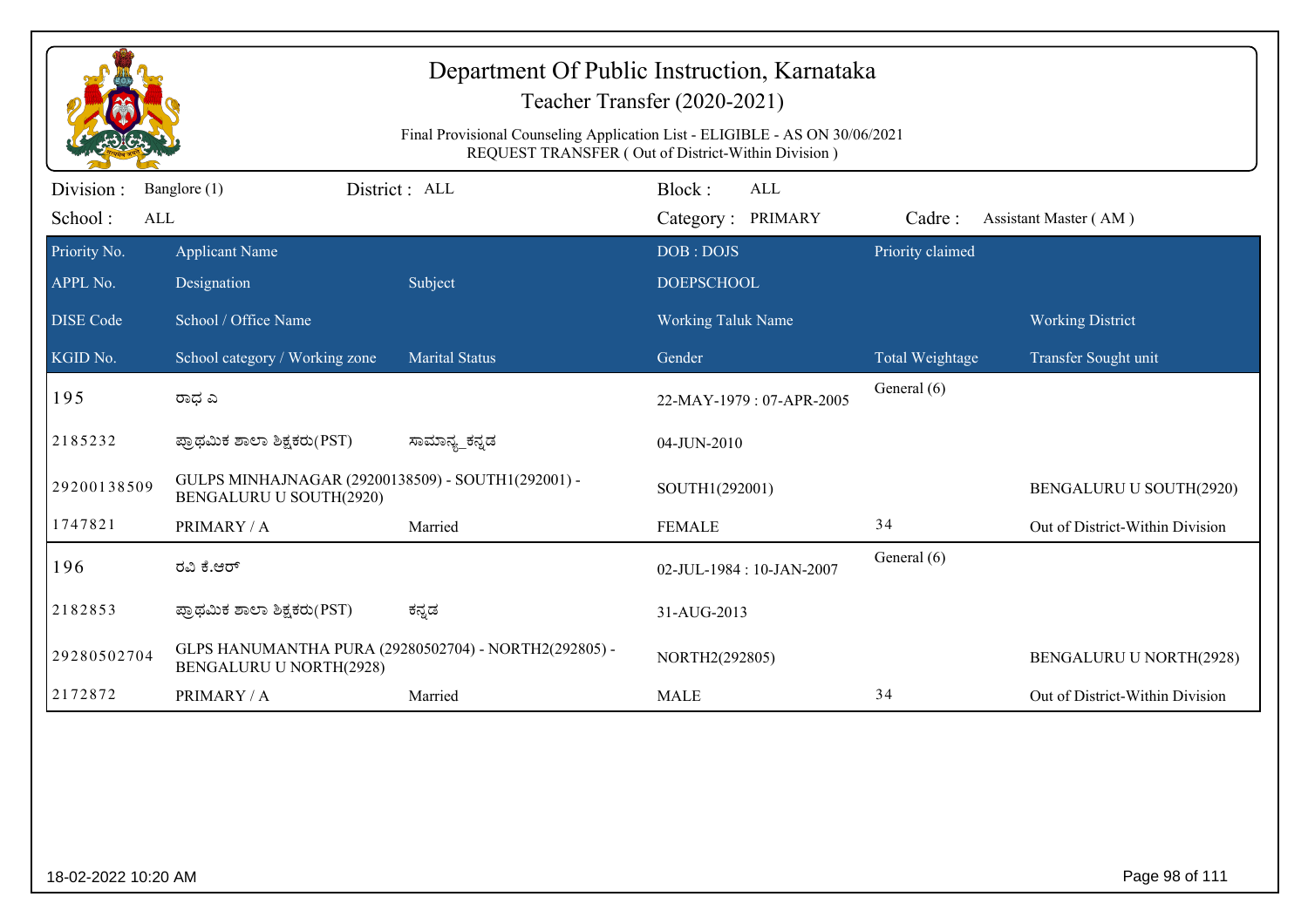|                                     |                                                                                            |                       | Department Of Public Instruction, Karnataka<br>Teacher Transfer (2020-2021)<br>Final Provisional Counseling Application List - ELIGIBLE - AS ON 30/06/2021<br>REQUEST TRANSFER (Out of District-Within Division) |                        |                                                 |
|-------------------------------------|--------------------------------------------------------------------------------------------|-----------------------|------------------------------------------------------------------------------------------------------------------------------------------------------------------------------------------------------------------|------------------------|-------------------------------------------------|
| Division :<br>School:<br><b>ALL</b> | Banglore (1)                                                                               | District : ALL        | Block:<br>ALL<br>Category: PRIMARY                                                                                                                                                                               | Cadre:                 | Assistant Master (AM)                           |
| Priority No.<br>APPL No.            | <b>Applicant Name</b><br>Designation                                                       | Subject               | DOB: DOJS<br><b>DOEPSCHOOL</b>                                                                                                                                                                                   | Priority claimed       |                                                 |
| <b>DISE</b> Code<br>KGID No.        | School / Office Name<br>School category / Working zone                                     | <b>Marital Status</b> | Working Taluk Name<br>Gender                                                                                                                                                                                     | <b>Total Weightage</b> | <b>Working District</b><br>Transfer Sought unit |
| 197                                 | ಉಷಾರಾಣಿ.ಎನ್                                                                                |                       | 20-OCT-1980: 13-JUN-2007                                                                                                                                                                                         | General (6)            |                                                 |
| 2179480                             | ಪ್ರಾಥಮಿಕ ಶಾಲಾ ಶಿಕ್ಷಕರು(PST)                                                                | ಇಂಗ್ಲೀಷ್              | 04-SEP-2013                                                                                                                                                                                                      |                        |                                                 |
| 29200319964                         | GMPS THANISANDRA (29200319964) - SOUTH4(292003) -<br>BENGALURU U SOUTH(2920)               |                       | SOUTH4(292003)                                                                                                                                                                                                   |                        | BENGALURU U SOUTH(2920)                         |
| 2282064                             | PRIMARY / A                                                                                | Married               | <b>FEMALE</b>                                                                                                                                                                                                    | 31                     | Out of District-Within Division                 |
| 198                                 | ಅಸ್ಥಾಸುಲ್ತಾನಾ ಎ.ಎಲ್.                                                                       |                       | 10-MAY-1983: 04-JAN-2007                                                                                                                                                                                         | General (6)            |                                                 |
| 2176814                             | ಪ್ರಾಥಮಿಕ ಶಾಲಾ ಶಿಕ್ಷಕರು(PST)                                                                | ವಿಜ್ಞಾನ_ಉರ್ದು         | 30-AUG-2015                                                                                                                                                                                                      |                        |                                                 |
| 29291130917                         | GGHPS URDU GIRLS SIDLAGATTA (29291130917) -<br>SIDLAGHATTA(292911) - CHIKKABALLAPURA(2929) |                       | SIDLAGHATTA(292911)                                                                                                                                                                                              |                        | CHIKKABALLAPURA(2929)                           |
| 2082699                             | PRIMARY / A                                                                                | Married               | <b>FEMALE</b>                                                                                                                                                                                                    | 30                     | Out of District-Within Division                 |
|                                     |                                                                                            |                       |                                                                                                                                                                                                                  |                        |                                                 |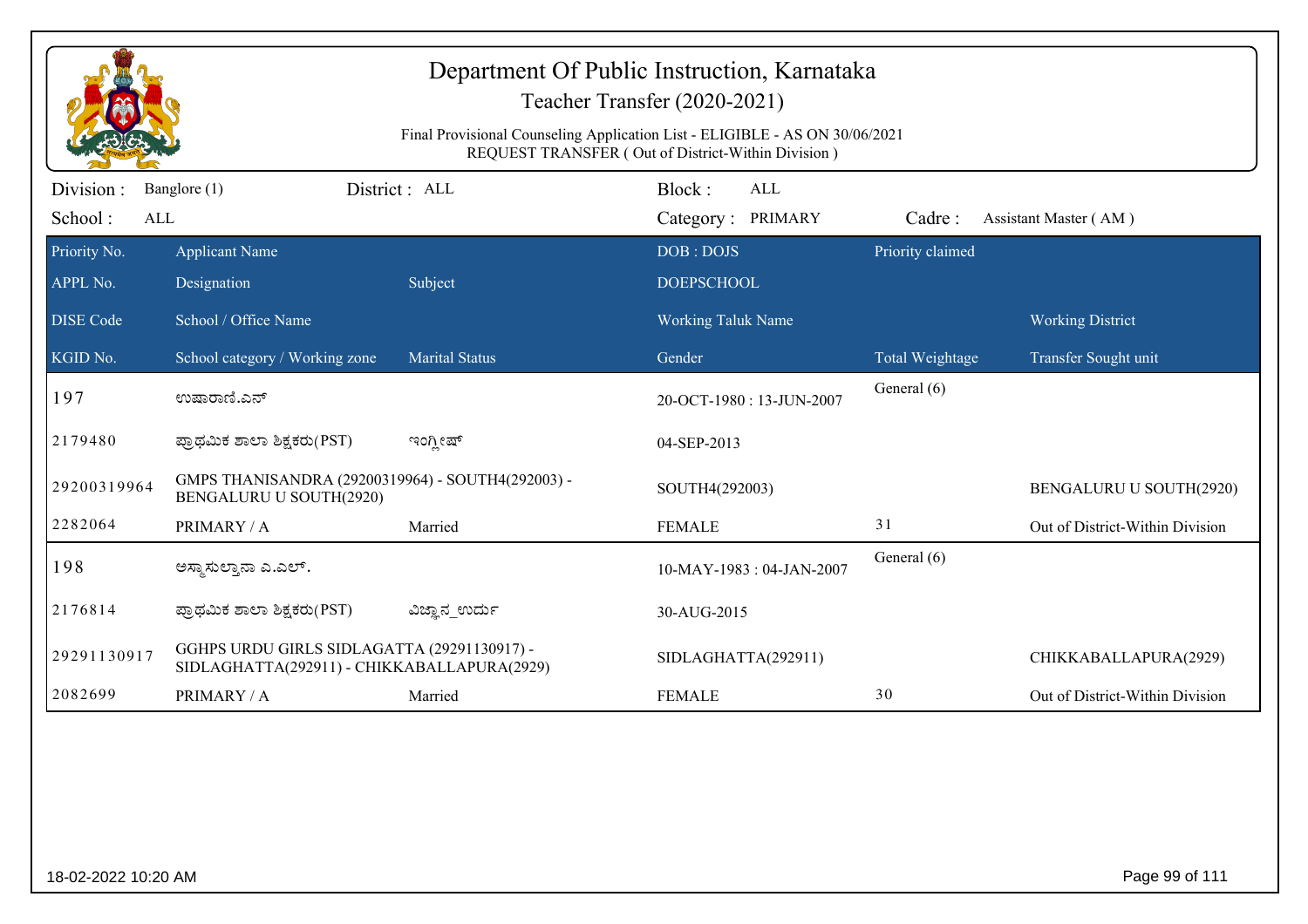|                              | Department Of Public Instruction, Karnataka<br>Teacher Transfer (2020-2021)<br>Final Provisional Counseling Application List - ELIGIBLE - AS ON 30/06/2021<br>REQUEST TRANSFER (Out of District-Within Division) |                                                           |                                           |                  |                                 |  |  |  |
|------------------------------|------------------------------------------------------------------------------------------------------------------------------------------------------------------------------------------------------------------|-----------------------------------------------------------|-------------------------------------------|------------------|---------------------------------|--|--|--|
| Division :<br>School:<br>ALL | Banglore (1)                                                                                                                                                                                                     | District: ALL                                             | Block:<br><b>ALL</b><br>Category: PRIMARY | Cadre:           | Assistant Master (AM)           |  |  |  |
| Priority No.<br>APPL No.     | <b>Applicant Name</b><br>Designation                                                                                                                                                                             | Subject                                                   | DOB: DOJS<br><b>DOEPSCHOOL</b>            | Priority claimed |                                 |  |  |  |
| <b>DISE</b> Code             | School / Office Name                                                                                                                                                                                             |                                                           | <b>Working Taluk Name</b>                 |                  | <b>Working District</b>         |  |  |  |
| KGID No.                     | School category / Working zone                                                                                                                                                                                   | <b>Marital Status</b>                                     | Gender                                    | Total Weightage  | Transfer Sought unit            |  |  |  |
| 199                          | ಸಬೀದ ಜಿ                                                                                                                                                                                                          |                                                           | 02-MAR-1981: 17-JUN-2005                  | General (6)      |                                 |  |  |  |
| 2184288                      | ಪ್ರಾಥಮಿಕ ಶಾಲಾ ಶಿಕ್ಷಕರು(PST)                                                                                                                                                                                      | ಸಾಮಾನ್ಯ_ಇಂಗ್ಲೀಷ್                                          | 17-JUN-2005                               |                  |                                 |  |  |  |
| 29200905644                  | <b>U SOUTH(2920)</b>                                                                                                                                                                                             | GHPS KOTHANUR (29200905644) - SOUTH3(292009) - BENGALURU  | SOUTH3(292009)                            |                  | BENGALURU U SOUTH(2920)         |  |  |  |
| 1747729                      | PRIMARY / A                                                                                                                                                                                                      | Married                                                   | <b>FEMALE</b>                             | 29               | Out of District-Within Division |  |  |  |
| 200                          | ಸರಿತ ಎಸ್                                                                                                                                                                                                         |                                                           | 04-AUG-1984: 28-FEB-2008                  | General (6)      |                                 |  |  |  |
| 2178648                      | ಪ್ರಾಥಮಿಕ ಶಾಲಾ ಶಿಕ್ಷಕರು(PST)                                                                                                                                                                                      | ಕನ್ನಡ                                                     | 25-JUL-2013                               |                  |                                 |  |  |  |
| 29200310146                  | <b>U SOUTH(2920)</b>                                                                                                                                                                                             | GHPS BELATHURU (29200310146) - SOUTH4(292003) - BENGALURU | SOUTH4(292003)                            |                  | BENGALURU U SOUTH(2920)         |  |  |  |
| 2118160                      | PRIMARY / A                                                                                                                                                                                                      | Married                                                   | <b>FEMALE</b>                             | 28               | Out of District-Within Division |  |  |  |
|                              |                                                                                                                                                                                                                  |                                                           |                                           |                  |                                 |  |  |  |
| 18-02-2022 10:20 AM          |                                                                                                                                                                                                                  |                                                           |                                           |                  | Page 100 of 111                 |  |  |  |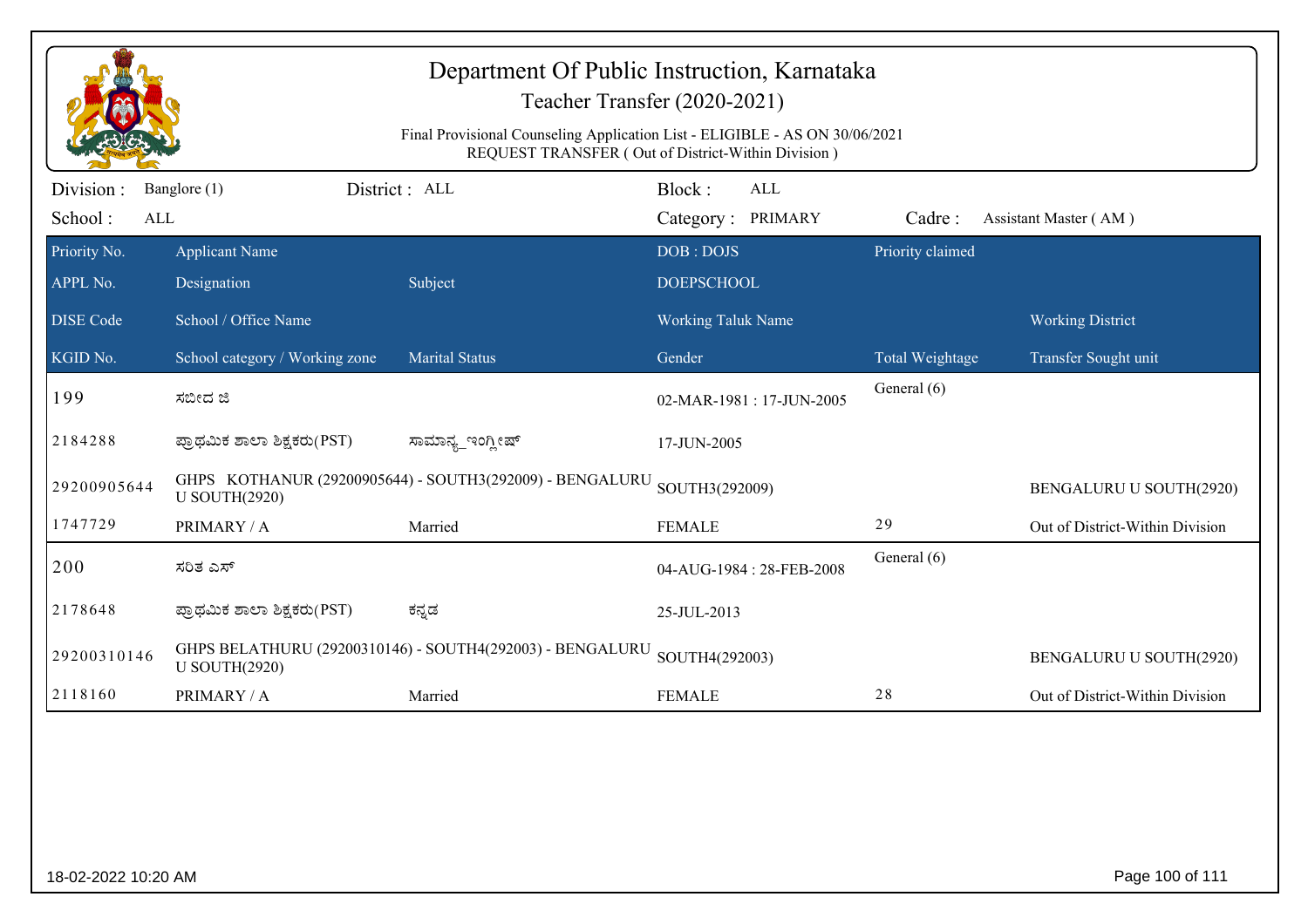| Department Of Public Instruction, Karnataka<br>Teacher Transfer (2020-2021)<br>Final Provisional Counseling Application List - ELIGIBLE - AS ON 30/06/2021<br>REQUEST TRANSFER (Out of District-Within Division) |                                                                                 |                                                       |                                           |                  |                                 |  |  |
|------------------------------------------------------------------------------------------------------------------------------------------------------------------------------------------------------------------|---------------------------------------------------------------------------------|-------------------------------------------------------|-------------------------------------------|------------------|---------------------------------|--|--|
| Division :<br>School:<br>ALL                                                                                                                                                                                     | Banglore (1)                                                                    | District : ALL                                        | Block:<br><b>ALL</b><br>Category: PRIMARY | Cadre:           | Assistant Master (AM)           |  |  |
| Priority No.<br>APPL No.                                                                                                                                                                                         | <b>Applicant Name</b><br>Designation                                            | Subject                                               | DOB: DOJS<br><b>DOEPSCHOOL</b>            | Priority claimed |                                 |  |  |
| <b>DISE</b> Code                                                                                                                                                                                                 | School / Office Name                                                            |                                                       | <b>Working Taluk Name</b>                 |                  | <b>Working District</b>         |  |  |
| KGID No.                                                                                                                                                                                                         | School category / Working zone                                                  | <b>Marital Status</b>                                 | Gender                                    | Total Weightage  | Transfer Sought unit            |  |  |
| 201                                                                                                                                                                                                              | ಶಮಿರಳಾರೆಡ್ಡಿ                                                                    |                                                       | 19-JUL-1970: 09-JAN-2007                  | General (6)      |                                 |  |  |
| 2182808                                                                                                                                                                                                          | ಪ್ರಾಥಮಿಕ ಶಾಲಾ ಶಿಕ್ಷಕರು(PST)                                                     | ಸಾಮಾನ್ಯ_ತೆಲಗು                                         | 09-JAN-2007                               |                  |                                 |  |  |
| 29200911403                                                                                                                                                                                                      | GTEHPS VIVEKANAGARA (29200911403) - SOUTH3(292009) -<br>BENGALURU U SOUTH(2920) |                                                       | SOUTH3(292009)                            |                  | BENGALURU U SOUTH(2920)         |  |  |
| 2189282                                                                                                                                                                                                          | PRIMARY / A                                                                     | Married                                               | <b>FEMALE</b>                             | 25               | Out of District-Within Division |  |  |
| 202                                                                                                                                                                                                              | ಸವಿತ ಬಿ ಆರ್                                                                     |                                                       | 08-JUN-1981: 21-FEB-2008                  | General (6)      |                                 |  |  |
| 2183498                                                                                                                                                                                                          | ಪ್ರಾಥಮಿಕ ಶಾಲಾ ಶಿಕ್ಷಕರು(PST)                                                     | ಕನ್ನಡ                                                 | 21-FEB-2008                               |                  |                                 |  |  |
| 29280500397                                                                                                                                                                                                      | NORTH2(292805) - BENGALURU U NORTH(2928)                                        | KARNATAKA PUBLIC SCHOOLS GMPS HEBBALA (29280500397) - | NORTH2(292805)                            |                  | <b>BENGALURU U NORTH(2928)</b>  |  |  |
| 2186690                                                                                                                                                                                                          | PRIMARY / A                                                                     | Married                                               | <b>FEMALE</b>                             | 23               | Out of District-Within Division |  |  |
|                                                                                                                                                                                                                  |                                                                                 |                                                       |                                           |                  |                                 |  |  |
| 18-02-2022 10:20 AM                                                                                                                                                                                              |                                                                                 |                                                       |                                           |                  | Page 101 of 111                 |  |  |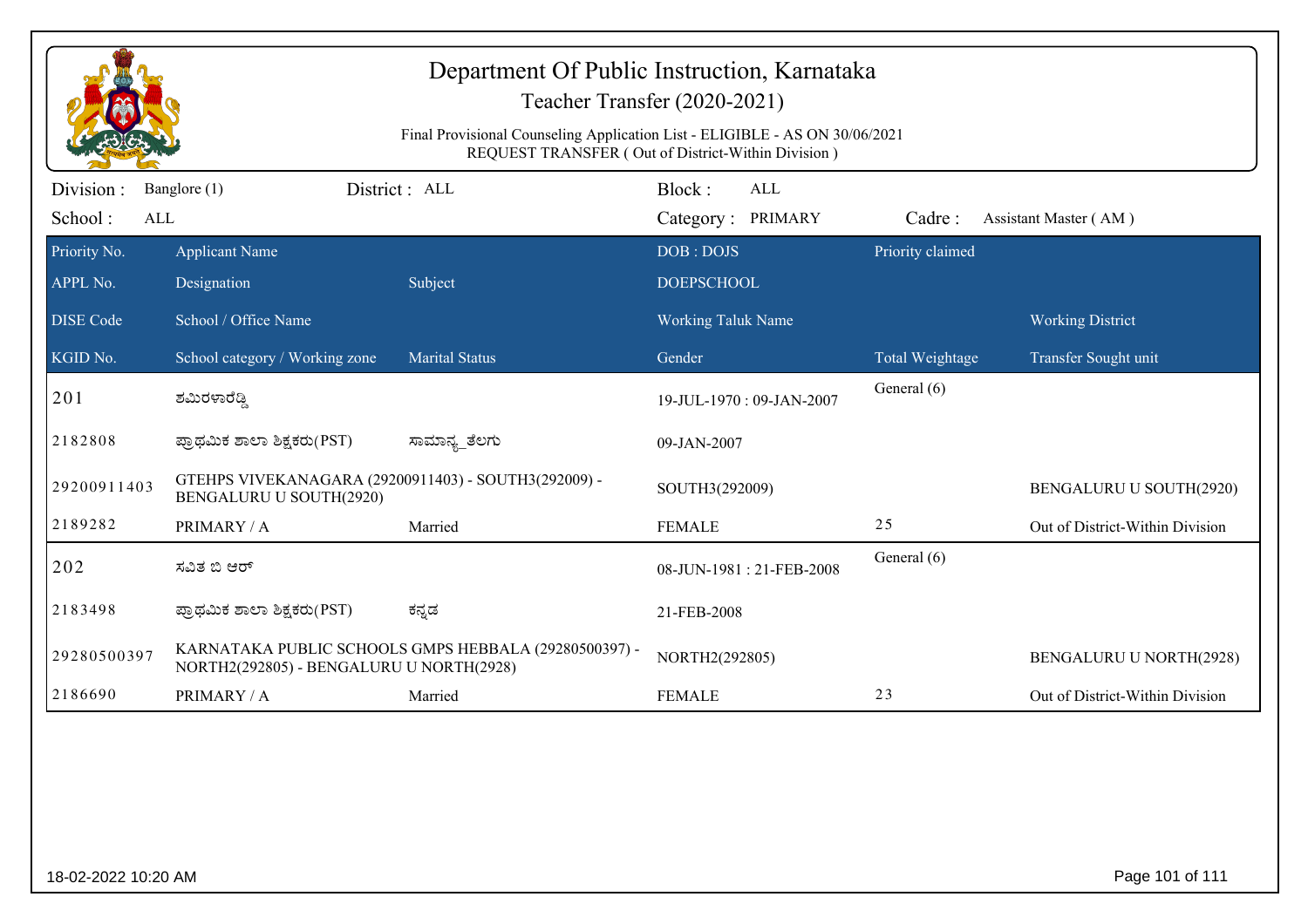| Department Of Public Instruction, Karnataka<br>Teacher Transfer (2020-2021) |                                                                                                                                   |                                                          |                                           |                  |                                 |  |  |  |
|-----------------------------------------------------------------------------|-----------------------------------------------------------------------------------------------------------------------------------|----------------------------------------------------------|-------------------------------------------|------------------|---------------------------------|--|--|--|
|                                                                             | Final Provisional Counseling Application List - ELIGIBLE - AS ON 30/06/2021<br>REQUEST TRANSFER (Out of District-Within Division) |                                                          |                                           |                  |                                 |  |  |  |
| Division:<br>School:<br>ALL                                                 | Banglore (1)                                                                                                                      | District : ALL                                           | Block:<br><b>ALL</b><br>Category: PRIMARY | Cadre:           | Assistant Master (AM)           |  |  |  |
| Priority No.<br>APPL No.                                                    | <b>Applicant Name</b><br>Designation                                                                                              | Subject                                                  | DOB: DOJS<br><b>DOEPSCHOOL</b>            | Priority claimed |                                 |  |  |  |
| <b>DISE</b> Code                                                            | School / Office Name                                                                                                              |                                                          | <b>Working Taluk Name</b>                 |                  | <b>Working District</b>         |  |  |  |
| KGID No.                                                                    | School category / Working zone                                                                                                    | <b>Marital Status</b>                                    | Gender                                    | Total Weightage  | Transfer Sought unit            |  |  |  |
| 203                                                                         | ನಿರ್ಮಲ ಎಂ                                                                                                                         |                                                          | 16-NOV-1982: 10-JUN-2008                  | General (6)      |                                 |  |  |  |
| 2182108                                                                     | ಪ್ರಾಥಮಿಕ ಶಾಲಾ ಶಿಕ್ಷಕರು(PST)                                                                                                       | ಸಾಮಾನ್ಯ_ಕನ್ನಡ                                            | 10-JUN-2008                               |                  |                                 |  |  |  |
| 29280208608                                                                 | <b>BENGALURU U NORTH(2928)</b>                                                                                                    | GGHPS URDU HEGGANAHALLI (29280208608) - NORTH1(292802) - | NORTH1(292802)                            |                  | <b>BENGALURU U NORTH(2928)</b>  |  |  |  |
| 2188887                                                                     | PRIMARY / A                                                                                                                       | Married                                                  | <b>FEMALE</b>                             | 23               | Out of District-Within Division |  |  |  |
| 204                                                                         | ಶಾಯಿಸ್ತ ಕೌಸರ್                                                                                                                     |                                                          | 01-JUN-1982: 07-APR-2016                  | General (6)      |                                 |  |  |  |
| 2184122                                                                     | ಪದವೀಧರ ಪ್ರಾಥಮಿಕ ಶಿಕ್ಷಕರು(ಭಾಷೆ)<br><b>GPT</b>                                                                                      | ಉರ್ದು                                                    | 07-APR-2016                               |                  |                                 |  |  |  |
| 29210413302                                                                 | <b>BENGALURU RURAL(2921)</b>                                                                                                      | GUHPS KATTIGENAHALLI (29210413302) - HOSAKOTE(292104) -  | HOSAKOTE(292104)                          |                  | <b>BENGALURU RURAL(2921)</b>    |  |  |  |
| 2219112                                                                     | PRIMARY / C                                                                                                                       | Married                                                  | <b>FEMALE</b>                             | 17               | Out of District-Within Division |  |  |  |
|                                                                             |                                                                                                                                   |                                                          |                                           |                  |                                 |  |  |  |
| 18-02-2022 10:20 AM                                                         |                                                                                                                                   |                                                          |                                           |                  | Page 102 of 111                 |  |  |  |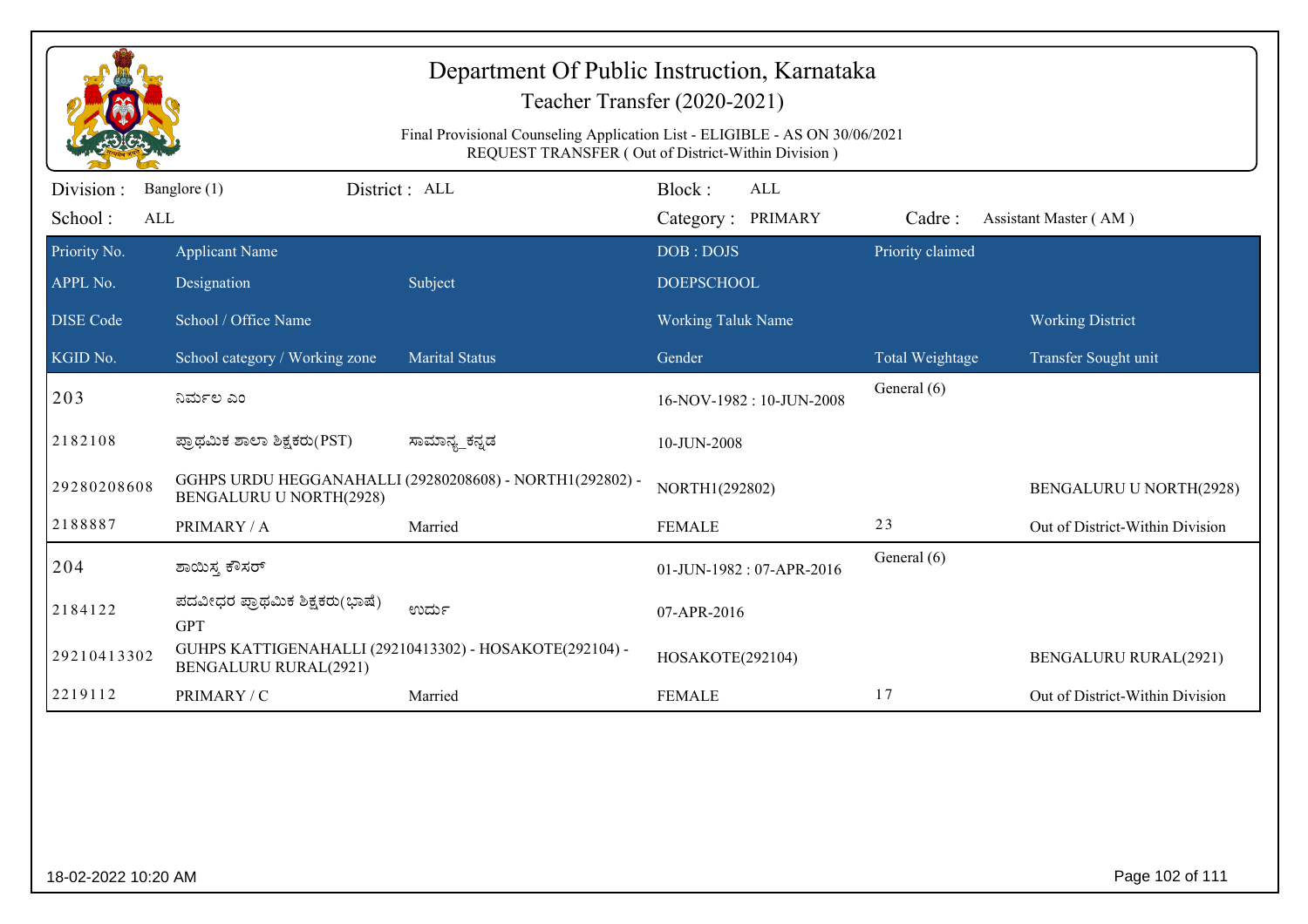| Department Of Public Instruction, Karnataka<br>Teacher Transfer (2020-2021) |                                                                                                                                   |                                                          |                                           |                  |                                 |  |  |  |
|-----------------------------------------------------------------------------|-----------------------------------------------------------------------------------------------------------------------------------|----------------------------------------------------------|-------------------------------------------|------------------|---------------------------------|--|--|--|
|                                                                             | Final Provisional Counseling Application List - ELIGIBLE - AS ON 30/06/2021<br>REQUEST TRANSFER (Out of District-Within Division) |                                                          |                                           |                  |                                 |  |  |  |
| Division :<br>School:<br>ALL                                                | Banglore (1)                                                                                                                      | District: ALL                                            | Block:<br><b>ALL</b><br>Category: PRIMARY | Cadre:           | Assistant Master (AM)           |  |  |  |
| Priority No.<br>APPL No.                                                    | <b>Applicant Name</b><br>Designation                                                                                              | Subject                                                  | DOB: DOJS<br><b>DOEPSCHOOL</b>            | Priority claimed |                                 |  |  |  |
| <b>DISE Code</b>                                                            | School / Office Name                                                                                                              |                                                          | <b>Working Taluk Name</b>                 |                  | <b>Working District</b>         |  |  |  |
| KGID No.                                                                    | School category / Working zone                                                                                                    | <b>Marital Status</b>                                    | Gender                                    | Total Weightage  | Transfer Sought unit            |  |  |  |
| 205                                                                         | ಅಂಬಿಕ ಎಂ.ಎನ್.ಜಿ                                                                                                                   |                                                          | 15-AUG-1984: 27-FEB-2016                  | General (6)      |                                 |  |  |  |
| 2183134                                                                     | ಪ್ರಾಥಮಿಕ ಶಾಲಾ ಶಿಕ್ಷಕರು(PST)                                                                                                       | ಸಾಮಾನ್ಯ_ಕನ್ನಡ                                            | 27-FEB-2016                               |                  |                                 |  |  |  |
| 29290602201                                                                 | CHIKKABALLAPURA(2929)                                                                                                             | GLPS DOOMAKUNTAHALLI (29290602201) - GUDIBANDA(292906) - | GUDIBANDA(292906)                         |                  | CHIKKABALLAPURA(2929)           |  |  |  |
| 2810822                                                                     | PRIMARY / C                                                                                                                       | Married                                                  | <b>FEMALE</b>                             | 17               | Out of District-Within Division |  |  |  |
| 206                                                                         | ಖಂಡ್ಯಾನಾಯ್ಕ್ ಬದಾವತ್.ಎಸ್.                                                                                                          |                                                          | 04-MAR-1985: 30-MAR-2016                  | General (6)      |                                 |  |  |  |
| 2178137                                                                     | ಪದವೀಧರ ಪ್ರಾಥಮಿಕ ಶಿಕ್ಷಕರು(ಭಾಷೆ)<br><b>GPT</b>                                                                                      | ಇಂಗ್ಲೀಷ್                                                 | 30-MAR-2016                               |                  |                                 |  |  |  |
| 29210201401                                                                 | - BENGALURU RURAL(2921)                                                                                                           | GHPS GUNDAMGERE (29210201401) - DODDABALLAPURA(292102)   | DODDABALLAPURA(292102)                    |                  | <b>BENGALURU RURAL(2921)</b>    |  |  |  |
| 2219072                                                                     | PRIMARY / C                                                                                                                       | Married                                                  | <b>MALE</b>                               | 17               | Out of District-Within Division |  |  |  |
|                                                                             |                                                                                                                                   |                                                          |                                           |                  |                                 |  |  |  |
| 18-02-2022 10:20 AM                                                         |                                                                                                                                   |                                                          |                                           |                  | Page 103 of 111                 |  |  |  |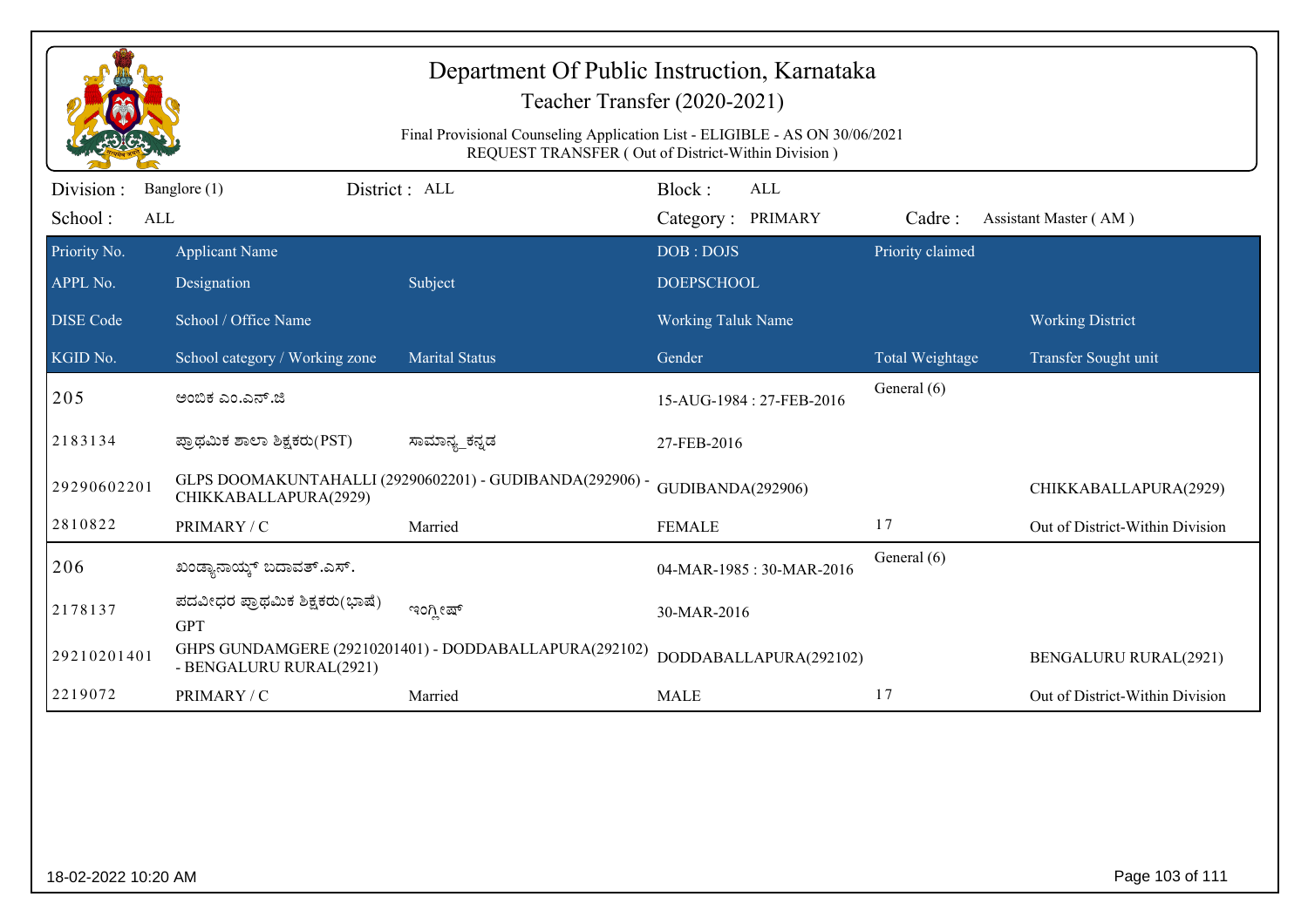|                                                                                                                                   | Teacher Transfer (2020-2021)                                             |                       |                           |                  |                                 |  |  |  |
|-----------------------------------------------------------------------------------------------------------------------------------|--------------------------------------------------------------------------|-----------------------|---------------------------|------------------|---------------------------------|--|--|--|
| Final Provisional Counseling Application List - ELIGIBLE - AS ON 30/06/2021<br>REQUEST TRANSFER (Out of District-Within Division) |                                                                          |                       |                           |                  |                                 |  |  |  |
| Division:                                                                                                                         | Banglore (1)                                                             | District : ALL        | Block:<br>ALL             |                  |                                 |  |  |  |
| School:<br>ALL                                                                                                                    |                                                                          |                       | Category: PRIMARY         | Cadre:           | Assistant Master (AM)           |  |  |  |
| Priority No.                                                                                                                      | <b>Applicant Name</b>                                                    |                       | DOB: DOJS                 | Priority claimed |                                 |  |  |  |
| APPL No.                                                                                                                          | Designation                                                              | Subject               | <b>DOEPSCHOOL</b>         |                  |                                 |  |  |  |
| <b>DISE Code</b>                                                                                                                  | School / Office Name                                                     |                       | <b>Working Taluk Name</b> |                  | <b>Working District</b>         |  |  |  |
| KGID No.                                                                                                                          | School category / Working zone                                           | <b>Marital Status</b> | Gender                    | Total Weightage  | Transfer Sought unit            |  |  |  |
| 207                                                                                                                               | <b>M SUJATHA</b>                                                         |                       | 20-MAY-1985: 31-JAN-2016  | General (6)      |                                 |  |  |  |
| 2182379                                                                                                                           | ಪದವೀಧರ ಪ್ರಾಥಮಿಕ ಶಿಕ್ಷಕರು(ಭಾಷೆ)<br><b>GPT</b>                             | ಇಂಗ್ಲೀಷ್              | 31-JAN-2016               |                  |                                 |  |  |  |
| 29191223401                                                                                                                       | GHPS NELAVANKI (29191223401) - SRINIVASAPUR(291912) -<br>KOLAR(2919)     |                       | SRINIVASAPUR(291912)      |                  | KOLAR(2919)                     |  |  |  |
| 2666650                                                                                                                           | PRIMARY / C                                                              | Married               | <b>FEMALE</b>             | 17               | Out of District-Within Division |  |  |  |
| 208                                                                                                                               | ಜ್ಯೋತಿ. ಕೆ.ಬಿ                                                            |                       | 03-JUN-1985: 04-APR-2016  | General (6)      |                                 |  |  |  |
| 2185615                                                                                                                           | ಪ್ರಾಥಮಿಕ ಶಾಲಾ ಶಿಕ್ಷಕರು(PST)                                              | ಸಾಮಾನ್ಯ_ಕನ್ನಡ         | 04-APR-2016               |                  |                                 |  |  |  |
| 29140606701                                                                                                                       | GLPS - JADANAKATTE (29140606701) - JAGALUR(291406) -<br>DAVANAGERE(2914) |                       | JAGALUR(291406)           |                  | DAVANAGERE(2914)                |  |  |  |
| 2860563                                                                                                                           | PRIMARY / C                                                              | Unmarried             | <b>FEMALE</b>             | 17               | Out of District-Within Division |  |  |  |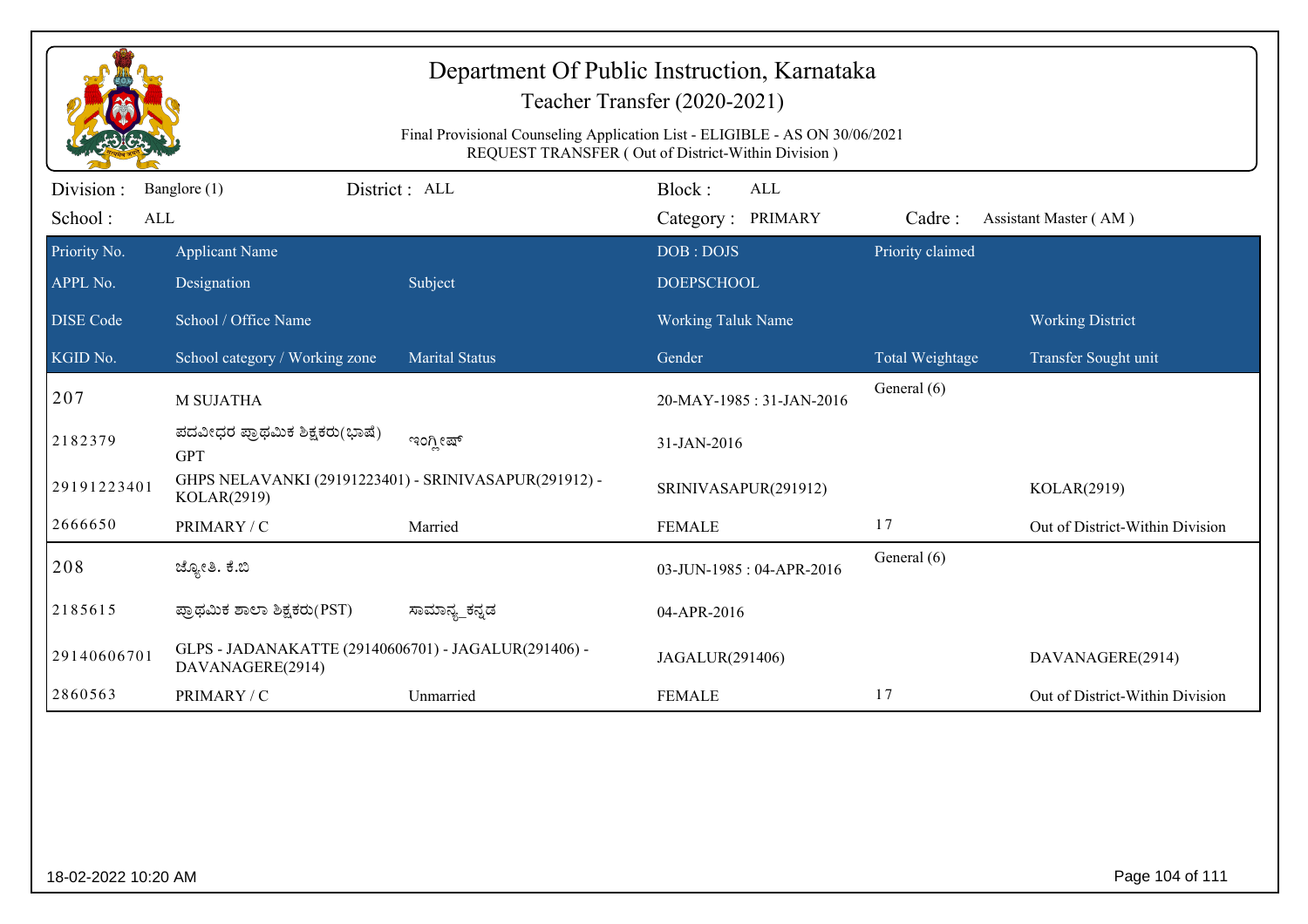|                                                                                                                                   |                                                                         | Department Of Public Instruction, Karnataka           | Teacher Transfer (2020-2021)       |                  |                                 |  |  |
|-----------------------------------------------------------------------------------------------------------------------------------|-------------------------------------------------------------------------|-------------------------------------------------------|------------------------------------|------------------|---------------------------------|--|--|
| Final Provisional Counseling Application List - ELIGIBLE - AS ON 30/06/2021<br>REQUEST TRANSFER (Out of District-Within Division) |                                                                         |                                                       |                                    |                  |                                 |  |  |
| Division :<br>School:<br>ALL                                                                                                      | Banglore (1)                                                            | District : ALL                                        | Block:<br>ALL<br>Category: PRIMARY | Cadre:           | Assistant Master (AM)           |  |  |
| Priority No.                                                                                                                      | <b>Applicant Name</b>                                                   |                                                       | DOB: DOJS                          | Priority claimed |                                 |  |  |
| APPL No.                                                                                                                          | Designation                                                             | Subject                                               | <b>DOEPSCHOOL</b>                  |                  |                                 |  |  |
| <b>DISE Code</b>                                                                                                                  | School / Office Name                                                    |                                                       | <b>Working Taluk Name</b>          |                  | <b>Working District</b>         |  |  |
| KGID No.                                                                                                                          | School category / Working zone                                          | <b>Marital Status</b>                                 | Gender                             | Total Weightage  | Transfer Sought unit            |  |  |
| 209                                                                                                                               | ನಂದಾ ಜಿ ಎಸ್                                                             |                                                       | 12-JUN-1986: 11-MAR-2016           | General (6)      |                                 |  |  |
| 2176792                                                                                                                           | ಪದವೀಧರ ಪ್ರಾಥಮಿಕ ಶಿಕ್ಷಕರು(ಭಾಷೆ)<br><b>GPT</b>                            | ಕನ್ನಡ                                                 | 11-MAR-2016                        |                  |                                 |  |  |
| 29130124101                                                                                                                       | GHPS KOLAHAL (29130124101) - CHITRADURGA(291301) -<br>CHITRADURGA(2913) |                                                       | CHITRADURGA(291301)                |                  | CHITRADURGA(2913)               |  |  |
| 2733074                                                                                                                           | PRIMARY / C                                                             | Married                                               | <b>FEMALE</b>                      | 17               | Out of District-Within Division |  |  |
| 210                                                                                                                               | ಜಯಲಕ್ಷ್ಮಿ.ಎಂ                                                            |                                                       | 26-JUN-1986 : 11-MAR-2016          | General (6)      |                                 |  |  |
| 2183028                                                                                                                           | ಪದವೀಧರ ಪ್ರಾಥಮಿಕ ಶಿಕ್ಷಕರು(ಭಾಷೆ)<br><b>GPT</b>                            | ಕನ್ನಡ                                                 | 11-MAR-2016                        |                  |                                 |  |  |
| 29320606801                                                                                                                       | - RAMANAGARA(2932)                                                      | GHPS SHYANAMANGALA (29320606801) - RAMANAGARA(293206) | RAMANAGARA(293206)                 |                  | RAMANAGARA(2932)                |  |  |
| 2712296                                                                                                                           | PRIMARY / C                                                             | Unmarried                                             | <b>FEMALE</b>                      | 17               | Out of District-Within Division |  |  |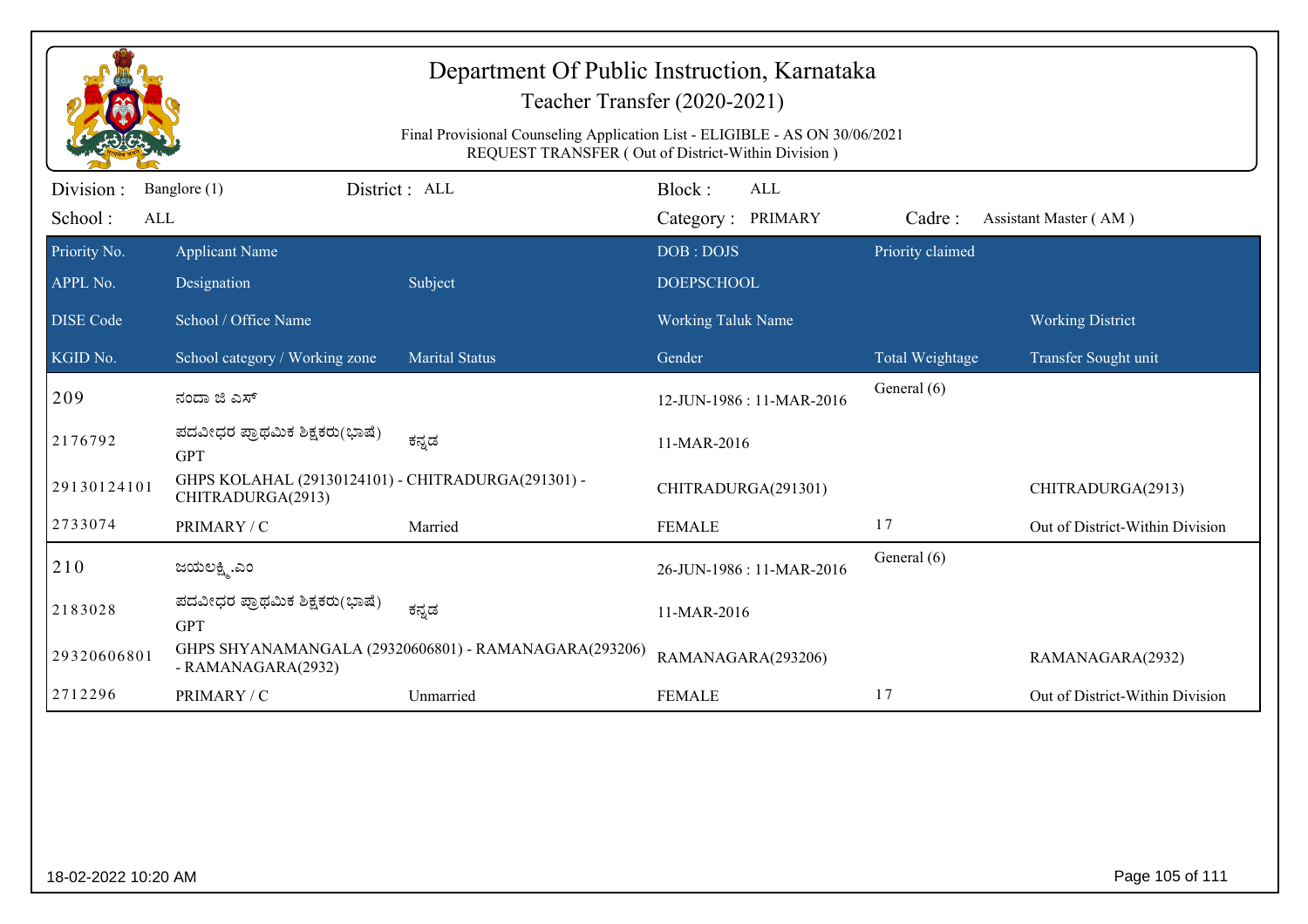|                                                                                                                                   | Department Of Public Instruction, Karnataka<br>Teacher Transfer (2020-2021) |                                                          |                                           |                  |                                 |  |  |
|-----------------------------------------------------------------------------------------------------------------------------------|-----------------------------------------------------------------------------|----------------------------------------------------------|-------------------------------------------|------------------|---------------------------------|--|--|
| Final Provisional Counseling Application List - ELIGIBLE - AS ON 30/06/2021<br>REQUEST TRANSFER (Out of District-Within Division) |                                                                             |                                                          |                                           |                  |                                 |  |  |
| Division:<br>School:<br>ALL                                                                                                       | Banglore (1)                                                                | District: ALL                                            | Block:<br><b>ALL</b><br>Category: PRIMARY | Cadre:           | Assistant Master (AM)           |  |  |
| Priority No.<br>APPL No.                                                                                                          | <b>Applicant Name</b><br>Designation                                        | Subject                                                  | DOB: DOJS<br><b>DOEPSCHOOL</b>            | Priority claimed |                                 |  |  |
| <b>DISE Code</b>                                                                                                                  | School / Office Name                                                        |                                                          | Working Taluk Name                        |                  | <b>Working District</b>         |  |  |
| KGID No.                                                                                                                          | School category / Working zone                                              | <b>Marital Status</b>                                    | Gender                                    | Total Weightage  | Transfer Sought unit            |  |  |
| 211                                                                                                                               | ಸುನಿತಾ ಎಂ ಇಸ್ಲಾವತ್                                                          |                                                          | 19-JAN-1987: 28-MAR-2016                  | General (6)      |                                 |  |  |
| 2179363                                                                                                                           | ಪದವೀಧರ ಪ್ರಾಥಮಿಕ ಶಿಕ್ಷಕರು(ಭಾಷೆ)<br><b>GPT</b>                                | ಕನ್ನಡ                                                    | 28-MAR-2016                               |                  |                                 |  |  |
| 29140606902                                                                                                                       | GHPS - JAMMAPURA (29140606902) - JAGALUR(291406) -<br>DAVANAGERE(2914)      |                                                          | JAGALUR(291406)                           |                  | DAVANAGERE(2914)                |  |  |
| 2860566                                                                                                                           | PRIMARY / C                                                                 | Married                                                  | <b>FEMALE</b>                             | 17               | Out of District-Within Division |  |  |
| 212                                                                                                                               | ಸೌಜನ್ಯ ವಿ.ಎನ್                                                               |                                                          | 14-JUL-1987: 19-MAR-2016                  | General (6)      |                                 |  |  |
| 2179900                                                                                                                           | ಪ್ರಾಥಮಿಕ ಶಾಲಾ ಶಿಕ್ಷಕರು(PST)                                                 | ಕನ್ನಡ                                                    | 19-MAR-2016                               |                  |                                 |  |  |
| 29210306001                                                                                                                       | <b>BENGALURU RURAL(2921)</b>                                                | G LPS IRIGENAHALLI (29210306001) - DEVANAHALLI(292103) - | DEVANAHALLI(292103)                       |                  | <b>BENGALURU RURAL(2921)</b>    |  |  |
|                                                                                                                                   | PRIMARY / C                                                                 | Married                                                  | <b>FEMALE</b>                             | 17               | Out of District-Within Division |  |  |
| 2219016                                                                                                                           |                                                                             |                                                          |                                           |                  |                                 |  |  |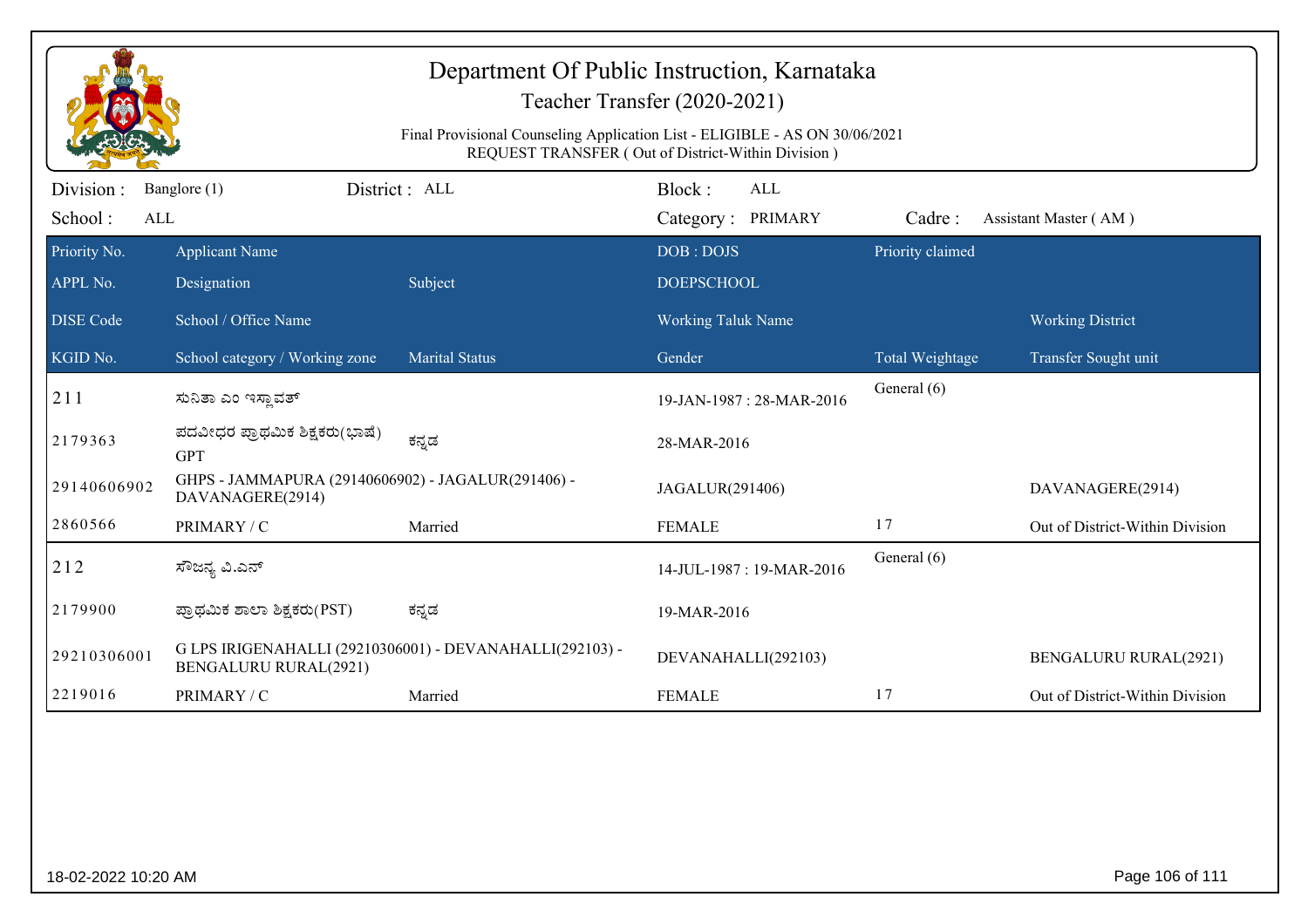| Department Of Public Instruction, Karnataka<br>Teacher Transfer (2020-2021)<br>Final Provisional Counseling Application List - ELIGIBLE - AS ON 30/06/2021<br>REQUEST TRANSFER (Out of District-Within Division) |                                                                        |                                                         |                                           |                  |                                 |  |  |
|------------------------------------------------------------------------------------------------------------------------------------------------------------------------------------------------------------------|------------------------------------------------------------------------|---------------------------------------------------------|-------------------------------------------|------------------|---------------------------------|--|--|
| Division:<br>School:<br>ALL                                                                                                                                                                                      | Banglore (1)                                                           | District : ALL                                          | Block:<br><b>ALL</b><br>Category: PRIMARY | Cadre:           | Assistant Master (AM)           |  |  |
| Priority No.<br>APPL No.                                                                                                                                                                                         | <b>Applicant Name</b><br>Designation                                   | Subject                                                 | DOB: DOJS<br><b>DOEPSCHOOL</b>            | Priority claimed |                                 |  |  |
| <b>DISE</b> Code                                                                                                                                                                                                 | School / Office Name                                                   |                                                         | <b>Working Taluk Name</b>                 |                  | <b>Working District</b>         |  |  |
| KGID No.                                                                                                                                                                                                         | School category / Working zone                                         | <b>Marital Status</b>                                   | Gender                                    | Total Weightage  | Transfer Sought unit            |  |  |
| 213                                                                                                                                                                                                              | ∐ಪ್ರದೀಪ್ ಕುಮಾರ್ ಕೆ ವಿ                                                  |                                                         | 15-APR-1988: 26-FEB-2016                  | General (6)      |                                 |  |  |
| 2179792                                                                                                                                                                                                          | ಪ್ರಾಥಮಿಕ ಶಾಲಾ ಶಿಕ್ಷಕರು(PST)                                            | ಸಾಮಾನ್ಯ_ಕನ್ನಡ                                           | 26-FEB-2016                               |                  |                                 |  |  |
| 29320501001                                                                                                                                                                                                      | G LPS THAVAREKERE (29320501001) - MAGADI(293205) -<br>RAMANAGARA(2932) |                                                         | MAGADI(293205)                            |                  | RAMANAGARA(2932)                |  |  |
| 2712554                                                                                                                                                                                                          | PRIMARY / C                                                            | Married                                                 | <b>MALE</b>                               | 17               | Out of District-Within Division |  |  |
| 214                                                                                                                                                                                                              | ಸತೀಶ್ ಎನ್                                                              |                                                         | 18-MAY-1988: 29-MAR-2016                  | General (6)      |                                 |  |  |
| 2179492                                                                                                                                                                                                          | ಪ್ರಾಥಮಿಕ ಶಾಲಾ ಶಿಕ್ಷಕರು(PST)                                            | ಕನ್ನಡ                                                   | 29-MAR-2016                               |                  |                                 |  |  |
| 29320818101                                                                                                                                                                                                      | RAMANAGARA(2932)                                                       | G LPS K.GOLLAHALLI (29320818101) - KANAKAPURA(293208) - | KANAKAPURA(293208)                        |                  | RAMANAGARA(2932)                |  |  |
| 2712389                                                                                                                                                                                                          | PRIMARY / C                                                            | Married                                                 | <b>MALE</b>                               | 17               | Out of District-Within Division |  |  |
|                                                                                                                                                                                                                  |                                                                        |                                                         |                                           |                  |                                 |  |  |
| 18-02-2022 10:20 AM                                                                                                                                                                                              |                                                                        |                                                         |                                           |                  | Page 107 of 111                 |  |  |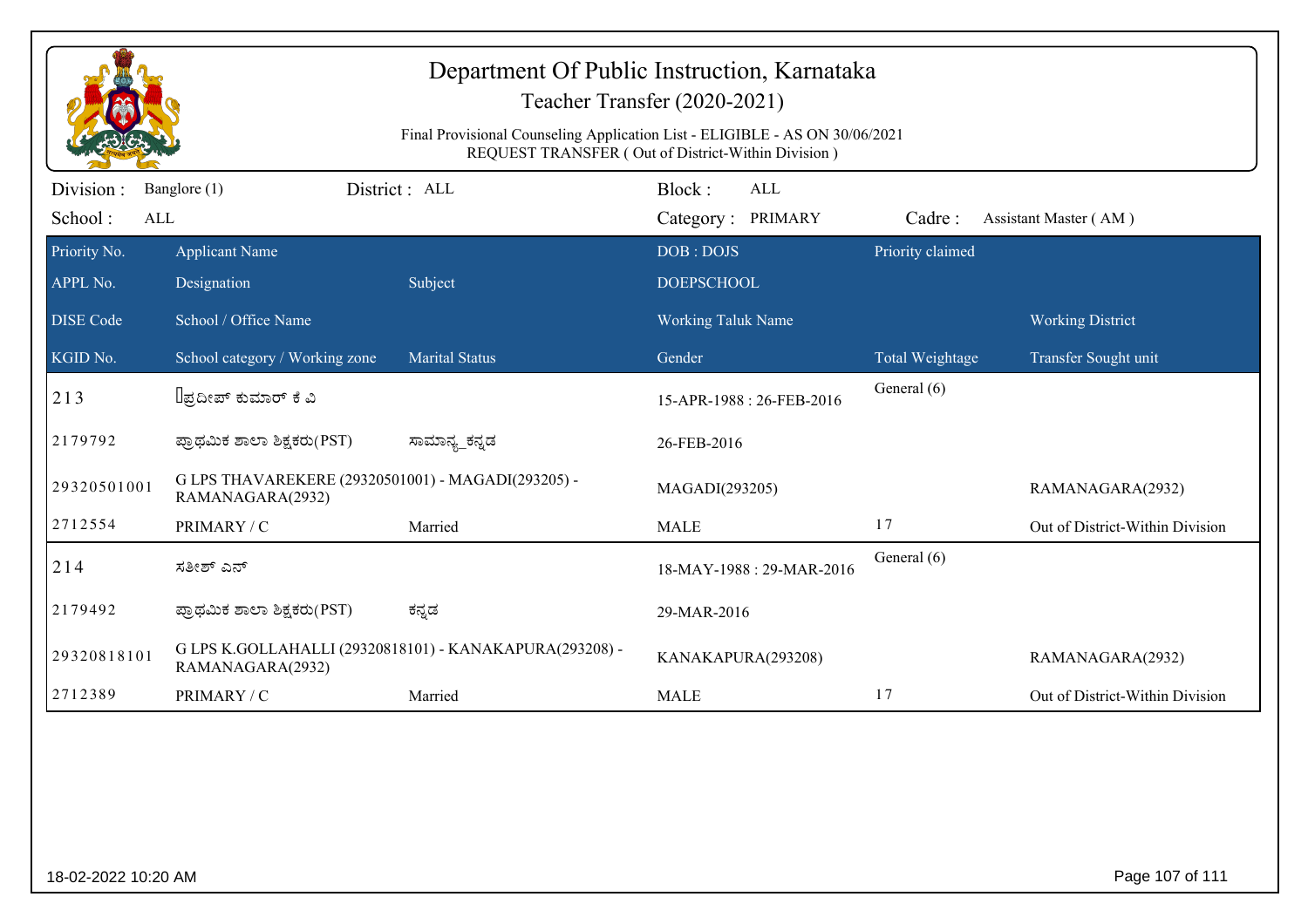| Department Of Public Instruction, Karnataka<br>Teacher Transfer (2020-2021)<br>Final Provisional Counseling Application List - ELIGIBLE - AS ON 30/06/2021<br>REQUEST TRANSFER (Out of District-Within Division) |                                                                                     |                                                         |                                           |                  |                                 |  |  |
|------------------------------------------------------------------------------------------------------------------------------------------------------------------------------------------------------------------|-------------------------------------------------------------------------------------|---------------------------------------------------------|-------------------------------------------|------------------|---------------------------------|--|--|
| Division:<br>School:<br>ALL                                                                                                                                                                                      | Banglore (1)                                                                        | District: ALL                                           | Block:<br><b>ALL</b><br>Category: PRIMARY | Cadre:           | Assistant Master (AM)           |  |  |
| Priority No.<br>APPL No.                                                                                                                                                                                         | <b>Applicant Name</b><br>Designation                                                | Subject                                                 | DOB: DOJS<br><b>DOEPSCHOOL</b>            | Priority claimed |                                 |  |  |
| <b>DISE</b> Code                                                                                                                                                                                                 | School / Office Name                                                                |                                                         | Working Taluk Name                        |                  | <b>Working District</b>         |  |  |
| KGID No.                                                                                                                                                                                                         | School category / Working zone                                                      | <b>Marital Status</b>                                   | Gender                                    | Total Weightage  | Transfer Sought unit            |  |  |
| 215                                                                                                                                                                                                              | ಆಶಾ ಹೆಚ್ ಸಿ                                                                         |                                                         | 25-JUN-1988: 25-APR-2016                  | General (6)      |                                 |  |  |
| 2178386                                                                                                                                                                                                          | ಪದವೀಧರ ಪ್ರಾಥಮಿಕ ಶಿಕ್ಷಕರು(ಭಾಷೆ)<br><b>GPT</b>                                        | ಕನ್ನಡ                                                   | 25-APR-2016                               |                  |                                 |  |  |
| 29210116801                                                                                                                                                                                                      | <b>BENGALURU RURAL(2921)</b>                                                        | GHPS GEDDALAHALLI (29210116801) - NELAMANGALA(292101) - | NELAMANGALA(292101)                       |                  | <b>BENGALURU RURAL(2921)</b>    |  |  |
| 2219134                                                                                                                                                                                                          | PRIMARY / C                                                                         | Married                                                 | <b>FEMALE</b>                             | 17               | Out of District-Within Division |  |  |
| 216                                                                                                                                                                                                              | ವೀಣಾ ಪಿ                                                                             |                                                         | 04-JUN-1989: 22-MAR-2016                  | General (6)      |                                 |  |  |
| 2184048                                                                                                                                                                                                          | ಪದವೀಧರ ಪ್ರಾಥಮಿಕ ಶಿಕ್ಷಕರು(ಭಾಷೆ)<br><b>GPT</b>                                        | ಇಂಗ್ಲೀಷ್                                                | 22-MAR-2016                               |                  |                                 |  |  |
| 29210420001                                                                                                                                                                                                      | GHPS MUTHASANDRA (29210420001) - HOSAKOTE(292104) -<br><b>BENGALURU RURAL(2921)</b> |                                                         | HOSAKOTE(292104)                          |                  | <b>BENGALURU RURAL(2921)</b>    |  |  |
| 2219097                                                                                                                                                                                                          | PRIMARY / C                                                                         | Married                                                 | <b>FEMALE</b>                             | 17               | Out of District-Within Division |  |  |
|                                                                                                                                                                                                                  |                                                                                     |                                                         |                                           |                  |                                 |  |  |
| 18-02-2022 10:20 AM                                                                                                                                                                                              |                                                                                     |                                                         |                                           |                  | Page 108 of 111                 |  |  |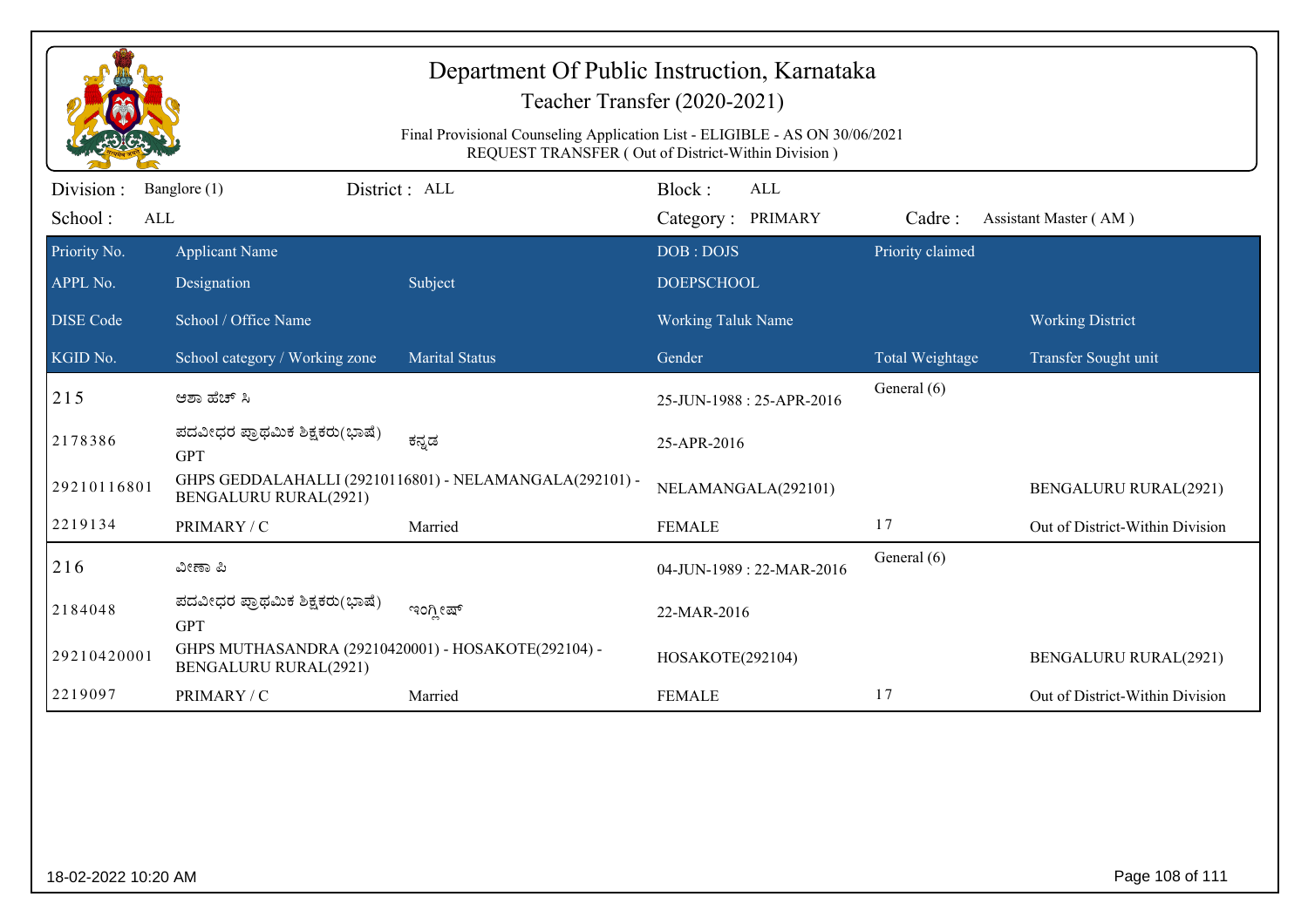| Department Of Public Instruction, Karnataka<br>Teacher Transfer (2020-2021)                                                       |                                                                                  |                                                        |                                 |                  |                                 |  |  |  |
|-----------------------------------------------------------------------------------------------------------------------------------|----------------------------------------------------------------------------------|--------------------------------------------------------|---------------------------------|------------------|---------------------------------|--|--|--|
| Final Provisional Counseling Application List - ELIGIBLE - AS ON 30/06/2021<br>REQUEST TRANSFER (Out of District-Within Division) |                                                                                  |                                                        |                                 |                  |                                 |  |  |  |
| Division :<br>District : ALL<br>Banglore (1)<br>School:<br>ALL                                                                    |                                                                                  | Block:<br>ALL<br>Category: PRIMARY                     | Cadre:<br>Assistant Master (AM) |                  |                                 |  |  |  |
| Priority No.<br>APPL No.                                                                                                          | <b>Applicant Name</b><br>Designation                                             | Subject                                                | DOB: DOJS<br><b>DOEPSCHOOL</b>  | Priority claimed |                                 |  |  |  |
| <b>DISE</b> Code                                                                                                                  | School / Office Name                                                             |                                                        | <b>Working Taluk Name</b>       |                  | <b>Working District</b>         |  |  |  |
| KGID No.                                                                                                                          | School category / Working zone                                                   | <b>Marital Status</b>                                  | Gender                          | Total Weightage  | Transfer Sought unit            |  |  |  |
| 217                                                                                                                               | ಸೌಮ್ಯ ಎನ್                                                                        |                                                        | 21-SEP-1989: 27-FEB-2016        | General (6)      |                                 |  |  |  |
| 2183292                                                                                                                           | ಪ್ರಾಥಮಿಕ ಶಾಲಾ ಶಿಕ್ಷಕರು(PST)                                                      | ಕನ್ನಡ                                                  | 27-FEB-2016                     |                  |                                 |  |  |  |
| 29291107801                                                                                                                       | GLPS DYAVARAHALLI (29291107801) - SIDLAGHATTA(292911) -<br>CHIKKABALLAPURA(2929) |                                                        | SIDLAGHATTA(292911)             |                  | CHIKKABALLAPURA(2929)           |  |  |  |
| 2811050                                                                                                                           | PRIMARY / C                                                                      | Married                                                | <b>FEMALE</b>                   | 17               | Out of District-Within Division |  |  |  |
| 218                                                                                                                               | ಕರುಣಾಕರ ಹೆಚ್ ಕೆ                                                                  |                                                        | 20-JUL-1990: 10-MAR-2016        | General (6)      |                                 |  |  |  |
| 2180018                                                                                                                           | ಪ್ರಾಥಮಿಕ ಶಾಲಾ ಶಿಕ್ಷಕರು(PST)                                                      | ಸಾಮಾನ್ಯ_ಕನ್ನಡ                                          | 10-MAR-2016                     |                  |                                 |  |  |  |
| 29320701002                                                                                                                       | RAMANAGARA(2932)                                                                 | G.L.P.S MAGANURU (29320701002) - CHANNAPATNA(293207) - | CHANNAPATNA(293207)             |                  | RAMANAGARA(2932)                |  |  |  |
| 2712511                                                                                                                           | PRIMARY / C                                                                      | Unmarried                                              | <b>MALE</b>                     | 17               | Out of District-Within Division |  |  |  |
|                                                                                                                                   |                                                                                  |                                                        |                                 |                  |                                 |  |  |  |
| 18-02-2022 10:20 AM                                                                                                               |                                                                                  |                                                        |                                 |                  | Page 109 of 111                 |  |  |  |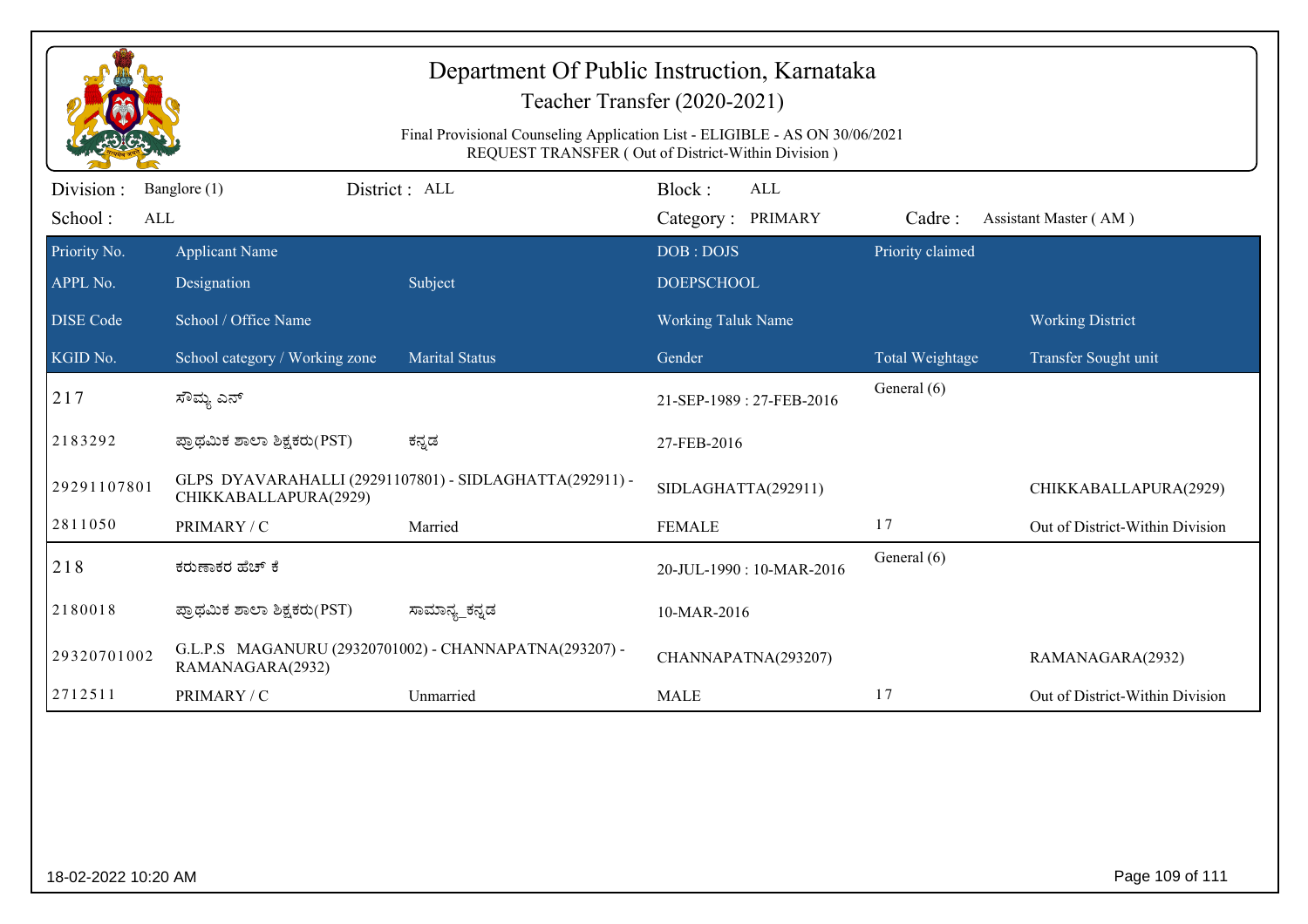| Department Of Public Instruction, Karnataka<br>Teacher Transfer (2020-2021)<br>Final Provisional Counseling Application List - ELIGIBLE - AS ON 30/06/2021<br>REQUEST TRANSFER (Out of District-Within Division) |                                                                           |                       |                                           |                  |                                 |  |  |
|------------------------------------------------------------------------------------------------------------------------------------------------------------------------------------------------------------------|---------------------------------------------------------------------------|-----------------------|-------------------------------------------|------------------|---------------------------------|--|--|
| Division:<br>School:<br>ALL                                                                                                                                                                                      | Banglore (1)                                                              | District: ALL         | Block:<br><b>ALL</b><br>Category: PRIMARY | Cadre:           | Assistant Master (AM)           |  |  |
| Priority No.<br>APPL No.                                                                                                                                                                                         | <b>Applicant Name</b><br>Designation                                      | Subject               | DOB: DOJS<br><b>DOEPSCHOOL</b>            | Priority claimed |                                 |  |  |
| <b>DISE Code</b>                                                                                                                                                                                                 | School / Office Name                                                      |                       | <b>Working Taluk Name</b>                 |                  | <b>Working District</b>         |  |  |
| KGID No.                                                                                                                                                                                                         | School category / Working zone                                            | <b>Marital Status</b> | Gender                                    | Total Weightage  | Transfer Sought unit            |  |  |
| 219                                                                                                                                                                                                              | ವಿಜಯಲಕ್ಕೀ ಬಿ ಎಲ್                                                          |                       | 04-AUG-1991: 02-APR-2016                  | General (6)      |                                 |  |  |
| 2181569                                                                                                                                                                                                          | ಪ್ರಾಥಮಿಕ ಶಾಲಾ ಶಿಕ್ಷಕರು(PST)                                               | ಸಾಮಾನ್ಯ_ಕನ್ನಡ         | 02-APR-2016                               |                  |                                 |  |  |
| 29320503603                                                                                                                                                                                                      | GHPS KALKERE, (29320503603) - MAGADI(293205) -<br>RAMANAGARA(2932)        |                       | MAGADI(293205)                            |                  | RAMANAGARA(2932)                |  |  |
| 2712594                                                                                                                                                                                                          | PRIMARY / C                                                               | Unmarried             | <b>FEMALE</b>                             | 17               | Out of District-Within Division |  |  |
| 220                                                                                                                                                                                                              | <b>ROOPASHREE H R</b>                                                     |                       | 21-MAR-1992: 02-MAR-2016                  | General (6)      |                                 |  |  |
| 2178158                                                                                                                                                                                                          | ಪ್ರಾಥಮಿಕ ಶಾಲಾ ಶಿಕ್ಷಕರು(PST)                                               | ಸಾಮಾನ್ಯ_ಕನ್ನಡ         | 02-MAR-2016                               |                  |                                 |  |  |
| 29150739001                                                                                                                                                                                                      | GHPS SALEKOPPA (29150739001) - THIRTHAHALLI(291507) -<br>SHIVAMOGGA(2915) |                       | THIRTHAHALLI(291507)                      |                  | SHIVAMOGGA(2915)                |  |  |
| 2742505                                                                                                                                                                                                          | PRIMARY / C                                                               | Married               | <b>FEMALE</b>                             | 17               | Out of District-Within Division |  |  |
|                                                                                                                                                                                                                  |                                                                           |                       |                                           |                  |                                 |  |  |
| 18-02-2022 10:20 AM                                                                                                                                                                                              |                                                                           |                       |                                           |                  | Page 110 of 111                 |  |  |